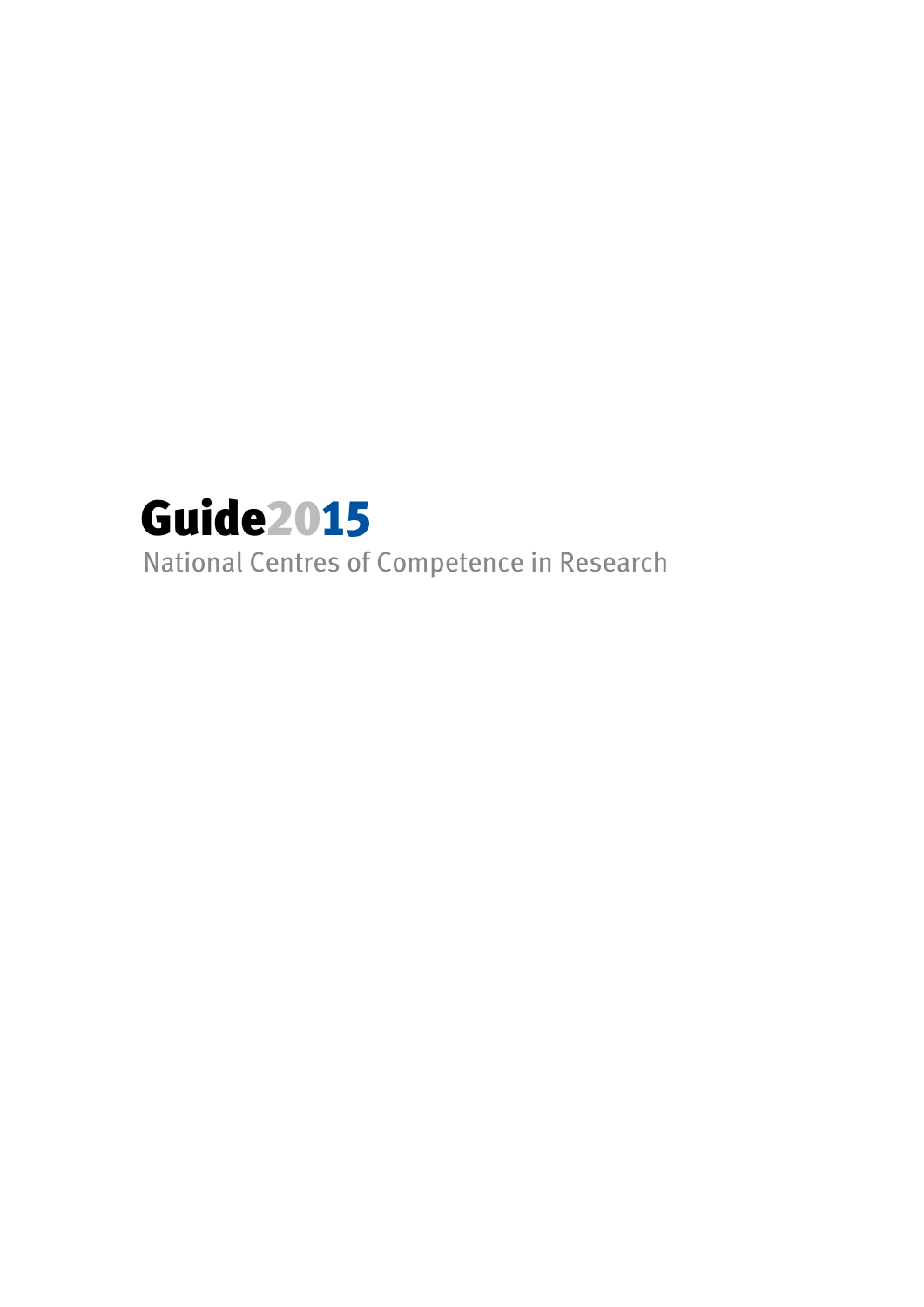#### The NCCR brochure "Guide" is updated every year. It can be ordered at the Swiss National Science Foundation (see address below).

#### **Publishing details**

Published and produced by Swiss National Science Foundation NCCR Office Wildhainweg 3 CH-3001 Berne +41 (0)31 308 23 52 nccr@snf.ch www.snf.ch

#### **Production**

Stefan Bachmann Marc Zbinden Thomas Griessen Jolanda Fasel Kathrin Peter

#### **Design, layout, typesetting**

Beat Schenk, Berne werbecreativ.ch

#### **Printing**

Mastra Druck AG, Schönbühl

© March 2015 SNSF (The statistical data is based on the latest progress reports of the NCCRs.)

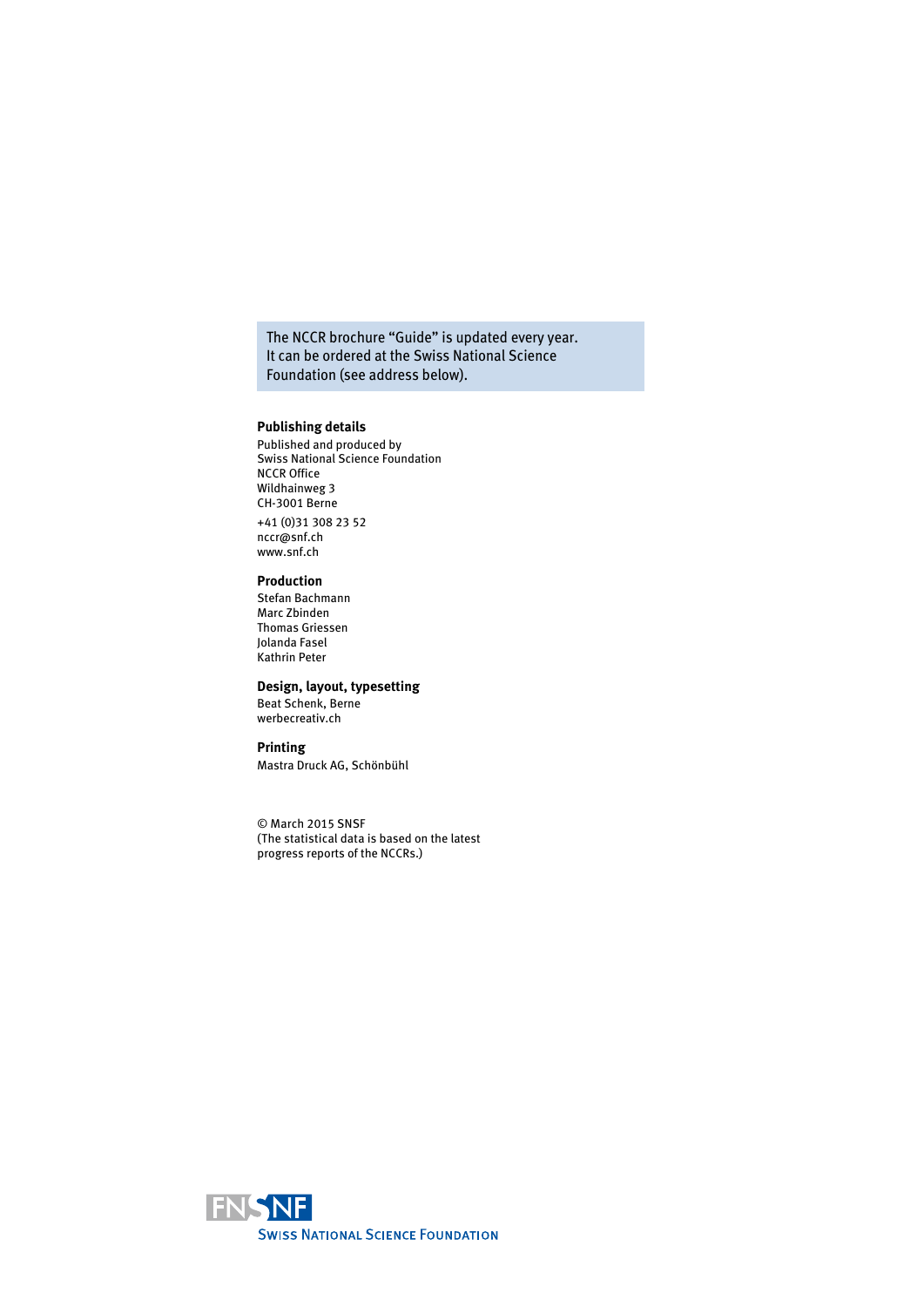# **Content**

# **National Centres of Competence in Research (NCCRs)**

| <b>Goals and Implementation</b>                                                                        | 5   |
|--------------------------------------------------------------------------------------------------------|-----|
| The NCCRs at a glance                                                                                  | 6/7 |
| • NCCR Affective Sciences - Emotion in Individual Behaviour and Social Processes                       | 9   |
| . NCCR Bio-Inspired Materials - Using Concepts from Nature<br>to Create "Smart" Materials              | 12  |
| . NCCR Chemical Biology - Visualisation and Control of Biological Processes<br>using Chemistry         | 15  |
| • NCCR Democracy – Challenges to Democracy in the 21st Century                                         | 18  |
| • NCCR Digital Fabrication - Innovative Building Processes in Architecture                             | 21  |
| • NCCR Iconic Criticism - The Power and Meaning of Images                                              | 24  |
| • NCCR International Trade Regulation - From Fragmentation to Coherence                                | 27  |
| • NCCR Kidney.CH - Kidney Control of Homeostasis                                                       | 30  |
| • NCCR LIVES - Overcoming vulnerability: life course perspectives                                      | 33  |
| • NCCR MARVEL - Materials' Revolution:<br><b>Computational Design and Discovery of Novel Materials</b> | 37  |
| • NCCR Mediality - Historical Perspectives                                                             | 40  |
| • NCCR MSE - Molecular Systems Engineering                                                             | 43  |
| • NCCR MUST - Molecular Ultrafast Sciences and Technology                                              | 46  |
| • NCCR On the Move - The Migration-Mobility Nexus                                                      | 49  |
| . NCCR PlanetS - Origin, Evolution and Characterisation of Planets                                     | 52  |
| • NCCR QSIT - Quantum Science and Technology                                                           | 55  |
| • NCCR RNA & Disease - The Role of RNA Biology in Disease Mechanisms                                   | 58  |
| • NCCR Robotics – Intelligent Robots for Improving the Quality of Live                                 | 61  |
| • NCCR SwissMAP - The Mathematics of Physics                                                           | 64  |
| • NCCR SYNAPSY – The synaptic bases of mental diseases                                                 | 67  |
| • NCCR TransCure - From transport physiology to identification of therapeutic targets                  | 71  |
| <b>Overview of terminated NCCRs:</b>                                                                   |     |

1<sup>st</sup> Call (2001-2013) 75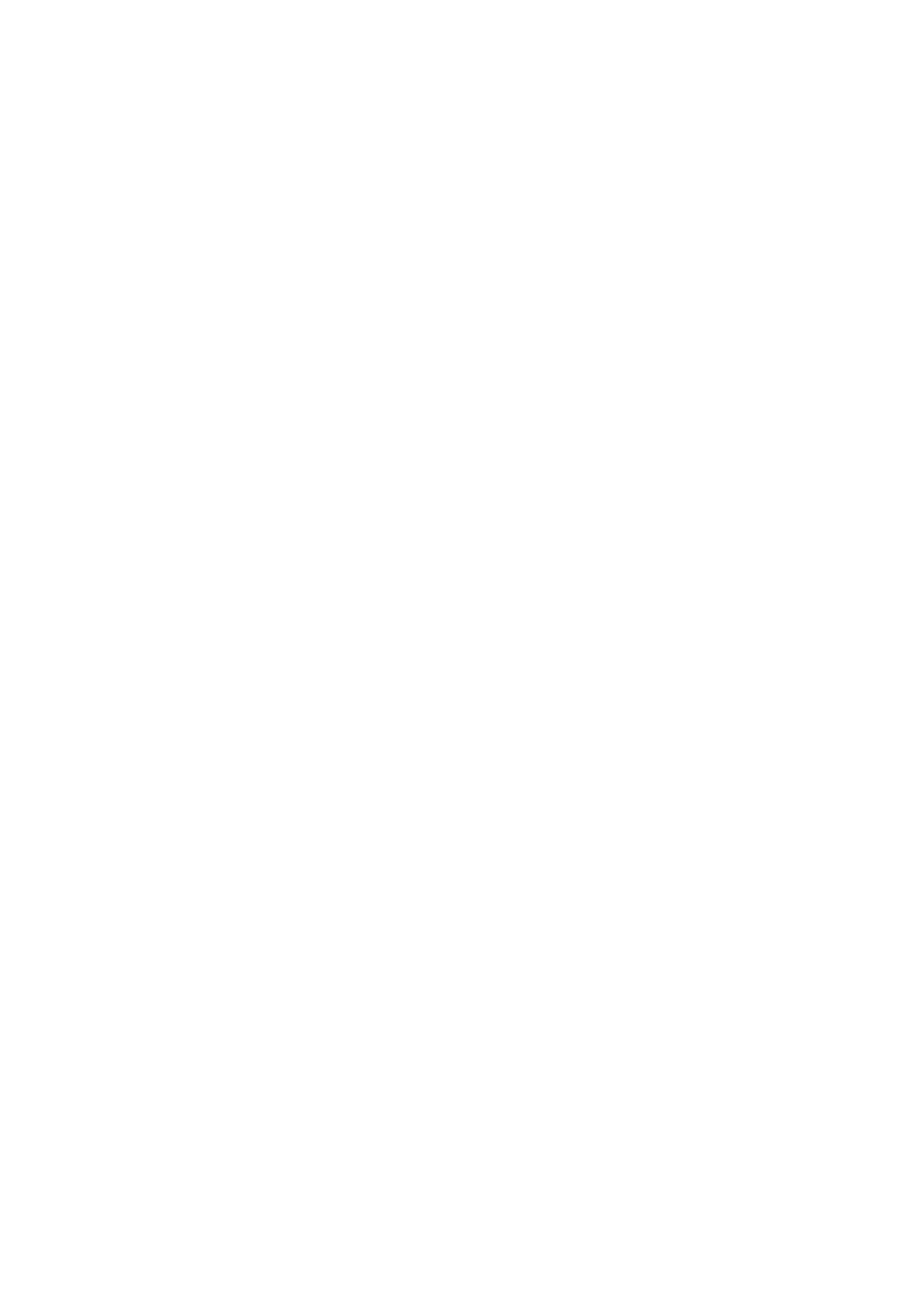# **National Centres of Competence in Research (NCCRs)**

In the year 2001 the Swiss National Science Foundation launched the National Centres of Competence in Research (NCCR). The main goal of the NCCRs is the promotion of scientific excellence in areas of major strategic importance for the future of Swiss research, economy and society. NCCRs are located at universities or other distinguished research institutions (home institutions). In addition to the research teams at the home institution, an NCCR sets up a network of other research teams across Switzerland. The maximum duration of an NCCR is 12 years. The three underlying principles of NCCRs are:

• Research: NCCRs carry out research of excellent quality, spanning basic research to applications. There is a number of individual projects doing the actual research work in each NCCR. The NCCR director ensures the coherence and integration of the individual projects.

• Knowledge and technology transfer: NCCRs develop links with the potential users of their results, and involve them in project planning from the outset.

• Training and promotion of women: NCCRs create the necessary structures and implement measures required to train young scientists (doctoral and postdoctoral students). Particular attention is paid to equal opportunities.

From a research policy point of view, NCCRs contribute to a better structuring of the Swiss research environment, and to optimised task assignment between research institutions. NCCRs are funded by the Swiss National Science Foundation (SNSF), participating institutions – in particular the home institutions – and third parties.

Since 1999 four NCCR calls have been published (see table on next page). The SNSF assesses the submitted NCCR proposals in a two-stage procedure (pre-proposals, full proposals). The scientific evaluation is executed by international reviewers. The structural aspects are assessed by Division IV of the Research Council. Based on these findings the Research Council selects a shortlist of the most promising proposals and submits it to the competent Federal Department where the finals selection is made based on science policy criteria.

In December 2013 eight new NCCRs of the 4<sup>th</sup> series have been approved by the Federal Councillor Johann Schneider-Ammann. They started their activities in 2014:

• Center for Bio-Inspired Stimuli-Responsive Materials (Weder Christoph, University of Fribourg)

• Digital Fabrication – Advanced Building Processes in Architecture (Kohler Matthias Daniel, ETHZ)

• Materials' Revolution: Computational Design and Discovery of Novel Materials (Marzari Nicola, EPFL)

• Molecular Systems Engineering (Meier Wolfgang, University of Basel / ETHZ)

• On the Move: The Migration-Mobility Nexus (D'Amato Gianni, University of Neuchâtel)

• PlanetS (Benz Willy, University of Bern / University of Geneva)

• RNA & Disease: Understanding the Role of RNA Biology in Disease Mechanisms (Mühlemann Oliver, University of Bern / ETHZ)

• The Mathematics of Physics (SwissMAP) (Smirnov Stanislav, University of Geneva / ETHZ)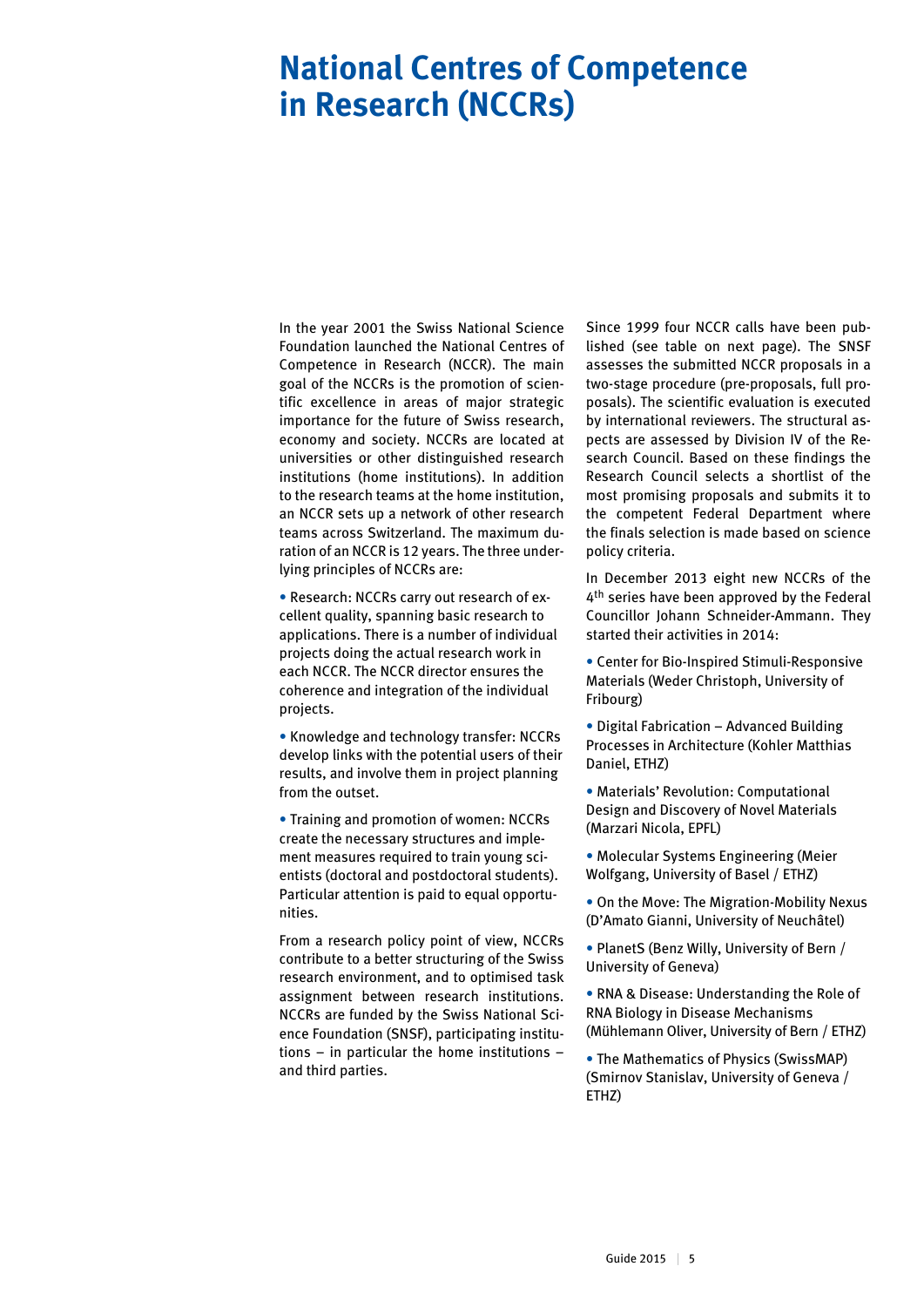# **The NCCRs at a glance**

# **Overview of NCCR Calls**

|                             | <b>Submitted pre-proposals</b> | <b>Submitted full proposals</b> | <b>Approved projects</b> | <b>Years of operation</b> |
|-----------------------------|--------------------------------|---------------------------------|--------------------------|---------------------------|
| $1^{st}$ Call (1999) *      | 82                             | 34                              | 14                       | 2001-2013                 |
| $2nd$ Call (2003)           | 44                             | 17                              |                          | 2005-2017                 |
| 3rd Call (2008)             | 54                             | 28                              |                          | 2010-2022                 |
| 4 <sup>th</sup> Call (2011) | 63                             | 23                              |                          | 2014-2026                 |

\* The NCCRs of the 1st Call are terminated. For more information see chapter "1st Call of NCCR's".

# **2nd Call of NCCRs**

| <b>Short Name</b>         | <b>NCCR-Director</b>    | <b>Home Institution</b>     | <b>Web Address</b>         |
|---------------------------|-------------------------|-----------------------------|----------------------------|
| <b>Affective Sciences</b> | Prof. Sander David      | <b>University of Geneva</b> | www.affective-sciences.org |
| Democracy                 | Prof. Kübler Daniel     | University of Zurich        | www.nccr-democracy.uzh.ch  |
| Iconic Criticism          | Prof. Ubl Ralph         | University of Basel         | www.eikones.ch             |
| Mediality                 | Prof. Kiening Christian | University of Zurich        | www.mediality.ch           |
| SESAM*                    | Prof. Margraf Jürgen    | University of Basel         |                            |
| <b>Trade Regulation</b>   | Prof. Elsig Manfred     | <b>University of Berne</b>  | www.nccr-trade.org         |

\* Terminated in 2010

# **3rd Call of NCCRs**

| <b>Short Name</b>       | <b>NCCR-Director</b>     | <b>Home Institution</b>                           | <b>Web Address</b>    |
|-------------------------|--------------------------|---------------------------------------------------|-----------------------|
| <b>Chemical Biology</b> | Prof. Riezman Howard     | University of Geneva, EPF Lausanne                | www.nccr-chembio.ch   |
| Kidney.CH               | Prof. Verrey François    | University of Zurich                              | www.nccr-kidney.ch    |
| <b>LIVES</b>            | Prof. Spini Dario        | University of Lausanne, University of Geneva      | www.lives-nccr.ch     |
| <b>MUST</b>             | Prof. Keller Ursula      | ETH Zurich, University of Berne                   | www.nccr-must.ch      |
| QSIT                    | Prof. Ensslin Klaus      | ETH Zurich, University of Basel                   | www.nccr-gsit.ethz.ch |
| Robotics                | Prof. Floreano Dario     | EPF Lausanne, ETH Zurich                          | www.nccr-robotics.ch  |
| <b>SYNAPSY</b>          | Prof. Magistretti Pierre | EPF Lausanne, Universities of Lausanne and Geneva | www.nccr-synapsy.ch   |
| <b>TransCure</b>        | Prof. Abriel Hugues      | <b>University of Berne</b>                        | www.nccr-transcure.ch |

# **4rd Call of NCCRs**

| <b>Short Name</b>             | <b>NCCR-Director</b>           | <b>Home Institution</b>                   | <b>Web Address</b>           |
|-------------------------------|--------------------------------|-------------------------------------------|------------------------------|
| <b>Bio-Inspired Materials</b> | Prof. Weder Christoph          | University of Fribourg                    | www.bioinspired-materials.ch |
| <b>Digital Fabrication</b>    | Prof. Kohler Matthias          | ETH Zurich                                | www.dfab.ch                  |
| <b>MARVEL</b>                 | Prof. Marzari Nicola           | <b>EPF Lausanne</b>                       | www.nccr-marvel.ch           |
| <b>MSE</b>                    | Prof. Meier Wolfgang           | University of Basel, ETH Zurich           | www.nccr-mse.ch              |
| On the Move                   | Prof. D'Amato Gianni           | University of Neuchatel                   | www.nccr-onthemove.ch        |
| PlanetS                       | Prof. Benz Willy               | University of Berne, University of Geneva | www.nccr-planets.ch          |
| RNA&disease                   | Prof. Mühlemann Olivier        | University of Berne, ETH Zurich           | www.nccr-rna-and-disease.ch  |
| SwissMAP                      | <b>Prof. Smirnov Stanislav</b> | University of Geneva, ETH Zurich          | www.nccr-swissmap.ch         |

### **Output in 2005-2014**

#### (2nd and 3rd Call of NCCRs)

| <b>Type</b>                           | 2005 - 2014 |
|---------------------------------------|-------------|
| Scientific papers                     | 7493        |
| Presentations at congresses and fairs | 8191        |
| Patents/licences                      | 56          |
| Start up companies <sup>1</sup>       | 18          |
| Prototypes, demonstrators, processes  | 33          |
| Cooperations with private sector      | 108         |
| CTI projects <sup>2</sup>             | $14^{3}$    |

1Built up or encouraged by the NCCRs

<sup>2</sup> CTI: Innovation Promotion Agency of the Swiss Government funding cooperation projects with industry

<sup>3</sup> The total amount of the 14 projects is about CHF 8.5 Mio.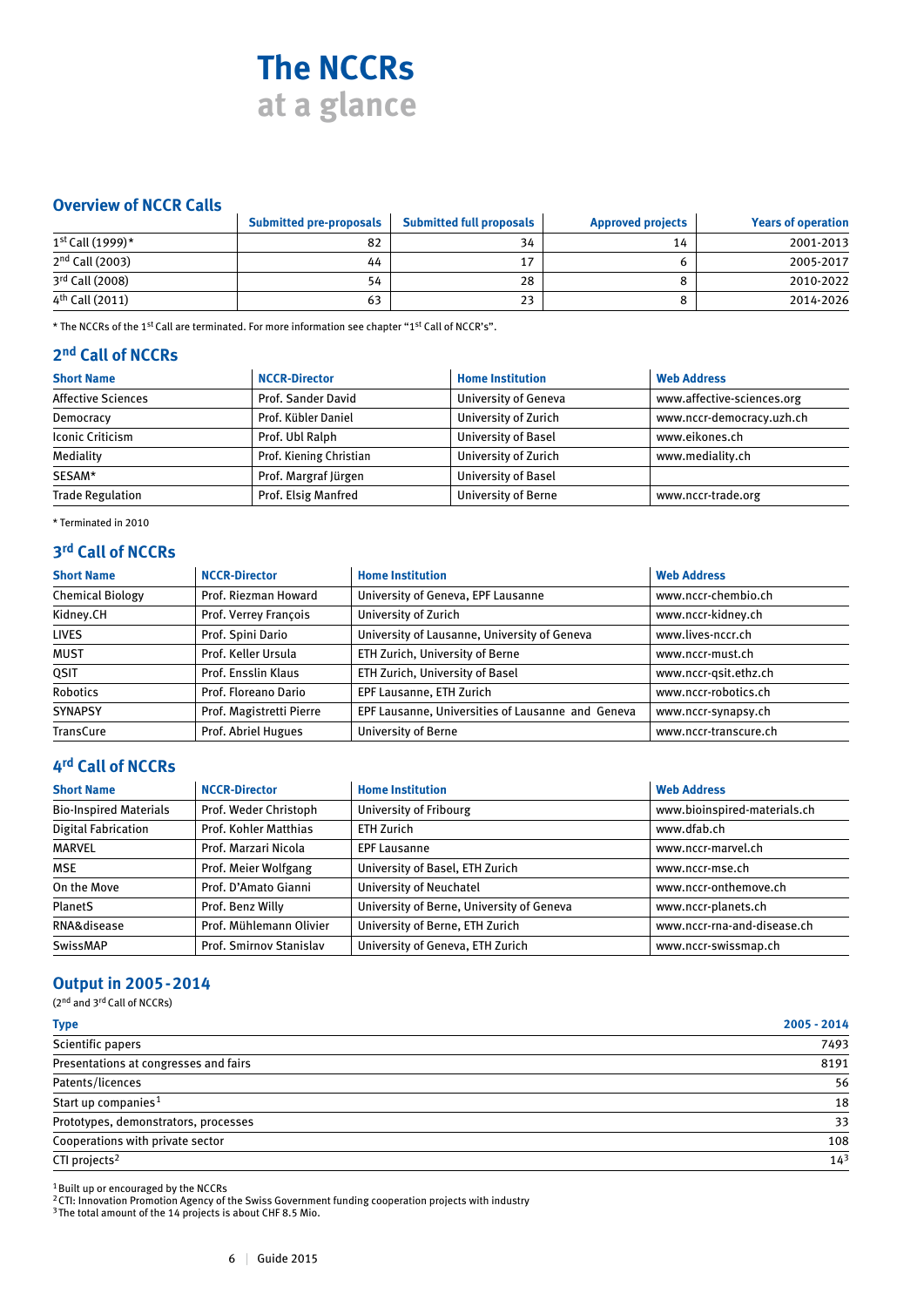# **Total of funds 2nd Call**

| <b>Funding source (CHF)</b>                     | <b>Phase 1</b> | Phase 2    | 2013          | 2014          | 2015          | 2016          | <b>Total Phase 3</b> | $\%$ |
|-------------------------------------------------|----------------|------------|---------------|---------------|---------------|---------------|----------------------|------|
| <b>SNSF</b> funding                             | 40 300 000     | 41 790 000 | 8 2 6 5 5 3 5 | 7746000       | 6661000       | 5 611 000     | 28 284 535           | 36   |
| Self-funding from Home institution <sup>1</sup> | 12 440 810     | 19 163 626 | 4464229       | 4 2 2 9 0 9 1 | 4 170 040     | 4 1 5 7 5 1 6 | 17 020 876           | 21   |
| Self-funding from project participants          | 22 471 911     | 29 664 229 | 9020248       | 7404101       | 7 2 2 8 2 9 5 | 7 216 292     | 30 868 936           | 39   |
| Third-party funding                             | 3 908 090      | 5895190    | 1457821       | 677016        | 678928        | 678928        | 3492693              | 4    |
| <b>Total</b>                                    | 79 120 811     | 96 513 045 | 23 208 833    | 20 056 208    | 18738263      | 17 663 736    | 79 667 040           | 100  |

<sup>1</sup> Personnel costs, equipment and consumables, not included infrastructure and basic equipment

# **Total of funds 3rd Call**

| <b>Funding source (CHF)</b>                      | Phase 1       | 2014       | 2015       | 2016       | 2017       | <b>Total Phase 2</b> | $\%$ |
|--------------------------------------------------|---------------|------------|------------|------------|------------|----------------------|------|
| <b>SNSF</b> funding                              | 124 618 100   | 35 451 464 | 34 661 000 | 32 533 000 | 25 377 000 | 128 022 464          | 42   |
| Self-funding from Home institutions <sup>1</sup> | 69 282 796    | 18 348 569 | 18 629 613 | 18 445 040 | 18 560 271 | 73 983 493           | 24   |
| Self-funding from project participants           | 91 090 642    | 27 527 472 | 27 324 348 | 23 926 272 | 23 116 035 | 101 894 127          | 33   |
| Third-party funding <sup>2</sup>                 | 3 1 6 3 4 2 5 | 625093     | 558748     | 372 511    | 307 000    | 1863352              |      |
| <b>Total</b>                                     | 288 154 963   | 81 952 598 | 81 173 709 | 75 276 823 | 67 360 306 | 305 763 436          | 100  |

<sup>1</sup> Personnel costs, equipment and consumables, not included infrastructure and basic equipment

2 Not included is CTI funding

# **Total of funds 4th Call**

| <b>Funding source (CHF)</b>                      | 2014       | 2015       | 2016       | 2017       | <b>Total Phase 1</b> | $\%$ |
|--------------------------------------------------|------------|------------|------------|------------|----------------------|------|
| <b>SNSF</b> funding                              | 29 980 907 | 30 724 000 | 31 226 000 | 30 984 000 | 122 914 907          | 51   |
| Self-funding from Home institutions <sup>1</sup> | 13 515 000 | 16 580 761 | 16 783 750 | 17 370 000 | 64 249 511           | 27   |
| Self-funding from project participants           | 12 294 184 | 12700371   | 12 747 301 | 12 655 384 | 50 397 240           | 21   |
| Third-party funding <sup>2</sup>                 | 464 101    | 504 101    | 304 101    | 304 101    | 1 576 404            |      |
| <b>Total</b>                                     | 56 254 192 | 60 509 233 | 61 061 152 | 61 313 485 | 239 138 062          | 100  |

<sup>1</sup> Personnel costs, equipment and consumables, not included infrastructure and basic equipment

2 Not included is CTI funding

# **Total of persons involved in the NCCRs in the last reporting period (12 months)**

(2nd and 3rd Call of NCCRs)

| <b>Personnel</b>                | <b>Total of Persons</b> | <b>Female</b>  | $\%$ | <b>Male</b> | $\%$ | <b>Swiss</b> | <b>Other Nations</b> |
|---------------------------------|-------------------------|----------------|------|-------------|------|--------------|----------------------|
| Management                      | $62^{1}$                | 88             | 58   | 65          | 42   | 84           | 76                   |
| <b>Master students</b>          |                         | $\overline{2}$ | 67   |             | 33   | $\mathbf{0}$ |                      |
| Doctoral students               | 424                     | 205            | 48   | 219         | 52   | 173          | 263                  |
| Postdoctoral students           | 340                     | 122            | 36   | 218         | 64   | 55           | 294                  |
| Research associates             | 94                      | 51             | 54   | 43          | 46   | 49           | 50                   |
| Senior researchers <sup>2</sup> | 475                     | 117            | 25   | 358         | 75   | 235          | 265                  |
| Other staff                     | 200                     | 124            | 62   | 76          | 38   | 128          | 73                   |
| <b>Total</b>                    | 1598                    | 709            | 42   | 980         | 58   | 724          | 1'024                |

<sup>1</sup> Full-time equivalent, including NCCR-Director and persons in charge of knowledge and technology transfer, and education and training <sup>2</sup> Including leaders of the individual projects and other organisational units of the NCCRs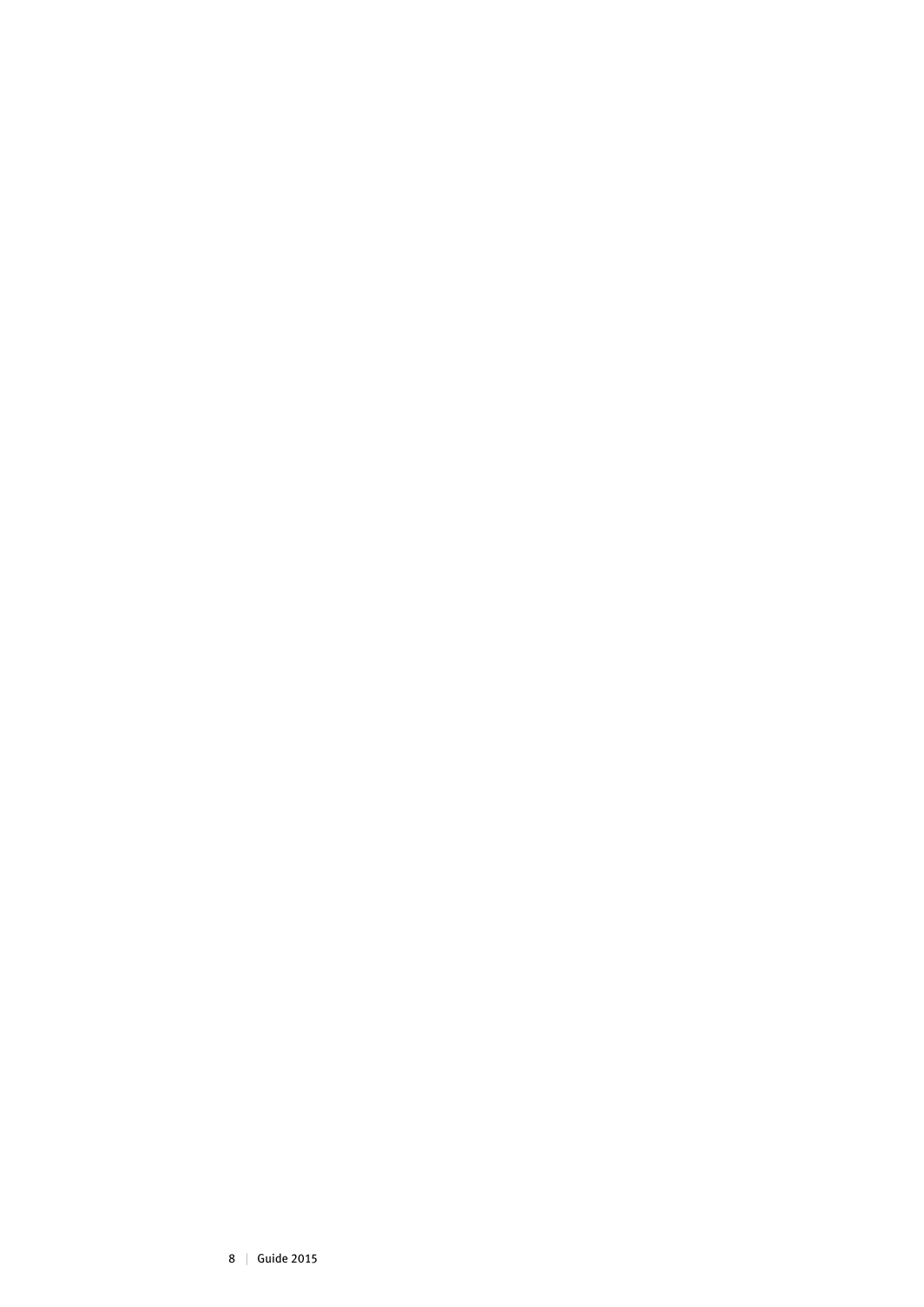# **Emotion in Individual Behaviour and Social Processes NCCR Affective Sciences**

This interdisciplinary NCCR investigates a phenomenon playing a central role in human behaviour, decision-making and social interaction: emotion. In order to study emotion and other affective phenomena, we adopt the perspectives offered by different disciplines such as psychology, neuroscience, philosophy, literature, history, sociology, and economics. Three major research topics are addressed during the third phase: 1) how emotions are elicited 2) how emotions are regulated, and 3) what the role of emotion is in social interactions. In addition to basic research, special emphasis is placed on the "applied affective sciences" with transfer partners in the areas of health, work and organizations, economics, and the arts. The NCCR is also committed to training the new generations of affective scientists, for instance through our International Summer School in Affective Sciences.

# **Research**

#### **Work Package Appraisal / Values / Norms**

**Affective relevance: nature, determinants and effects** Sander D.

**Emotion, attention and value Deonna J.,** Teroni F.

**Contempt in literature (Affective dynamics and aesthetic emotions)** Lombardo P.

#### **Work Package Individual differences / Dispositions**

**Training self and emotion regulation: Neurobiological foundations and behavioral consequences** Fehr E.

**Emotions at work and their relationship to well-being and performance Tschan F.,** Elfering A., Semmer N.

#### **Power and emotion recognition accuracy Schmid Mast M.,** Sander D.

**Influence of emotional relevance and sleep on learning and future decision making** Schwartz S.

**Interests in the making** Clement F.

#### **Work Package Systems / Dynamics**

**Computational modeling of appraisal theory of emotion** Scherer K.R.

**From elicitation to emotional response: Neural mechanisms of patterning and system synchronization** Grandjean D.

**Brain networks of emotions and their influence on cognitive processes** Vuilleumier P.

**Emotional future thinking Van der Linden M.,** D'Argembeau A.

**Adaptive emotion awareness tools for computer-mediated interactions (EATMINT) Betrancourt M.**, Pun T.

#### **Home Institution**

University of Geneva

**Start of the NCCR** September 1, 2005

#### **NCCR Management**

*Director* Sander David, Prof. David.Sander@unige.ch *Deputy Directors* 

Lombardo Patrizia, Prof. Patrizia.Lombardo@unige.ch

Vuilleumier Patrik, Prof. Patrik.Vuilleumier@unige.ch

*Administrative Manager* Sauge Daniela, Mrs. Daniela.Sauge@unige.ch

*Education and Training* Soriano Cristina, Dr. cristina.soriano@unige.ch

*Advancement of Women* Schmid Mast Marianne, Prof. Marianne.schmidmast@unil.ch

Sander David, Prof.

Sauge Daniela, Mrs. *Computer and Internet Resources / Methods*

Grandjean Didier, Prof. Didier.Grandjean@unige.ch Sylvain Tailamée, Mr.

Sylvain.Tailamee@unige.ch

*Communication Officer*  Varone Carole, Mrs. Carole.Varone@unige.ch

*Knowledge and Technology Transfer*

Varone Carole, Mrs. *Interdisciplinarity* Deonna Julien, Prof.

Julien.Deonna@unige.ch *Applied Research* Mortillaro Marcello, Dr.

Marcello.Mortillaro@unige.ch

#### **Address**

Campus Biotech Ch. Des Mines 9 Case postale 60 1211 Genève 20 +41 (0)22 379 09 31

#### **Web Address**

www.affective-sciences.org

#### **Research Foci**

- **Affective computing**
- **Emotion, video games, and virtual reality**
- **The nature and consequences of gender differences**
- **Emotion in language and culture**
- **Moral emotions**
- **Emotion development in children**
- **Applied affective sciences**
- **Development of methods**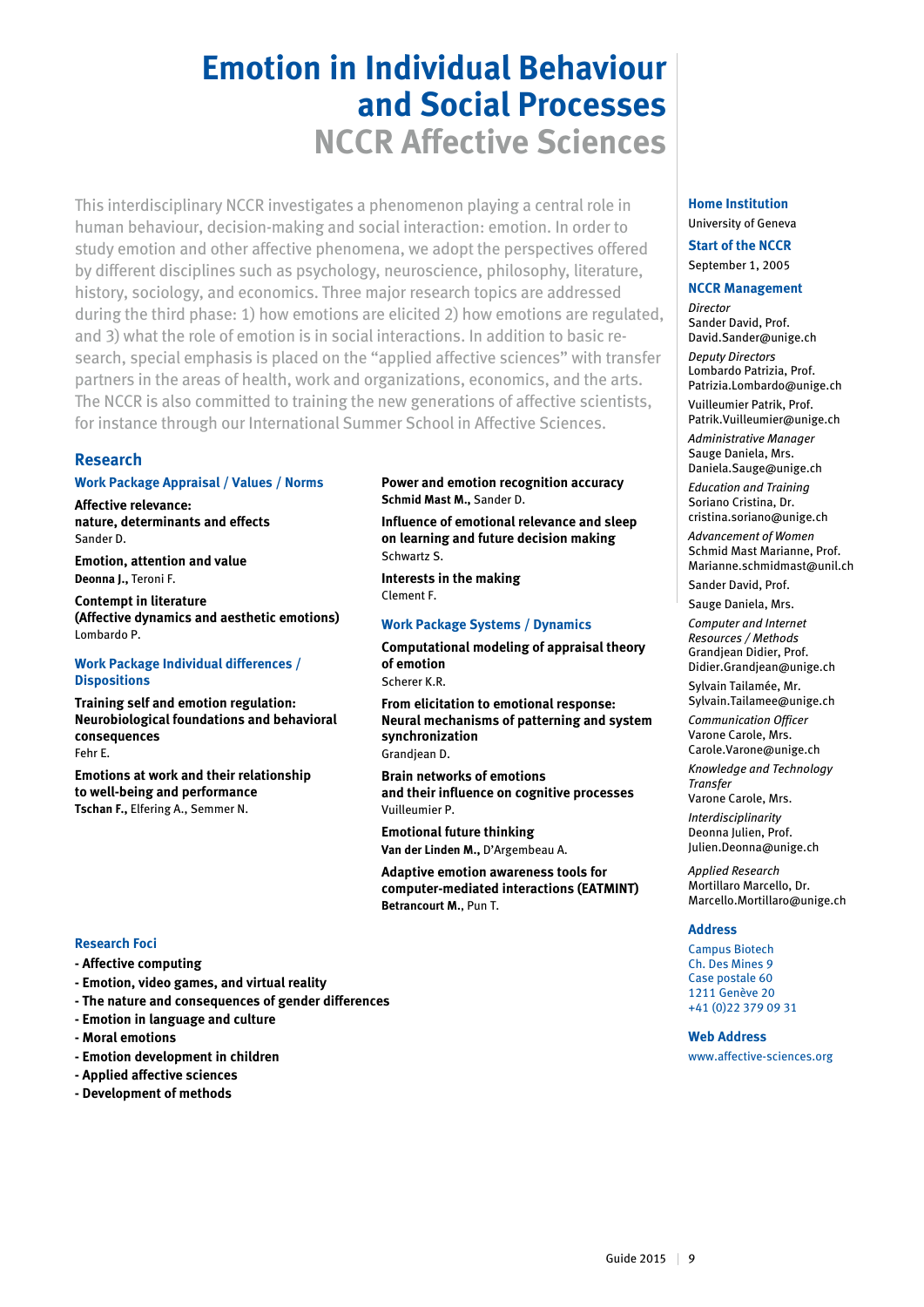### **Emotion in Individual Behaviour and Social Processes NCCR Affective Sciences**

### **Key collaborations with third parties**

#### **Research Institutions**

- Knight Lab, Cognitive Neuroscience Research Laboratory, Berkeley University
- Department of Classics, University of Edinburgh, GB
- Department of Comparative Literature, University of Bergen, NO
- Department of Music, University of Jyväskylä, FI
- Department of Philosophy, University of Montreal, CA
- Department of Psychology, University of Wisconsin, US
- Department of Philosophy, University of Manchester, GB
- Faculty of Humanities, University of Oslo
- School of Psychology, Cardiff University, GB
- Service de Neurologie, Université de Rennes, FR

#### **Economy / Others**

- Firmenich
- GfK Nürnberg e.V.
- Nantys, Bern
- Fondation Montreux Jazz 2 • Musée International de la Croix-Rouge et du
- Croissant-Rouge, Genève • Haute Ecole de Musique de Genève
- Muséum d'histoire naturelle de Neuchâtel
- Musée de l'Elysée, Lausanne
- Théâtre du Grütli, Genève
- Swissnex San Francisco et Swissnex Boston

#### **Heads of Research Groups**

Betrancourt Mireille, Prof.<br>
TECFA-FPSE, Université de Genève<br>
Centre de sciences cognitives, Uni

### **Participating Institutions**

Universität Bern (3 groups) | Université de Genève (13 groups) | Université de Neuchâtel (4 groups) Universität Zürich (1 group) | Université de Liège (1 group) | Université de Lausanne (1 group)

#### **Members of the Advisory Board**

| <b>Manstead Tony, Prof.</b> | School of Psychology, Cardiff University, GB            |
|-----------------------------|---------------------------------------------------------|
| Robinson Jenefer, Prof.     | Departement of Philosophy, University of Cincinnati, US |

### **Evaluation and Monitoring by the Swiss National Science Foundation (SNSF)**

**Members of the Review Panel**

**NCCR Office SNSF**

Butera Fabrizio, Prof. (Chair) Swiss National Science Foundation, Berne, CH<br>Burghartz Susanna. Prof. Swiss National Science Foundation, Berne, CH Swiss National Science Foundation, Berne, CH Clark Margaret, Prof. Department of Psychology, Yale University, US Clore Gerald L., Prof. **Department of Psychology, University of Virginia, US**<br>De Sousa Ronald B., Prof. (em.) Department of Philosophy, University of Toronto, CA Department of Philosophy, University of Toronto, CA Konstan David, Prof. **Department of Classics, New York University, US**<br>Phelps Elizabeth A., Prof. **Department of Psychology, New York University, Department of Psychology, New York University, US** Reusser Kurt, Prof. Swiss National Science Foundation, Berne, CH Ricci Bitti Pio Enrico, Prof. Dipartimento di Psicologia, Università di Bologna, IT<br>Thoits Peggy A., Prof. Department of Sociology, Indiana University, US Department of Sociology, Indiana University, US

Griessen Thomas Schweiz. Nationalfonds, Wildhainweg 3, 3001 Bern +41 (0)31 308 23 51, fax: +41 (0)31 305 29 71 thomas.griessen@snf.ch

Centre de sciences cognitives, Université de Neuchâtel D'Argembeau Arnaud, Prof.<br>
Deonna Julien, Prof.<br>
Faculté des Lettres, Université de Genève Deonna Julien, Prof.<br>
Elfering Achim, Prof.<br>
Institut für Psychologie, Universität Bern Institut für Psychologie, Universität Bern Fehr Ernst, Prof. Institut für Empirische Wirtschaftsforschung, Universität Zürich<br>Grandjean Didier, Prof. CISA et Faculté de Psychologie et des Sciences de l'Education. CISA et Faculté de Psychologie et des Sciences de l'Education, Université de Genève Lombardo Patrizia, Prof.<br>
Pun Thierry. Prof. Faculté des Sciences. Université de Genève Faculté des Sciences, Université de Genève Sander David, Prof. CISA et Faculté de Psychologie et des Sciences de l'Education, Université de Genève Schwartz Sophie, Dr. Faculté de Médecine, Centre Médical Universitaire, Genève<br>Scherer Klaus, Prof. CISA et Faculté de Psychologie et des Sciences de l'Educati CISA et Faculté de Psychologie et des Sciences de l'Education, Université de Genève Schmid Mast Marianne, Prof. Département de Comportement Organisationnel, HEC, Université de Lausanne Semmer Norbert, Prof. Institut für Psychologie, Universität Bern Teroni Fabrice, Dr. Institut für Philosophie, Universität Bern Institut de Psychologie du Travail et des Organisations, Université de Neuchâtel<br>
van der Linden Martial, Prof.<br>
Faculté de Psychologie e Faculté de Psychologie et des Sciences de l'Education, Université de Genève Vuilleumier Patrik, Prof. Faculté de Médecine, Centre Médical Universitaire, Genève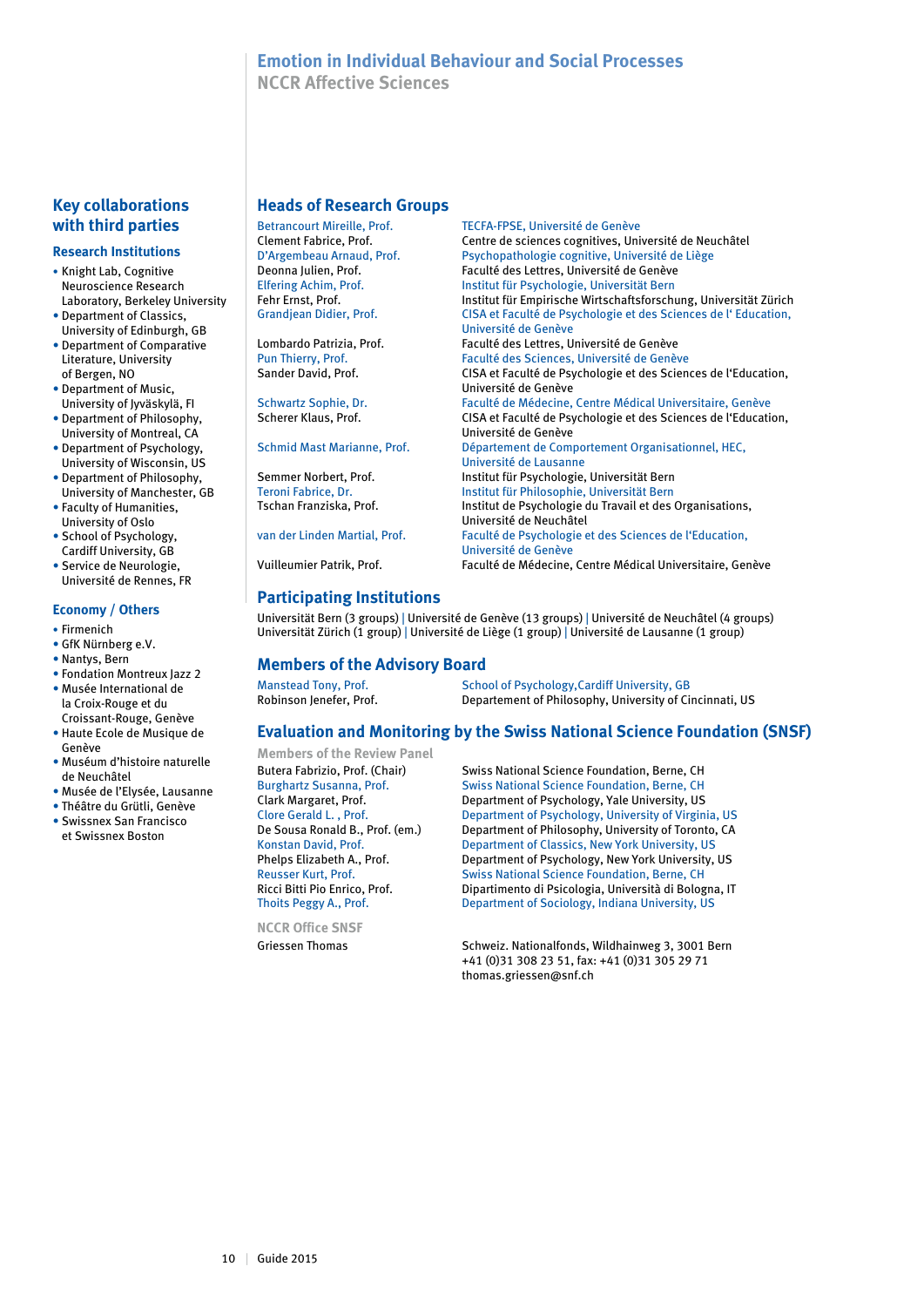#### **Funding**

| <b>Funding source (CHF)</b>                     | Year 9        | Year 10       | Year 11       | Year 12       | <b>Total</b>  | $\%$ |
|-------------------------------------------------|---------------|---------------|---------------|---------------|---------------|------|
| SNSF funding <sup>1</sup>                       | 1910435       | 1 900 000     | 1700000       | 1 500 000     | 7 0 1 0 4 3 5 | 23   |
| Self-funding from home institution <sup>2</sup> | 750 645       | 969 298       | 1035 595      | 1 0 3 1 5 5 5 | 3787093       | 12   |
| Self-funding from project participants          | 5775504       | 4 3 4 4 4 1 9 | 4 2 3 9 4 1 9 | 4 2 2 6 4 1 7 | 18 585 759    | 61   |
| Third-party funding                             | 941 202       |               |               |               | 941 202       | 4    |
| <b>Total</b>                                    | 9 3 7 7 7 8 6 | 7 213 717     | 6975014       | 6757972       | 30 324 489    | 100  |

1 SNSF funding incl. mobility grant in Year 9

<sup>2</sup> Personnel costs, equipment and consumables, not included infrastructure and basic equipment

| <b>Employment</b>               |                         | <b>Most Represented Nations</b> |              |             |              |              |                |                |                |              |              |                      |
|---------------------------------|-------------------------|---------------------------------|--------------|-------------|--------------|--------------|----------------|----------------|----------------|--------------|--------------|----------------------|
| Personnel <sup>3</sup>          | <b>Total of Persons</b> | <b>Female</b>                   | $\%$         | <b>Male</b> | $\%$         | <b>CH</b>    | <b>FR</b>      | <b>DE</b>      | IT             | <b>BE</b>    | <b>GB</b>    | <b>Other Nations</b> |
| Management                      | 5.5 <sup>4</sup>        | 9                               | 56           | 7           | 44           | 6            | $\overline{2}$ | C.             | 4              | $\mathbf 0$  | $\mathbf{0}$ | $\overline{2}$       |
| Master students                 | 0                       | 0                               | $\mathbf{0}$ | 0           | $\mathbf{0}$ | $\mathbf{0}$ | 0              | 0              | 0              | $\mathbf{0}$ | $\mathbf{0}$ | $\mathbf 0$          |
| Doctoral students               | 54                      | 39                              | 72           | 15          | 28           | 25           | 9              | ∍              | $\overline{2}$ |              | 3            | 12                   |
| Postdoctoral students           | 51                      | 28                              | 55           | 23          | 45           | 6            | 9              | $\overline{ }$ | 10             |              |              | 17                   |
| Research associates             | 0                       | $\mathbf{0}$                    | $\Omega$     | 0           | $\mathbf{0}$ | $\mathbf{0}$ | $\Omega$       | 0              | $\mathbf{0}$   | $\Omega$     | $\Omega$     | $\mathbf 0$          |
| Senior researchers <sup>5</sup> | 48                      | 20                              | 42           | 28          | 58           | 19           | 9              | ⇁              | 5              | 5            | 2            | 3                    |
| Other staff                     | 42                      | 21                              | 50           | 21          | 50           | 26           | 6              | 3              | 1              |              | $\mathbf{0}$ | 5                    |
| <b>Total</b>                    | 200.5                   | 117                             | 55           | 94          | 45           | 82           | 35             | 22             | 22             | 8            | 6            | 39                   |

<sup>3</sup> Persons involved in the NCCR in the last reporting period (12 months)

<sup>4</sup> Full-time equivalent, including NCCR-Director and persons in charge of knowledge and technology transfer, and education and training

5 Including leaders of the individual projects and other organisational units of the NCCR

### **Output**

| Type of output <sup>6</sup>                                                                                                                | <b>Totals</b> |
|--------------------------------------------------------------------------------------------------------------------------------------------|---------------|
| Publications > 798 Peer-reviewed   9 Not peer-reviewed   316 Anthology articles   38 Books   7 Reports                                     | 1168          |
| Presentations at congresses >                                                                                                              | 1418          |
| Cooperations $\rightarrow$ 18 Programmes   265 Research institutions   11 Private sector   32 Other                                        | 326           |
| Transfer activities $\rightarrow$ 0 Patents   0 Licenses   0 Start-ups <sup>7</sup>   0 Prototypes/processes   0 CTI-projects <sup>8</sup> | $\Omega$      |

6 This table displays the major indicators in knowledge and technology transfer. The output data of NCCRs differ considerably according to disciplinary cultures.

<sup>7</sup> Start-up companies that have been built up or were considerably supported by NCCRs.

<sup>8</sup> Projects funded by the Commission for Technology and Innovation (CTI) that have been initiated by members of NCCRs and are thematically linked to NCCR projects.

#### **Communication**

Newsletter: www.affective-sciences.org/newsletter (appears twice a year: 17 previous issues). Leaflet: www.affective-sciences.org/content/centre-nccr-affective-sciences Media coverage: www.affective-sciences.org/media-coverage Twitter account: NCCRAffectiveScience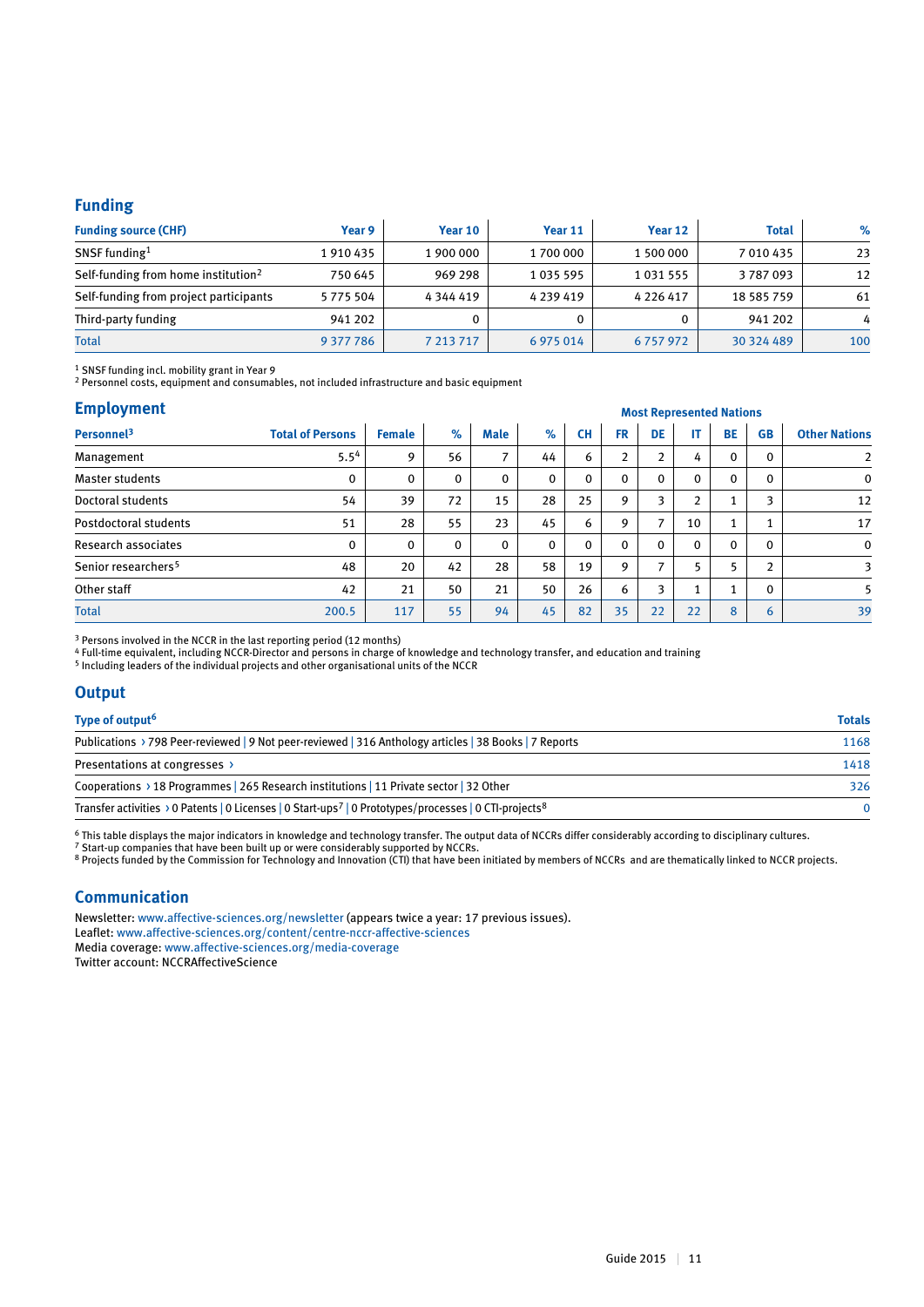# **Using Concepts from Nature to Create 'Smart' Materials NCCR Bio-Inspired Materials**

The NCCR "Bio-Inspired Materials – Using Concepts from Nature to Create 'Smart' Materials" aims to pool the expertise of its members in the fields of chemistry, physics, materials science, biology and medicine in order to study smart materials inspired by living things and explore their use in potential applications. This involves devising new design strategies and rules to create and assemble macromolecules and nanoparticles into ordered structures to produce smart materials with the desired properties. The NCCR's research activities are organized in three interconnected, interdisciplinary modules: adaptive materials responding to mechanical stimuli, adaptive materials created through self-assembly, and interactions of adaptive materials with living cells.

#### **Research**

#### **Module 1: Mechanically responsive materials**

**Functional polymers through mechanochemistry** Weder Ch. and Fromm K.

**Probing force response of single macromolecules with atomic force microscopy** Borkovec M.

**Self-assembled biomimetic nanostructures based on stimuli-responsive block copolymers**  Bruns N.

**Polymers with molecular auxetic behavior**  Kilbinger A.

**Mechanically tunable materials through stimuli-responsive capsules**  Studart A.

#### **Module 2: Responsive materials through self-assembly**

**Thermal response of polymeric building blocks for smart materials** Scheffold F.

**Confinement induced stable liquid phases mimicking the behavior in cell membrane lipid bilayers** Brader J.

**Ultrafast stimuli-responsive colour-changing hydrogels** Lattuada M.

**Multi-responsive photonic materials as tunable filters, sensors and switches** Scheffold F. and Steiner U.

**Module 3: Interactions of responsive materials with living cells**

**Sensoresponsive nanoelements to detect and eliminate individual cancer cells**  Rüegg C.

**Evolving nanoparticles**  Stellacci F.

**Magneto-responsive cell culture substrates that can be modulated in situ under conditions compatible with live cells** Fink A. and Rothen-Rutishauser B.

**Intelligent nanomaterials to reveal and control their behavior in complex media, at the biointerface and in cells** Rothen-Rutishauser B. and Fink A.

#### **Home Institution** University of Fribourg

**Start of the NCCR**

June 1, 2014

#### **NCCR management**

*Director* Weder Christoph, Prof. +41 (0)26 300 94 65

*Deputy Director Rüegg Curzio, Prof.* +41 (0)26 300 87 66

*Scientific Coordinator* Cordeiro Ana, Dr. +41 (0)26 300 91 72

*Administrative Assistant* Marano Myriam +41 (0)26 300 92 66

*Advancement of Young Researchers and Women* Rothen-Rutishauser Barbara, Prof. +41 (0)26 300 95 02

*Education and Training* Fromm Katharina, Prof. +41 (0)26 300 87 32

*Communications Officer* Capper Scott +41 (0)26 300 91 20

*Knowledge and Technology Transfer* Haskal Eliav, Dr. +41 (0)26 300 91 37

#### **Address**

NCCR Bio-Inspired Materials Adolphe Merkle Institute University of Fribourg Chemin des Veriers 4 CH-1700 Fribourg +41 (0)26 300 94 65 info@bioinspired-materials.ch

#### **Web Address**

www.bioinspired-materials.ch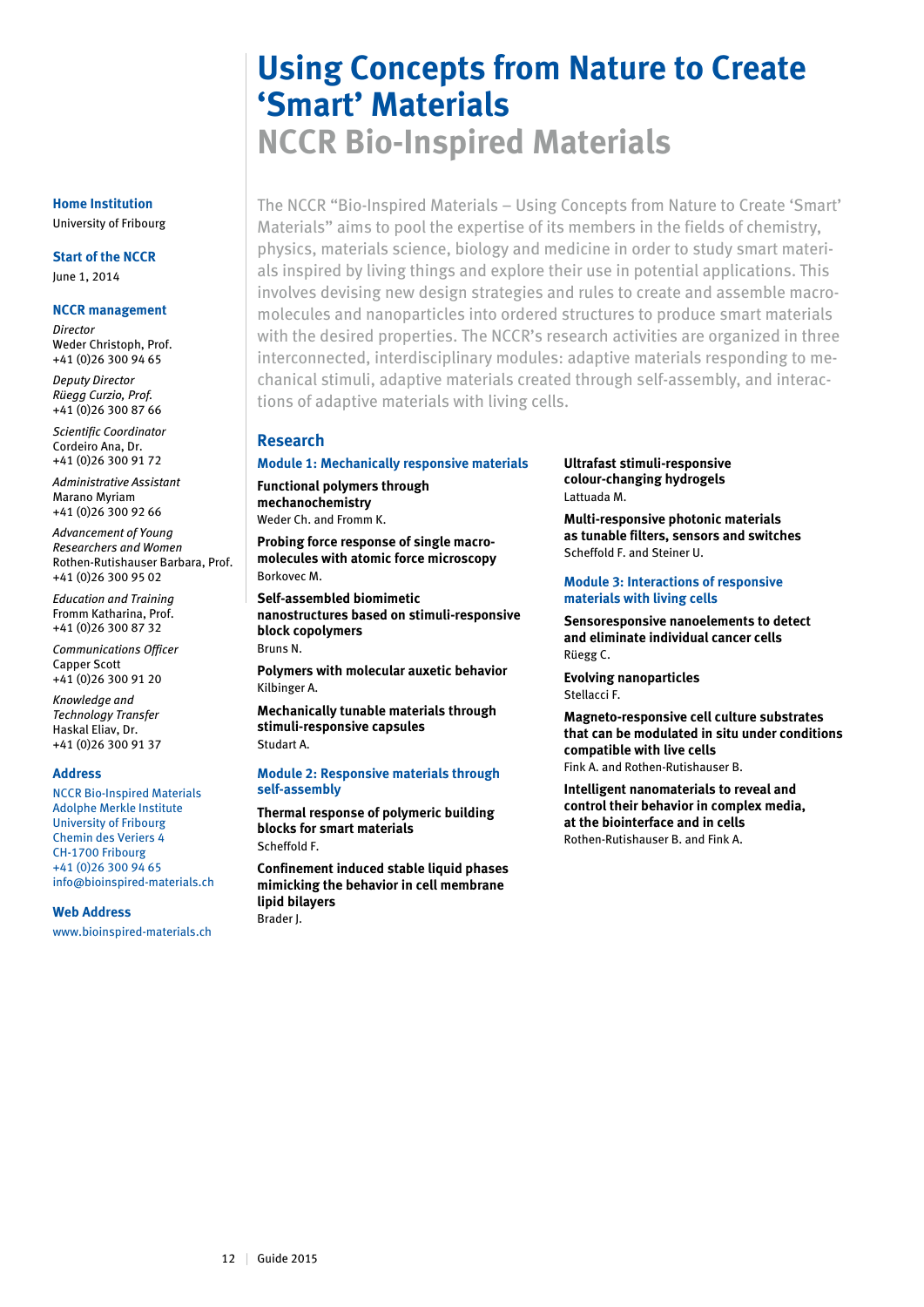#### **Heads of Research Groups**

Borkovec Michal, Prof. Section de Chimie et Biochimie, Université de Genève<br>Bourquin Carole, Prof. Departement für Medizin, Universität Freiburg Departement für Medizin, Universität Freiburg Brader Joseph, Prof.<br>
Bruns Nico, Prof. Physikdepartement, Universität Freiburg<br>
Adolphe Merkle Institute, Faculty of Scien Bruns Nico, Prof. Adolphe Merkle Institute, Faculty of Science, Universität Freiburg Fink Alke, Prof. Adolphe Merkle Institute, Faculty of Science, Universität Freiburg Fromm Katharina, Prof. Departement Chemie, Universität Freiburg Kilbinger Andreas, Prof. Departement Chemie, Universität Freiburg<br>Lattuada Marco, Prof. Adolphe Merkle Institute, Faculty of Scienc Adolphe Merkle Institute, Faculty of Science, Universität Freiburg Rothen-Rutishauser Barbara, Prof. Adolphe Merkle Institute, Faculty of Science, Universität Freiburg Rüegg Curzio, Prof. Departement für Medizin, Universität Freiburg<br>
Scheffold Frank, Prof. Physikdepartement, Universität Freiburg Scheffold Frank, Prof.<br>
Steiner Ullrich. Prof.<br>
Adolphe Merkle Institute. Faculty of Scien Steiner Ullrich, Prof. **Adolphe Merkle Institute, Faculty of Science**, Universität Freiburg<br>Stellacci Francesco. Prof. **Institut de Science et Génie des Matériaux**, EPF Lausanne Stellacci Francesco, Prof. **Institut de Science et Génie des Matériaux , EPF Lausanne**<br>Studart André, Prof. **Institut de Science et Génie des Matériaux , EPF Lausanne** Studart André, Prof. **Departement Materialwissenschaft, ETH Zurich**<br> **Departement Materialwissenschaft, ETH Zurich**<br> **Departement Materialwissenschaft, ETH Zurich Weder Christoph. Prof.** Adolphe Merkle Institute, Faculty of Science, Universität Freiburg

#### **Participating Institutions**

Universität Freiburg (12 groups) | Université de Genève (1 group) | EPF Lausanne (1 group) | ETH Zürich (1 group)

#### **Evaluation and Monitoring by the Swiss National Science Foundation (SNSF)**

**Members of the Review Panel**

**NCCR Office SNSF**

Van der Marel Dirk, Prof. (Chair) Swiss National Science Foundation, Berne, CH Aizenberg Joanna, Prof. School of Engineering and Applied Sciences, Harvard University, US Butt Hans-Jürgen, Prof. Max Planck Institute for Polymer Research, Mainz, DE Craig Stephen, Prof. Department of Chemistry, Duke University, US Department of Chemistry, Duke University, US Harth Eva Marie, Prof. Department of Chemistry, Vanderbilt University, US Hottiger Michael O., Prof. Swiss National Science Foundation, Berne, CH<br>Messersmith Philip B., Prof. Departments of Bioengineering and Materials Departments of Bioengineering and Materials Science and Engineering, University of California, US<br>Reches Meital. Prof. The Hebrew University of Chemistry. The Hebrew University Reches Meital, Prof.<br>Institute of Chemistry, The Hebrew University of Jerusalem, IL<br>Swiss National Science Foundation. Berne. CH Swiss National Science Foundation, Berne, CH

Peter Kathrin, Dr. Schweiz. Nationalfonds, Wildhainweg 3, 3001 Bern +41 (0)31 308 21 85, fax: +41 (0)31 305 29 71 kathrin.peter@snf.ch

### **Key collaborations and third parties**

#### **Academia**

- Case Western Reserve
- University, Cleveland (OH), US • University of Basel, CH
- University of Bayreuth, DE
- Bulgarian Academy of Sciences, **BG**
- University of California, Irvine, US
- University of California, Los Angeles, US
- Philipps Universität Marburg, DE • University of Bordeaux, FR

### **Others**

- BASF Schweiz AG, CH
- Collano Adhesives AG, CH
- Firmenich SA, CH
- Ivoclar Vivadent AG, LI • Mathys European
- Orthopaedics Ltd., CH
- UCB Farchim SA, CH
- LS Instruments AG, CH
- regenHU Ltd., CH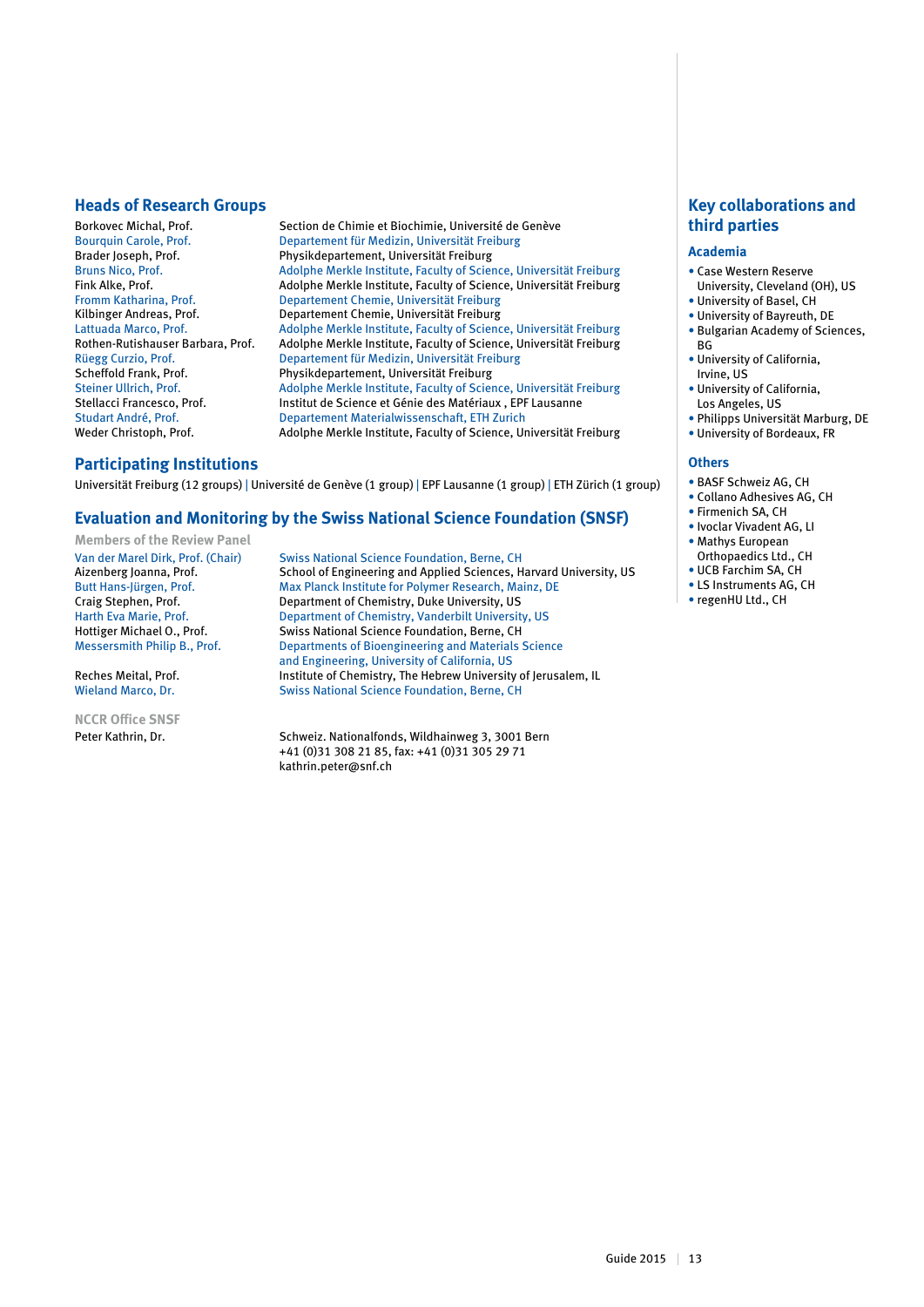# **Using Concepts from Nature to Create "Smart" Materials NCCR Bio-Inspired Materials**

# **Funding**

| <b>Funding source (CHF)</b>                     | Year 1      | Year 2        | Year 3        | Year 4        | <b>Total</b> | $\%$ |
|-------------------------------------------------|-------------|---------------|---------------|---------------|--------------|------|
| <b>SNSF</b> funding                             | 3 000 000   | 3 000 000     | 3 000 000     | 3 000 000     | 12 000 000   | 45   |
| Self-funding from home institution <sup>1</sup> | 1494000     | 2 5 9 8 5 1 1 | 1899000       | 1902000       | 7893511      | 30   |
| Self-funding from project participants          | 1434199     | 1 547 203     | 1 547 207     | 1434191       | 5962800      | 22   |
| Third-party funding                             | 160 000     | 200 000       | 200 000       | 200 000       | 760 000      |      |
| <b>Total</b>                                    | 6 0 8 1 9 9 | 7 345 714     | 6 6 4 6 2 0 7 | 6 5 3 6 1 9 1 | 26 616 311   | 100  |

1 Personnel costs, equipment and consumables, not included infrastructure and basic equipment

> Statistical data will be published later.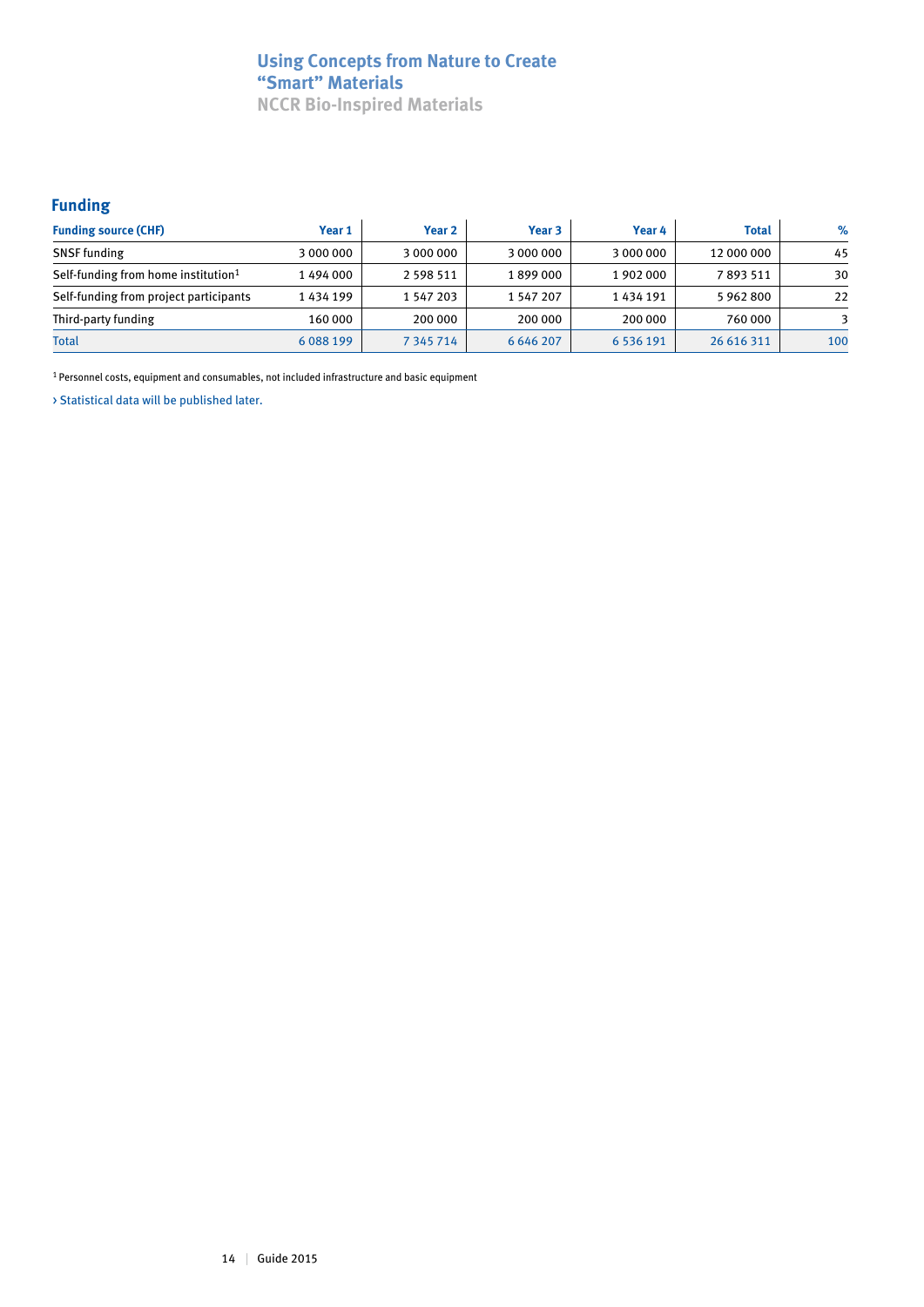# **Visualisation and Control of Biological Processes Using Chemistry NCCR Chemical Biology**

The mission of the NCCR "Chemical Biology" is to use chemistry tools to obtain a better understanding of life at the molecular level. Until now, few technologies could characterise in detail the countless biochemical activities that constitute a living cell. In the NCCR chemists, biochemists, physicists and cell biologists develop innovative techniques based on small molecules and proteins to obtain new information about cellular processes and control them in vivo. The new tools will be applicable to various biological phenomena like visualising the activity of selected proteins during cell division and investigating how membranes control the activity of proteins in them. The NCCR is also engaged in establishing a platform for chemical screening aimed at developing a new generation of molecules with biological effects. The development of new technologies and identification of novel molecules has already led to the creation of several start-ups.

# **Research**

#### **Bioorthogonal chemistry Winssinger N.**, Waser J, van der Goot G., Cramer N., Gademann K., Heinis Ch., Dubikovskaya E.

**Chemical systems biology Loewith R.,** Adibekian A., Riezman H., Gruenberg J., Johnsson K., Kaksonen M.

**Protein-based tools for vizualization and manipulation of biochemical activities Johnsson K.,** Hantschel O., Gönczy P., Fierz B., Heinis Ch.

### **Sensors and assays to study cell mechanics and endosomal motility**

**Gonzalez-Gaitan M.,** Roux A., Manley S., Riezman H., Johnsson K.

**Cellular entry and novel membrane probes Matile S.,** Riezman H., Marcos Gonzalez-Gaitan M., Roux A., Sugihara K., Zumbühl A., Loewith R.

**Taking advantage of ACCESS Turcatti G.**

# **Home Institutions**

University of Geneva, EPF Lausanne

**Start of the NCCR** December 1, 2010

#### **NCCR Management**

*Director* Riezman Howard, Prof. howard.riezman@unige.ch

*Co-Director* Johnsson Kai, Prof. kai.johnsson@epfl.ch

*Chief Operations Officer* Caroline Loutre, Dr. caroline.loutre@unige.ch

*Financial Administrator* Schnuriger Jean-Claude, Mr. jean-claude.schnuriger@unige.ch

*Knowledge and Technology Transfer* Caroline Loutre, Dr. caroline.loutre@unige.ch

*Equal opportunities*  Caroline Loutre, Dr. caroline.loutre@unige.ch

*Graduate Education* Robbie Loewith robbie.loewith@unige.ch

*Communication* Caroline Loutre, Dr.

#### **Address**

NCCR Chemical Biology University of Geneva 146 Sciences II, 30 quai Ernest Ansermet 1211 Genève 4 +41 (0)22 379 64 07

**Web Address**

www.nccr-chembio.ch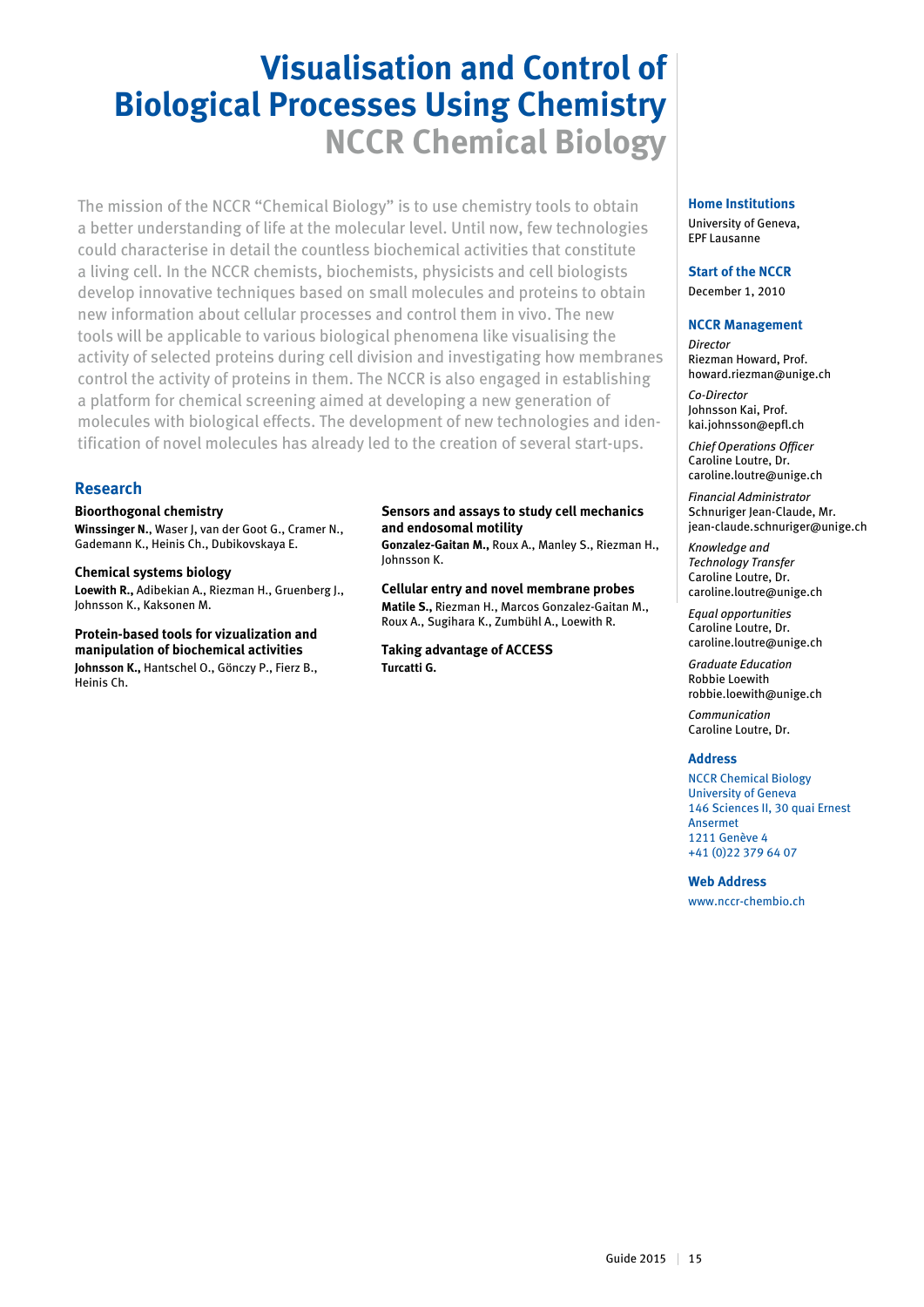# **Visualisation and Control of Biological Processes Using Chemistry**

**NCCR Chemical Biology**

# **Key collaborations with third parties**

#### **Research Institutions**

- Center for Medical Biotechnology, Universität Duisburg-Essen, Essen, DE
- Department of Chemistry, University of California, Irvine, US
- Division of Pediatric Oncology, University Children's hospital Zürich, Zürich, CH
- Institute of Biochemistry, ETHZ, Zurich, CH
- SIB (Swiss Institute of Bioinformatics), CH
- SystemsX
- Telethon Institute of Genetics and Medicin, Bern, CH
- INSERM, Université Aix-Marseille, FR
- Nestlé Research Center, Lausanne CH
- NCBS Bangalore, India
- Université Paris-Sud, Orsay, FR
- Laboratory for Biological Geochemistry, EPFL CH

#### **Economy / Others**

- Inflamalps SA, Monthey, CH
- Lyncée Tech SA, Lausanne, CH
- Novartis Stiftung, Basel, CH
- Novartis Boston & Novartis
- Basel, CH • Geneva Business School
- Pre-Seed Workshop

#### **Heads of Research Groups**

Adibekian Alexander **Département de Chimie Organique, Université de Genève**<br>Cramer Nicolai **March de Chimie de Sciences et ingénierie chimiques**. ISIC. EPF La Cramer Nicolai **Institut des sciences et ingénierie chimiques, ISIC, EPF Lausanne**<br> **Institut des sciences et ingénierie chimiques. EPF Lausanne** Institut des sciences et ingénierie chimiques, EPF Lausanne Dyson Paul, Prof. Institut des sciences et ingénierie chimiques, EPF Lausanne Fierz Beat Institut des sciences et ingénierie chimiques, ISIC, EPF Lausanne Gademann Karl, Prof.<br>Gönczy Pierre, Prof. **Departement Chemie, Universität Basel** Institut suisse de recherche expérimentale sur le cancer, ISREC, EPF Lausanne Gonzalez-Gaitan Marcos, Prof. Département de biochimie, Université de Genève Gotta Monica, Prof. Faculté de médecine, Université de Genève Gruenberg Jean, Prof. Département de biochimie, Université de Genève<br>
Hantschel Oliver de Santiste de recherche expérimentale sur le Institut suisse de recherche expérimentale sur le cancer, ISREC, EPF Lausanne<br>Heinis Christian, Prof. The limititut des so Heinis Christian, Prof. Institut des sciences et ingénierie chimiques, EPF Lausanne<br>Institut des sciences et ingénierie chimiques. EPF Lausanne Institut des sciences et ingénierie chimiques, EPF Lausanne Kaksonen Marko **Département de Biochimie, Université de Genève**<br>Lacour Jérôme, Prof. **Département de chimie organique, Université de** Lacour Jérôme, Prof. **Département de chimie organique, Université de Genève**<br>
Loewith Robbie. Prof. **Département de biologie moléculaire. Université de Genève** Département de biologie moléculaire, Université de Genève Manley Suliana, Prof. limstitut de physique des systèmes biologiques, EPF Lausanne<br>Matile Stefan. Prof. limitud de chimie organique. Université de Genève Département de chimie organique, Université de Genève Radtke Freddy, Prof. Section des sciences de la vie, EPF Lausanne<br>Reymond Jean-Louis, Prof. Departement für Chemie und Biochemie, Uni Reymond Jean-Louis, Prof. Departement für Chemie und Biochemie, Universität Bern<br>Riezman Howard, Prof. Département de biochimie, Université de Genève Département de biochimie, Université de Genève Roux Aurélien, Prof. Département de biochimie, Université de Genève Sugihara Kaori Département de Chimie Physique, Université de Genève Turcatti Gerardo, Dr. Faculté des sciences de la vie, EPF Lausanne van der Goot Gisou, Prof. Section des sciences de la vie, EPF Lausanne<br>Waser lérôme. Prof. Section des sciences et ingénierie chimiques Institut des sciences et ingénierie chimiques, EPF Lausanne Winssinger Nicolas, Prof. Département de chimie organique, Université de Genève<br>Zhu Jieping, Prof. Chimie des sciences et ingénierie chimiques, EPF Lausar Zhu Jieping, Prof. Institut des sciences et ingénierie chimiques, EPF Lausanne Département de chimie, Université Fribourg

# **Participating Institutions**

Universität Basel (1 group) | Univerität Bern (1 group) | Université de Fribourg (1 group) Université de Genève (11 groups) | EPF Lausanne (14 groups)

# **Evaluation and Monitoring by the Swiss National Science Foundation (SNSF)**

**Members of the Review Panel** Ellenberg Jan, Dr. EMBL Heidelberg, DE Schultz Carsten, Prof. EMBL Heidelberg, DE<br>Trauner Dirk, Prof. 2008 Department of Chemi

**NCCR Office SNSF**

Dehio Christoph, Prof. (Chair) Swiss National Science Foundation, Berne, CH<br>Cullis Pieter, Prof. Department of Biochemistry, Life Science Cent Department of Biochemistry, Life Science Center, Vancouver, CA Academia Relations, Actelion Pharmaceuticals Ltd, Allschwil, CH Fromm Katharina, Prof. Swiss National Science Foundation, Berne, CH<br>Hall Michael, Prof. Swiss National Science Foundation, Berne, CH Hall Michael, Prof. Swiss National Science Foundation, Berne, CH<br>Kirchhausen Thomas. Prof. Harvard Medical School, Boston, US Kirchhausen Thomas, Prof.<br>
Muir Tom W., Prof. Department of Chemistry, Princeton, Muir Tom W., Prof. **Department of Chemistry, Princeton, US**<br>Pfeffer Suzanne. Prof. **Department Of Chemistry School of Medicine. Stanford University School of Medicine, US** Department of Chemistry, University of Munich, DE

Zbinden Marc, Dr. Schweiz. Nationalfonds,Wildhainweg 3, 3001 Bern +41 (0)31 308 23 34, fax: +41 (0)31 305 29 71 marc.zbinden@snf.ch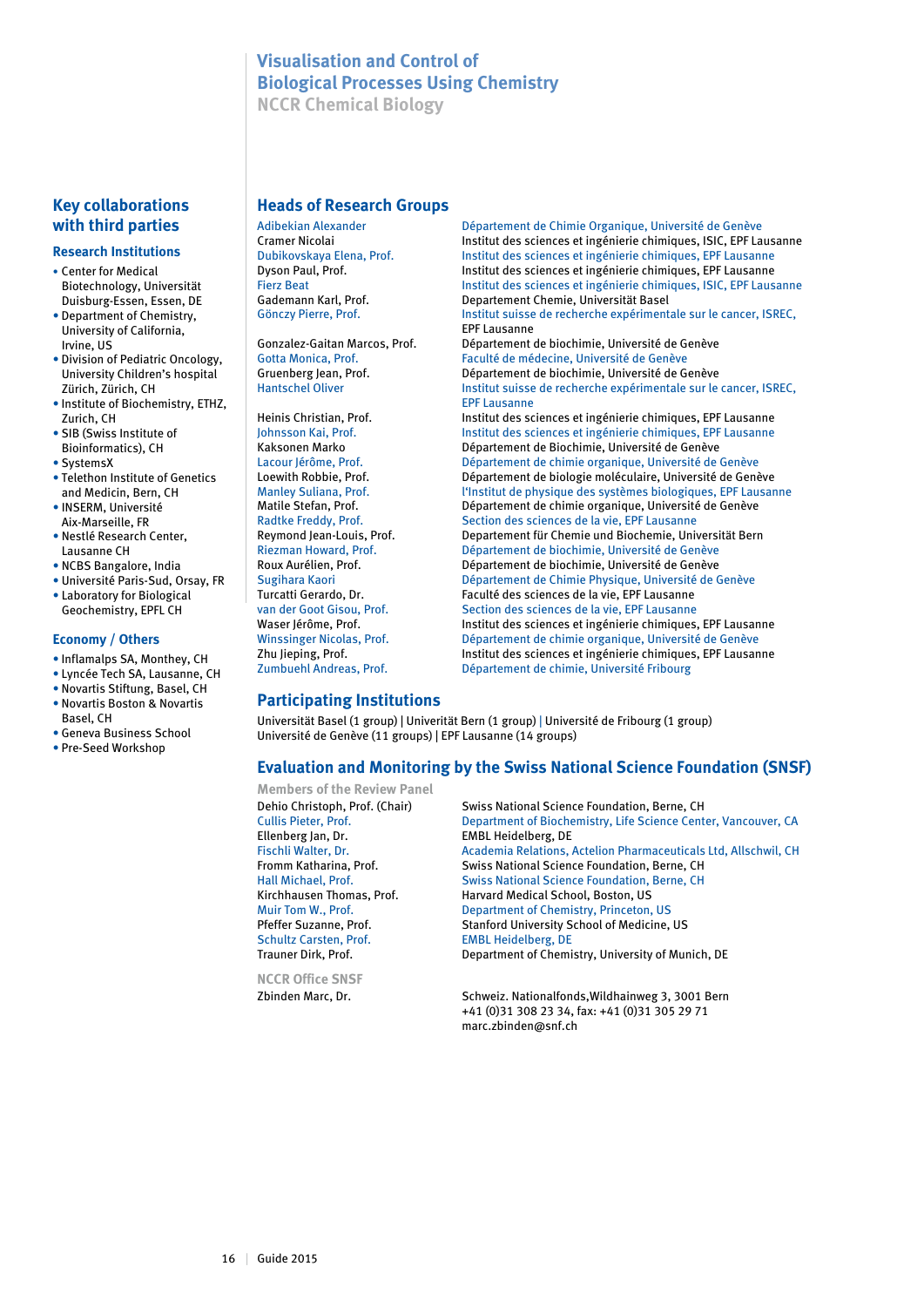#### **Funding**

| <b>Funding source (CHF)</b>                     | Year 5    | Year 6        | Year <sub>7</sub> | Year 8    | <b>Total</b>  | $\%$     |
|-------------------------------------------------|-----------|---------------|-------------------|-----------|---------------|----------|
| <b>SNSF</b> funding                             | 4 160 000 | 4 1 5 0 0 0 0 | 3 660 000         | 2 660 000 | 14 630 000    | 54       |
| Self-funding from home institution <sup>1</sup> | 958 220   | 1 103 220     | 1 103 220         | 1 103 220 | 4 2 6 7 8 8 0 | 16       |
| Self-funding from EPF Lausanne                  | 1 500 000 | 1 500 000     | 1 500 000         | 1 500 000 | 6 000 000     | 22       |
| Self-funding from project participants          | 605 000   | 605 000       | 605 000           | 605 000   | 2420000       | 8        |
| Third-party funding <sup>2</sup>                |           |               |                   | 0         |               | $\Omega$ |
| <b>Total</b>                                    | 7 223 220 | 7 3 5 8 2 2 0 | 6868220           | 5 868 220 | 27 317 880    | 100      |

<sup>1</sup> Personnel costs, equipment and consumables, not included infrastructure and basic equipment

<sup>2</sup> Not included is CTI funding. Since the start of the NCCR 4 projects have been funded by CTI at a total amount of 1 527 610 CHF (cf. table Output).

#### **Employment**

|                                 |                         |               |             |             |             |                |           |              | <b><i>INIUSL REPRESENTED NATIONS</i></b> |              |              |                      |
|---------------------------------|-------------------------|---------------|-------------|-------------|-------------|----------------|-----------|--------------|------------------------------------------|--------------|--------------|----------------------|
| Personnel <sup>3</sup>          | <b>Total of Persons</b> | <b>Female</b> | $\%$        | <b>Male</b> | $\%$        | <b>CH</b>      | <b>FR</b> | DE           | IT                                       | ES           | CA           | <b>Other Nations</b> |
| Management                      | 3.7 <sup>4</sup>        | 6             | 60          | 4           | 40          | 3              | 3         |              | 1                                        | $\mathbf{0}$ |              |                      |
| <b>Master students</b>          | 0                       | $\mathbf{0}$  | $\mathbf 0$ | $\mathbf 0$ | $\mathbf 0$ | 0              | $\Omega$  | $\Omega$     | 0                                        | $\Omega$     | 0            | 0                    |
| Doctoral students               | 37                      | 14            | 38          | 23          | 62          | 9              | 4         | 4            | 4                                        | 3            | 0            | 13                   |
| Postdoctoral students           | 32                      | 12            | 38          | 20          | 63          | $\overline{2}$ | 6         | ͻ            | 5                                        | 3            | 3            | 10                   |
| Research associates             | 11                      | 3             | 27          | 8           | 73          | $\overline{2}$ | ⇁         |              | $\Omega$                                 |              | $\Omega$     | $\mathbf 0$          |
| Senior researchers <sup>5</sup> | 25                      | 5             | 20          | 20          | 80          | 9              | 3         |              |                                          |              |              | 6                    |
| Other staff                     | 9                       | 8             | 89          | 1           | 11          | 6              |           | $\mathbf{0}$ |                                          | $\Omega$     | $\mathbf{0}$ |                      |
| <b>Total</b>                    | 117.7                   | 48            | 39          | 76          | 61          | 31             | 24        | 14           | 12                                       | 8            |              | 32                   |

<sup>3</sup> Persons involved in the NCCR in the last reporting period (12 months)

<sup>4</sup> Full-time equivalent, including NCCR-Director and persons in charge of knowledge and technology transfer, and education and training

5 Including leaders of the individual projects and other organisational units of the NCCR

### **Output**

| Type of output <sup>6</sup>                                                                                                    | <b>Totals</b> |
|--------------------------------------------------------------------------------------------------------------------------------|---------------|
| Publications > 197 Peer-reviewed   14 Not peer-reviewed   6 Anthology articles   5 Books   0 Reports                           | 222           |
| Presentations at congresses $\rightarrow$                                                                                      | 310           |
| Cooperations > 9 Programmes   18 Research institutions   12 Private sector   2 Other                                           | 41            |
| Transfer activities > 9 Patents   6 Licenses   6 Start-ups <sup>7</sup>   0 Prototypes/processes   4 CTI-projects <sup>8</sup> | 25            |

6 This table displays the major indicators in knowledge and technology transfer. The output data of NCCRs differ considerably according to disciplinary cultures.

7 Start-up companies that have been built up or were considerably supported by NCCRs.

8 Projects funded by the Commission for Technology and Innovation (CTI) that have been initiated by members of NCCRs and are thematically linked to NCCR projects.

# **Communication**

«Chimiscope» une plateforme attrayante et pédagogique de découverte du monde des molécules: www.chimiscope.ch

Leaflet "NCCR Chemical Biology" (d/f/e)

Brochure on ACCESS: Academic Chemical Screening Platform for Switzerland: www.nccr-chembio.ch/bsfepflch/

Master in Chemical Biology (UniGE-EPFL): nccr-chembio.ch/new-masters/

Outreach efforts: Pre-Seed Workshop: nccr-chembio.ch/outreach/knowledge-and-technology-transfer/

NCCR Lecture Series, Childcare subsidies, Mini-Symposium, Workshop on career issues, International Symposium, Annual Retreat, Scientific seminars

 **Most Represented Nations**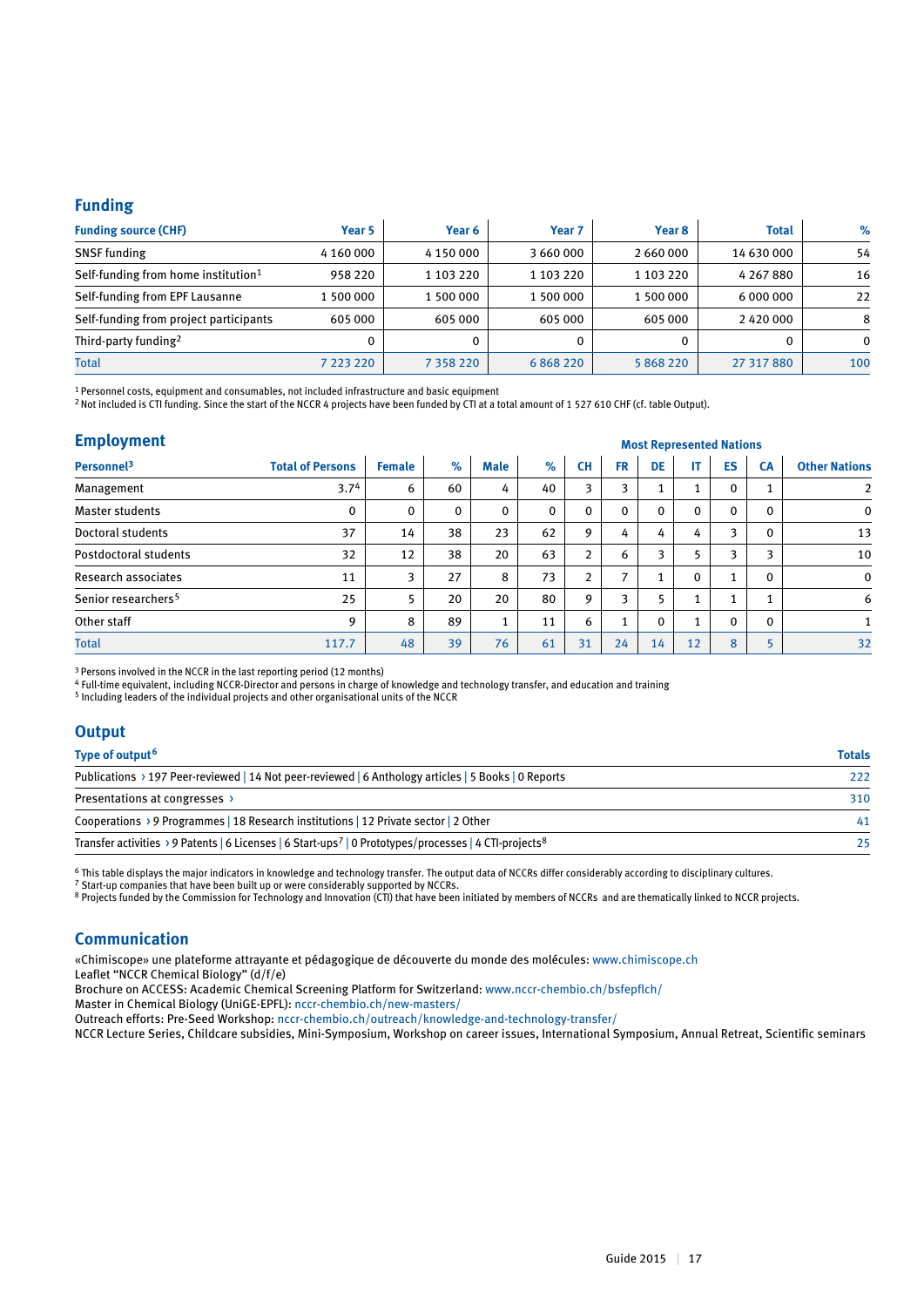# **Challenges to Democracy in the 21st Century NCCR Democracy**

Despite all its shortcomings, democracy is the form of government best suited to managing the way in which we live together. Democracy can certainly be improved. For this reason, and due to new developments, we continuously need to reflect upon, and re-negotiate the rules of democracy. The NCCR Democracy examines two current trends which are fundamentally transforming democracy: globalization and the growing role of the media in politics. NCCR researchers have been working together on over 50 projects in order to understand which challenges and new opportunities these two trends entail for democracy. The NCCR focuses on two topics: First, the democratic quality of international, transnational- and subnational bodies, which increasingly take up decision-making authority at the detriment of elected national authorities. Second, the growing populism in European democracies.

#### **Research**

**Module "Varieties of democratic governance beyond the state: institutions, communication, and perceptions" Lavenex S.,** Kübler D.

**Political behavior and attitudes in times of new regionalism and mediatization Kübler D.,** Marcinkowski F.

**Internationalization and representative democracy Cheneval F.,** Schimmelfennig F.

**Democratic quality and legitimacy in international environmental governance Bernauer T.,** Koubi V.

**Democratic governance in and through transgovernmental networks Buess M.,** Freyburg T., Lavenex S.

**The democratic accountability of transnational private governance**

**Gilardi F.,** Maggetti M., Papadopoulos Y.

**Type II governance in public communication: computer based media content analysis Schneider G.,** Wüest B.

**Deliberation, legitimacy and epistemic quality in multilevel governance systems Bächtiger A.,** Steenbergen M.

**Module "The appeal of populist ideas and messages" Esser F.,** Wirth W.

**Populism and the news media – a comparative and multi-issue approach** Esser F.

**A look into the black box – how populist communication strategies affect citizens' attitudes Schemer C.,** Wirth W.

**Populist strategies in current election campaigns**

**Bernhard L.,** Kriesi H., Steenbergen M.

**Populism and national political cultures** Caramani D.

**Democracy Barometer – established democracies in times of crises, and processes of democratization**

**Bochsler D.,** Merkel W.

#### **Home Institution** University of Zurich

**Start of the NCCR**

October 1, 2005

#### **NCCR Management**

*Director* Kübler Daniel, Prof. +41 (0)44 634 38 86 daniel.kuebler@ipz.uzh.ch *Deputy Director* Esser Frank, Prof. +41 (0)44 635 20 44 f.esser@ipmz.uzh.ch

*Managing Director* Rosteck Yvonne +41 (0)44 634 52 02 rosteck@nccr-democracy.uzh.ch

*Administration* Cavegn Barbara cavegn@nccr-democracy.uzh.ch

*Communication* Rosteck Yvonne

*Knowledge and Technology Transfer* Esser Frank, Prof.

*Education and Training* Caramani Daniele, Prof.

*Equal opportunities* Gilardi Fabrizio, Prof.

#### **Address**

NCCR Democracy University of Zurich Affolternstrasse 56 8050 Zürich

+41 (0)44 634 52 01 fax: +41 (0)44 634 52 00 infodesk@nccr-democracy.uzh.ch

**Web Address**

www.nccr-democracy.uzh.ch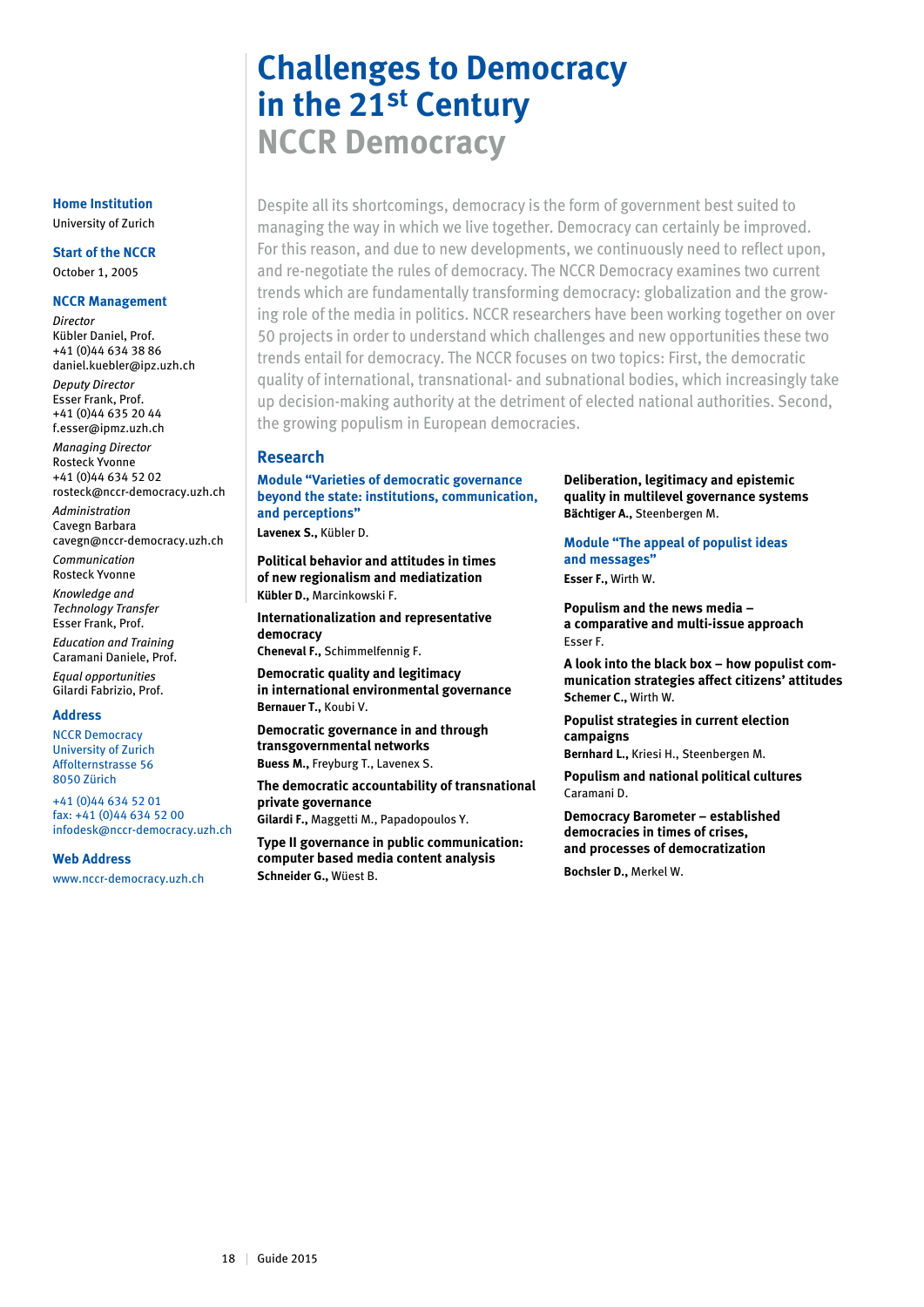#### **Heads of Research Groups**

Bächtiger André, Prof. Seminar für Politikwissenschaft, Universität Luzern<br>Bernhard Laurent. Dr. Seminar Schutt für Politikwissenschaft. Universität Zürich

# **Participating Institutions**

Universität Luzern (1 group) | Université de Lausanne (2 groups) | Université de Genève (2 groups) Universität Zürich (11 groups) | Universität Mainz (1 group) | ETH Zürich (2 groups) Universität Bern (1 group) | Fachhochschule Nordwestschweiz (1 group) European University Institute Florence (1 group) | Westfälische Wilhelms-Universität Münster (1 group) Wissensschaftszentrum Berlin für Sozialforschung WZB (1 group) | University of Warwick (1 group)

### **Evaluation and Monitoring by the Swiss National Science Foundation (SNSF)**

**Members of the Review Panel**

**NCCR Office SNSF**

Bernhard Laurent, Dr. Institut für Politikwissenschaft, Universität Zürich Bernauer Thomas, Prof. Center for Comparative and International Studies (CIS), ETH Zürich Bochsler, Daniel, Prof. Zentrum für Demokratie Aarau (ZDA), Universität Zürich<br>Buess Michael Dr Buess Michael, Dr. Global Studies Institute, Université de Genève Caramani Daniele, Prof. **Institut für Politikwissenschaft, Universität Zürich**<br>Cheneval Francis Prof. **Institut Philosophisches Seminar, Universität Zürich** Cheneval Francis Prof. Philosophisches Seminar, Universität Zürich Institut für Publizistikwissenschaft und Medienforschung, Universität Zürich Freyburg Tina, Prof. Department of Politics and International Studies, University of Warwick Gilardi Fabrizio, Prof. The Institut für Politikwissenschaft, Universität Zürich<br>Institut Iniversität Bern Volkswirtschaftliches Institut. Universität Bern Koubi Vally, Prof. Volkswirtschaftliches Institut, Universität Bern Kriesi Hanspeter, Prof. **European University Institute (EUI), Florence**<br>Kübler Daniel, Prof. **European European University Institute (EUI)**, Elonence Kübler Daniel, Prof. The School and Temokratie Aarau ZDA, Universität Zürich<br>Lavenex Sandra. Prof. The Global Studies Institute. Université de Genève Global Studies Institute, Université de Genève Maggetti Martino, Prof. **Institut d'Etudes Politiques et Internationales**, Université de Lausanne<br>Marcinkowski Frank, Prof. **Institut für Kommunikationswissenschaft**, Universität Münster Marcinkowski Frank, Prof. **Institut für Kommunikationswissenschaft**, Universität Münster<br>Merkel Wolfgang, Prof. **Institut Müssenschaftszentrum Berlin für Sozialforschung** Wissenschaftszentrum Berlin für Sozialforschung Papadopoulos Ioannis, Prof. **Institut d'Etudes Politiques et Internationales**, Université de Lausanne<br>Schemer Christian, Prof. **Institut für Publizistik, Universität Main**z Schemer Christian, Prof. **Institut für Publizistik, Universität Mainz**<br>
Schimmelfennig Frank. Prof. **Center for Comparative and International** Schimmelfennig Frank, Prof. Center for Comparative and International Studies (CIS), ETH Zürich<br>
Schneider Gerold, Dr. Schneider Gerold, Dr. Schneider Gerold, Dr. Schneider Gerold, Dr. Schneider Gerold, Dr. Institut für Computerlinguistik, Universität Zürich<br>Steenbergen Marco, Prof. Institut für Politikwissenschaft (IPZ), Universität Z Institut für Politikwissenschaft (IPZ), Universität Zürich Wirth Werner, Prof. Institut für Publizistikwissenschaft und Medienforschung (IPMZ), Universität Zürich Wüest Bruno Institut für Politikwissenschaft, Universität Zürich

Ziegler Béatrice, Prof. Zentrum für Demokratie Aarau ZDA, Fachhochschule Nordwestschweiz

Varone Frédéric, Prof. (Chair) Swiss National Science Foundation, Berne, CH<br>Benz Arthur, Prof. Sensition Supering Constitute für Politikwissenschaft, Technische Un Benz Arthur, Prof. **Institut für Politikwissenschaft, Technische Universität Darmstadt, DE**<br>Butera Fabrizio, Prof. Swiss National Science Foundation, Berne, CH Swiss National Science Foundation, Berne, CH Entman Robert, Prof. School of Media and Public Affairs, The George Washington University, Washington, US Mazzoleni Gianpietro, Prof. Department of Social and Political Studies, University of Milan, IT<br>Skelcher Chris. Prof. 1996 Institute of Local Government Studies. School of Government and Institute of Local Government Studies, School of Government and Society, University of Birmingham, UK<br>Department of Political Science, Unive Walgrave Stefaan, Prof. Department of Political Science, University Antwerpen, BE<br>Widmer Eric. Prof. Swiss National Science Foundation. Berne. CH Swiss National Science Foundation, Berne, CH

Griessen Thomas Schweiz. Nationalfonds, Wildhainweg 3, 3001 Bern +41 (0)31 308 23 51, fax: +41 (0)31 305 29 71 thomas.griessen@snf.ch

# **Key collaborations with third parties**

#### **Academia**

- Centre de compétences suisse en sciences sociales - FORS, Université de Lausanne, CH
- Graduate School, Chinese Academy of Social Sciences, Beijing, CN
- Institut für Kommunikationswissenschaft, Westfälische Wilhelms-Universität Münster, DE
- Institut für Sozialwissenschaften, Humboldt-Universität zu Berlin, DE
- Institute for European Integration Research, Austrian
- Academy of Science, Vienna, AT
- Institute of Communication Studies, Leeds University, GB
- Institute of Mass Communication and Media Research,
- Free University Berlin, DE • Institute of Political Science,
- University of Munich, DE • Laboratoire Communication et
- politique, Centre National de la Recherche Scientifique, Paris, FR • Political Science Department,
- University of Mannheim, DE • Political Science Department,
- University of Oslo, NO • Politics and International Studies, Open University, Milton
- Keynes, GB • Zentrum für Sozialpolitik, Universität Bremen, DE

#### **Economy / Others**

- Bertelsmann Transformation Index, Bertelsmann Stiftung, Gütersloh, DE
- Politools, Bern, CH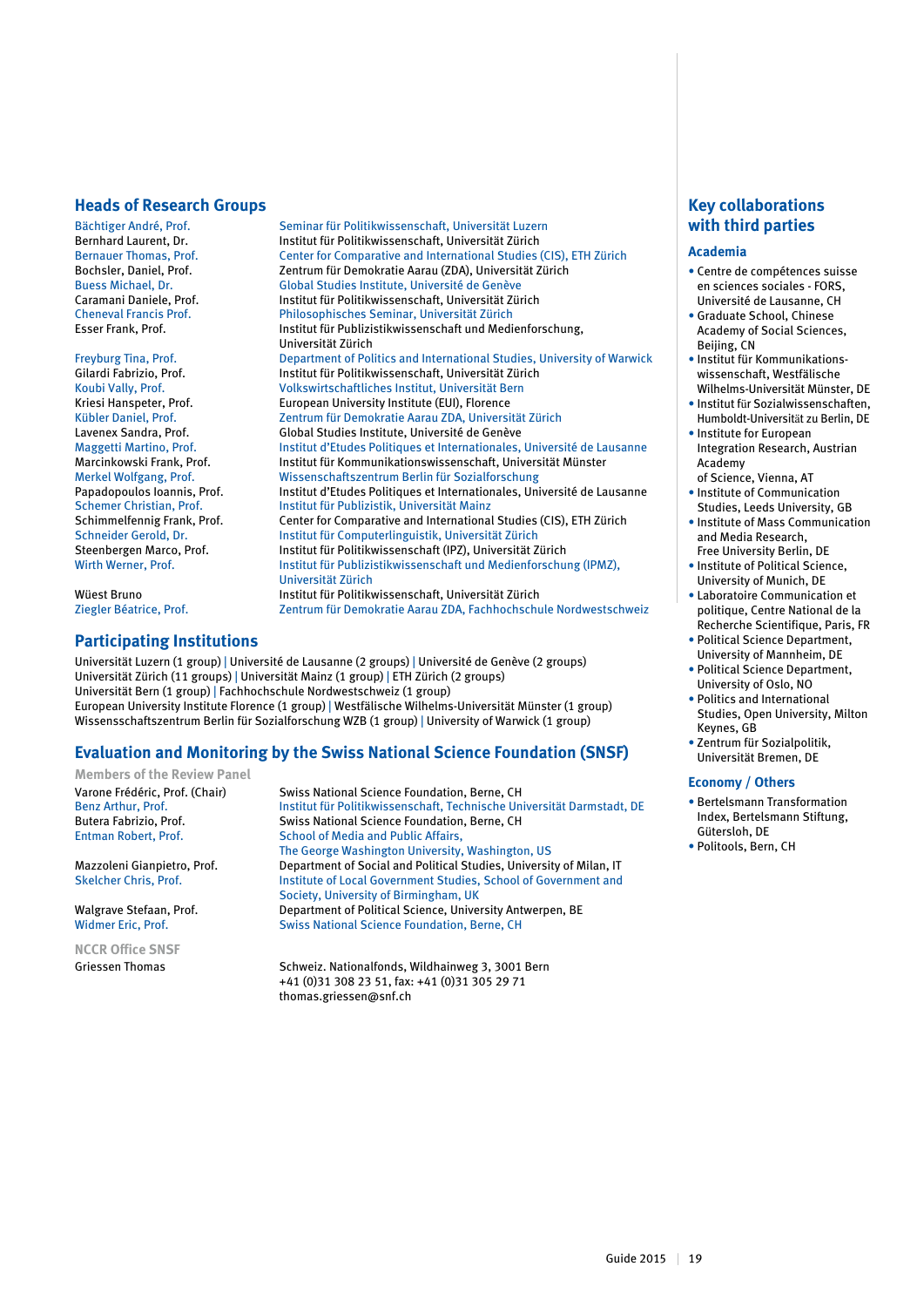# **Challenges to Democracy in the 21st Century**

**NCCR Democracy**

# **Funding**

| <b>Funding source (CHF)</b>                     | Year 9    | Year 10   | Year 11   | Year 12   | <b>Total</b> | $\%$ |
|-------------------------------------------------|-----------|-----------|-----------|-----------|--------------|------|
| <b>SNSF</b> funding                             | 1 350 000 | 1 300 000 | 1 300 000 | 1 300 000 | 5 250 000    | 46   |
| Self-funding from home institution <sup>1</sup> | 655735    | 927 990   | 930 642   | 797 158   | 3 3 1 5 2 5  | 29   |
| Self-funding from project participants          | 849765    | 560718    | 563876    | 564875    | 2 539 234    | 22   |
| Third-party funding <sup>2</sup>                | 77891     | 57016     | 58 9 28   | 58928     | 252763       | 3    |
| <b>Total</b>                                    | 2933391   | 2845724   | 2853446   | 2720961   | 11 353 522   | 100  |

1 Personnel costs, equipment and consumables, not included infrastructure and basic equipment

2 Not included is CTI funding. Since the start of the NCCR 1 project has been funded by CTI at a total amount of 212 415 CHF (cf. table Output).

| <b>Employment</b>               |                         | <b>Most Represented Nations</b> |              |                |              |           |          |                |                |                |              |                      |
|---------------------------------|-------------------------|---------------------------------|--------------|----------------|--------------|-----------|----------|----------------|----------------|----------------|--------------|----------------------|
| Personnel <sup>3</sup>          | <b>Total of Persons</b> | <b>Female</b>                   | $\%$         | <b>Male</b>    | $\%$         | <b>CH</b> | DE       | <b>FR</b>      | <b>GR</b>      | IT             | <b>US</b>    | <b>Other Nations</b> |
| Management                      | 3.64                    | 5                               | 45           | 6              | 55           | 5         | 6        | $\mathbf{0}$   | $\mathbf 0$    | 0              | $\mathbf{0}$ | 0                    |
| Master students                 | 0                       | $\Omega$                        | $\mathbf{0}$ | 0              | $\mathbf{0}$ | $\Omega$  | $\Omega$ | 0              | $\Omega$       | $\Omega$       | $\mathbf{0}$ | 0                    |
| Doctoral students               | 22                      | 11                              | 50           | 11             | 50           | 13        | 5        | 0              | 0              | $\overline{a}$ | $\mathbf{0}$ | 3                    |
| Postdoctoral students           | 6                       | C                               | 33           | 4              | 67           | 1<br>Τ.   | 5        | 0              | $\mathbf 0$    | $\Omega$       | $\mathbf{0}$ | $\mathbf 0$          |
| Research associates             | 4                       | $\overline{\phantom{a}}$        | 25           | 3              | 75           | 3         |          | $\Omega$       | $\mathbf{0}$   | $\Omega$       | $\Omega$     | $\mathbf{0}$         |
| Senior researchers <sup>5</sup> | 29                      | ⇁                               | 24           | 22             | 76           | 16        | 11       | 2              | $\overline{2}$ | $\Omega$       |              | 3                    |
| Other staff                     | 13                      | 6                               | 46           | $\overline{ }$ | 54           | 6         | 5        | 0              | 0              | и              |              | 0                    |
| <b>Total</b>                    | 77.6                    | 32                              | 38           | 53             | 62           | 44        | 33       | $\overline{2}$ | $\overline{2}$ | $\overline{2}$ | n.           | 6                    |

3 Persons involved in the NCCR in the last reporting period (12 months)

4 Full-time equivalent, including NCCR-Director and persons in charge of knowledge and technology transfer, and education and training

5 Including leaders of the individual projects and other organisational units of the NCCR

### **Output**

| Type of output <sup>6</sup>                                                                                                    | <b>Totals</b> |
|--------------------------------------------------------------------------------------------------------------------------------|---------------|
| Publications > 219 Peer-reviewed   66 Not peer-reviewed   189 Anthology articles   45 Books   51 Reports                       | 570           |
| Presentations at congresses >                                                                                                  | 691           |
| Cooperations > 17 Programmes   72 Research institutions   7 Private sector   5 Other                                           | 101           |
| Transfer activities > 0 Patents   0 Licenses   1 Start-ups <sup>7</sup>   0 Prototypes/processes   1 CTI-projects <sup>8</sup> |               |

6 This table displays the major indicators in knowledge and technology transfer. The output data of NCCRs differ considerably according to disciplinary cultures.

<sup>7</sup> Start-up companies that have been built up or were considerably supported by NCCRs.

<sup>8</sup> Projects funded by the Commission for Technology and Innovation (CTI) that have been initiated by members of NCCRs and are thematically linked to NCCR projects.

#### **Communication**

Newsletter: www.nccr-democracy.uzh.ch/news\_events/Newsletter (12 issues) Facebook: www.facebook.com/nccrdemocracy Visual Reader: http://www.demokratiebuch.com/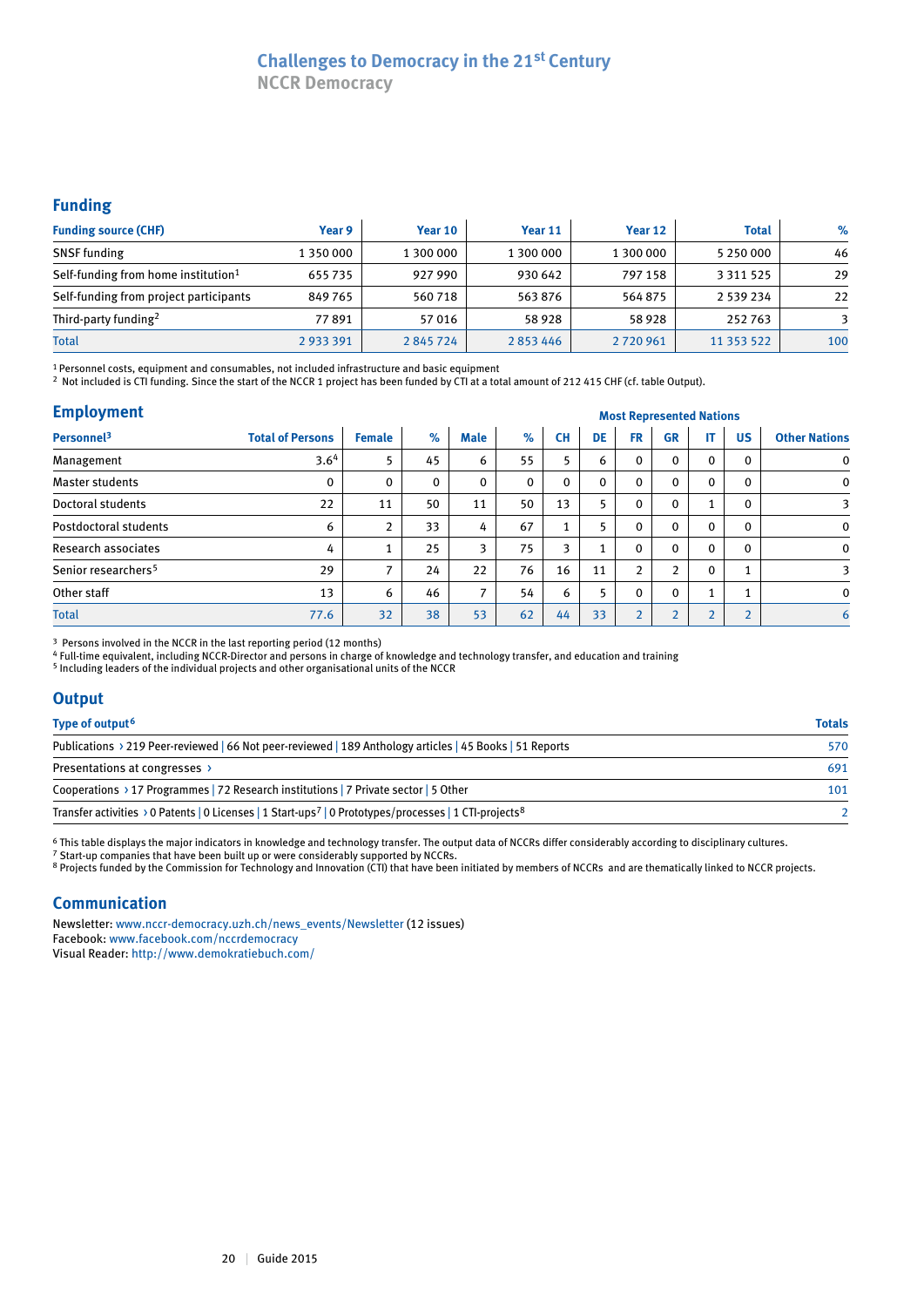# **Innovative Building Processes in Architecture NCCR Digital Fabrication**

The "NCCR Digital Fabrication – Innovative Building Processes in Architecture" aims to secure a leading position for Switzerland in this new and highly interesting sector, which is fast becoming a core discipline of architecture. Through a multidisciplinary approach the disciplines of architecture, engineering, robotics, and material and computer sciences are brought together in an ambitious partnership to establish digital technology as an essential part of future building processes. This new approach combines digitally mediated architectural design with robotic construction technologies to augment contemporary construction processes. The benefits of digital construction are evident: efficient use of production resources, material-specific concepts and durability, thanks to the seamless integration of design and fabrication.

### **Research**

**Computational design and process innovation Computational design environment**  Gramazio F., Kohler M.

**Building process innovation**  Menz S.

**Material and constructive systems Structurally graded assemblies**  Weinand Y.

**Advanced material design and processes** Flatt R.

**Robotic control and fabrication On-site robotic construction** Buchli J.

**Bespoke prefabrication** Block P.

#### **Home Institution** ETH Zurich

**Start of the NCCR** June 1, 2014

#### **NCCR Management**

*Director* Kohler Matthias, Prof. +41(0)44 633 41 01

*Deputy Director* Menz Sacha, Prof. +41(0)44 633 28 33

*Managing Director*  Loveridge Russell, Dr. +41(0)44 633 36 99

*Administrator* Hren Blanca, Ms. +41(0)44 633 41 01

*Communications* Lüthi Sonja, Ms. +41 (0)44 633 33 23

*Equal opportunities* NN

*Knowledge and Technology Transfer* NN

*Education and Training* Eversmann Philippe, Mr. +41 (0)44 633 08 76

#### **Address**

ETH Zurich NCCR Digital Fabrication HIP CO 11.1 Gustave-Naville-Weg 1 CH-8093 Zurich +41(0)44 633 41 01 info@dfab.ch

**Web Address**

www.dfab.ch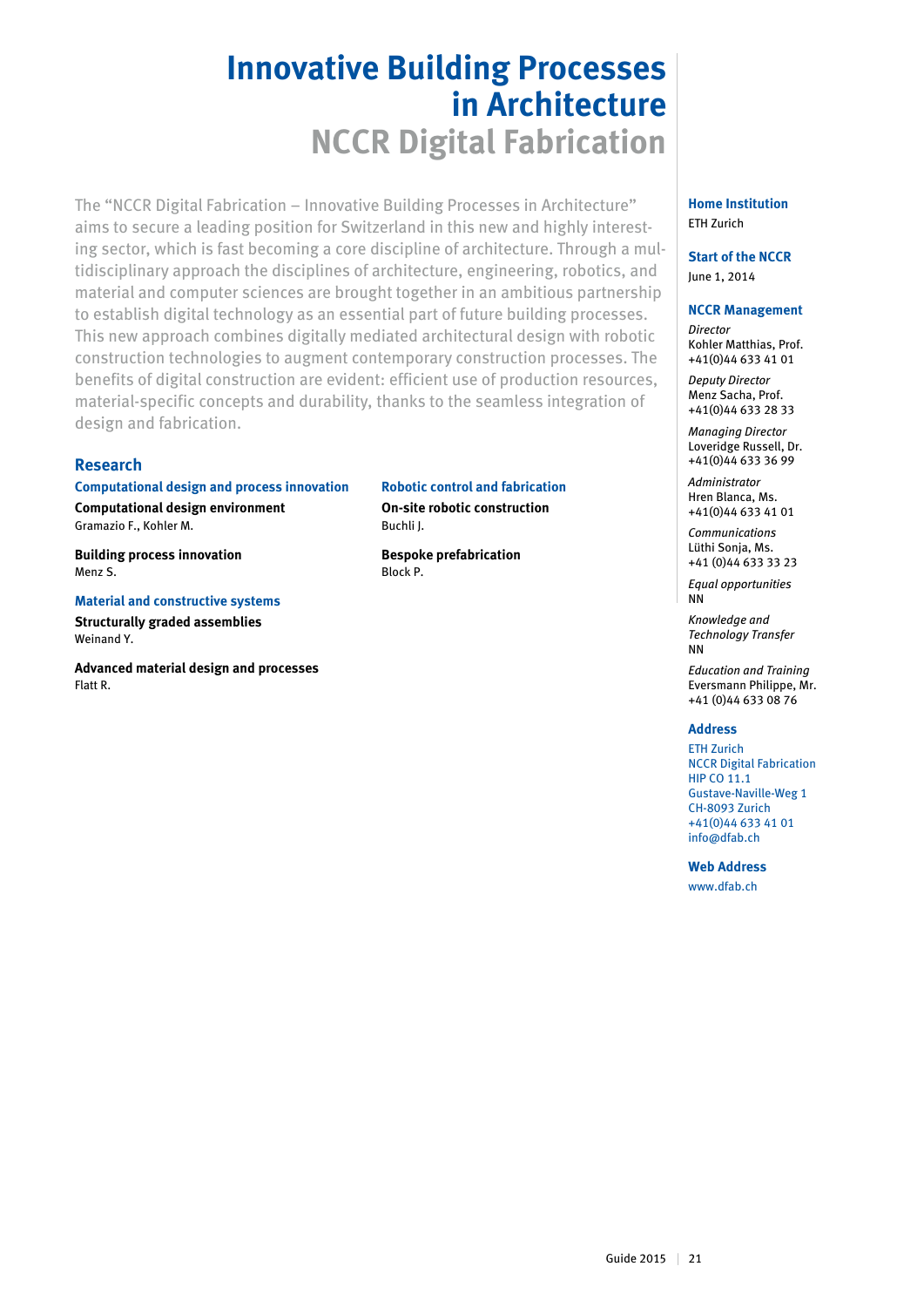# **Innovative Building Processes in Architecture NCCR Digital Fabrication**

#### **Heads of Research Groups**

| <b>Block Philippe,</b>         | Departement Architektur, ETH Zürich                                |
|--------------------------------|--------------------------------------------------------------------|
| Buchli Jonas, Prof.            | Inst.f. Dynamische Systeme u. Reg.tech., ETH Zurich                |
| D'Andrea Raffaello, Prof.      | Inst.f. Dynamische Systeme u. Reg.tech., ETH Zürich                |
| <b>Flatt Robert, Prof.</b>     | Institut für Baustoffe, ETH Zürich                                 |
| Gramazio Fabio, Prof.          | Departement Architektur, ETH Zürich                                |
| <b>Habert Guillaume, Prof.</b> | Inst. Bau-u. Infrastrukturmanagement, ETH Zürich                   |
| Kohler Matthias, Prof.         | Departement Architektur, ETH Zürich                                |
| Menz Sacha, Prof.              | Departement Architektur, ETH Zürich                                |
| Morari Manfred, Prof.          | Departement Informationstechnologie und Elektrotechnik, ETH Zürich |
| Pauly Mark, Prof.              | Laboratoire d'informatique graphique et géométrique, EPF Lausanne  |
| Richner Peter, Dr.             | Departement Bau- und Maschineningenieurwesen, Empa                 |
| Smith Roy, Prof.               | Departement Informationstechnologie und Elektrotechnik, ETH Zürich |
| Weinand Yves, Prof.            | Laboratoire de construction en bois, EPF Lausanne                  |

#### **Participating Institutions**

ETH Zürich (8 groups) | EPF Lausanne (2 groups) | Berner Fachhochschule (1 group) | Empa (1 group)

#### **Evaluation and Monitoring by the Swiss National Science Foundation (SNSF)**

| Swiss National Science Foundation, Berne, CH                                                                                        |
|-------------------------------------------------------------------------------------------------------------------------------------|
| Institut für Technische Informatik und Mikroelektronik, TU Berlin, DE                                                               |
| Professor of Urban Futures, University of Melbourne, AU                                                                             |
| Institute for Anthropomatics and Robitics, Karlsruhe Institute<br>of Technology, DE                                                 |
| Institut für Informatik, Universität Paderborn, DE                                                                                  |
| Institut für Umweltingenieurwissenschaften, ETH Zürich, CH                                                                          |
| Graduate School of Design, Harvard University, US                                                                                   |
| <b>Computer Science and Artificial Intelligence Laboratory, MIT, US</b>                                                             |
| Swiss National Science Foundation, Berne, CH                                                                                        |
| Centre for Information Technology and Architecture, Royal Danish<br>Academy of Fine Arts, School of Architecture, CO Ostergaard, DK |
|                                                                                                                                     |

**NCCR Office SNSF** 

Peter Kathrin, Dr. Schweiz. Nationalfonds, Wildhainweg 3, 3001 Bern +41 (0)31 308 21 85, fax: +41 (0)31 305 29 71 kathrin.peter@snf.ch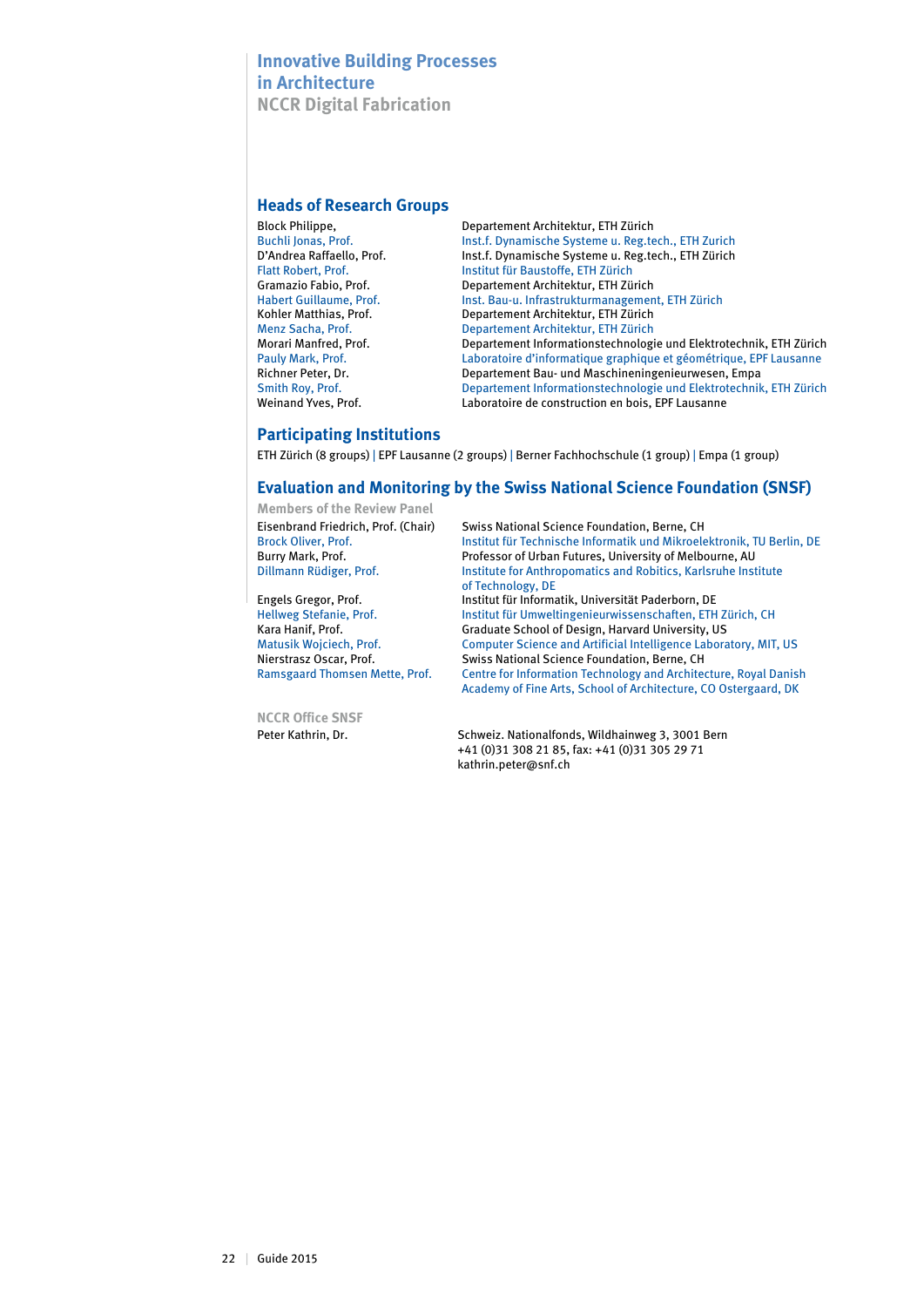# **Funding**

| <b>Funding source (CHF)</b>                     | Year 1  | Year 2        | Year 3        | Year 4    | <b>Total</b> | $\%$     |
|-------------------------------------------------|---------|---------------|---------------|-----------|--------------|----------|
| <b>SNSF</b> funding                             | 2800000 | 3 500 000     | 3700000       | 3 400 000 | 13 400 000   | 59       |
| Self-funding from home institution <sup>1</sup> | 1999000 | 2 3 9 8 2 5 0 | 2 3 9 2 7 5 0 | 2 370 000 | 9 160 000    | 41       |
| Self-funding from project participants          | 0       |               |               |           |              | $\Omega$ |
| Third-party funding                             |         |               |               |           |              | 0        |
| <b>Total</b>                                    | 4799000 | 5898250       | 6 0 9 2 7 5 0 | 5770000   | 22 560 000   | 100      |

1 Personnel costs, equipment and consumables, not included infrastructure and basic equipment

> Statistical data will be published later.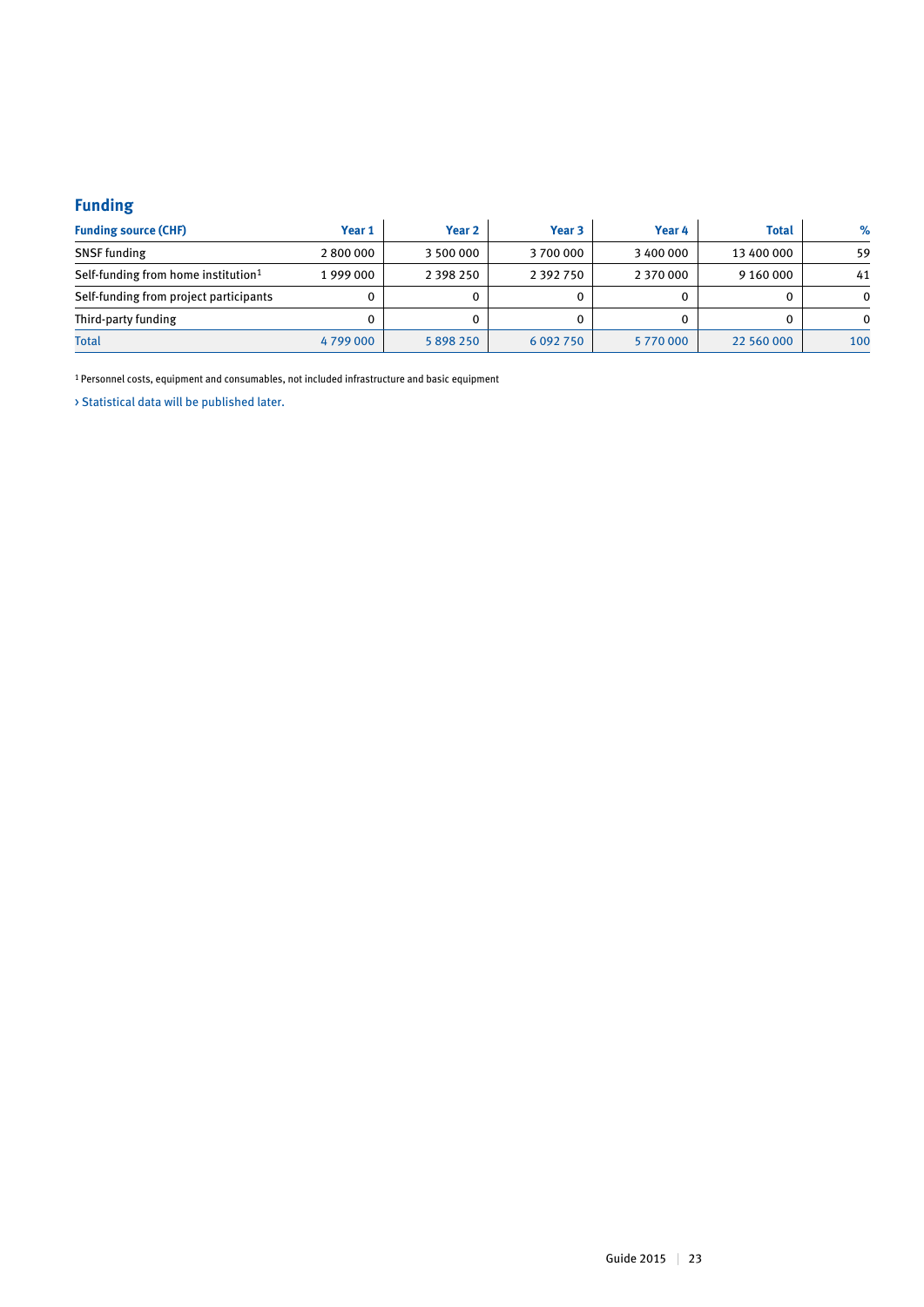# **The Power and Meaning of Images NCCR Iconic Criticism**

Images ignite debates that are central to the way in which our society describes itself. "The ubiquity of images," "the flood of digital images," "spectacle," "images wars," but also positively connoted catchphrases such as "communicating through images," "epistemic images" ensure discussion and are treated as key terms of our era. They reflect both the hopes as well as the fears that concern the futures of education, of knowledge, of literate culture, of the arts, and political and economic decision-making processes. The NCCR gathers ten disciplines in total, from among the Humanities and social sciences. It investigates iconic phenomena from such diverse areas as the arts, sciences, economics, city planning, philosophy, and the history of language and writing.

#### **Research**

**Materiality and Semantics of Writing. Reduced and enhanced Iconicity, the Plasticity of Complex Writing Systems Behr W.,** Loprieno A.

**Revealing and Concealing. Methods of the Image in the Premodern Period** Schellewald B.

**Form and Image in Modernity Ubl R.,** Klammer M.

**Visual Semantics and Visual Observation: Image and Form** Bohn C.

**Augenarbeit - Visual Performance and Visual Design** Hagner M.

**The Visuality of Baroque Opera. Historical Perspectives and Contemporary Performance Practice** Gess N.

**Music - Gesture - Image** Schmidt M.

**Module Cities on the Move: Images of the Urban in the Modern Era** Ursprung Ph.

**eikones Graduate School Ubl R.,** Klammer M.

#### **Home Institution** University of Basel

**Start of the NCCR** October 1, 2005

**NCCR Management** *Director* Ubl Ralph, Prof. *Deputy Director* Klammer Markus, Prof. +41 (0)61 206 63 88 *Managing Director* Budelacci Orlando, Dr. +41 (0)61 267 18 05

*Communications* Freiberger Heike, Dr. +41 (0)61 267 18 10

*Advancement of Women* Freiberger Heike, Dr.

*Knowledge and Technology Transfer* Budelacci Orlando, Dr. +41 (0)61 267 18 05 *Education and Training* Budelacci Orlando, Dr. +41 (0)61 267 18 61

#### **Address**

eikones/NCCR Iconic Criticism University of Basel Rheinsprung 11 4051 Basel

+41 (0)61 267 18 10 fax: +41 (0)61 267 18 11 bildkritik@unibas.ch

#### **Web Address**

www.eikones.ch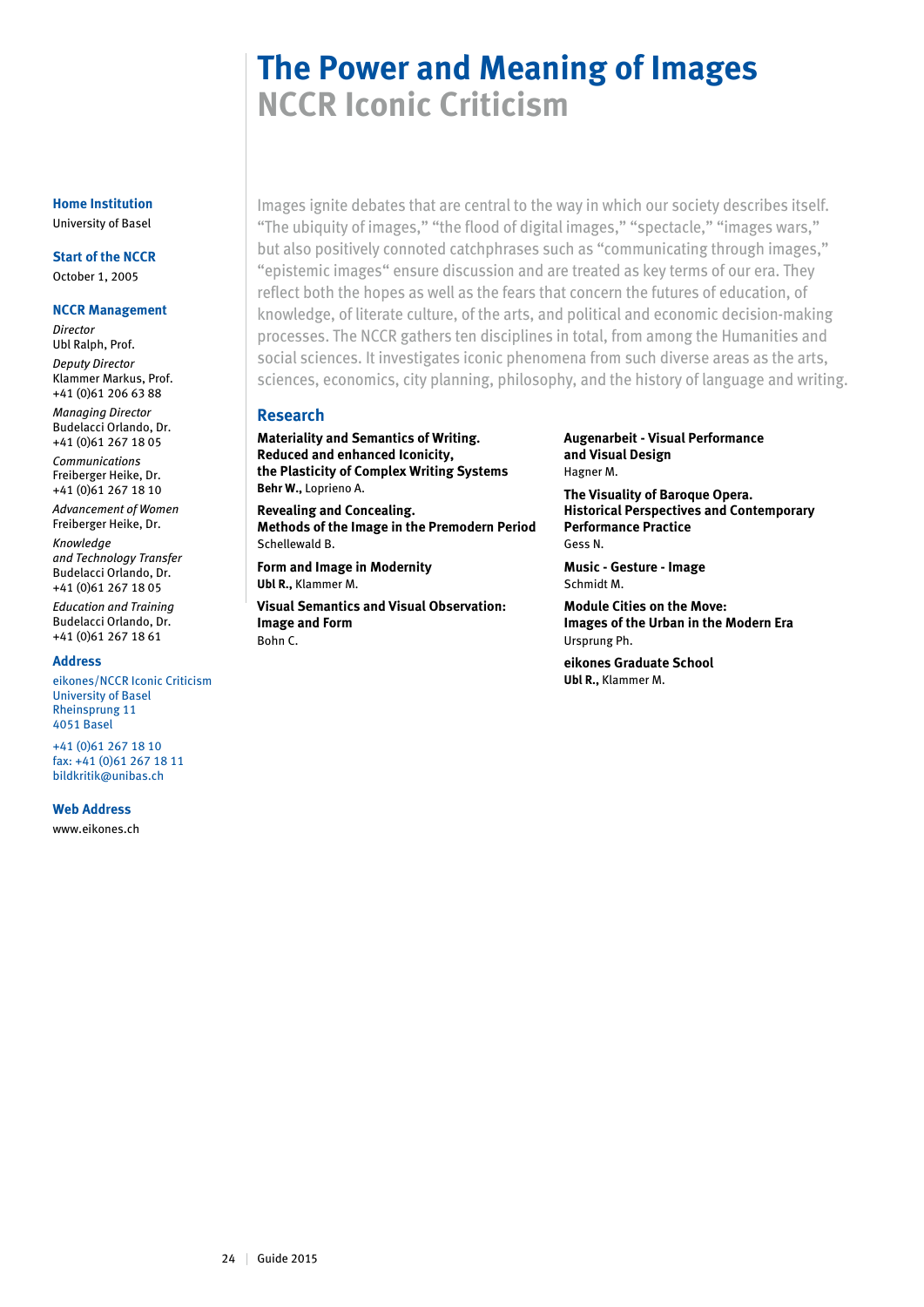#### **Heads of Research Groups**

Behr Wolfgang, Prof. Asien-Orient-Institut, Universität Zürich Bohn Cornelia, Prof. Soziologisches Seminar, Universität Luzern<br>Gess Nicolas, Prof. Seminar, Universität Basel Gess Nicolas, Prof. Deutsches Seminar, Universität Basel<br>
Hagner Michael, Prof. Professur für Wissenschaftsforschung Professur für Wissenschaftsforschung, ETH Zürich Klammer Markus, Prof. Schaulager-Professor für Kunsttheorie, Kunsthistorisches Seminar, Universität Basel Loprieno Antonio, Prof. Ägyptologie, Universität Basel Schellewald Barbara, Prof. Kunsthistorisches Seminar, Universität Basel Musikwissenschaftliches Seminar, Universität Basel Ubl Ralph, Prof. Kunsthistorisches Seminar, Universität Basel Ursprung Philip, Prof. Institut für Geschichte und Theorie der Architektur, ETH Zürich

### **Participating Institutions**

Universität Basel (7 groups) | Universität Luzern (1 group) | Universität Zürich (1 group) ETH Zürich (2 groups) | Schaulager Basel (2 groups)

#### **Evaluation and Monitoring by the Swiss National Science Foundation (SNSF)**

**Members of the Review Panel**

**NCCR Office SNSF**

Varone Frédéric, Prof. (Chair) Swiss National Science Foundation, Berne, CH Aebi- Müller Regina Elisabeth, Prof. Rechtswissenschaftliche Fakultät, Universität Luzern, CH Cohn Danièle, Prof. UFR de philosophie, Université Paris 1, FR Swiss National Science Foundation, Berne, CH Jäger Ludwig, Prof. <br>Lehrstuhl für Deutsche Philologie, RWTH Aachen, DE<br>Internationales Forschungszentrum Kulturwissensch Lethen Helmut, Prof. The Internationales Forschungszentrum Kulturwissenschaften, Wien, AT<br>Institut für Geschichtswissenschaften, Humboldt-Universität zu Berlin Institut für Geschichtswissenschaften, Humboldt-Universität zu Berlin, DE Vogel Juliane, Prof. Fachbereich Literaturwissenschaft, Universität Konstanz, DE Kunsthistorisches Institut in Florenz, Max-Planck-Institut, DE

Bachmann Stefan, Dr. Schweiz. Nationalfonds, Wildhainweg 3, 3001 Bern +41 (0)31 308 23 49, fax: +41 (0)31 305 29 71 stefan.bachmann@snf.ch

### **Key collaborations with third parties**

#### **Academia**

- Department of Art History, University of Chicago; US
- Department of Art History, Yale University, New Haven, US
- Department of German, Princeton University, US
- Department of German Studies, University of Chicago, US
- Exzellenzcluster «Bild, Wissen, Gestaltung. Ein interdisziplinäres Labor», Humboldt-University of Berlin, DE
- History of Art Department, UC Berkeley, US
- History of Art Department, University College London, UK
- ICAM Lüneburg, Institut für Kultur und Ästhetik Digitaler Medien, DE
- Institut für Kunstgeschichte, Universität Wien, AT
- International Doctoral Program MIMESIS, LMU München, DE
- Internationales Kolleg für Kulturtechnikforschung und Medienphilosophie, IKKM, Weimar, DE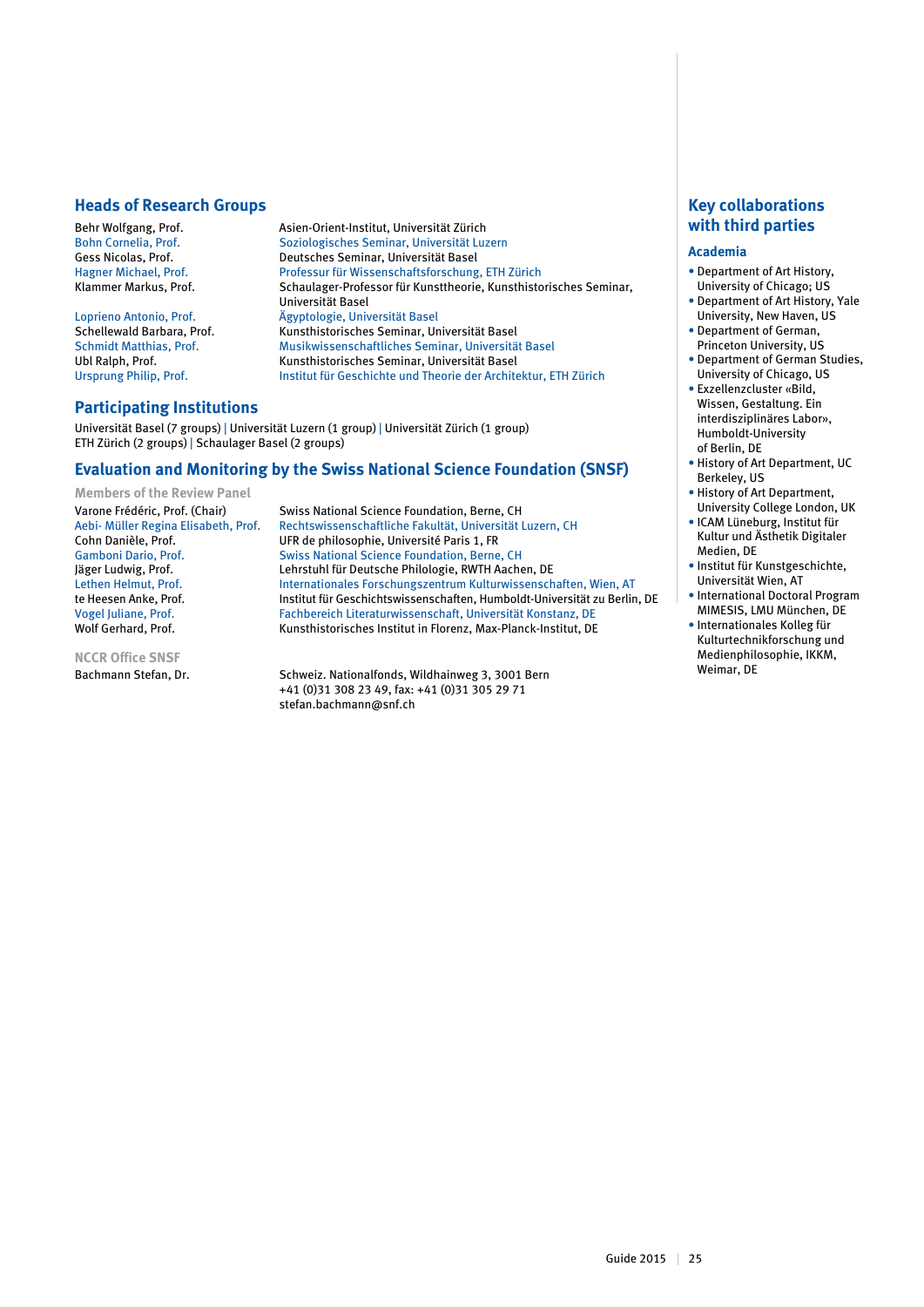# **The Power and Meaning of Images**

**NCCR Iconic Criticism**

## **Funding**

| <b>Funding source (CHF)</b>                     | Year 9    | Year 10       | Year 11   | Year 12   | <b>Total</b>  | $\%$ |
|-------------------------------------------------|-----------|---------------|-----------|-----------|---------------|------|
| <b>SNSF</b> funding                             | 1610000   | 1 270 000     | 1 185 000 | 1 185 000 | 5 250 000     | 29   |
| Self-funding from home institution <sup>1</sup> | 1 498 695 | 955000        | 880 000   | 1 005 000 | 4338695       | 24   |
| Self-funding from project participants          | 1031554   | 1675000       | 1675000   | 1675000   | 6056554       | 34   |
| Third-party funding                             | 438728    | 620 000       | 620 000   | 620 000   | 2 2 9 8 7 2 8 | 13   |
| <b>Total</b>                                    | 4 578 977 | 4 5 2 0 0 0 0 |           | 4485000   | 17 943 977    | 100  |

1 Personnel costs, equipment and consumables, not included infrastructure and basic equipment

#### **Employment**

| <b>Employment</b>               |                         |               |          |      |              |                      |                          | <b>Most Represented Nations</b> |                |              |                |                      |  |  |  |  |
|---------------------------------|-------------------------|---------------|----------|------|--------------|----------------------|--------------------------|---------------------------------|----------------|--------------|----------------|----------------------|--|--|--|--|
| Personnel <sup>2</sup>          | <b>Total of Persons</b> | <b>Female</b> | $\%$     | Male | $\%$         | <b>CH</b>            | DE                       | IT.                             | AT             | <b>US</b>    | <b>PL</b>      | <b>Other Nations</b> |  |  |  |  |
| Management                      | $6.1^{3}$               | 4             | 31       | 9    | 69           | 6                    | 3                        |                                 | T              |              |                |                      |  |  |  |  |
| Master students                 | 0                       | $\mathbf{0}$  | 0        | 0    | $\mathbf{0}$ | $\Omega$             | $\mathbf{0}$             | $\mathbf{0}$                    | $\mathbf 0$    | $\Omega$     | 0              | $\mathbf 0$          |  |  |  |  |
| Doctoral students               | 21                      | 12            | 57       | 9    | 43           | 10                   | $\overline{\phantom{a}}$ |                                 | 3              | $\mathbf{0}$ |                | $\mathbf 0$          |  |  |  |  |
| Postdoctoral students           | 15                      | 10            | 67       | 5    | 33           | 2                    | 8                        | $\Omega$                        | 4              | 2            | $\Omega$       |                      |  |  |  |  |
| Research associates             | 5                       |               | $\Omega$ | 4    | $\mathbf{0}$ | $\blacktriangleleft$ | 4                        |                                 | $\mathbf{0}$   | $\Omega$     | $\Omega$       | $\mathbf 0$          |  |  |  |  |
| Senior researchers <sup>4</sup> | 17                      | 5             | 29       | 12   | 71           | $\overline{2}$       | 9                        | 3                               | $\overline{2}$ | 3            | $\Omega$       | $\mathbf 0$          |  |  |  |  |
| Other staff                     | 0                       | $\mathbf{0}$  | 0        | 0    | $\mathbf{0}$ | $\Omega$             | $\mathbf{0}$             | $\Omega$                        | $\mathbf{0}$   | $\mathbf{0}$ | $\mathbf{0}$   | $\mathbf 0$          |  |  |  |  |
| <b>Total</b>                    | 64.1                    | 32            | 45       | 39   | 55           | 21                   | 31                       | 6                               | 10             | 6            | $\overline{ }$ | $\overline{2}$       |  |  |  |  |

<sup>2</sup> Persons involved in the NCCR in the last reporting period (12 months)

<sup>3</sup> Full-time equivalent, including NCCR-Director and persons in charge of knowledge and technology transfer, and education and training

4 Including leaders of the individual projects and other organisational units of the NCCR

### **Output**

| Type of output <sup>5</sup>                                                                                                                | <b>Totals</b> |  |  |
|--------------------------------------------------------------------------------------------------------------------------------------------|---------------|--|--|
| Publications > 124 Peer-reviewed   379 Not peer-reviewed   972 Anthology articles   269 Books   2 Reports                                  | 1746          |  |  |
| Presentations at congresses >                                                                                                              | 1170          |  |  |
| Cooperations > 12 Programmes   151 Research institutions   0 Private sector   8 Other                                                      | 171           |  |  |
| Transfer activities $\rightarrow$ 0 Patents   0 Licenses   0 Start-ups <sup>6</sup>   0 Prototypes/processes   0 CTI-projects <sup>7</sup> |               |  |  |

5 This table displays the major indicators in knowledge and technology transfer. The output data of NCCRs differ considerably according to disciplinary cultures. 6 Start-up companies that have been built up or were considerably supported by NCCRs.

7 Projects funded by the Commission for Technology and Innovation (CTI) that have been initiated by members of NCCRs and are thematically linked to NCCR projects.

### **Communication**

Electronic newsletter: eikones.ch/nc/neues/newsletter.html

Brochure "NFS Bildkritik – Macht und Bedeutung der Bilder 2012/2013": eikones.ch/neues/aktuelles.html

Online-Journal "Rheinsprung 11": rheinsprung11.unibas.ch

Book series "eikones", Wilhelm Fink Verlag, München: eikones.ch/publikationen/buchreihe.html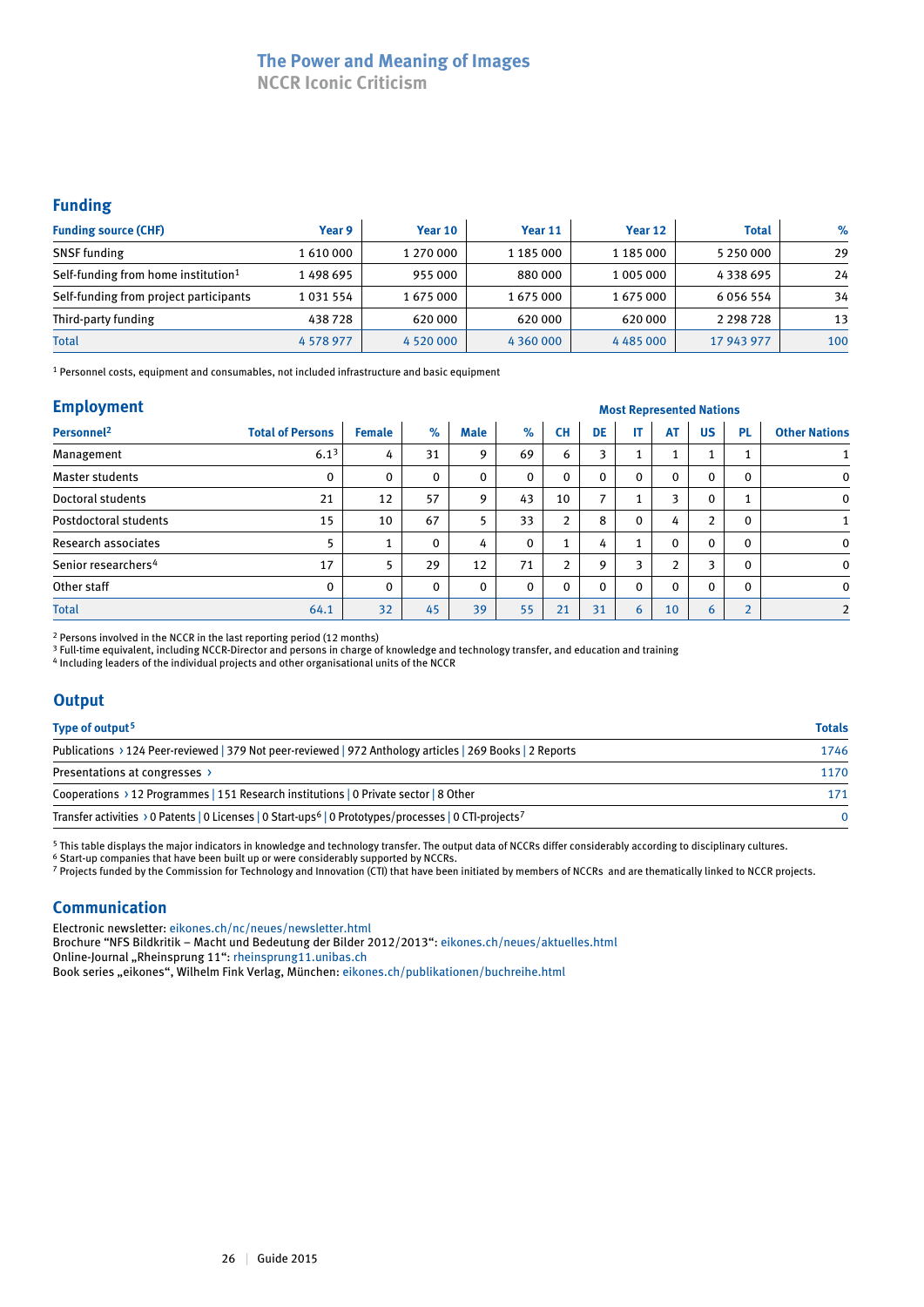# **International Trade Regulation-From Fragmentation to Coherence NCCR Trade Regulation**

NCCR "Trade Regulation" aims to clarify how the world trading system functions and to explore the drivers of fragmentation and coherence. Implications of the debt crisis, the ascendance of emerging economies and a proliferation of preferential trade agreements serve as the backdrop for this NCCR's third research phase. While multilateralism remains crucial to bringing about greater coherence among policy areas, fragmentation is increasing in a more complex regulatory environment. This NCCR aims to offer policy recommendations based on the disciplines of law, economics and political science through its six thematic research areas: trade governance; new preferentialism in trade; innovation and creativity in international trade; trade, development and migration; trade and climate change; and impact assessment in international trade regulation.

#### **Research**

**Work Package 1 Trade Governance** Bernauer T.

**Cluster 1.1, Public Attitudes** 

**vis-à-vis International Trade Liberalization** Bernauer T., Spilker G.

**Work Package 2 New Preferentialism in Trade** Elsig M.

**Cluster 2.1, Design of Trade Agreements** Dür A., Elsig M.

**Cluster 2.2, Preferential Trade Agreements: Platforms of Innovation, Diffusion and Change** Elsig M.

**Work Package 3 Innovation and Creativity in International Trade** Cottier T.

**Cluster 3.1, Competitiveness, Intellectual Property and Governmental Procurement: Towards Graduation in Trade Regulation** Cottier T.

**Cluster 3.2, Governing New Technologies** Burri M.

# **Work Package 4 Trade, Development and Migration**

Lavanex S.

**Cluster 4.1, Migration Law, Policy and Economics in Regional Integration Contexts** Lavanex S.

**Work Package 5 Trade and Climate Change** Cottier T.

**Cluster 5.1, Climate Governance and Trade** de Sépibus J.

**Cluster 5.2, The Challenges of Mitigation and Adaptation** Francois J.

**Cluster 5.3, Energy, Trade and Climate Change** Cottier T.

**Work Package 6 Impact Assessment in International Trade Regulation** Cadot O.

**Cluster 6.1, Trade Adjustment, Labour and Productivity** Brülhart M.

**Cluster 6.2, Impact Evaluation of Trade Policies** Shingal A.

#### **Home Institution** University of Bern

**Start of the NCCR** September 1, 2005

#### **NCCR Management**

*Director* Elsig Manfred, Prof. +41 (0)31 631 54 95 manfred.elsig@wti.org *Deputy Directors* Cottier Thomas, Prof. +41 (0)31 631 32 70 thomas.cottier@wti.org Francois Joseph, Prof.

joseph.francois@wti.org *Director of Communications & Scientific Coordination;*

*Knowledge and Technology Transfer; Advancement of Women* Kreis Christine, Mrs. +41 (0)31 631 38 61 christine.kreis@wti.org *Communications Officer* 

*& Research Fellow* Finger Sascha, Mr.

sascha.finger@wti.org *Director of Administration*  Vetter Margrit, Mrs.

margrit.vetter@wti.org

*HR Coordinator* Joseph Sandra, Mrs. sandra.joseph@wti.org

*Financial Coordinator* Krämer Maurice, Mr. maurice.kraemer@wti.org

*Science Editor* Kaplan Susan, Mrs. susan.kaplan@wti.org

*Education and Training* Lalani Shaheeza, Dr. shaheeza.lalani@wti.org *IT Administrator* Steiger Christian, Mr. christian.steiger@wti.org *Librarian* Stahl Wulfhard

wulfhard.stahl@wti.org

#### **Address**

NCCR Trade Regulation World Trade Institute Hallerstrasse 6 3012 Bern

+41 (0)31 631 30 80 fax: +41 (0)31 631 36 30 www.nccr-trade.org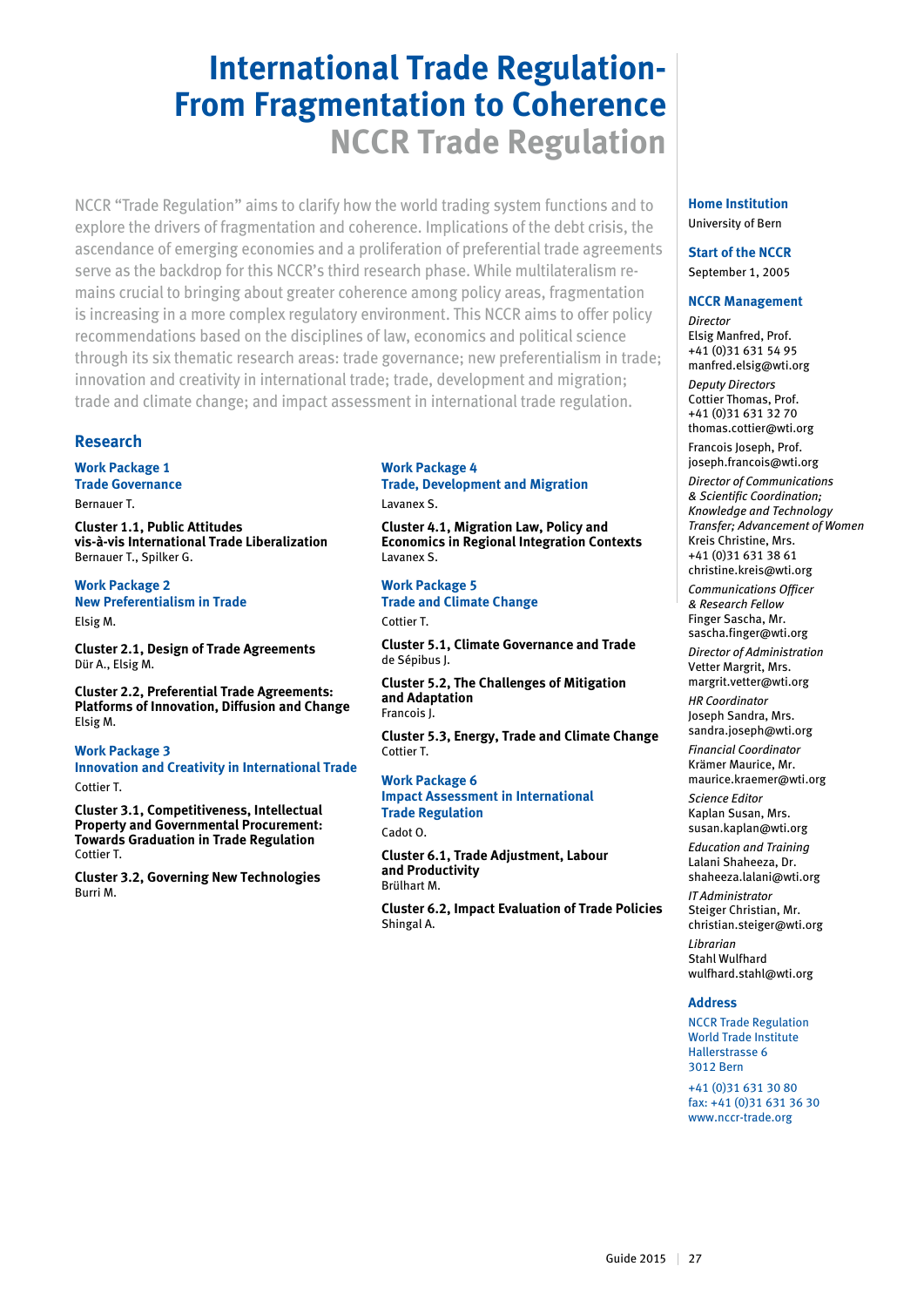# **International Trade Regulation-From Fragmentation to Coherence NCCR Trade Regulation**

# **Key collaborations with third parties**

#### **Academia**

- Berkman Center for Internet and Society, Harvard University, US
- Centre for Development and Environment, University of Bern, CH
- Institut für Europa- und Wirtschaftsvölkerrecht, University of Bern, CH
- Institute of International Economic Law, Georgetown University, US
- International Research Institute for Climate and Society, Columbia University, US
- Department of International Relations, London School of Economics, GB
- Oxford Institute for Energy Studies, University of Oxford, UK
- Department of Politics, Princeton University, US
- Department of Political Science and Sociology, Salzburg University, AT

#### **Economy / Others**

- Asian Development Bank • Energy Charter Secretariat,
- Brussels, BE • EUResearch, Bern, CH
- International Center for Trade and Sustainable Development, Geneva CH
- International Renewable Energy Agency (IRENA), Bonn, DE • State Secretariat for Economic
- Affairs, Bern, CH • Swiss Federal Institute of
- Intellectual Property, CH • UNCTAD, Geneva, CH
- World Bank, Washington D.C., US
- World Trade Organization, Geneva, CH

### **Heads of Research Groups**

Bernauer Thomas, Prof. ETH Zürich, Zurich Brülhart Marius, Prof.<br>
Brülhart Mira Dr. (O World Trade Institute, Bern Burri Mira, Dr. (b) compared to the Comparent Calculation Cadot Olivier. Prof.<br>Cadot Olivier. Prof. (b) HEC. University of Lausanne. La Cadot Olivier, Prof.<br>
Colling Thomas Prof Colling Colling Colling Professional Colling Professional Colling Professional Colling Prof de Sépibus Joëlle, Dr.<br>
Dür Andreas, Prof.<br>
Universität Salzburg Dür Andreas, Prof. Universität Salzburg Elsig Manfred, Prof.<br>
Francois Joseph, Prof.<br>
c/o World Trade Institute, Bern<br>
c/o World Trade Institute, Bern Francois Joseph, Prof.<br>
Lavenex Sandra, Prof.<br>
Département de Science Politic

Université de Genève<br>C/o World Trade Institutional Animal Animal Animal Animal Animal Animal Animal Animal Animal Animal Animal Ani Shingal Anirudh, Dr.<br>
Spilker Gabriele, Dr.<br>
Universität Salzburg

### **WTI / NCCR Members of the Advisory Board**

Baltensperger Ernst, Prof. em.<br>
Director Max-Planck-Institute for Intellectual Prope<br>
Director Max-Planck-Institute for Intellectual Prope Director Max-Planck-Institute for Intellectual Property, Competition and Tax Law, Munich, DE Dupont Cédric, Prof. Graduate Institute of International and Development Studies (HEID), Geneva, CH<br>Fink Carsten, Prof. The Studies (HEID), Geneva, CH<br>World Intellectual Property World Intellectual Property Organization (WIPO), Geneva, CH Hillman Jennifer, Prof. Georgetown University, Washington DC, USA European University Institute, Florence, Italy Hufbauer Gary, Prof. Peterson Institute for International Economics, Washington DC, USA<br>Jackson John H., Prof. em. Georgetown University, Washington DC, USA Jackson John H., Prof. em.<br>
Marceau Gabrielle, Prof. World Trade Organization (WTO), Geneva, CH World Trade Organization (WTO), Geneva, CH

Département de Science Politique et Relations Internationales,

## **Participating Institutions**

Universität Bern (6 groups) | Universität Luzern (1 group) | Université de Lausanne (2 groups) ETH Zürich (1 group) | Universität Salzburg (2 groups) | Université de Genève (1 group)

# **Evaluation and Monitoring by the Swiss National Science Foundation (SNSF)**

c/o World Trade Institute, Bern.

Universität Salzburg

**Members of the Review Panel**

**NCCR Office SNSF**

Foray Dominique, Prof. (Chair) Swiss National Science Foundation, Berne, CH<br>
Lang Andrew. Prof. 
Law Department. London School of Economics Lang Andrew, Prof. **Law Department, London School of Economics, UK**<br>Lomi Alessandro, Prof. **Canadia School School Science Foundation**, Berne, CH Lomi Alessandro, Prof. Swiss National Science Foundation, Berne, CH<br>
Maskus Keith E., Prof. **Subsett Benation Community** Colora Department of Economics, University of Colorado, Boulder, US Odell John S., Prof. School of International Relations, University of Southern California, US<br>
Piermartini Roberta, Dr. School of Trade Organization, Genève, CH Piermartini Roberta, Dr.<br>
Shaffer Gregory, Prof.<br>
Law School, University of Minnesota, University of Minnesota, U Law School, University of Minnesota, US Steger Debra, Prof. Faculty of Law, University of Ottawa, CA<br>
Fietie Christian, Prof. Faculty of Law, Universitäty of Ottawa, CA Institut für Wirtschaftsrecht, Universität Halle Wittenberg, DE Van Overwalle Geertrui, Prof. Centre for Intellectual Property Rights, Catholic University Leuven, BE

Griessen Thomas Schweiz. Nationalfonds, Wildhainweg 3, 3001 Bern +41 (0)31 308 23 51, fax: +41 (0)31 305 29 71 thomas.griessen@snf.ch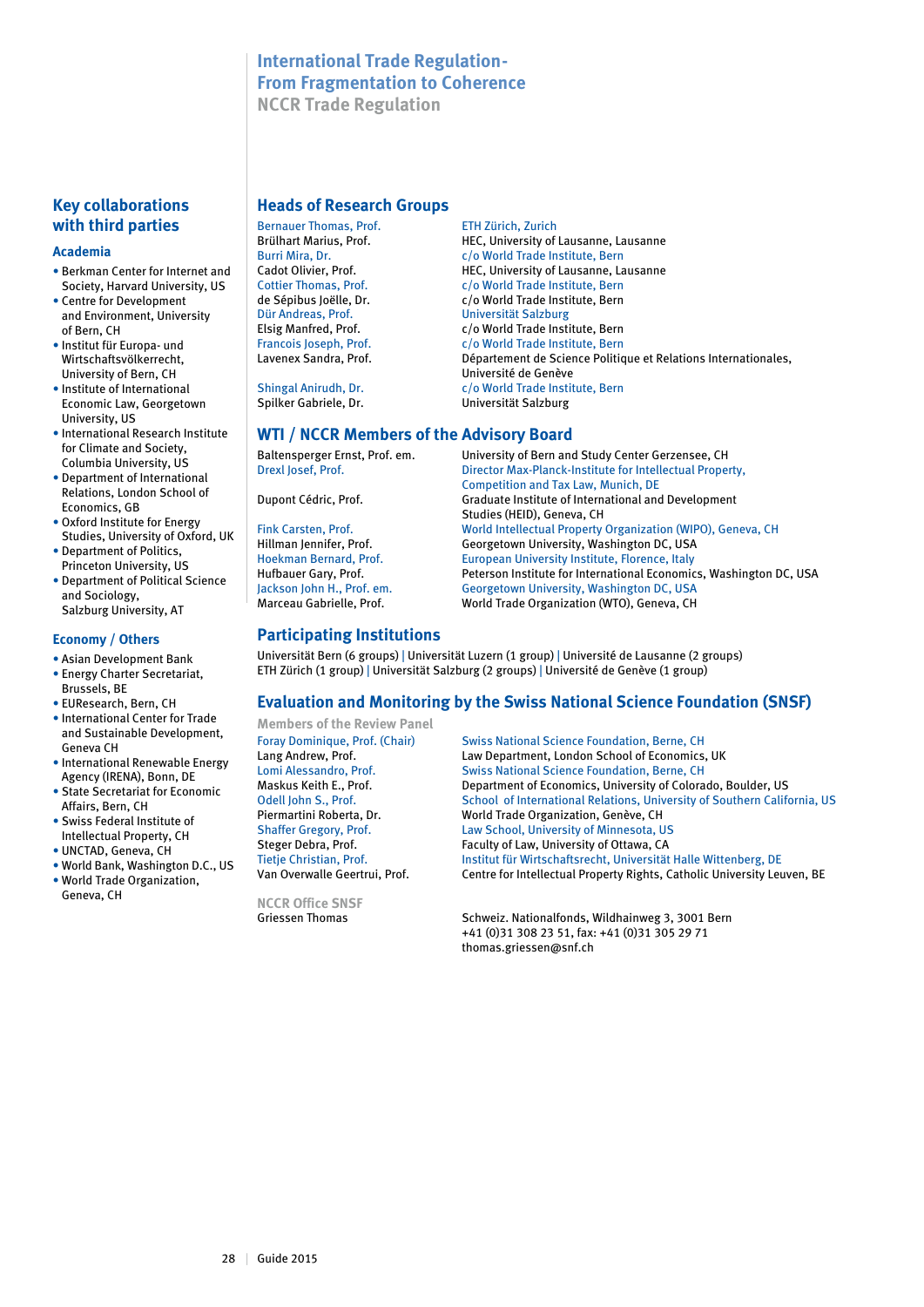#### **Funding**

| <b>Funding source (CHF)</b>                     | Year 9        | Year 10   | Year 11   | Year 12   | <b>Total</b> | $\%$         |
|-------------------------------------------------|---------------|-----------|-----------|-----------|--------------|--------------|
| SNSF funding <sup>1</sup>                       | 2 308 100     | 2 100 000 | 1 300 000 | 866 000   | 6 574 100    | 66           |
| Self-funding from home institution <sup>2</sup> | 781876        | 713 190   | 713 190   | 713 190   | 2921446      | 29           |
| Self-funding from project participants          | 431 903       | 73 964    |           | 0         | 505867       |              |
| Third-party funding                             |               |           |           |           |              | $\mathbf{0}$ |
| <b>Total</b>                                    | 3 5 2 1 8 7 9 | 2887154   | 2013190   | 1 579 190 | 10 001 413   | 100          |

<sup>1</sup> SNSF funding incl. mobility grant in Year 9

2 Personnel costs, equipment and consumables, not included infrastructure and basic equipment

| <b>Employment</b> |  |  |
|-------------------|--|--|
|                   |  |  |

| <b>Employment</b>               |                         |                |      |             |              |              | <b>Most Represented Nations</b> |                |                |                |                |                      |  |  |  |
|---------------------------------|-------------------------|----------------|------|-------------|--------------|--------------|---------------------------------|----------------|----------------|----------------|----------------|----------------------|--|--|--|
| Personnel <sup>3</sup>          | <b>Total of Persons</b> | <b>Female</b>  | $\%$ | <b>Male</b> | $\%$         | <b>CH</b>    | IT                              | <b>CA</b>      | DE             | <b>GB</b>      | <b>AT</b>      | <b>Other Nations</b> |  |  |  |
| Management                      | 6.2 <sup>4</sup>        | 11             | 65   | 6           | 35           | 10           | $\mathbf{0}$                    | $\overline{2}$ | 2              | $\overline{2}$ |                |                      |  |  |  |
| Master students                 | $\mathbf 0$             | 0              | 0    | $\mathbf 0$ | $\mathbf{0}$ | $\mathbf 0$  | $\mathbf{0}$                    | 0              | 0              | $\mathbf{0}$   | $\Omega$       | $\mathbf 0$          |  |  |  |
| Doctoral students               | 8                       | 4              | 50   | 4           | 50           | 4            | $\mathbf{0}$                    | $\mathbf{0}$   |                | $\mathbf{0}$   | $\Omega$       | 3                    |  |  |  |
| Postdoctoral students           | 13                      | 10             | 77   | 3           | 23           | 4            | 4                               | 0              | 0              | $\mathbf{0}$   |                | 5                    |  |  |  |
| Research associates             | 3                       | $\overline{2}$ | 67   | <b>I</b>    | 33           | $\mathbf{1}$ | $\mathbf{0}$                    | 0              | 0              | $\Omega$       | $\Omega$       | 2                    |  |  |  |
| Senior researchers <sup>5</sup> | 32                      | 13             | 41   | 19          | 59           | 15           | 3                               | <sup>1</sup>   | $\overline{2}$ | $\mathbf{0}$   | $\overline{2}$ | 12                   |  |  |  |
| Other staff                     | 6                       |                | 17   | 5           | 83           | $\mathbf 0$  | $\mathbf{0}$                    |                | 0              | $\overline{2}$ | $\Omega$       | 3                    |  |  |  |
| <b>Total</b>                    | 68.2                    | 41             | 52   | 38          | 48           | 34           | $\overline{ }$                  | 5              | 5              | 4              | 4              | 26                   |  |  |  |

<sup>3</sup> Persons involved in the NCCR in the last reporting period (12 months)

4 Full-time equivalent, including NCCR-Director and persons in charge of knowledge and technology transfer, and education and training

5 Including leaders of the individual projects and other organisational units of the NCCR

#### **Output**

| Type of output <sup>6</sup>                                                                                                                | <b>Totals</b> |
|--------------------------------------------------------------------------------------------------------------------------------------------|---------------|
| Publications > 258 Peer-reviewed   390 Not peer-reviewed   101 Anthology articles   122 Books   51 Reports                                 | 922           |
| Presentations at congresses $\rightarrow$                                                                                                  | 483           |
| Cooperations $\rightarrow$ 14 Programmes   179 Research institutions   33 Private sector   105 Other                                       | 331           |
| Transfer activities $\rightarrow$ 0 Patents   0 Licenses   0 Start-ups <sup>7</sup>   0 Prototypes/processes   0 CTI-projects <sup>8</sup> |               |

6 This table displays the major indicators in knowledge and technology transfer. The output data of NCCRs differ considerably according to disciplinary cultures.

 $7$  Start-up companies that have been built up or were considerably supported by NCCRs.

<sup>8</sup> Projects funded by the Commission for Technology and Innovation (CTI) that have been initiated by members of NCCRs and are thematically linked to NCCR projects.

#### **Communication**

Brochures: World Trade Institute / NCCR Trade Regulation - Work Package Backgrounders - Work Package Videos - Overall NCCR Trade Regulation Video Quarterly E-Newsletter SECO / WTI Academic Cooperation Project Blog http://wti-partners.org/ DESTA Website www.designoftradeagreements.org Key Events - World Trade Forum 2015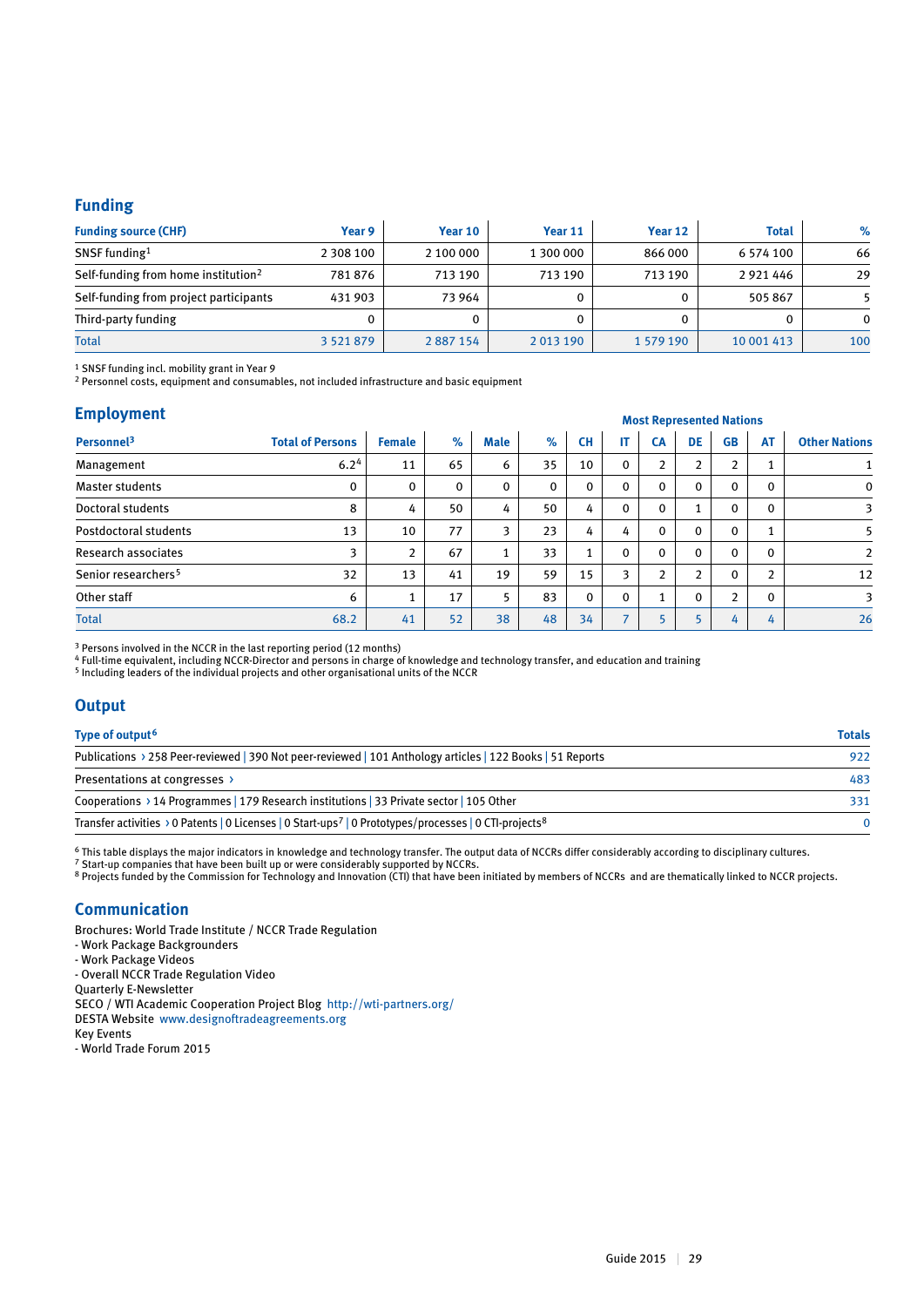# **Kidney Control of Homeostasis NCCR Kidney.CH**

Keeping the inner body environment in a homeostatic balance is essential for proper body function and thus for healthy life. The NCCR "Kidney.CH" investigates the central role that kidneys play in controlling this vital equilibrium. It integrates leading Swiss specialist in experimental and clinical nephrology from all Swiss Medical Universities and corresponding hospitals. Chronic Kidney Disease (CKD) has increased dramatically in recent years leading worldwide to an estimated 850 000 deaths every year. Patients with CKD are further at high risk for other diseases such as hypertension, atherosclerosis and osteoporosis to name just a few. The goal of Kidney.CH is to advance knowledge in order to provide a scientific basis for the potential development of novel preventive, diagnostic and therapeutic approaches.

#### **Research**

#### **Work package 1: Oxygen**

**Oxygen sensing and erythropoietin regulation Wenger R., de Seigneux S.**

**Project 1: O2 Computing and visualization Kurtcuoglu V., Hall A.,** Frew I., Wenger R., de Seigneux S., Loffing J.

**Project 2: Epo Regulation Wenger R.,** Lundby C., de Seigneux S., Frew I., Forssmann W.-G., Loffing J., Bochud M., Devuyst O.

**Project 3: Nephron loss and hypoxia sensing de Seigneux S.,** Hall A., Frew I., Kurtcuoglu V., Lundby C., Wenger R., Féraille E.

#### **Work package 2: Dietary Impact**

**Modulation of CKD progression by dietary components Verrey F., Krapf R.**

**Project 1: Phosphate toxicity in humans Reto Krapf and members of the clinical study group** Wagner C., Pasch A.

#### **Project 2: Impact of dietary salt**

**Féraille E.,** Wenger R., Frew I., Loffing J., de Seigneux S., Montani J.-P., Yang Z., Krapf R.

**Project 3: Dietary amino acids Verrey F., Montani J.-P.,** Yang Z.

#### **Work package 3: Ion Balance**

**Control of potassium and phosphate homeostasis**

**Loffing J., Wagner C.**

#### **Technology Platforms & Reference Centres**

**Imaging & Microscopy** Loffing J., Hall A. **Rodent Transgenesis**

Hummler E. **Rodent Phenotyping** Wagner C.

**Programmes**

Huynh-Do U.

**Regulatory peptides** Forssmann. W.-G. **Computational Modeling** Kurtcuoglu. V. **Population genetics**

Bochud M. and Devuyst O.

**International Fellowship Program on Integrative Kidney Physiology and Pathophysiology (IKPP)**

**Kidney Pathology** Wild P.

**Clinical Study Group Swiss Kidney Stone Cohort** Bonny O. and Wagner C.

**Project 1: Sensors for K+ and Pi**

**Loffing J.,** Staub O., Wagner C., Hummler E., Hall A., Forssmann W.-G.

**Project 2: Signals of K+ adaption Staub O.,** Loffing J., Hummler E.

**Project 3: Pi-adaption**

**Wagner C.,** Staub O., Hall A., Devuyst O., Bochud M. (Population genetics platform), Swiss Kidney Stone Cohort

**Project 4: K+ and Pi Homeostasis and Corticosteroids Hummler E.,** Wagner C., Loffing J.

#### **Work package 4: Calcification**

**Kidney function and biomineralization Huynh-Do U., Devuyst O.**

**Project 1: Intrarenal calcification Bonny O.,** Devuyst O., Huynh-Do U., Swiss Kidney Stone Cohort

**Project 2: TAL and uromodulin Devuyst O.,** Bonny O., Huynh-Do U., Odermatt A., CoLaus & SKIPOGH cohorts

**Project 3: Fetuin-A and the kidney Huynh-Do U.,** Bonny O., Devuyst O., Odermatt A., Pasch A. de Seigneux S., Bochud M. , Swiss Kidney Stone Cohort

**Project 4: Biology of calciprotein particles Pasch A., Odermatt A.,** Huynh-Do U., Devuyst O.,

Krapf R., Wagner C.

**E-Learning Cours in Basics in Nephrology** Rossier B.

30 | Guide 2015

**Home Institution**

University of Zurich

#### **Start of NCCR**

August 1, 2010

#### **NCCR Management**

*Director* Verrey François, Prof. +41 (0)44 635 50 44 verrey@access.uzh.ch

*Deputy Director* Loffing Johannes, Prof. +41 (0)44 635 53 20 johannes.loffing@anatom.uzh.ch

*Scientific Project Manager*  Selige Jens, PhD +41 (0)44 635 59 68 jens.selige@nccr-kidney.ch

*Management Assistant*  Thomas Katharina +41 (0)44 635 52 16 katharina.thomas@nccr-kidney.ch

*Communication* Selige Jens, PhD Verrey François, Prof.

*Knowledge & Technology Transfer* Selige Jens, PhD

*Education & Training* Uyen Huynh-Do, Prof. +41 (0)31 632 31 41 uyen.huynh-do@insel.ch Loffing Johannes, Prof.

*Equal opportunities* Uyen Huynh-Do, Prof. Loffing Johannes, Prof.

#### **Address**

NCCR Kidney.CH University of Zurich Institute of Physiology Winterthurerstrasse 190 8057 Zurich / Switzerland

+41 (0)44 635 52 16 fax: +41 (0)44 635 68 14 info@nccr-kidney.ch

#### **Web Address**

www.nccr-kidney.ch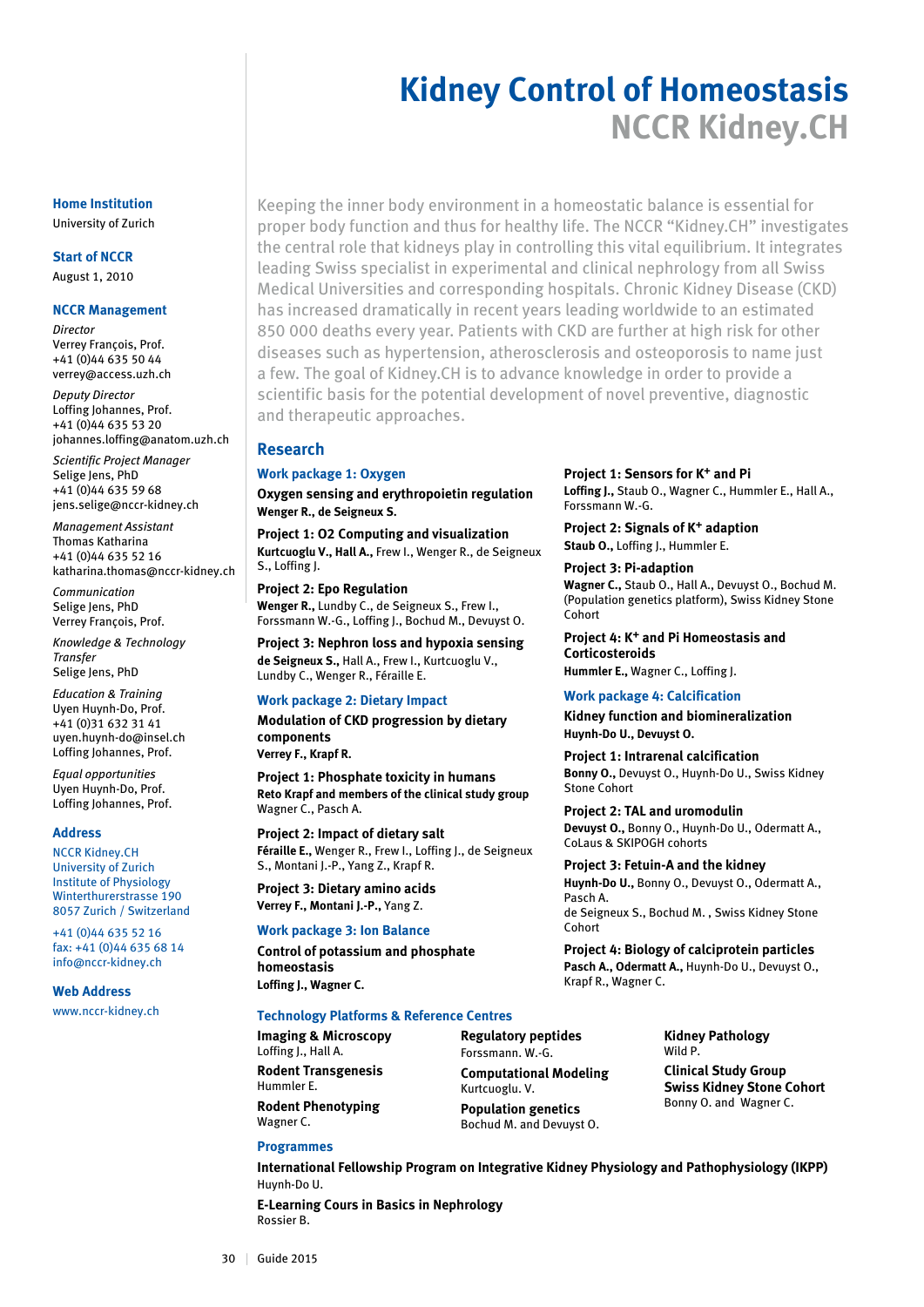#### **Heads of Research Groups**

Krapf Reto, MD<br>
Klinik St. Anna, Luzern<br>
Kurtcuoglu Vartan, PhD<br>
Physiologisches Institu

Bochud Murielle, PhD Institut Universitaire de Médecine Sociale et Préventive, Université Lausanne Bonny Olivier, MD, PhD Département de Pharmacologie et de Toxicologie, Université Lausanne<br>Devuyst Olivier, MD, PhD Physiologisches Institut, Universität Zürich Devuyst Olivier, MD, PhD Physiologisches Institut, Universität Zürich De Seigneux Sophie, MD Departement Physiologie cellulaire et Métabolisme, Université de Genève<br>Faresse Nourdine, PhD Anatomisches Institut, Universität Zürich Faresse Nourdine, PhD Anatomisches Institut, Universität Zürich Féraille Eric, MD, PhD Departement Physiologie cellulaire et Métabolisme, Université de Genève<br>Frew Ian, PhD Physiologisches Institut, Universität Zürich Physiologisches Institut, Universität Zürich Hall Andrew, PhD Anatomisches Institut, Universität Zürich Physiologisches Institut, Universität Zürich Hummler Edith, PhD **Département de Pharmacologie et Toxicologie**, Université de Lausanne<br>Huvnh-Do Uven. MD **Departement Nephrologie / Hypertonie. Universitätsspital Bern** Huynh-Do Uyen, MD Departement Nephrologie / Hypertonie, Universitätsspital Bern Kurtcuoglu Vartan, PhD Physiologisches Institut, Universität Zürich Pasch Andreas, MD Departement Nephrologie / Hypertonie, Universitätsspital Bern Loffing Johannes, MD Anatomisches Institut, Universität Zürich Lundby Carsten, PhD Physiologisches Institut, Universität Zürich Département de Médecine / Physiologie, Université de Fribourg Odermatt Alex, PhD Pharmazentrum, Universität Basel<br>
Staub Olivier. PhD Département de Pharmacologie et Staub Olivier, PhD Département de Pharmacologie et Toxicologie, Université de Lausanne<br>Verrey François, MD Physiologisches Institut, Universität Zürich Verrey François, MD Physiologisches Institut, Universität Zürich Wagner Carsten, MD Physiologisches Institut, Universität Zürich Physiologisches Institut, Universität Zürich Yang Zhihong, MD Département de Médecine / Physiologie, Université de Fribourg

### **Participating Institutions**

Universität Basel (Pharmazentrum) (1 group)| Université de Fribourg (2 group)| Université de Genève (2 groups) Université de Lausanne (4 groups)| Universität Zürich (11 groups)| Universitätsspital Bern (2 groups) Klinik St. Anna Luzern (1 group)

#### **Scientific Advisors**

Fandrey Joachim, MD<br>
Houillier Pascal, MD, PhD<br>
University of Paris-Descartes, F Houillier Pascal, MD, PhD University of Paris-Descartes, F Universität Zürich, CH Rossier Bernard, MD Université de Lausanne, CH Sigrist Adrian Universität Zürich, Bern und Basel, CH University College London, GB

### **Evaluation and Monitoring by the Swiss National Science Foundation (SNSF)**

**Members of the Review Panel**

**NCCR Office SNSF**

Steiger Jürg, Prof. (Chair) Swiss National Science Foundation, Berne, CH<br>
Alpern Robert, Prof. School of Medicine, New Haven, US Alpern Robert, Prof.<br>
Paniel Hannelore, Prof.<br>
71EL Abteilung Biochemie, Technische II. ZIEL- Abteilung Biochemie, Technische Universität München, DE Eckardt Kai Uwe, Prof. Nephrologie und Hypertensiologie, Universitätsklinikum Erlangen, DE<br>Hottiger Michael O., Prof. Swiss National Science Foundation, Berne, CH Swiss National Science Foundation, Berne, CH Kurtz Armin, Prof. **Institut für Physiologie, Universität Regensburg, DE**<br>McDonough Alicia, Prof. **Institut Regension Regension** Keck School of Medicine of USC. Los Angeles, US McDonough Alicia, Prof.<br>
Medical Center at Dallas Ilniversity of Texas South Ande Orson W. Prof. Medical Center at Dallas Ilniversity of Texas South Moe Orson W., Prof.<br>
Pearce David. Prof. Cellular and Molecular Pharmacology. University of California. L Pearce David, Prof. Cellular and Molecular Pharmacology, University of California, US<br>
Seckl Jonathan. Prof. Center Cardiovascular Science. The Queens Medical Research Seckl Jonathan, Prof. Center Cardiovascular Science, The Queens Medical Research Institute, Edinburgh, UK Stoffel Markus, Prof. Swiss National Science Foundation, Berne, CH

Zbinden Marc, Dr. Schweizer Nationalfonds, Wildhainweg 3, 3001 Bern, +41 (0)31 308 23 34; fax: +41 (0)31 305 29 71, marc.zbinden@snf.ch

# **Key collaborations with third parties**

#### **Academia**

- Department of Physiology and Pharmacology, University of Salamanca, ES
- Dept. of Physiology, University College London, GB
- Division of Osteoporosis, Unversity of Berne, CH
- Human Genetics Unit, Medical
- Research Council, Edinburgh, GB • Institute of molecular
- bioscience, University of Tokyo, JP
- Institute of Physiology, Universität Tuebingen, DE
- Institute of Veterinary Physiology, University of Zurich, CH
- Internal Medicine, National Center of Integrative Biomedical Informatics, Ann Arbor, US
- Internal medicine, CHUV Centre Hospitalier Universitaire Vaudois, Lausanne, CH
- Mineral metabolism clinic, Ut Southwestern Medical Centre, Dallas, TX, US
- NHLBI, Framingham Hear Study, US
- Oncology Medical Imaging, University Hospital Zurich, CH

#### **Economy / Others**

- Insphero AG, Zurich, CH
- Novartis, Basel, CH
- Calcisco AG, Bern, CH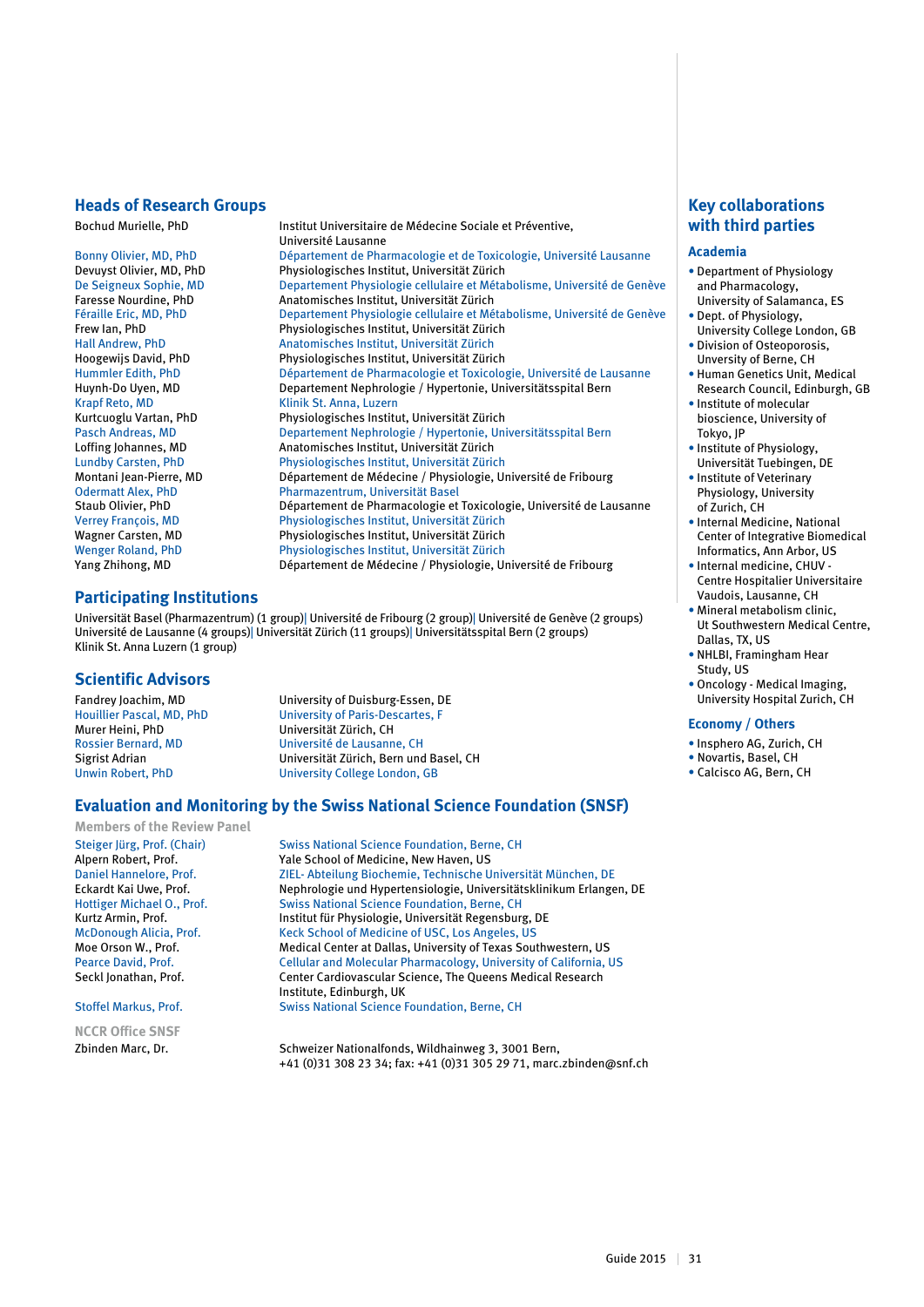# **Kidney Control of Homeostasis NCCR Kidney.CH**

#### **Funding**

| <b>Funding source (CHF)</b>                     | Year 5    | Year 6    | Year <sub>7</sub> | Year 8        | <b>Total</b> | $\%$         |
|-------------------------------------------------|-----------|-----------|-------------------|---------------|--------------|--------------|
| <b>SNSF</b> funding                             | 4 502 000 | 4402000   | 4 402 000         | 3 2 2 4 0 0 0 | 16 530 000   | 81           |
| Self-funding from home institution <sup>1</sup> | 975 000   | 975 000   | 975 000           | 975 000       | 3 900 000    | 19           |
| Self-funding from project participants          |           |           |                   |               |              | $\mathbf{0}$ |
| Third-party funding <sup>2</sup>                |           |           |                   |               |              | $\Omega$     |
| <b>Total</b>                                    | 5477000   | 5 377 000 | 5 377 000         | 4 199 000     | 20 430 000   | 100          |

1 Personnel costs, equipment and consumables, not included infrastructure and basic equipment

2 Not included is CTI funding. Since the start of the NCCR 1 project has been funded by CTI at a total amount of 200 000 CHF (cf. table Output).

| <b>Employment</b>               |                         | <b>Most Represented Nations</b> |              |                |              |                |                |              |                |              |              |                      |
|---------------------------------|-------------------------|---------------------------------|--------------|----------------|--------------|----------------|----------------|--------------|----------------|--------------|--------------|----------------------|
| Personnel <sup>3</sup>          | <b>Total of Persons</b> | <b>Female</b>                   | $\%$         | <b>Male</b>    | $\%$         | <b>CH</b>      | DE             | <b>FR</b>    | IN             | <b>GB</b>    | IT           | <b>Other Nations</b> |
| Management                      | 2.7 <sup>4</sup>        | 5                               | 45           | 6              | 55           | 5              | 3              |              | л.             | $\mathbf 0$  | $\Omega$     |                      |
| <b>Master students</b>          | $\mathbf 0$             | $\Omega$                        | $\mathbf{0}$ | 0              | $\mathbf{0}$ | $\mathbf{0}$   | $\mathbf{0}$   | 0            | $\mathbf{0}$   | $\mathbf{0}$ | $\mathbf{0}$ | $\mathbf 0$          |
| Doctoral students               | 15                      | 8                               | 62           | 5              | 38           | 3              | $\overline{2}$ | $\Omega$     | Τ.             | $\Omega$     | 3            | 4                    |
| Postdoctoral students           | 25                      | 11                              | 38           | 18             | 62           | $\overline{ }$ | $\overline{2}$ |              | $\overline{2}$ | 3            |              | 13                   |
| Research associates             | 4                       | 2                               | 67           | 1<br>л.        | 33           | $\Omega$       | 1              | $\mathbf{0}$ | 1<br>Τ.        | $\mathbf{0}$ | $\Omega$     |                      |
| Senior researchers <sup>5</sup> | 35                      | 5                               | 14           | 31             | 86           | 22             | 7              | 3            | $\mathbf 0$    |              | $\Omega$     | 3                    |
| Other staff                     | 8                       | 10                              | 83           | $\overline{2}$ | 17           | 8              | $\overline{2}$ |              | $\mathbf{0}$   | $\mathbf{0}$ | $\mathbf{0}$ |                      |
| <b>Total</b>                    | 89.7                    | 41                              | 39           | 63             | 61           | 45             | 17             | 6            | 5              | 4            | 4            | 23                   |

<sup>3</sup> Persons involved in the NCCR in the last reporting period (12 months)

4 Full-time equivalent, including NCCR-Director and persons in charge of knowledge and technology transfer, and education and training

5 Including leaders of the individual projects and other organisational units of the NCCR

### **Output**

| Type of output <sup>6</sup>                                                                                                    | <b>Totals</b> |  |  |
|--------------------------------------------------------------------------------------------------------------------------------|---------------|--|--|
| Publications > 96 Peer-reviewed   12 Not peer-reviewed   0 Anthology articles   2 Books   0 Reports                            | 110           |  |  |
| Presentations at congresses >                                                                                                  | 89            |  |  |
| Cooperations > 1 Programmes   48 Research institutions   11 Private sector   1 Other                                           | 61            |  |  |
| Transfer activities > 0 Patents   0 Licenses   1 Start-ups <sup>7</sup>   0 Prototypes/processes   1 CTI-projects <sup>8</sup> |               |  |  |

 $^6$  This table displays the major indicators in knowledge and technology transfer. The output data of NCCRs differ considerably according to disciplinary cultures.

 $7$  Start-up companies that have been built up or were considerably supported by NCCRs.

<sup>8</sup> Projects funded by the Commission for Technology and Innovation (CTI) that have been initiated by members of NCCRs and are thematically linked to NCCR projects.

### **Communication**

Newsletter: www.nccr-kidney.ch/index.php?nav=60&scx=0&scy=0 Press releases: www.nccr-kidney.ch/index.php?nav=48&scx=0&scy=0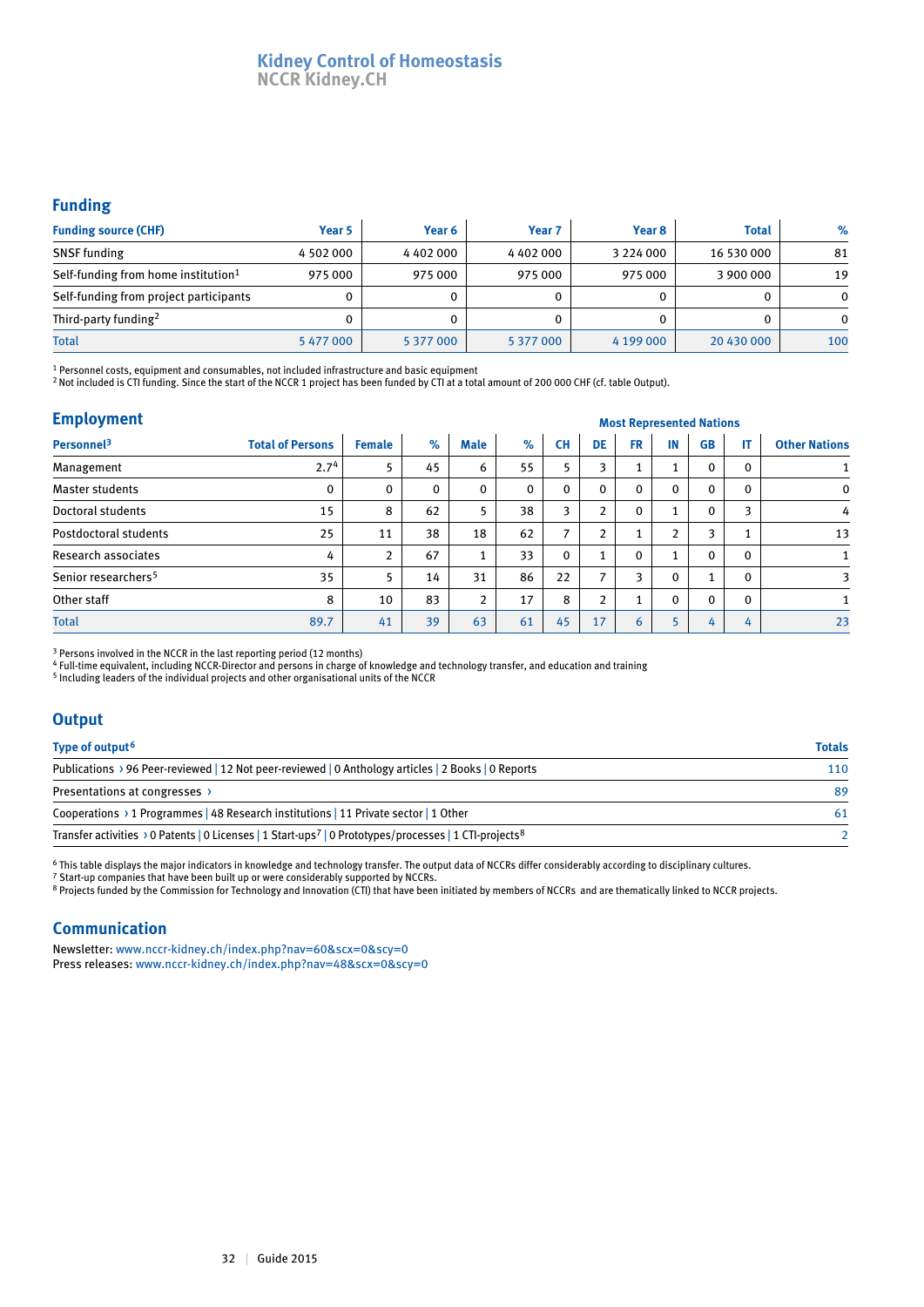# **Overcoming vulnerability: life course perspectives NCCR LIVES**

The NCCR "LIVES" conducts longitudinal studies and develops theories to understand the life-long processes that lead to the many forms of vulnerability in adult life. We analyse factors and processes that make individuals differentially vulnerable to sources of stress, the life-long consequences of these factors and processes. Moreover we analyse resources and actions undertaken by individuals or by their environment to compensate or overcome vulnerability. Life trajectories of the overall population confronted with the "new social risks" (growing instability of personal relations, labour market uncertainty, etc.) and of population groups particularly at risk (e.g. people with low economic resources, or facing health problems) are scrutinized in a comparative, longitudinal, and interdisciplinary perspective. Our results will provide stimulus for action on the level of social policy.

## **Research**

#### **Trajectories within contexts**

**Spini D., Bühlmann F.,** Albanese E., Bernardi L., Heeb J.-L., Staerklé C.

**Education and employment Lalive R.**, Bonoli G., Müller T., Oesch D., Pellizzari M., Ramirez J.

**Welfare boundaries Bonvin J.-M.**, Bühlmann F., Dittmann J., Drilling M., Knoepfel, C., Tabin J.-P.

**Gender and occupations Le Feuvre N.**, Davoine E., Fassa Recrosio F., Lépinard E., Surdez, M.

### **Career paths**

**Rossier J.**, Freund A., Krings F., Maggiori C., Ruch W.

#### **Family configurations**

**Widmer E.**, Bernardi L., Burton-Jeangros C., Joye D., Modak M., Rossier C., Sauvain Dugerdil C.

**Relationships in later life Perrig-Chiello P**., Jopp D., Spini D., Znoj H.

#### **Old age Oris M., Kliegel M.**, Bickel J.-F., Bolzman C., Desrichard O., Joye D., Maggiori C., Ritschard G, Widmer E.

**Measuring vulnerability Ritschard G., Berchtold A**., Joye D., Oris M., Roberts C.

# **Home Institutions**

University of Lausanne, University of Geneva

#### **Start of NCCR**

January 1, 2011

#### **NCCR Management**

*Director* Spini Dario, Prof. +41 (0)21 692 38 44 dario.spini@unil.ch *Co-Director (UNIGE) Deputy Director* Oris Michel, Prof. +41 (0)22 379 37 86 michel.oris@unige.ch *Deputy Director* Bernardi Laura, Prof. +41 (0)21 692 38 46 laura.bernardi@unil.ch

*NCCR Scientific Officer* Fasel Hunziker Rachel +41 (0)21 692 38 52 scientific@lives-nccr.ch

*Administrator* Marcacci Tatiana +41 (0)21 692 38 38 admin@lives-nccr.ch

*Education and Training* Fagot Delphine, PhD +41 (0)22 379 92 26 doctoral@lives-nccr.ch

*Equality* Kradolfer Sabine, PhD +41 (0)21 692 38 51 equality@lives-nccr.ch

*Communication* Marendaz Colle Emmanuelle +41 (0)21 692 38 83 communication@lives-nccr.ch

*Knowledge and Technology Transfer*

Maeder Pascal, PhD +41 (0)21 692 38 32 ktt@lives-nccr.ch

*Data Manager* Luisier Victorin +41 (0)21 692 38 29 data@lives-nccr.ch

*IT* Métral Grégoire +41 (0)21 692 38 55 it@lives-nccr.ch

#### **Address**

**NCCR LIVES** University of Lausanne Bâtiment Géopolis 1015 Lausanne

+41 (0)21 692 38 71 contact@lives-nccr.ch

**Web Address**

http://www.lives-nccr.ch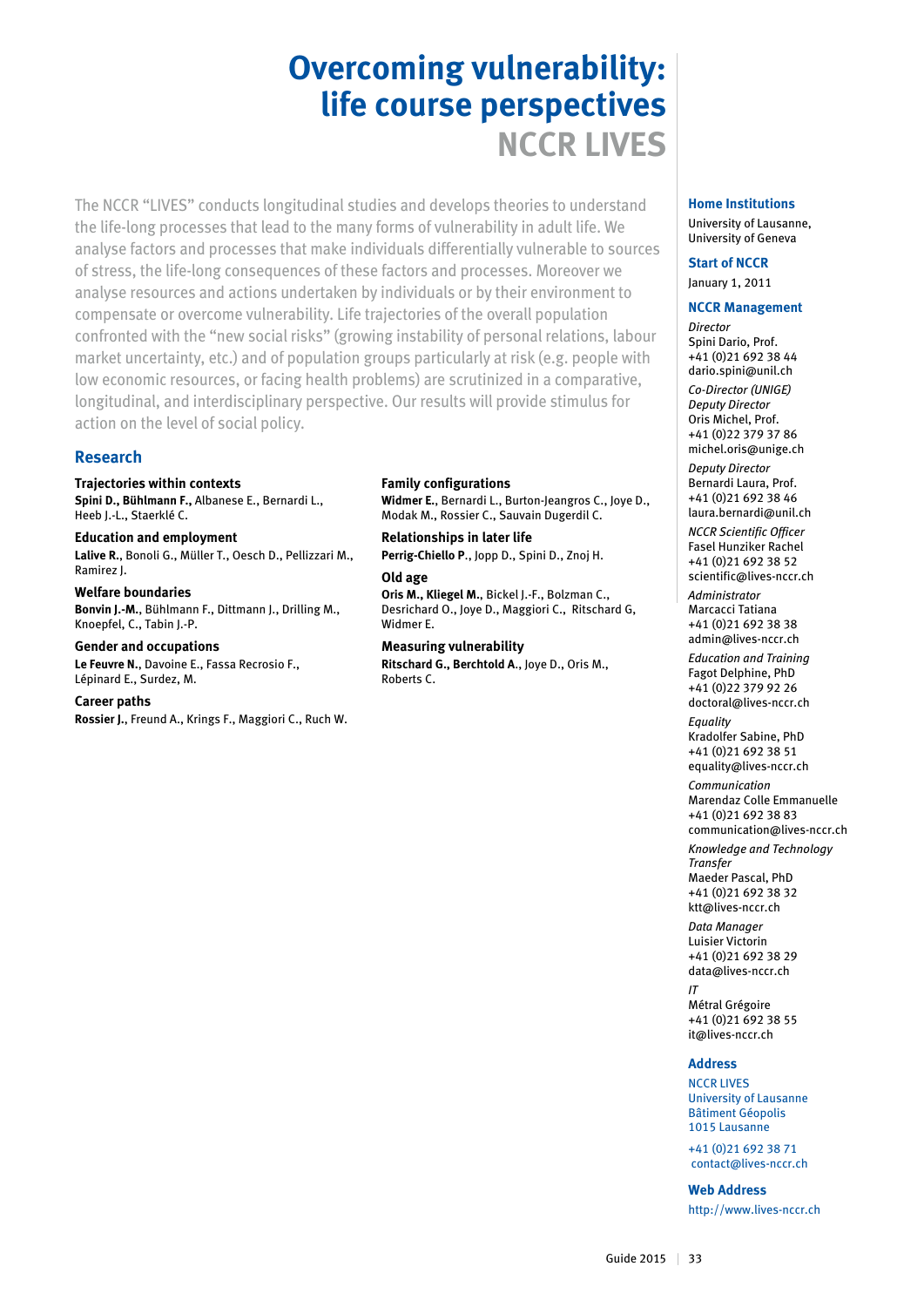# **Overcoming vulnerability: life course perspectives NCCR LIVES**

# **Key collaborations with third parties**

#### **Academia**

- Ageing and Living Conditions Programme (ALC), Umeå University, SE
- Population Europe Network of Europe's leading demographic research centres
- Center for Healthy Ageing Research, Oregon State University, Corvallis, US
- Center for Research on Inequalities and the Life Course, Yale University, New Haven, US
- Center on Ageing and the Life Course, Purdue University, West Lafayette, US
- Centre for Analysis of Social Exclusion, London School of Economics and Political Science, GB
- Centre for Population, Aging and Health, University of Western Ontario, London, CA
- Department of Sociology, Case Western Reserve University, Cleveland, US
- Department of Sociology, University of Western Ontario, London, CA
- Forum suisse pour l'étude des migrations et de la population, Université de Neuchâtel, CH
- Hallie Ford Center for Healthy Children and Families, Oregon State University, Corvallis, US
- International Centre for Lifecourse Studies in Society and Health, University College London, GB
- Mobilité, logement et entourage, Institut national d'études démographiques, Paris, FR

#### **Economy / Others**

- Bureau fédéral de l'égalité entre femmes et hommes, Berne; Bureaux de l'égalité de l'Université de Lausanne et de l'Université de Genève, CH
- Centre de compétence suisse en sciences sociales, Lausanne, CH
- Département de la santé et de l'action sociale du Canton de Vaud, Lausanne
- Départements des affaires régionales, de l'économie et de la santé du Canton de Genève, CH
- Office fédéral de la statistique, Neuchâtel, CH
- Pro Senectute Schweiz, Wallis und Basel, CH
- Staatssekretariat für Wirtschaft, Bern, CH

#### **Heads of Research Groups**

Znoj Hansjörg, Prof. North Prof. Institut für Psychologie, Universität Bern

Albanese Emiliano, Prof. Hôpitaux Universitaires de Genève, Université de Genève Centre de recherche sur les parcours de vie et les inégalités, Université de Lausanne Bernardi Laura, Prof. Centre de recherche sur les parcours de vie et les inégalités, Université de Lausanne Bickel Jean-François, Prof. Haute école de travail social de Fribourg, Haute école spécialisée de Suisse occidentale Bolzman Claudio, Prof. Haute école de travail social de Genève, Haute école spécialisée de Suisse occidentale Bonoli Giuliano, Prof. Institut de Hautes Études en Administration Publique , Université de Lausanne<br>Bonvin Jean-Michel, Prof. (Institut de socio-éconor Institut de socio-écononmie, Université de Genève Bühlmann Felix, Prof. Centre de recherche sur les parcours de vie et les inégalités, Université de Lausanne<br>Burton-leangros Claudine. Prof. [Institut d'études démogr Institut d'études démographiques et du parcours de vie, Université de Genève Davoine Eric, Prof. Chaire Ressources Humaines et Organisation, Université de Fribourg<br>Desrichard Olivier, Prof. Section de psychologie, Université de Genève Section de psychologie, Université de Genève Dittmann Jörg, Prof. Hochschule für Soziale Arbeit, Fachhochschule Nordwestschweiz Drilling Matthias, Prof.<br>Fassa Recrosio Farinaz. Prof. http://www.baboratoire.des.sciences.dell/education. Université de Lausanne Fassa Recrosio Farinaz, Prof. Laboratoire des sciences de l'éducation, Université de Lausanne<br>Freund Alexandra. Prof. Psychologisches Institut. Universität Zürich Freund Alexandra, Prof. Psychologisches Institut, Universität Zürich<br>Heeb Jean-Luc, Prof. Prof. Haute école de travail social de Fribourg, Haute école de travail social de Fribourg, Haute école spécialisée de Suisse occidentale Jopp Daniela, Prof. Institut de psychologie, Université de Lausanne Joye Dominique, Prof. Centre de recherche sur les parcours de vie et les inégalités, Université de Lausanne Krings, Franciska, Prof. Département de comportement organisationnel, Université de Lausanne<br>
Kliegel Matthias. Prof. (Laboratoire du Vieillissement Cognitif. Université de Genève Kliegel Matthias, Prof. <br>
Knoepfel, Carlo, Prof. **Laboratoire du Vieillissement Cognitif, Université de Genève**<br>
Hochschule für Soziale Arbeit, Fachhochschule Nordwestsch Knoepfel, Carlo, Prof. The Hochschule für Soziale Arbeit, Fachhochschule Nordwestschweiz<br>Lalive Rafael, Prof. The Robert Département d'économétrie et d'économie politique. Département d'économétrie et d'économie politique, Université de Lausanne Le Feuvre Nicky, Prof. Laboratoire de sociologie, Université de Lausanne Lépinard Eléonore, Prof. Centre en études genre LIEGE, Université de Lausanne Maggiori Chistian, Prof. Haute école de travail social de Fribourg, Haute école spécialisée de Suisse occidentale<br>Modak Marianne, Prof. Haute école de travail social et de la santé de l Haute école de travail social et de la santé de Lausanne. Haute école spécialisée de Suisse occidentale Département des Sciences Économiques, Université de Genève Oesch Daniel, Prof. Centre de recherche sur les parcours de vie et les inégalités, Université de Lausanne<br>Oris Michel, Prof. entre interfacultaire d Centre interfacultaire de gérontologie et d'études des vulnérabilités, Université de Genève Pellizzari Michele, Prof. Département des Sciences Économiques, Université de Genève Perrig-Chiello Pasqualina, Prof. Institut für Psychologie, Universität Bern Ramirez José, Prof. Haute école de gestion de Genève, Haute école spécialisée de Suisse occidentale<br>Institut d'études démographiques et du parco Institut d'études démographiques et du parcours de vie, Université de Genève Roberts Caroline, Prof. Centre de recherche sur les parcours de vie et les inégalités, Université de Lausanne Rossier Clémentine, Prof. Institut d'études démographiques et du parcours de vie, Université de Genève<br>Rossier Jérôme, Prof. Laboratoire de psych Laboratoire de psychologie du développement, conseil et Intervention, Université de Lausanne Ruch Willibald, Prof. Psychologisches Institut, Universität Zürich Sauvain Dugerdil Claudine, Prof. Institut d'études démographiques et du parcours de vie, Université de Genève Spini Dario, Prof. Centre de recherche sur les parcours de vie et les inégalités, Université de Lausanne<br>Staerklé Christian, Prof. (Laboratoire de psychology) Staerklé Christian, Prof. <br>
Sociologie, politiques sociales et travail social, Université de Lausanne<br>
Sociologie, politiques sociales et travail social, Université de Surdez, Muriel, Prof. Sociologie, politiques sociales et travail social, Université de Fribourg<br>Tabin Jean-Pierre, Prof. Haute école de travail social et de la santé de Lausanne, Haute école de travail social et de la santé de Lausanne, Haute école spécialisée de Suisse occidentale<br>Institut d'études démographiques et du parcours<br>Institut d'études démographiques et du parcours Institut d'études démographiques et du parcours de vie, Université de Genève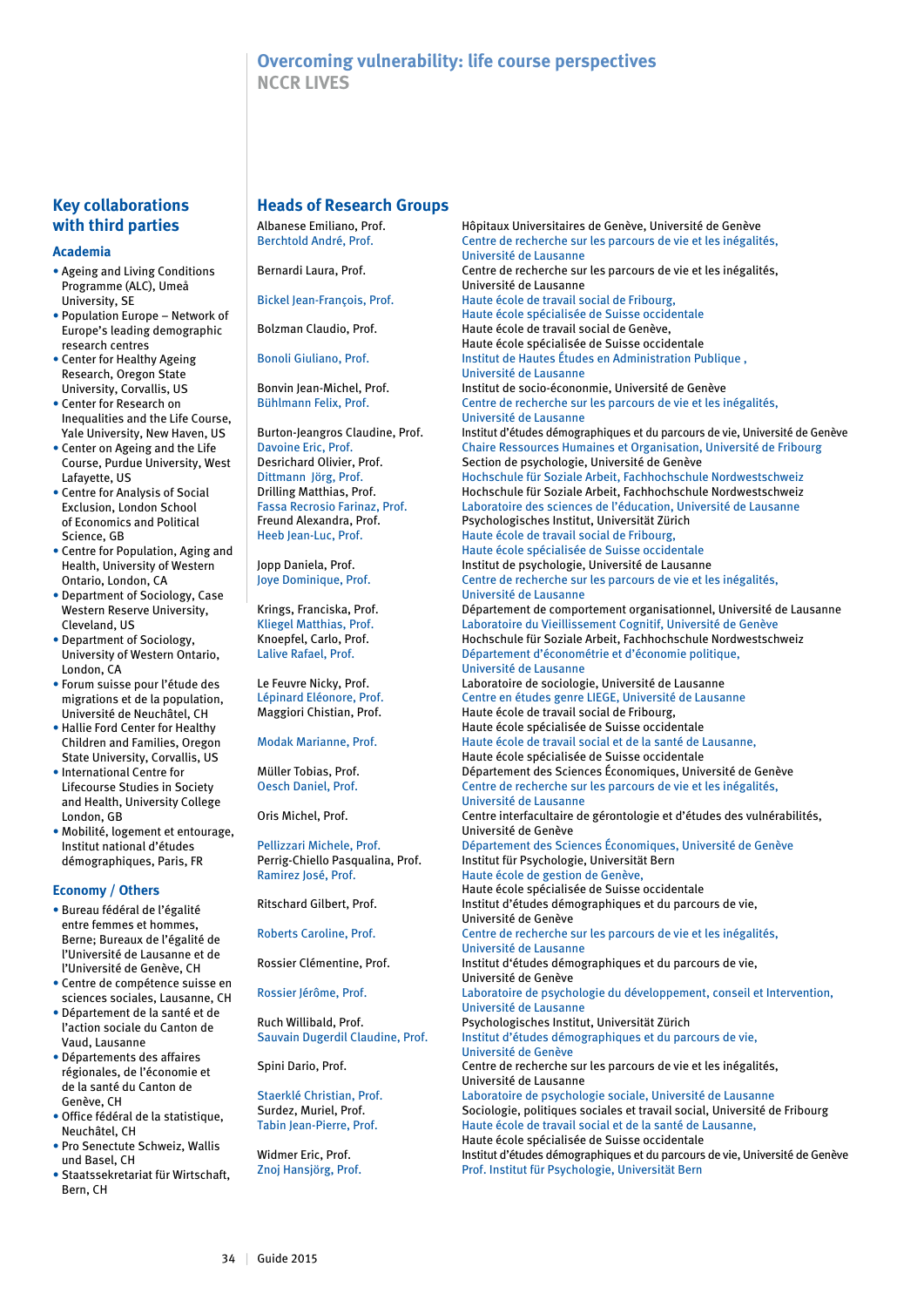# **Participating Institutions**

Universität Bern (1 group) | Université de Fribourg (2 groups) | Université de Lausanne (16 groups) Université de Genève (12 groups) | Universität Zürich (2 groups) | Hôpitaux Universitaires de Genève (1 group) Haute école spécialisée de Suisse occidentale (7 groups) | Fachhochschule Nordwestschweiz (3 groups)

#### **Members of the Advisory Board**

Prof. Billari Francesco University of Oxford, UK Prof. Buchmann Marlis University of Zurich, CH<br>Prof. de Ribaupierre Anik University of Geneva, CH Prof. hon. Levy René University of Lausanne, CH<br>Prof. Marshall Victor University of North Carolina

University of Geneva, CH Prof. hon. Kohli Martin **European University Institute, Florence, IT**<br>Prof. hon. Levy René **European University of Lausanne, CH** University of North Carolina, US Prof. McMullin Julie University of Western Ontario, CA<br>Prof. Salmela-Aro Katariina University of Ivväskylä. FI University of Jyväskylä, FI Prof. Settersten Richard **Oregon State University, US**<br>Prof. Thompson Elizabeth Stockholm University, SE an **Stockholm University, SE and University of Wisconsin, US** 

### **Evaluation and Monitoring by the Swiss National Science Foundation (SNSF)**

**Members of the Review Panel**

**NCCR Office SNSF**

Grob Alexander, Prof. (Chair) Swiss National Science Foundation, Berne, CH Bollen Kenneth A., Prof. Department of Sociology, University of North Carolina, US<br>Budowski Monica. Prof. Swiss National Science Foundation. Berne. CH Swiss National Science Foundation, Berne, CH Chenu Alain, Prof. Chenu Alain, Prof. Directeur de l'Observatoire sociologique du changement, Paris, FR<br>Department of Psychology and Social Behavior, University of Califo Department of Psychology and Social Behavior, University of California, Irvine, US Héran François, Prof.<br> **INED - Institut national d'études démographiques, Paris, FR**<br> **Communisty Department of Quantitative Social Science, Institute of Educ** Department of Quantitative Social Science, Institute of Education, University of London, UK Varone Frédéric, Prof. Swiss National Science Foundation, Berne, CH

Griessen Thomas Schweiz. Nationalfonds, Wildhainweg 3, 3001 Bern +41 (0)31 308 23 51, fax: +41 (0)31 305 29 71 thomas.griessen@snf.ch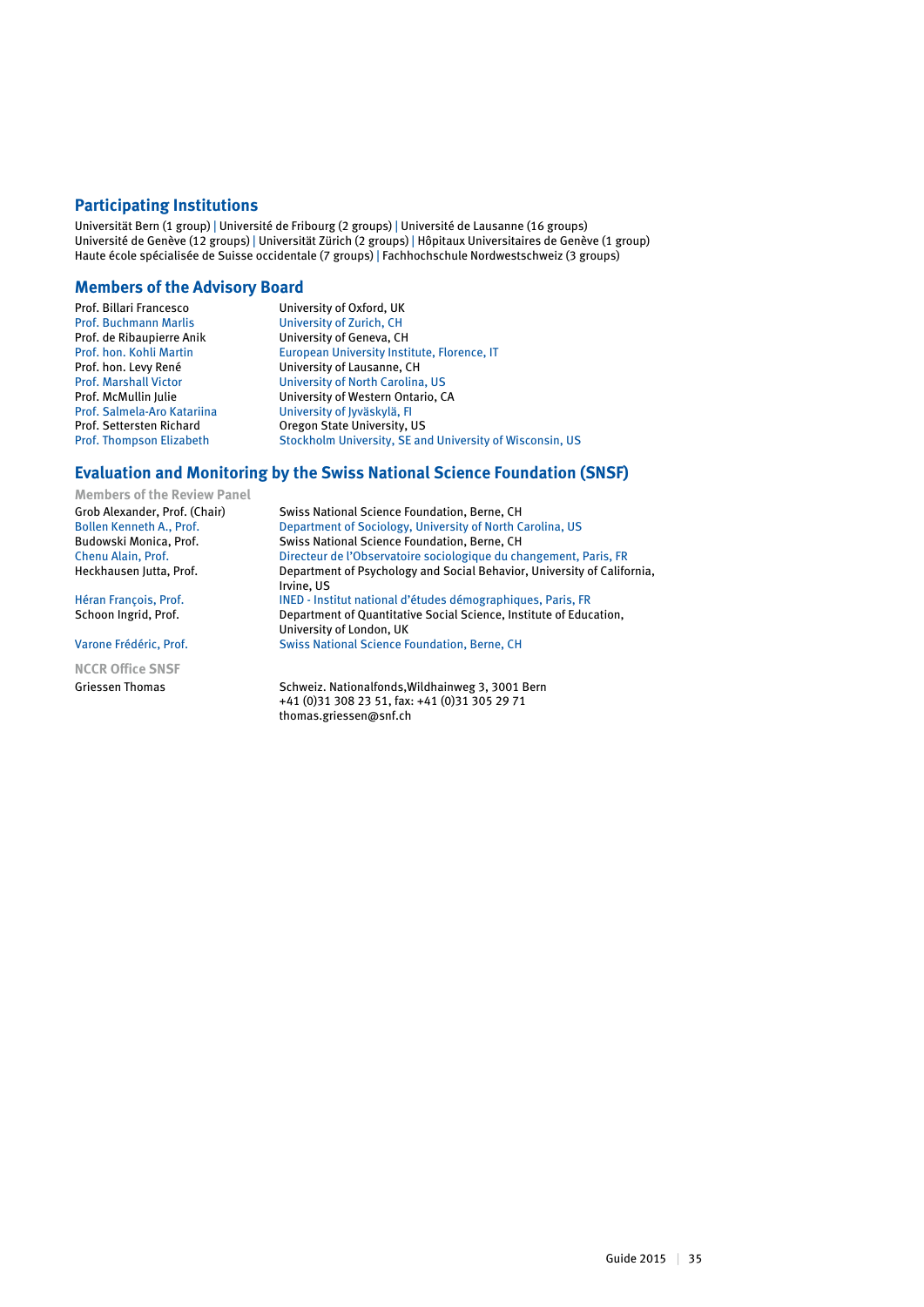# **Overcoming vulnerability: life course perspectives NCCR LIVES**

#### **Funding**

| <b>Funding source (CHF)</b>                     | Year 5     | Year 6     | Year <sub>7</sub> | Year 8        | <b>Total</b> | $\%$ |
|-------------------------------------------------|------------|------------|-------------------|---------------|--------------|------|
| SNSF funding <sup>1</sup>                       | 4408795    | 4 300 000  | 3 507 000         | 2 3 2 8 0 0 0 | 14 543 795   | 32   |
| Self-funding from home institution <sup>2</sup> | 1 524 019  | 1 588 522  | 1835699           | 2 1 2 9 6 3 0 | 7077870      | 15   |
| Self-funding from University of Geneva          | 1 851 645  | 1717986    | 1653436           | 1672236       | 6895303      | 15   |
| Self-funding from project participants          | 4074780    | 3963920    | 3976880           | 3933680       | 15 949 260   | 35   |
| Third-party funding                             | 525093     | 458748     | 272 511           | 207 000       | 1463352      | 3    |
| <b>Total</b>                                    | 12 384 332 | 12 029 176 | 11 245 526        | 10 270 546    | 45 929 580   | 100  |

1 SNSF funding incl 120% support grant in year 5

<sup>2</sup> Personnel costs, equipment and consumables, not included infrastructure and basic equipment

#### **Employment**

| <b>Employment</b>               | <b>Most Represented Nations</b> |               |               |             |              |              |              |                |                |             |                      |                      |
|---------------------------------|---------------------------------|---------------|---------------|-------------|--------------|--------------|--------------|----------------|----------------|-------------|----------------------|----------------------|
| Personnel <sup>3</sup>          | <b>Total of Persons</b>         | <b>Female</b> | $\frac{9}{6}$ | <b>Male</b> | $\%$         | <b>CH</b>    | IT           | <b>FR</b>      | <b>DE</b>      | PT          | ES                   | <b>Other Nations</b> |
| Management                      | 7.4 <sup>3</sup>                | 14            | 78            | 4           | 22           | 15           | $\mathbf{0}$ |                | $\mathbf 0$    | $\mathbf 0$ | $\Omega$             | $\overline{2}$       |
| Master students                 | 0                               | $\mathbf{0}$  | $\Omega$      | 0           | $\mathbf{0}$ | $\mathbf{0}$ | $\mathbf{0}$ | $\mathbf{0}$   | $\mathbf 0$    | $\Omega$    | $\mathbf{0}$         | $\mathbf 0$          |
| Doctoral students               | 61                              | 44            | 72            | 17          | 28           | 37           | 4            |                | 4              | 3           |                      | 9                    |
| Postdoctoral students           | 14                              | 8             | 57            | 6           | 43           | 6            | 3            |                | 1              | $\mathbf 0$ | $\blacktriangleleft$ | $\overline{2}$       |
| <b>Research associates</b>      | 29                              | 17            | 59            | 12          | 41           | 19           |              | $\overline{2}$ | $\overline{2}$ |             | $\mathbf{0}$         | 4                    |
| Senior researchers <sup>5</sup> | 45                              | 14            | 31            | 31          | 69           | 34           | 3            | $\overline{2}$ | 1              | $\Omega$    |                      | 5                    |
| Other staff                     | 14                              | 8             | 57            | 6           | 43           | 11           | $\mathbf{0}$ | $\mathbf{0}$   | $\mathbf{0}$   | $\Omega$    | $\Omega$             | 3                    |
| <b>Total</b>                    | 170.4                           | 105           | 58            | 76          | 42           | 122          | 11           | 11             | 8              | 4           | $\overline{a}$       | 25                   |

<sup>3</sup> Persons involved in the NCCR in the last reporting period (12 months)

4 Full-time equivalent, including NCCR-Director and persons in charge of knowledge and technology transfer, and education and training

5 Including leaders of the individual projects and other organisational units of the NCCR

### **Output**

| Type of output <sup>6</sup>                                                                                                    | <b>Totals</b> |
|--------------------------------------------------------------------------------------------------------------------------------|---------------|
| Publications > 121 Peer-reviewed   40 Not peer-reviewed   85 Anthology articles   29 Books   15 Reports                        | 290           |
| Presentations at congresses >                                                                                                  | 463           |
| Cooperations > 2 Programmes 25 Research institutions 0 Private sector 21 Other                                                 | 48            |
| Transfer activities > 0 Patents   0 Licenses   0 Start-ups <sup>7</sup>   0 Prototypes/processes   0 CTI-projects <sup>8</sup> |               |

6 This table displays the major indicators in knowledge and technology transfer. The output data of NCCRs differ considerably according to disciplinary cultures.

<sup>7</sup> Start-up companies that have been built up or were considerably supported by NCCRs.

<sup>8</sup> Projects funded by the Commission for Technology and Innovation (CTI) that have been initiated by members of NCCRs and are thematically linked to NCCR projects.

### **Communication**

Newsletters: www.lives-nccr.ch/newsletters

Project Newsletters: printed in German and French Corporate brochure (print)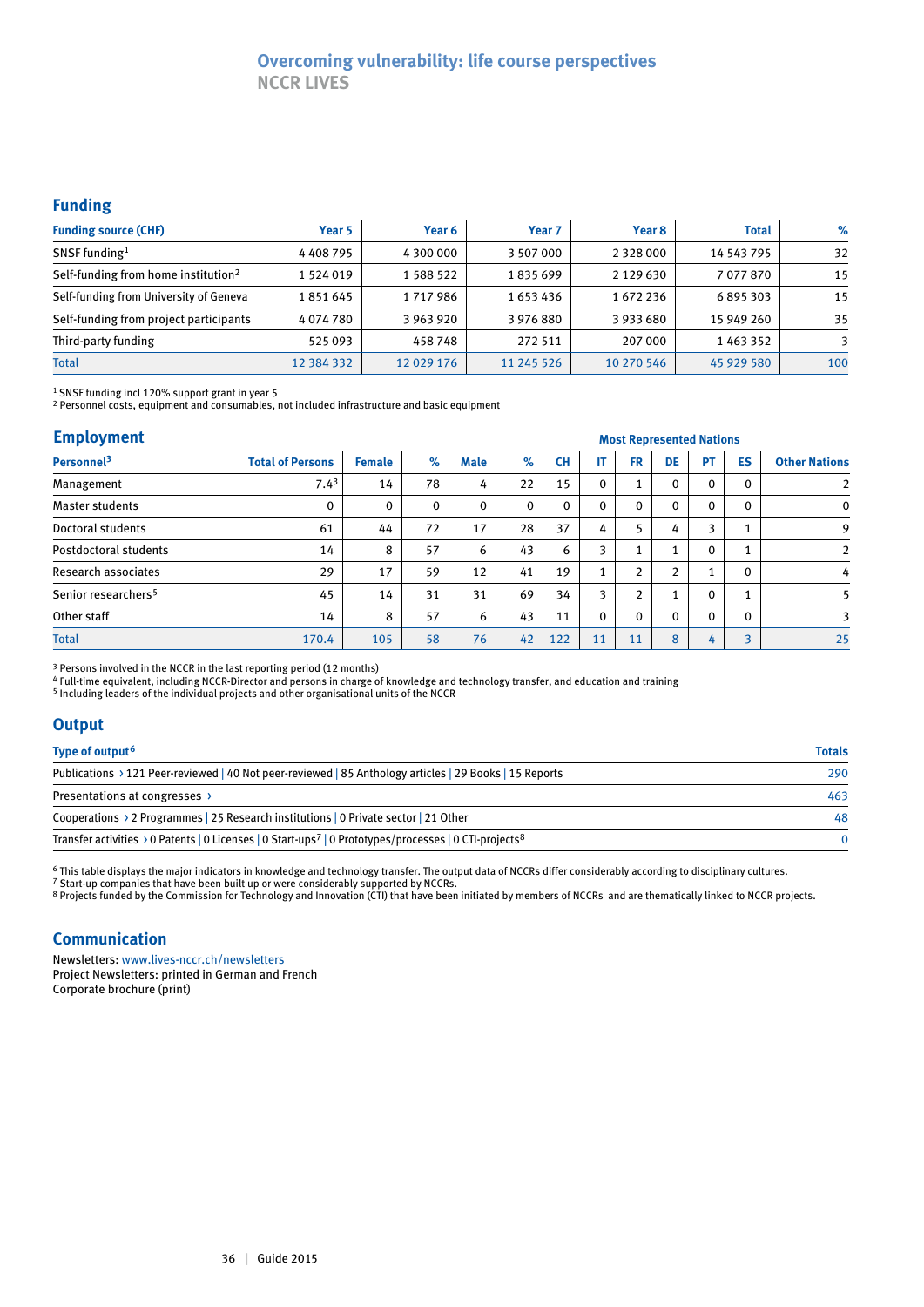# **Materials' Revolution: Computational Design and Discovery of Novel Materials NCCR MARVEL**

The aim of this NCCR is the accelerated design and discovery of novel materials in order to achieve improved properties and performance, or to witness the emergence of original physical properties. We will achieve this goal via a materials' informatics platform of database-driven high-throughput quantum simulations, powered by 1) advanced electronic-structure capabilities, for predictive accuracy, 2) innovative sampling methods to explore configuration/composition space, and 3) application of big-data concepts to computational materials science. The search is targeted to urgent and pressing societal needs, with a focus on materials for energy harvesting, storage, and conversion, materials for information-and-communication technologies, and the processing and stability of materials, especially organic crystals and pharmaceuticals.

# **Research**

#### **Vertical Projects**

**VP1 – Novel Materials' Physics Troyer M.,** Spaldin N., Georges A., Yazyev O.

**VP2 – Novel Materials' Applications Röthlisberger U.,** Pasquarello A., Marzari N., Andreoni W., Corminboeuf C., Passerone D.

#### **Horizontal Projects**

**HP3 – Advanced Quantum Simulations Hutter J.,** Werner Ph., Troyer M., VandeVondele J.

#### **HP4 – Advanced Sampling Methods**

**Goedecker S.,** Parrinello M., Ceriotti M., Smit B., von Lilienfeld A.

**HP5 – Materials Informatics Curioni A.,** Koch Ch.

### **Platform Projects**

**PP6 – Materials Informatics Platform Schulthess T.,** Marzari N.

**PP7 – Experiments Nolting F.,** Kenzelmann M., Gröning P.

#### **Home Institution** EPF Lausanne

**Start of NCCR** May 1, 2014

#### **NCCR Management**

*Director* Marzari Nicola, Prof. +41 (0)21 693 11 29 nicola.marzari@epfl.ch *Deputy Director* Pasquarello Alfredo, Prof. +41 (0)21 693 44 16 alfredo.pasquarello@epfl.ch *Executive Committee* Spaldin Nicola, Prof. +41 (0)44 633 37 55 nicola.spaldin@mat.ethz.ch *Scientific Manager* Favre-Quattropani Lidia, Dr. +41 (0)21 693 48 80 lidia.quattropani@epfl.ch *Programme Manager* N.N. *Administrative Assistant* Gueniat Elizabeth, Mrs +41 (0)21 693 19 11 elizabeth.gueniat@epfl.ch *Financial Assistant* Le Dreau Valérie, Mrs +41 (0)21 693 61 78 valerie.ledreau@epfl.ch *Communication* Pasquarello Alfredo, Prof. Favre-Quattropani Lidia, Dr. *Equal opportunities* Corminboeuf Clémence, Prof. +41 (0)21 693 93 57 clemence.corminboeuf@epfl.ch Moser Farnaz, Dr.

+41 (0)21 693 19 81 farnaz.moser@epfl.ch Favre-Quattropani Lidia, Dr.

*Knowledge and Technology Transfer* Marzari Nicola, Prof. Spaldin Nicola, Prof. Van Landuyt Pascale, Dr. +41 (0)21 693 49 71 Pascale.vanlanduyt@epfl.ch

*Education and Training* Ceriotti Michele, Prof. +41 (0)21 693 29 39 Michele.ceriotti@epfl.ch Marzari Nicola, Prof.

#### **Address**

PRN MARVEL EPFL STI IMX Station 12 1015 Lausanne +41 (0)21 693 48 80 info@nccr-marvel.ch

**Web Address** www.nccr-marvel.ch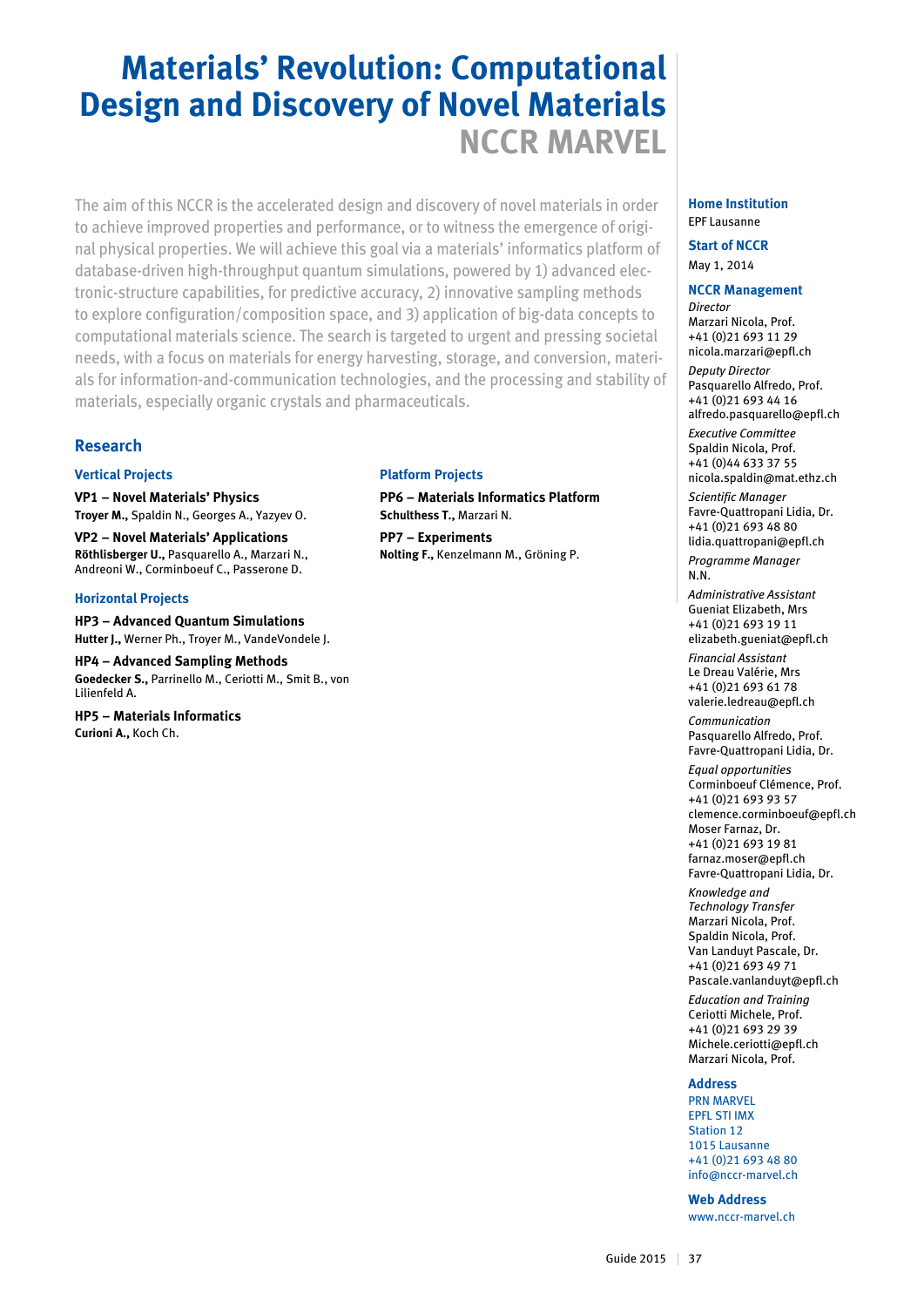# **Materials' Revolution: Computational Design and Discovery of Novel Materials NCCR MARVEL**

### **Key collaborations with third parties**

#### **Academia Research Institutions**

- Materials' Project, Lawrence Berkeley Laboratory
- Simons Foundation, New York
- Thomas Young Centre, London
- Psi-k Network
- CECAM, EPF Lausanne

#### **Economy / Other**

- Varinor-Richemont, Delémont
- Robert Bosch Research and Technology Center, Cambridge MA

#### **Heads of Research Groups**

Andreoni Wanda, Prof. **Institut de Théorie des Phénomènes Physiques, EPF Lausanne**<br>Ceriotti Michele, Prof. **Institut des Matériaux, EPF Lausanne** Ceriotti Michele, Prof. Institut des Matériaux, EPF Lausanne Institut des Sciences et Ingénierie Chimiques, EPF Lausanne Curioni Alessandro, Dr. IBM Research GmbH, Rueschlikon Department of Quantum Matter Physics, Université de Genève Goedecker Stefan, Prof. Supertement Physik, Universität Basel<br>Gröning Pierangelo, Dr. Moderne Materialien und Oberflächen Moderne Materialien und Oberflächen, Empa Dübendorf Hutter Jürg, Prof. Institut für Chemie, Universität Zürich Kenzelmann Michel, Dr. **Laboratory for Developments and Methods, PSI Villigen**<br>Koch Christoph, Prof. **Netally and American** Institut d'Informatique Fondamentale, EPF Lausanne Institut d'Informatique Fondamentale, EPF Lausanne Marzari Nicola, Prof. **Institut des Matériaux, EPF Lausanne** Nolting Frithjof, Prof. Laboratory for Condensed Matter Physics, PSI Villigen Facoltà di Scienze Informatiche, Università della Svizzera Italiana, Lugano and Dep. Chemie und Angewandte Biowissenschaften, ETZ Zürich<br>Pasquarello Alfredo. Prof. The antitut de Théorie des Phénomènes Physiques. EPF Lausanne Institut de Théorie des Phénomènes Physiques, EPF Lausanne Passerone Daniele, Dr. Nanotech@surfaces, Empa Dübendorf<br>
Röthlisberger Ursula, Prof. Institut des Sciences et Ingénierie Chir Röthlisberger Ursula, Prof. Institut des Sciences et Ingénierie Chimiques, EPF Lausanne<br>Schulthess Thomas. Prof. Centro Svizzero di Calcolo Scientifico (CSCS). Lugano and Centro Svizzero di Calcolo Scientifico (CSCS), Lugano and Institut für Theoretische Physik, ETH Zürich<br>Institut des Sciences et Ingénierie Chimique Smit Berend, Prof. **Institut des Sciences et Ingénierie Chimiques, EPF Lausanne<br>Spaldin Nicola. Prof. <b>Institut des Sciences et Ingénierie Chimiques, EPF Lausanne** Spaldin Nicola, Prof. Departement Materialwissenschaft, ETH Zürich<br>
Troyer Matthias, Prof. Subsettut für Theoretische Physik, ETH Zürich Troyer Matthias, Prof. Institut für Theoretische Physik, ETH Zürich Departement Materialwissenschaft, ETH Zürich von Lilienfeld Anatole, Prof.<br>
Verner Philipp, Prof.<br>
Département de Physique, Université de Département de Physique, Université de Fribourg Yazyev Oleg, Prof. Institut de Théorie des Phénomènes Physiques, EPF Lausanne

### **Participating Institutions**

Universität Basel (2 groups) | Université de Fribourg (1 group) | Université de Genève (1 group) Università della Svizzera Italiana (1 group) | Universität Zürich (1 group) | ETH Zurich (5 groups) EPF Lausanne (9 groups) | IBM Research GmbH (1 group) | Paul Scherrer Institut (2 groups) | Empa (2 groups) Centro Svizzero di Calcolo Scientifico (1 group)

### **Scientific Advisory Board**

| Bona Gian-Luca, Prof. |  |
|-----------------------|--|
| Ceder Gerbrand, Prof. |  |

Galli Giulia, Prof. Liew Family Professor, Institute for Molecular Engineering, University of Chicago Director, Empa, Dübendorf R. P. Simmons Professor of Materials Science and Engineering, MIT, Cambridge MA Jacobsen Karsten, Prof. Center for Atomic-scale Materials Design, Technical University of Denmark, Lyngby Kozinsky Boris, Dr. Robert Bosch Research and Technology Center, Cambridge MA Lichtenstein Alexander, Prof. Institute of Theoretical Physics, University of Hamburg<br>
Mesot Joël, Prof. Director, Paul Scherrer Institute, Villigen Director, Paul Scherrer Institute, Villigen Shankar Sadasivan, Dr. Materials Design, Intel Corporation, Santa Clara CA<br>Nieminen Risto. Prof. Chairman. Psi-K network and Dean. Chairman, Psi-K network and Dean, Aalto University School of Science, Helsinki Tildesley Dominic, Prof. Director, CECAM - Centre Européen de Calcul Atomique et Moléculaire, EPF Lausanne

### **Evaluation and Monitoring by the Swiss National Science Foundation (SNSF)**

**Members of the Review Panel** Fromm Katharina, Prof. (Chair) Swiss National Science Foundation, Berne CH

**NCCR Office SNSF**

Bernhard Christian, Prof. Swiss National Science Foundation, Berne, CH<br>Capone Massimo, Prof. 1996 (SIS) International School for Advanced Studies International School for Advanced Studies (SISSA), Trieste IT Müller Klaus-Robert, Prof.<br>Narasimhan Shobhana, Prof. Theoretical Sciences Unit, Bangal Narasimhan Shobhana, Prof. Theoretical Sciences Unit, Bangalore IN Theory of Condensed Matter Group, University of Cambridge UK Persson Kristin A., Prof. Lawrence Berkeley National Laboratory US Scheffold Frank, Prof. Swiss National Science Foundation, Berne CH Wolverton Christopher M., Prof. MCC Materials Science & Eng., Northwestern University, Evanston US

Bachmann Stefan, Dr. Schweiz. Nationalfonds, Wildhainweg 3, 3001 Bern +41 (0)31 308 23 49, fax: +41 (0)31 305 29 71 stefan.bachmann@snf.ch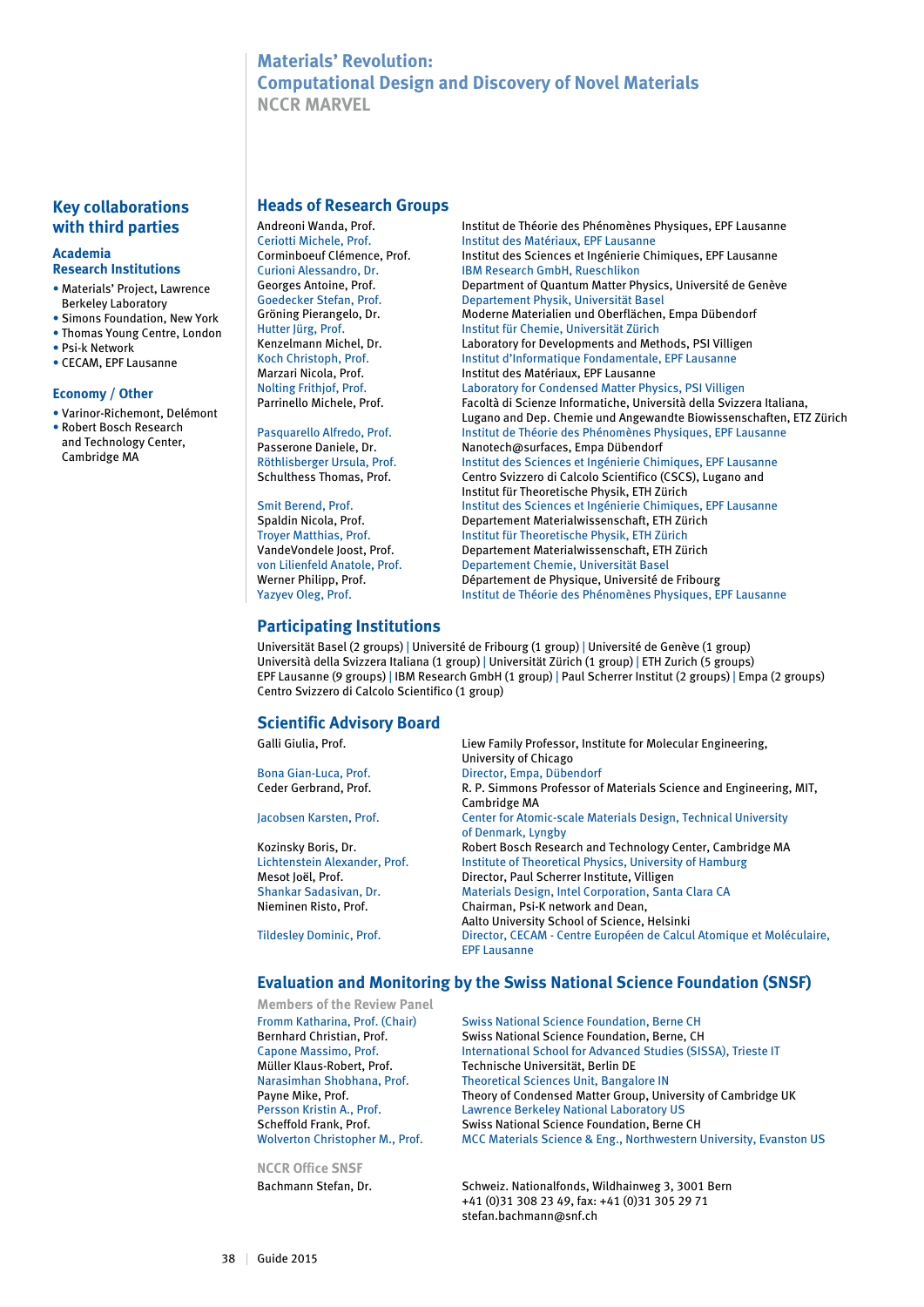# **Funding**

| <b>Funding source (CHF)</b>                     | Year 1        | Year 2        | Year 3        | Year 4        | <b>Total</b> | $\%$ |
|-------------------------------------------------|---------------|---------------|---------------|---------------|--------------|------|
| <b>SNSF</b> funding                             | 5 2 5 0 0 0 0 | 4 390 000     | 4 200 000     | 4 160 000     | 18 000 000   | 52   |
| Self-funding from home institution <sup>1</sup> | 1425000       | 1 395 000     | 1765000       | 2 0 3 5 0 0 0 | 6 6 20 0 00  | 19   |
| Self-funding from project participants          | 2 117 700     | 2 566 766     | 2 5 6 6 7 6 7 | 2 5 6 6 7 6 7 | 9818000      | 28   |
| Third-party funding                             | 104 101       | 104 101       | 104 101       | 104 101       | 416 404      |      |
| <b>Total</b>                                    | 8896801       | 8 4 5 5 8 6 7 | 8635868       | 8865868       | 34 854 404   | 100  |

1 Personnel costs, equipment and consumables, not included infrastructure and basic equipment

> Statistical data will be published later.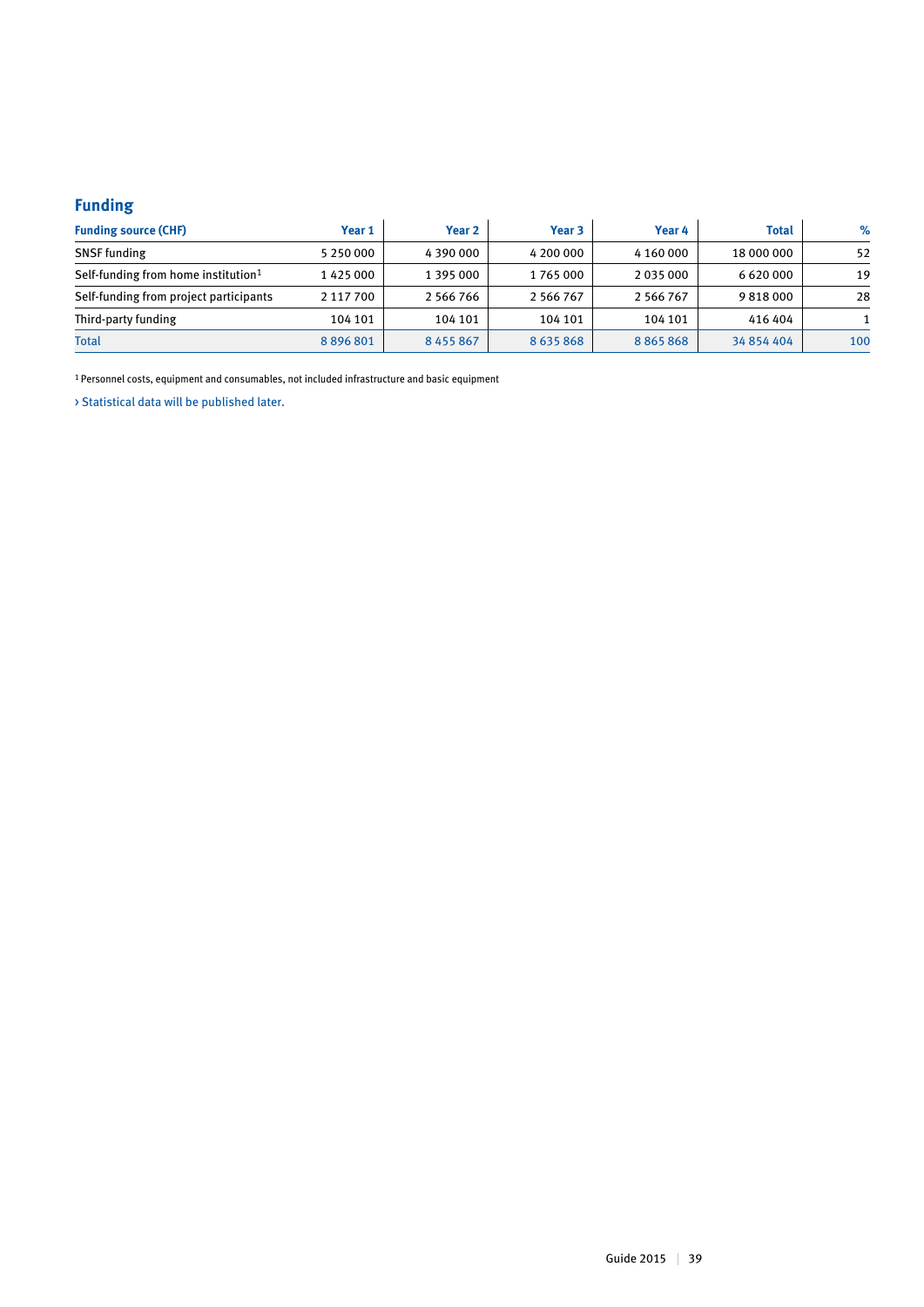# **Mediality – Historical Perspectives NCCR Mediality**

The NCCR focuses on the historicity of media and mediality. It investigates forms of communication, transfer, and perception before the era of mass-media dominance and modern teleologically and technologically oriented media discourses. The aim of the NCCR is a historical mediology, which particularly examines change in communication practices, new dynamics in medial forms, and reflection on the conditions of communication. In its third phase the limits of the medial are at the centre of the NCCR's interest. Moments will be systematically analysed in which the display and the apparent breakdown of mediation are mutually entangled. The main terms in this context will be *ostentation,* already used in the previous project phases to denote phenomena of accentuation and displaying, and *implosion,* indicating disintegration, the collapse of differences, and inner heterogeneity.

### **Research**

#### **Module Ostentation**

**Displaying the town. Medializations of Urban Space and Time**  Stercken M.

**Writing Medium Architecture** von Arburg H.-G.

**The Art of Display Stierli M.,** Weddigen T.

**Circulation, Appropriation, Redefinition - Colonial Photography in the Postcolonial Context** Krüger G. **Atmospheres in Film and Cinema – Media Oscillations**

Tröhler M.

**The Nervousness of Film (1895-1918): On the Dynamics of a Medial Peculiarity** Schweinitz J.

**Mediality of Visual and Poetological Vagueness Naumann B.,** Stoichita V.

#### **Module Implosion**

**Transgressions and Implosions in Mythical Narrative** Glauser J.

**Medial ambiguities** Kiening C.

**Immediazations of forms. Border cases of Christian aesthetics** Köbele S.

**Combinatorics as Medial Implosion** Kilcher A.

**Poetic play and medial transgression in seventeenth-century poetry** Schnyder M.

**Court of Justice secrets, Relation, and Verdict** Thier A.

**Precarious Things. Materiality and Literacy in the Historiography of the late Enlightenment and Historicism** Sandl M.

**Mediality as borderline experience** Schneider S.

#### **Home Institution** University of Zurich

# **Start of the NCCR**

October 1, 2005

#### **NCCR Management**

*Director* Kiening Christian, Prof. +41 (0)44 634 25 53 ckiening@access.uzh.ch *Deputy Director* Tröhler M. Prof. +41 (0)44 634 35 22 m.troehler@fiwi.uzh.ch *Deputy Director (Coordination)*

Stercken Martina, Prof. +41 (0)44 634 51 16 stercken@hist.uzh.ch

*Knowledge and Technology Transfer* Thier Andreas, Prof.

*Education and Training* Glauser Jürg, Prof.

*Equal opportunities* Naumann Barbara, Prof. bnaumann@ds.uzh.ch

#### **Address**

NCCR Mediality University of Zurich Rämistr. 42 8001 Zürich

+41 (0)44 634 51 19 sekretariat@mediality.ch

#### **Web Address**

www.mediality.ch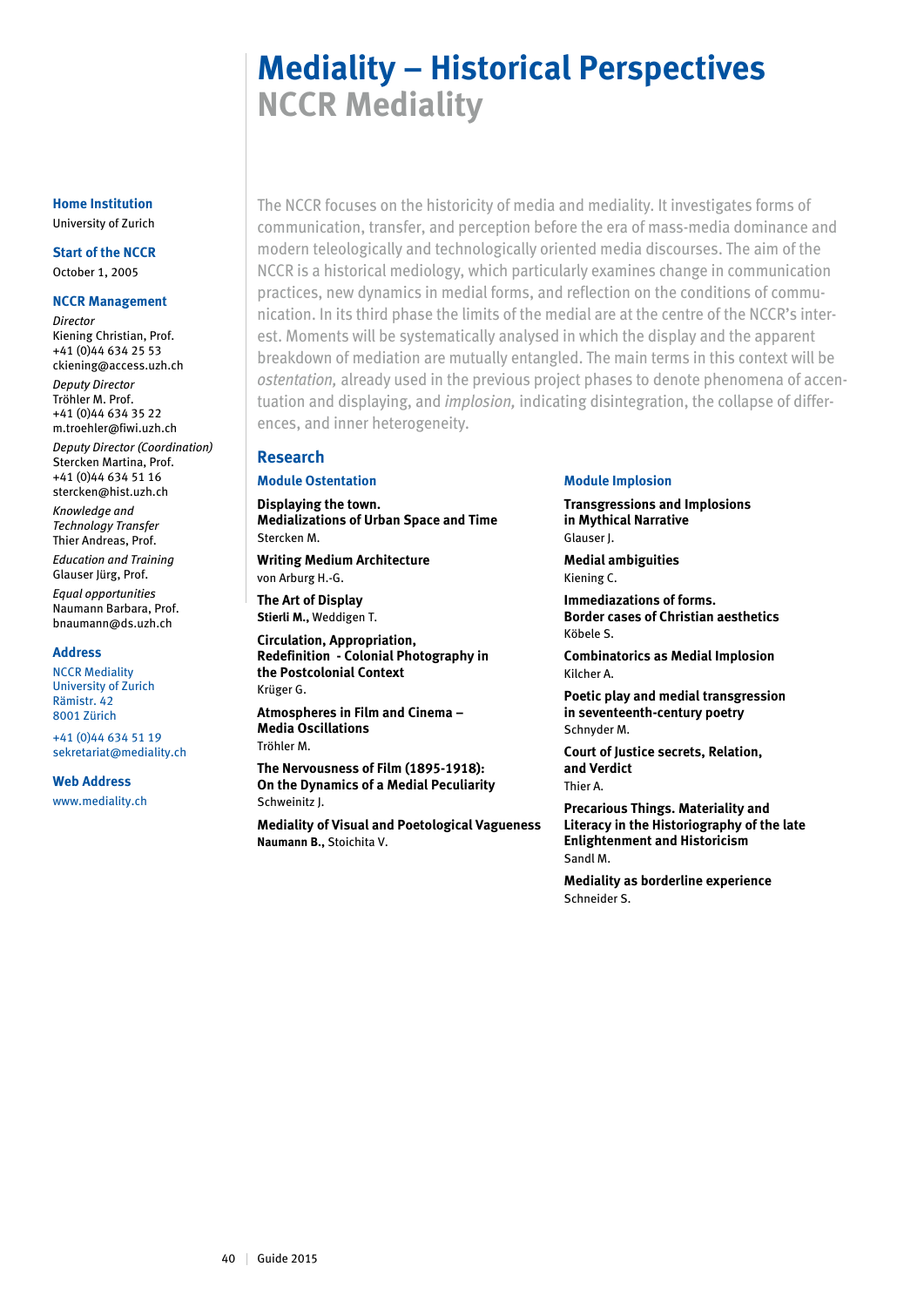#### **Heads of Research Groups**

Glauser Jürg, Prof. Deutsches Seminar, Universität Zürich/ Seminar für Nordistik, Universität Basel Kiening Christian, Prof. Deutsches Seminar, Universität Zürich<br>Kilcher Andreas, Prof. Departement für Geistes-, Sozial- und S Kilcher Andreas, Prof. Departement für Geistes-, Sozial- und Staatswissenschaften, ETH-Zürich<br>Krüger Gesine, Prof. Test eines Historisches Seminar, Universität Zürich Krüger Gesine, Prof. Historisches Seminar, Universität Zürich Köbele Susanne, Prof. Deutsches Seminar, Universität Zürich<br>Naumann Barbara, Prof. Deutsches Seminar, Universität Zürich Deutsches Seminar, Universität Zürich Sandl Marcus, Prof. Historisches Seminar, Universität Zürich Schneider Sabine, Prof. Deutsches Seminar, Universität Zürich Deutsches Seminar, Universität Zürich Schweinitz Jörg, Prof. Seminar für Filmwissenschaft, Universität Zürich<br>Stercken Martina. Prof Sterreisches Seminar. Universität Zürich Stercken Martina, Prof Historisches Seminar, Universität Zürich<br>
Stierli Martino Prof Kunsthistorisches Institut Universität Zürich Stierli Martino, Prof. Kunsthistorisches Institut, Universität Zürich<br>Stoichita Victor, Prof. Département d'Histoire de l'Art et Musicologi Stoichita Victor, Prof. **Département d'Histoire de l'Art et Musicologie**, Université Fribourg<br>Theisohn Philipp. Prof. **Deutsches Seminar. Universität Zürich** Deutsches Seminar, Universität Zürich Thier Andreas, Prof. Rechtswissenschaftliches Institut, Universität Zürich<br>Tröhler Margrit, Prof. Seminar für Filmwissenschaft, Universität Zürich Tröhler Margrit, Prof. Seminar für Filmwissenschaft, Universität Zürich<br>Von Arburg Hans-Georg, Prof. Faculté des lettres. Université de Lausanne Faculté des lettres, Université de Lausanne Weddigen Tristan, Prof. Kunsthistorisches Institut, Universität Zürich

#### **Participating Institutions**

Universität Basel (1 group) | Universität Zürich (15 groups) | Université de Fribourg (1 group) Université de Lausanne (1 group) | ETH Zürich (1 group)

#### **Evaluation and Monitoring by the Swiss National Science Foundation (SNSF)**

**Members of the Review Panel**

**NCCR Office SNSF**

Burghartz Susanna, Prof. (Chair) Swiss National Science Foundation, Berne, CH Fouquet Gerhard, Prof. Christian-Albrechts-Universität zu Kiel, DE Swiss National Science Foundation, Berne, CH Kaes Anton, Prof. Department of Film & Media, University of California, US Kasten Ingrid, Prof. Institut für Deutsche und Niederländische Philologie, Freie Universität Berlin, DE Krüger Klaus, Prof. Kunsthistorisches Institut, Freie Universität Berlin, DE<br>Largier Niklaus, Prof. Communisty of California, Berkel Department of German, University of California, Berkeley US Ruhe Doris, Prof. em. Würzburg (vormals Universität Greifswald), DE Schulz Peter, Prof. Swiss National Science Foundation, Berne, CH Vosskamp Wilhelm, Prof. Institut für deutsche Sprache und Literatur, Universität Köln, DE

Bachmann Stefan, Dr. Schweiz. Nationalfonds, Wildhainweg 3, 3001 Bern +41 (0)31 308 23 49, fax: +41 (0)31 305 29 71 stefan.bachmann@snf.ch

# **Key collaborations with third parties**

#### **Academia**

- Arni Magnusson Institute for Icelandic Studies, University of Iceland, Reykjavík, IS
- Department of Art History, City University of New York (CUNY), US
- Department of German, Comparative Literature and Centre for Anglo-German Cultural Relations, London University, UK
- Department of Germanic Languages and Literatures, Harvard University, Cambridge, US
- Department of History, University of Mississippi, Oxford, US
- Department of Romance Languages and Literatures, Screen Arts and Cultures, University of Michigan, Ann Arbor, US
- Department of Social Anthropology, University of Cape Town, ZA
- Film Studies, Mel Hoppenheim School of Cinema, Concordia University Montréal, CA
- German Department, University of Toronto, CA
- Germanic Studies Department, University of Chicago, US
- Historisches Seminar, Universität Freiburg, CH
- Institute for Cultural Inquiry, Media and Performance Studies, Universität Utrecht, NL
- Institut für Afrikawissenschaften, Universität Wien, AT
- Institut für Klassische Philologie, Universität München, DE
- Institutt for lingvistiske og nordiske studier,
- Universitetet i Oslo, NO • School of Geography, Queen's University Belfast, IE
- Seminar für Deutsche Philologie, Georg-August-Universität Göttingen, DE
- Seminar für Deutsche Philologie, Universität Mannheim, DE
- Systematische Theologie/ Religionsphilosophie, Universität Rostock, DE
- Wissenschaftsgeschichte der Geistes- und Sozialwissenschaften, Universität Konstanz, DE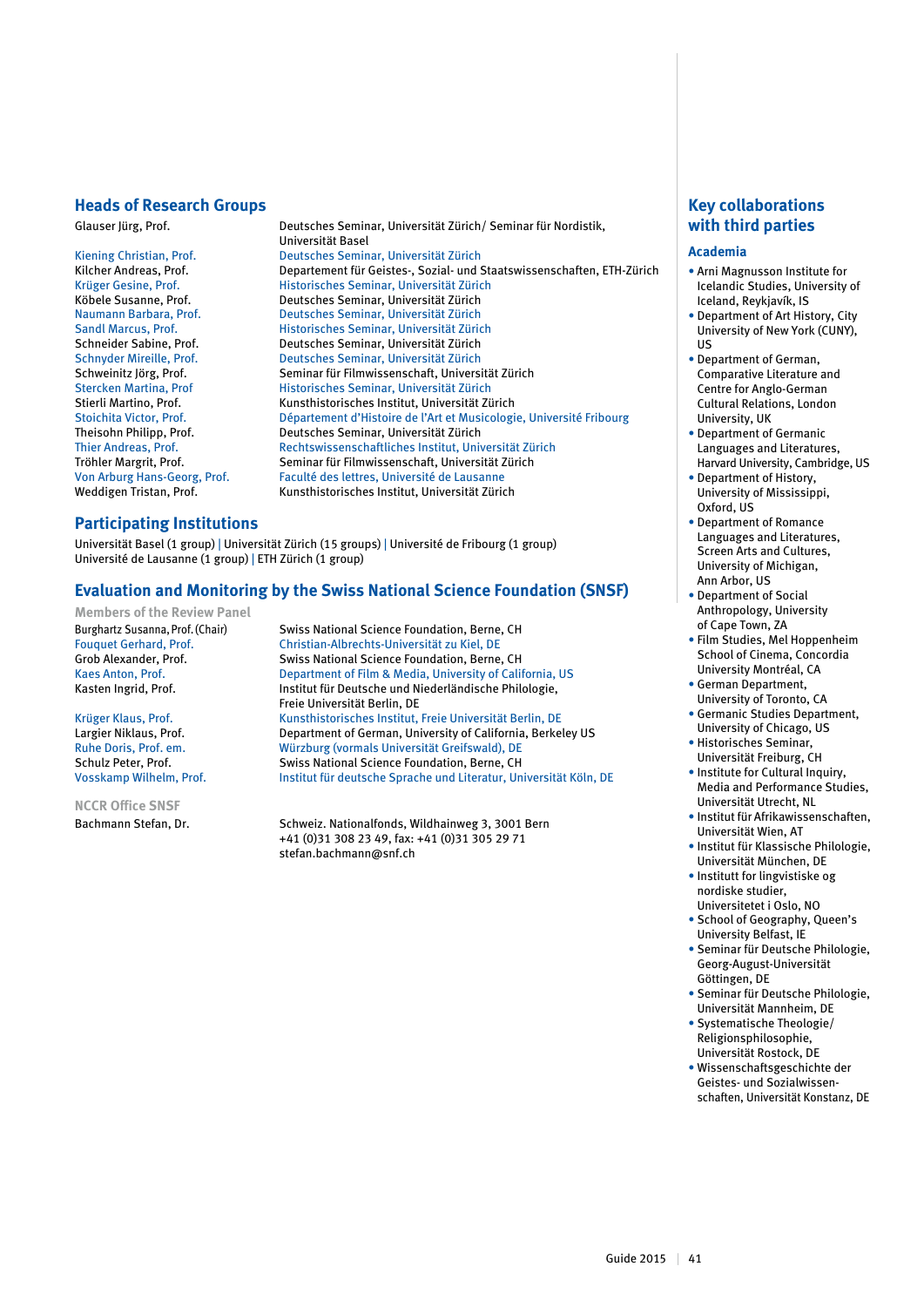# **Mediality – Historical Perspectives**

**NCCR Mediality**

# **Funding**

| <b>Funding source (CHF)</b>                     | Year 9  | Year 10       | Year 11   | Year 12       | <b>Total</b>  | $\%$     |
|-------------------------------------------------|---------|---------------|-----------|---------------|---------------|----------|
| <b>SNSF</b> funding                             | 1088000 | 1 176 000     | 1 176 000 | 760 000       | 4 200 000     | 42       |
| Self-funding from home institution <sup>1</sup> | 777 278 | 663 613       | 610 613   | 610 613       | 2 6 6 2 1 1 7 | 27       |
| Self-funding from project participants          | 931 522 | 750 000       | 750 000   | 750 000       | 3 181 522     | 31       |
| Third-party funding                             |         |               |           |               |               | $\Omega$ |
| <b>Total</b>                                    | 2796800 | 2 5 8 9 6 1 3 | 2 536 613 | 2 1 2 0 6 1 3 | 10 043 639    | 100      |

1 Personnel costs, equipment and consumables, not included infrastructure and basic equipment

#### **Employment**

|                                 |                         | <u>most nepresentea nations</u> |              |                     |              |                          |              |                    |                |           |          |                      |
|---------------------------------|-------------------------|---------------------------------|--------------|---------------------|--------------|--------------------------|--------------|--------------------|----------------|-----------|----------|----------------------|
| Personnel <sup>2</sup>          | <b>Total of Persons</b> | <b>Female</b>                   | $\%$         | <b>Male</b>         | $\%$         | <b>CH</b>                | DE           | <b>AT</b>          | ΙT             | <b>GB</b> | HК       | <b>Other Nations</b> |
| Management                      | $2.9^{3}$               | 8                               | 67           | 4                   | 33           | $\overline{\phantom{a}}$ | 5            | 0                  | Τ.             | $\Omega$  | $\Omega$ | $\mathbf 0$          |
| Master students                 | $\mathbf 0$             | $\mathbf{0}$                    | $\mathbf 0$  | 0                   | $\mathbf 0$  | 0                        | $\mathbf{0}$ | $\mathbf{0}$       | $\mathbf 0$    | $\Omega$  |          | $\mathbf 0$          |
| Doctoral students               | 26                      | 16                              | 62           | 10                  | 38           | 15                       | 9            |                    | л.             | $\Omega$  |          | $\overline{2}$       |
| Postdoctoral students           | 3                       | ∍                               | 67           | $\overline{ }$<br>Ŧ | 33           | 0                        | 2            | $\mathbf{0}$       | $\mathbf 0$    |           |          |                      |
| Research associates             | 0                       | $\mathbf{0}$                    | $\mathbf{0}$ | 0                   | $\mathbf{0}$ | $\mathbf 0$              | $\Omega$     | $\mathbf{0}$       | $\mathbf 0$    | $\Omega$  | $\Omega$ | $\mathbf 0$          |
| Senior researchers <sup>4</sup> | 26                      | q                               | 35           | 17                  | 65           | 10                       | 15           |                    | $\mathbf 0$    | $\Omega$  | $\Omega$ |                      |
| Other staff                     | $\mathbf 0$             | $\mathbf{0}$                    | 0            | 0                   | $\mathbf 0$  | 0                        | $\Omega$     | 0                  | $\mathbf 0$    | $\Omega$  | $\Omega$ | $\mathbf 0$          |
| <b>Total</b>                    | 57.9                    | 35                              | 52           | 32                  | 48           | 32                       | 31           | $\mathbf{\hat{z}}$ | $\overline{2}$ |           |          | 4                    |

 **Most Represented Nations**

2 Persons involved in the NCCR in the last reporting period (12 months)

<sup>3</sup> Full-time equivalent, including NCCR-Director and persons in charge of knowledge and technology transfer, and education and training

4 Including leaders of the individual projects and other organisational units of the NCCR

### **Output**

| Type of output <sup>5</sup>                                                                                                                | <b>Totals</b> |
|--------------------------------------------------------------------------------------------------------------------------------------------|---------------|
| Publications > 234 Peer-reviewed   44 Not peer-reviewed   390 Anthology articles   109 Books   18 Reports                                  | 795           |
| Presentations at congresses >                                                                                                              | 833           |
| Cooperations $\rightarrow$ 0 Programmes 225 Research institutions 0 Private sector 0 Other                                                 | 225           |
| Transfer activities $\rightarrow$ 0 Patents   0 Licenses   0 Start-ups <sup>6</sup>   0 Prototypes/processes   0 CTI-projects <sup>7</sup> | $\Omega$      |

<sup>5</sup> This table displays the major indicators in knowledge and technology transfer. The output data of NCCRs differ considerably according to disciplinary cultures.

<sup>6</sup> Start-up companies that have been built up or were considerably supported by NCCRs.

7 Projects funded by the Commission for Technology and Innovation (CTI) that have been initiated by members of NCCRs and are thematically linked to NCCR projects.

### **Communication**

Newsletter: www.mediality.ch/publikationen\_newsletter.php (10 issues)

Book series "Medienwandel – Medienwechsel – Medienwissen", Chronos-Verlag, Zürich: www.mediality.ch/publikationen\_mw.php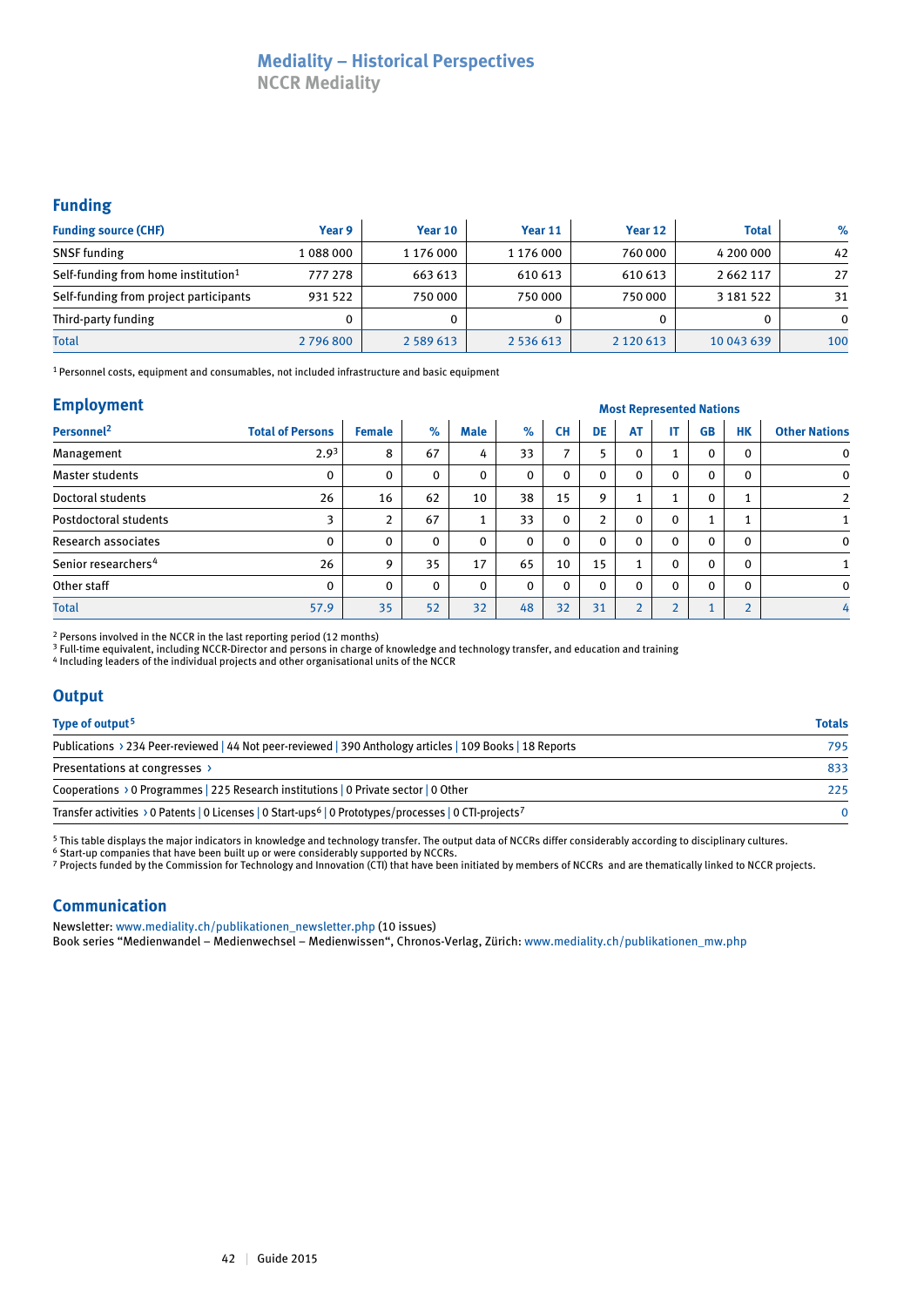# **Molecular Systems Engineering NCCR MSE**

The NCCR Molecular Systems Engineering will enable and coordinate complementary approaches from Life Sciences, Chemistry, Physics, Engineering Sciences, and Ethics to build functional molecular modules into complex synthetic or cellular systems. Such synthetic systems resemble molecular factories and examples include nanoreactors equipped with functional modules allowing the chemical modification and transport of molecular compounds, synthetic photoreceptor cells engineered to restore vision, nanoreactors that convert energy, and functional modules that work in complementary fashion to convey reactants along spatially designed reaction sequences. By opening new perspectives in the synthesis of chemical, biological and pharmaceutical compounds and in the development of medical diagnostics and therapeutics, this unique approach will lead to new technologies, production processes, and industry branches that further advance the Swiss innovation potential.

# **Research**

#### **Molecular Modules**

**Molecular Engineered Transport and Targeting Systems** Lim R.

**Synthetic Feedback Mechanisms – Self Controlled Oligomer Growth** Mayor M.

**Conformational Thermostabilization of Biomol. Modules by Scanning Alanine Mutagenesis**  Schertler G.

**Macromolecular transporters for Molecular Factories** Stellacci F.

**Molecular Factories Based on Artificial Metalloenzymes** Ward T.

### **Molecular Energy Supply**

**Hybrid Molecular Devices for Energy Conversion** Calame M.

**Engineering of Energy Conversion and Transport Modules for the Assembly of Molecular Factories**  Fotiadis D.

**Hierarchical Assembly of Multifunctional Interfaces**

Housecroft C.

**Bioinspired Multicomponent Photosystems** Matile S.

**"Smart" stimuli-responsive polymer membranes** Palivan C.

**Light-to-Chemical Energy Conversion based on Molecular Catalysts at Interfaces of Membranes** Wenger O.

#### **Engineering Synthetic Systems**

**Nanoscopically Controlled Templates for the Assembly of Modules and Control of Reactions**  Dürig U.

**Multifunctionality and Immobilization of Biomolecule-Polymer Assemblies** Meier W.

#### **Assembling, Evolving and Optimizing Hybrid Synthetic Molecular Systems** Panke S.

**Droplet-Based Microfluidic Tools to Control Nanoscopic Reaction-Compartments** Pfohl T.

**High-Throughput Microfluidic Analysis and Synthesis** Tay S.

**Hierarchical Assembly Strategies** Vogel V.

**Biomimetic Polymeric Nanoreactors for a Hand- held Cancer Diagnostics Device** Vörös J.

#### **Control Cellular Systems**

**Efficient Bioproduction in Mammalian Cell Culture using Synthetic Gene Networks** Benenson Y.

**Ethical, Societal and Policy Aspects of Molecular Systems Engineering**  Biller-Andorno N.

**Novel Diagnostic and Therapeutic Opportunities by Engineering Molecular Systems into Cells**  Fussenegger M.

**The Construction of Molecular Factories Based on a Phototroph Platform** Gademann K.

**Nanomechanical Functional Programming of Cellular and Synthetic Systems** Müller D.

**Genomic Engineering of Immune Cells for Immunotherapy** Reddy S.

**Engineering Sensitive and Adaptable Artificial Photoreceptors to Restore Vision** Roska B.

**Model-based Design of Molecular Systems** Stelling J.

# **Home Institutions**

University of Basel / ETH Zurich

#### **Start of NCCR** July 1, 2014

#### **NCCR Management**

*Director* Meier Wolfgang, Prof. wolfgang.meier@unibas.ch +41 (0)61 267 38 02

*Co-Director* Müller Daniel, Prof. daniel.mueller@bsse.ethz.ch +41 (0)61 387 33 07

*Managing Director* Gessler Monika, Dr. monika.gessler@unibas.ch +41 (0)61 267 07 60

*Head Finances & HR* Fischer Audrey audrey.fischer@unibas.ch +41 (0)61 267 19 90

*Administrative Assistant* Stalder Esther esther.stalder@unibas.ch +41 (0)61 267 19 89

*Head Communication* Etique Claude clauder.etique@unibas.ch +41 (0)61 267 11 47

*Head Ethics* Stutzki Ralf, Dr. ralf.stutzki@unibas.ch +41 (0)79 416 93 91

*Industrial Relations* Senior Consultant Bühler Niklaus, Dr. niklaus.buehler@sl.ethz.ch +41 (0)79 304 00 42

*Technology Transfer* Gessler Monika, Dr. monika.gessler@unibas.ch +41 (0)61 267 07 60

*Equal opportunities* Gessler Monika, Dr. monika.gessler@unibas.ch +41 (0)61 267 07 60

*Education and Training* NN

#### **Address**

NCCR Molecular Systems Engineering Universität Basel Mattenstrasse 24 A Building 1060.2 Postfach 3350 CH-4002 Basel

**Web Address**

www.nccr-mse.ch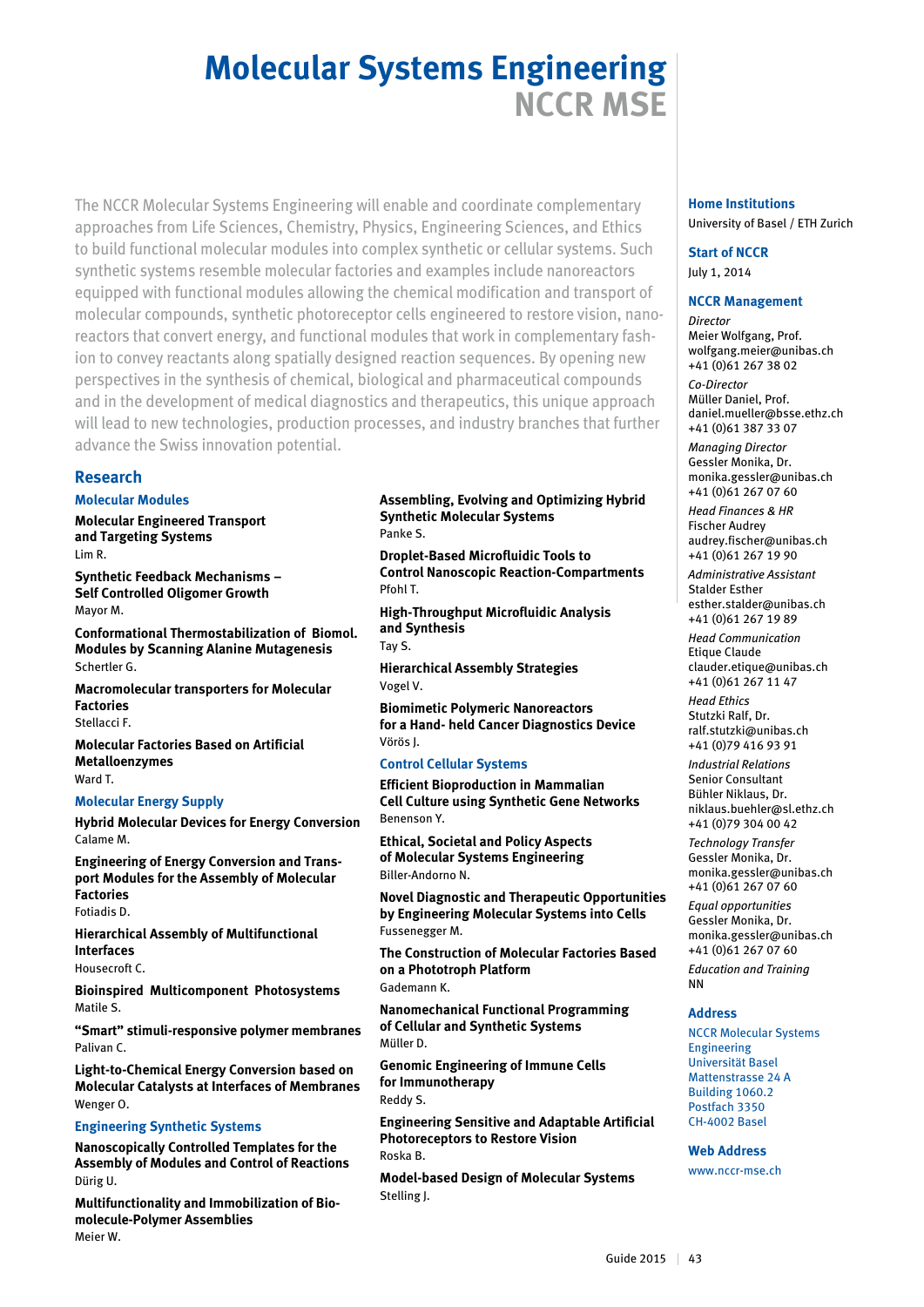# **Molecular Systems Engineering NCCR MSE**

## **Key collaborations with third parties**

#### **Academia**

- Department of Chemistry,
- Colorado State University, US • School of Chemistry, University of Manchester, UK
- Institut de Science et d'Ingénierie Supramoléculaires,
- Université de Strasbourg, F • Abteilung Physikalische Chemie Mikroskopischer Systeme, Karlsruher Institut für Technologie, D
- Instituto de Ciencia Molecular, University of Valencia, SP
- FP 7 CELLO, FP 7 HYSENS, FP 7 HETEROMOLMAT
- Institut für Chemie und Biochemie, Freie Universität Berlin, D
- Department of Chemistry and Biotechnology, University of Tokyo, J
- Theoretische und computergestützte Biophysik, Max Planck Institut für Biophysikalische Chemie Göttingen, D
- Max-Planck-Institut für Kolloidund Grenzflächenforschung Potsdam, D
- Molecular Environmental Microbiology Laboratory, Centro Nacional de Biotecnología, SP
- Institut für Chemie, Technische Universität Berlin, D
- Department of Molecular and Cellular Physiology and Medicine, Stanford University,  $\overline{\mathsf{H}}$
- Max-Planck-Arbeitsgruppen für strukturelle Molekularbiologie, Hamburg, D
- Transregio TR88
- BIOSS Centre for Biological Signalling Studies, Albert-Ludwigs-Universität Freiburg, D

#### **Industry**

- Lonza LTD, Basel, CH
- DSM Nutritional Products AG, Kaiseraugst, CH

# **Heads of Research Groups**

#### Benenson Yaakov, Prof. Departement Biosystems Science and Engineering, ETH Zürich<br>Biller-Andorno Nikola, Prof Science Institut für Biomedizinsche Ethik und Medizingeschichte, Institut für Biomedizinsche Ethik und Medizingeschichte, Universität Zürich Departement Physik, Universität Basel Dürig Urs, Dr. **IBM Research GmbH, Zürich**<br>Fotiadis Dimitrios. Prof. **Institut für Biochemie und Mc** Fotiadis Dimitrios, Prof. **Institut für Biochemie und Molekulare Medizin**, Universität Bern<br>Fussenegger Martin, Prof. **Institut Beattement Biosystems Science and Engineering**, ETH Zürich Fussenegger Martin, Prof. Departement Biosystems Science and Engineering, ETH Zürich<br>Gademann Karl, Prof. Departement Chemie, Universität Basel Gademann Karl, Prof. **Departement Chemie, Universität Basel**<br>Housecroft Catherine. Prof. **Departement Chemie, Universität Basel** Departement Chemie, Universität Basel Matile Stefan, Prof. Section Chimie et Biochimie, Université de Genève<br>Mayor Marcel, Prof. Separtement Chemie, Universität Basel Mayor Marcel, Prof. Chemie, Departement Chemie, Universität Basel<br>Meier Wolfgang, Prof. Chemie, Universität Basel Departement Chemie, Universität Basel Müller Daniel , Prof. Departement Biosystems Science and Engineering, ETH Zürich<br>Palivan Cornelia. Prof. Departement Chemie. Universität Basel Departement Chemie, Universität Basel Panke Sven, Prof. Departement Biosystems Science and Engineering, ETH Zürich<br>
Prohl Thomas. Prof. Departement Chemie. Universität Basel Pfohl Thomas, Prof. 2008 Departement Chemie, Universität Basel<br>Reddy Sai, Prof. 2008 Departement Biosystems Science and E Departement Biosystems Science and Engineering, ETH Zürich Roska Botond, Dr. Neurobiologie, Friedrich Miescher Institut, Basel Schertler Gebhard, Prof. Paul Scherrer Institut PSI, Villigen<br>
Stellacci Francesco, Prof. Faculté des sciences et technique Faculté des sciences et techniques de l'ingénieur, EPF Lausanne Stelling Jörg, Prof. Departement Biosystems Science and Engineering, ETH Zürich<br>Tay Savas, Prof. Departement Biosystems Science and Engineering, ETH Zürich Departement Biosystems Science and Engineering, ETH Zürich Vogel Viola, Prof. Departement Gesundheitswissenschaften und Technologie, ETH Zürich Vörös Janos, Prof. The State Institut für Biomedizinische Technik, ETH Zürich<br>
Vard Thomas R., Prof. The Departement Chemie, Universität Basel Ward Thomas R., Prof. **Departement Chemie, Universität Basel Wenger Oliver, Prof.** Departement Chemie, Universität Basel Departement Chemie, Universität Basel

## **Participating Institutions**

Universität Basel (9 groups) | Universität Zürich (1 group) | Université de Genève (1 group) Universität Bern (1 group) | ETH Zürich (9 groups) | EPF Lausanne (1 group) | Friedrich Miescher Inst. (1 group) Paul Scherrer Institut (1 group) | IBM Research GmbH (1 group)

# **Evaluation and Monitoring by Swiss National Science Foundation (SNSF)**

**Members of the Review Panel**

**NCCR Office SNSF**

Rudolf von Rohr Philipp, Prof. (Chair) Swiss National Science Foundation, Berne, CH Institut de Science et d'Ingénierie Supramoléculaires (I.S.I.S.), Université de Strasbourg, FR Frechet Jean M., Prof. Department of Chemistry, University of California, US Johnsson Kai, Prof. Swiss National Science Foundation, Berne, CH<br>Lu Timothy K., Prof. Sept. of Electrical Engineering and Computer S Dept. of Electrical Engineering and Computer Science, MIT Synthetic Biology Center, US Mansuy Isabelle, Prof. Swiss National Science Foundation, Berne, CH<br>Stephanopoulos Gregory, Prof. Dep. of Chemical Engineering, Massachusetts Dep. of Chemical Engineering, Massachusetts Institute Of Technology, US Wegner Gerhard, Prof. Max-Planck Institute for Polymer Research, DE Weil Tanja, Prof. 1997. Institute for Organic Chemistry III, Universität Ulm, DE

Bachmann Stefan, Dr. Schweiz. Nationalfonds, Wildhainweg 3, 3001 Bern +41 (0)31 308 23 49, fax: +41 (0)31 305 29 71 stefan.bachmann@snf.ch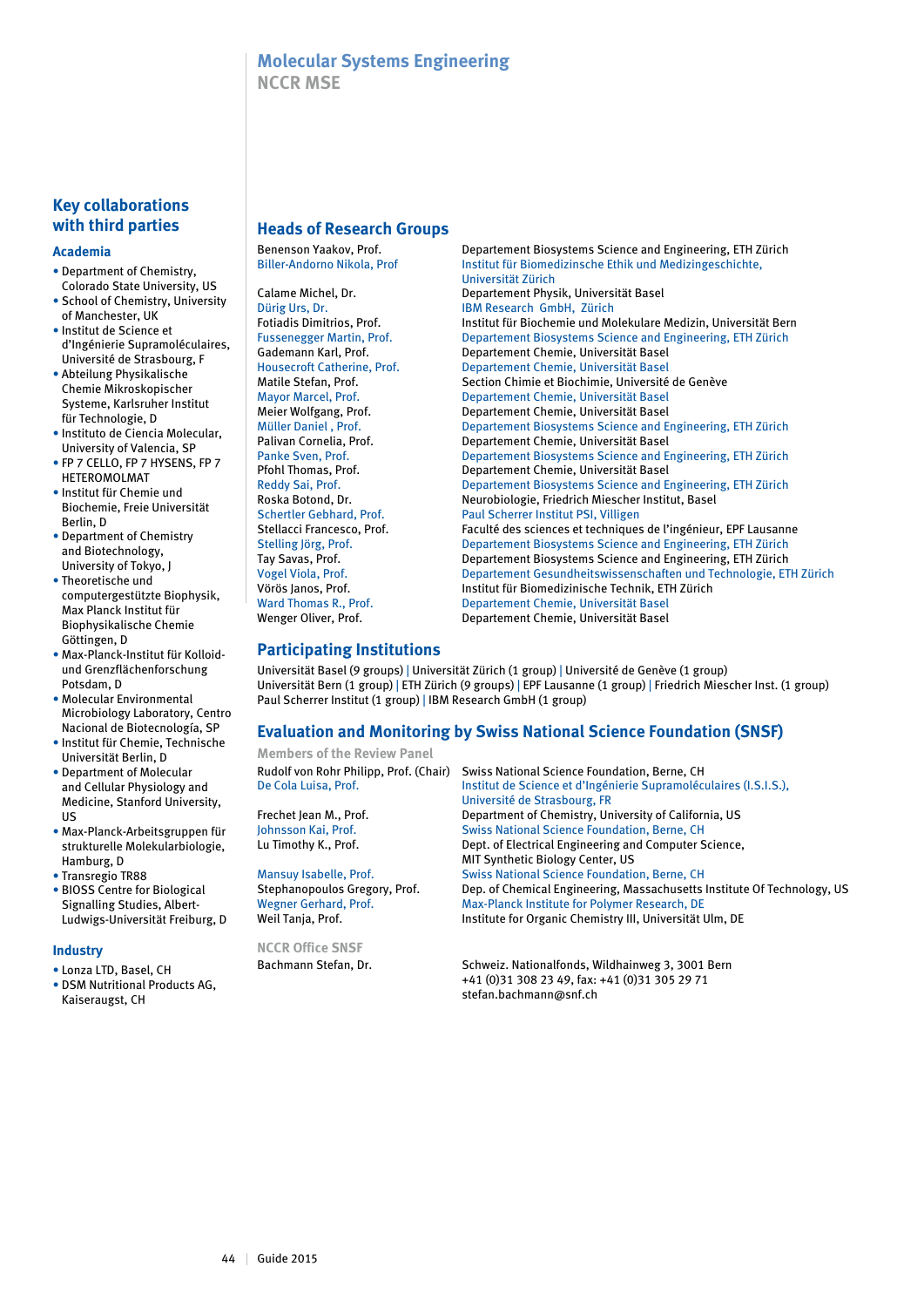# **Funding**

| <b>Funding source (CHF)</b>                     | Year 1        | Year 2        | Year 3          | Year 4        | <b>Total</b> | $\%$     |
|-------------------------------------------------|---------------|---------------|-----------------|---------------|--------------|----------|
| <b>SNSF</b> funding                             | 4 2 2 5 0 0 0 | 4 2 2 5 0 0 0 | 4 2 2 5 0 0 0   | 4 2 2 5 0 0 0 | 16 900 000   | 64       |
| Self-funding from home institution <sup>1</sup> | 1 160 000     | 1 160 000     | 1 160 000       | 1 160 000     | 4 640 000    | 18       |
| Self-funding from ETH Zurich                    | 1 165 000     | 1 165 000     | 1 165 000       | 1 165 000     | 4 660 000    | 18       |
| Self-funding from project participants          | 0             |               |                 |               |              | $\Omega$ |
| Third-party funding                             | 0             |               |                 |               |              | $\Omega$ |
| <b>Total</b>                                    | 6 5 5 0 0 0 0 | 6 550 000     | 6 5 5 0 0 0 0 0 | 6 550 000     | 26 200 000   | 100      |

1 Personnel costs, equipment and consumables, not included infrastructure and basic equipment

> Statistical data will be published later.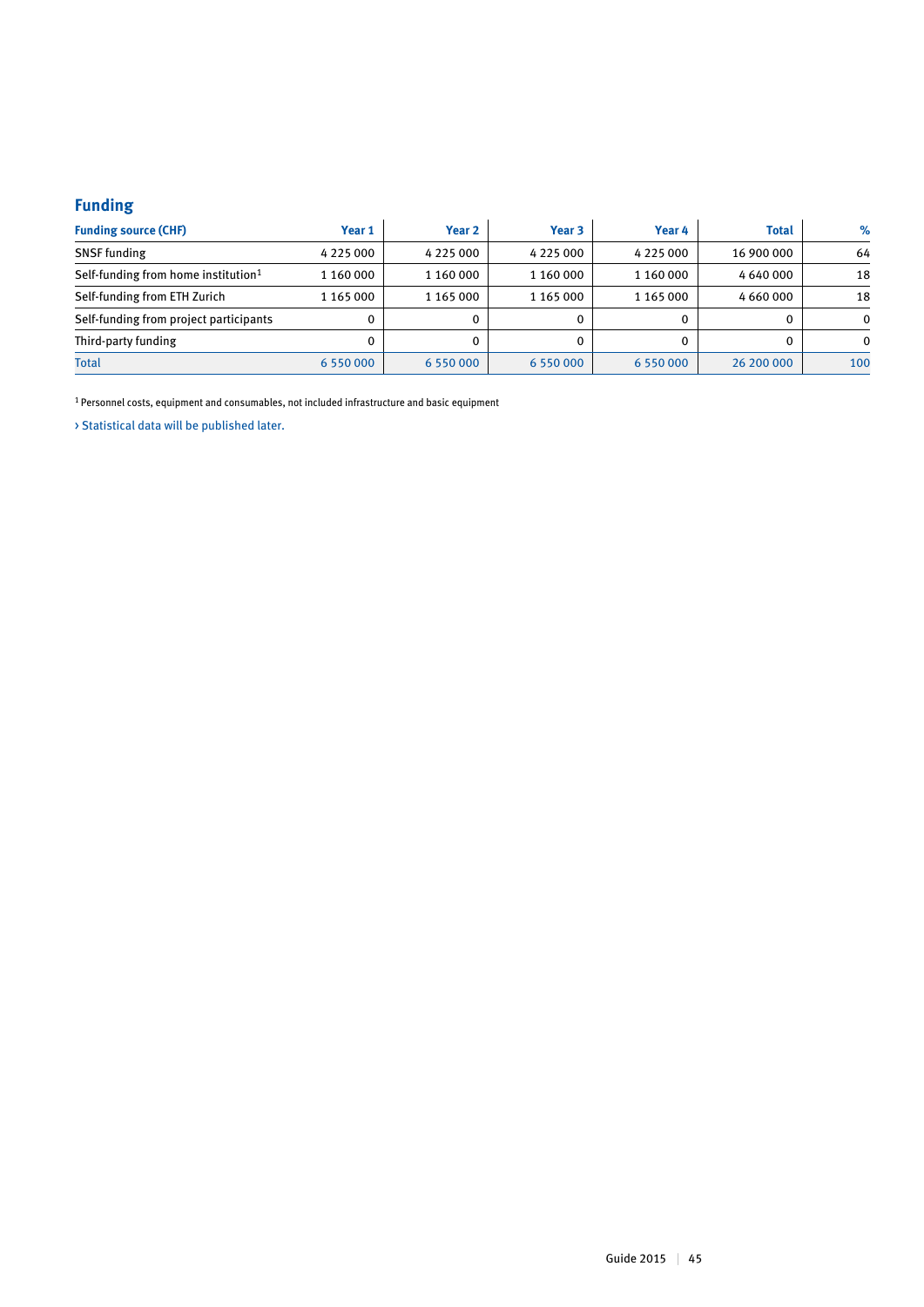# **Molecular Ultrafast Science and Technology NCCR MUST**

The NCCR "MUST" develops new theoretical concepts and spectroscopic methodologies and applies them to unravel ultrafast dynamic processes in the microcosmos of molecules and solid state materials. The novel techniques encompass for example multi-dimensional spectroscopy, time-resolved electron diffraction, time-resolved X-ray absorption and diffraction, or attosecond VUV spectroscopy. They are fundamental for further developing our understanding of the dynamics of chemical reactions, the charge transport in molecules, the signal processing in bio-molecules, or the complex interplay of different sub-systems in strongly correlated solid state materials. A deeper understanding of matter at a microscopic level is also crucial for dealing with societal challenges such as the quest for alternative energy sources or the development of next generation materials.

## **Research**

**Coherent Control in Complex Molecular Systems** Wolf J.-P.

**Developing Pump – probe X-ray Spectroscopy for Application at SwissFEL**  van Bokhoven J., Sigg H., Milne C.

**Dynamics of Light-Induced Interfacial Electron Transfer and Charge Transport in Molecular Materials** Moser J.-E.

**Electronic and Structural Dynamics of Chemical and Biological Systems** Chergui M.

**Femtosecond and Attosecond VUV-XUV Spectroscopy** Keller U.

**Femtosecond IR Spectroscopy Research** Hamm P.

**Femtosecond XUV Photoelectron Spectroscopy** Wörner H. J.

**Functional Dynamics in Proteins and Molecular Devices**

Cannizzo A.

**Intense THz Science and Spectroscopy** Feurer Th.

**Multi-megahertz Repetition Rate High Power THz Spectroscopy**  Südmeyer Th.

**Quantitative Atomistic Simulations** Meuwly M.

**Simulations of Ultrafast Quantum Dynamics in Gas and Condensed Phase** Röthlisberger U.

**Theoretical Methods for Ultrafast Quantum Dynamics** Vanicek J.

**Ultrafast Dynamics of Electronic Ordering Phenomena**  Staub U.

**Ultrafast Dynamics on Surfaces** Hengsberger M., Osterwalder J.

**Ultrafast Electron Microscopy of Novel Materials and Hybrid Nanostructures** Carbone F.

**Ultrafast Manipulation of Structure in Strongly Correlated Systems** Johnson S.

**Ultrafast Structural Dynamics Observed with Femtosecond X-Rays** Beaud P.

#### **Home Institutions** ETH Zurich, University of Bern

**Start of the NCCR** July 1, 2010

#### **NCCR Management**

*Director* Keller Ursula, Prof. +41 (0)44 633 21 46 keller@phys.ethz.ch *Co-Director (Uni BE)* Feurer Thomas, Prof. +41 (0)31 631 89 13 thomas.feurer@iap.unibe.ch *Scientific Officer* van Beilen Jan, Dr. +41 (0)44 633 29 90 jan.vanbeilen@phys.ethz.ch *Outreach Officer*

Garry Anna, Dr. +41 (0)44 633 37 20 anna.garry@phys.ethz.ch *Finances and administration* Sigrist Nadia, Ms. Hansen Daniela, Ms. +41 (0)44 633 36 02 nadia.sigrist@phys.ethz.ch daniela.hansen@phys.ethz.ch

*Knowledge and Technology Transfer* Südmeyer Thomas, Prof. +41 (0)32 718 29 94 thomas.sudmeyer@unine.ch

van Beilen Jan, Dr. *Education and Training* Wolf Jean-Pierre, Prof. +41 (0)22 379 05 03 jean-pierre.wolf@unige.ch Garry Anna, Dr.

*Advancement of Women* Röthlisberger Ursula, Prof. +41 (0)21 693 03 21 ursula.roethlisberger@epfl.ch

Garry Anna, Dr.

#### **Address**

ETH Zürich NCCR MUST IQE/ULP- HPT H3 Auguste-Piccard-Hof 1 8093 Zurich

+41 (0)44 633 29 90 info@nccr-must.ch

**Web Address**

www.nccr-must.ch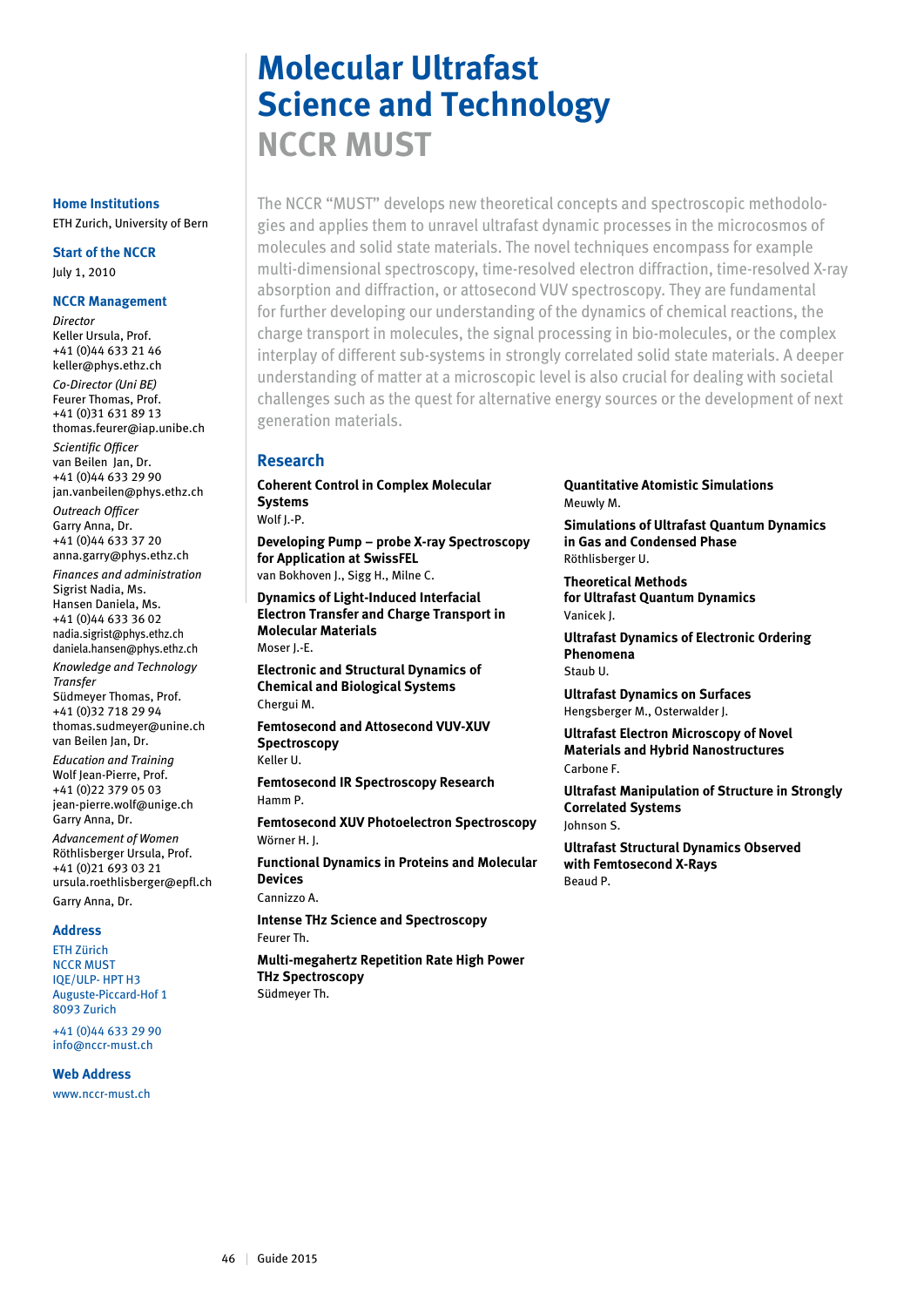#### **Heads of Research Groups**

Beaud Paul, Dr. Laboratory for Synchrotron Radiation – Condensed Matter,

Cannizzo Andrea, Prof. **Institut für Angewandte Physik, Universität Bern**<br>Carbone Fabrizio, Prof. **Institut de Physique de la Matière Condensée**, El Carbone Fabrizio, Prof. **Institut de Physique de la Matière Condensée**, EPF Lausanne<br>Chergui Maied. Prof. **Institut des Sciences et Ingénierie Chimiques. EPF Lausanne** Feurer Thomas, Prof.<br> **Institut für Angewandte Physik, Universität Bern**<br> **Physikalisch-Chemisches Institut, Universität Zü** Hamm Peter, Prof. Physikalisch-Chemisches Institut, Universität Zürich<br>Hengsberger Matthias, Dr. Physik-Institut, Universität Zürich Johnson Steve, Prof. Institut für Quantenelektronik, ETH Zurich Meuwly Markus, Prof. The Departement Chemie, Universität Basel<br>Milne Chris. Dr. Departement Chemie, 2011 Scherrer Institut PSI. Vill Milne Chris, Dr. SwissFEL, Paul Scherrer Institut PSI, Villigen<br>Moser Jacques-E.. Prof. The Unstitut des Sciences et Ingénierie Chimique Moser Jacques-E., Prof. Institut des Sciences et Ingénierie Chimiques (ISIC), EPF Lausanne<br>Osterwalder Jürg, Prof. Physik-Institut, Universität Zürich Osterwalder Jürg, Prof. Physik-Institut, Universität Zürich<br>
Röthlisberger Ursula, Prof. Laboratoire de Chimie et Biochimi

Sigg Hans, Dr. Laboratory for Micro and Nanotechnology, Paul Scherrer Institut PSI,

Staub Urs, Dr. Laboratory for Synchrotron Radiation – Condensed Matter,

Paul Scherrer Institut PSI, Villigen<br>
Laboratoire temps-fréquence. Univ Südmeyer Thomas, Prof. Laboratoire temps-fréquence, Université de Neuchâtel<br>Van Bokhoven Jeroen, Prof. listitut für Chemie- und Bioingenieurwissenschaften, I Van Bokhoven Jeroen, Prof. Institut für Chemie- und Bioingenieurwissenschaften, ETH Zurich Vanicek Jiri, Prof. **Laboratoire de Chimie Physique Théorique (LPTC), EPF Lausanne**<br>Wolf Jean-Pierre, Prof. **GAP-Biophotonics, Université de Genève** Wolf Jean-Pierre, Prof.<br>
Wörner Hans Jakob, Prof.<br>
Laboratorium für Physikalische Chemie,

### **Participating Institutions**

Universität Basel (1 group) | Universität Bern (2 groups) | Universität Zürich (2 groups) Université de Genève (1 group) | Université de Neuchâtel (1 group) | EPF Lausanne (5 groups) ETH Zürich (4 groups) | Paul Scherrer Institut PSI, Villigen (3 groups)

EPF Lausanne

Villigen

### **Evaluation and Monitoring by the Swiss National Science Foundation (SNSF)**

Paul Scherrer Institut PSI, Villigen

Physik-Institut, Universität Zürich

Institut für Quantenelektronik, ETH Zurich

Institut des Sciences et Ingénierie Chimiques, EPF Lausanne

Laboratoire de Chimie et Biochimie Computationnelles (LCBC),

Laboratorium für Physikalische Chemie, ETH Zurich

**Members of the Review Panel**

**NCCR Office SNSF**

Scheffold Frank, Prof. (Chair) Swiss National Science Foundation, Berne, CH<br>Chen Peter. Prof. Swiss National Science Foundation, Berne, CH Chen Peter, Prof.<br>
de Vivie-Riedle Regina, Prof.<br>
Department Chemie, Ludwig-Maximilians-Univ de Vivie-Riedle Regina, Prof. Department Chemie, Ludwig-Maximilians-Universität München, DE<br>Elsaesser Thomas. Prof. Max-Born-Institute, Berlin, DE Max-Born-Institute, Berlin, DE Falcone Roger W., Prof. Physics Department, University of California, Berkeley, US<br>
Leutwyler Samuel, Prof. Swiss National Science Foundation, Berne, CH Leutwyler Samuel, Prof. Swiss National Science Foundation, Berne, CH<br>
Mukamel Shaul, Prof. Department of Chemistry, University of Californ Department of Chemistry, University of California Irvine, US Parker Anthony W., Prof. Rutherford Appleton Laboratory, Harwell Science and Innovation, Oxfordshire, UK Sundström Villy, Prof. **Department of Chemical Physics, Lund University, SE**<br>Molf Martin. Prof. **Department of Chemical Physics, Lund University, SE** Abteilung Physikalische Chemie, Fritz-Haber-Institut der MPG, Berlin, DE

Bachmann Stefan, Dr. Schweiz. Nationalfonds, Wildhainweg 3, 3001 Bern +41 (0)31 308 23 49, fax: +41 (0)31 305 29 71 stefan.bachmann@snf.ch

# **Key collaborations with third parties**

#### **Academia**

- Institute of Physical Chemistry, Polish Academy of Sciences, Warsaw, PL
- Physikalisches Institut, University of Freiburg, DE
- Combustion Research Facility, Sandia National Laboratories, Livermore, US
- Center for Physical Sciences and Technology, Institute of Physics, Vilnius, LT
- Department of Chemistry, Princeton University, NY, US
- Department of Chemistry, University of California, Irvine, USA
- Institute of Applied Physics, KIT Karlsruhe, DE
- Stanford Linear Accelerator Center, Menlo Park CA, US
- Department of Physics, Imperial College London, UK
- Department of Chemistry, Massachusetts Institute of Technology, Cambridge, US
- Graduate School of Advanced Integration Science, University of Chiba, JP
- Laboratory of Photonics and Interfaces, EPFL, CH
- Max-Planck-Institut für Physik Komplexer Systeme, Dresden, DE

#### **Economy / Others**

- Bystronic, Niederoenz, CH
- Novartis, Basel, CH
- OneFive, Zurich, CH
- Rainbow Photonics AG, Zurich, CH
- IONIGHT, Bern, CH
- Plair, Genève, CH
- AME GmbH, Bern, CH
- Supercomputing Systems AG, Zürich, CH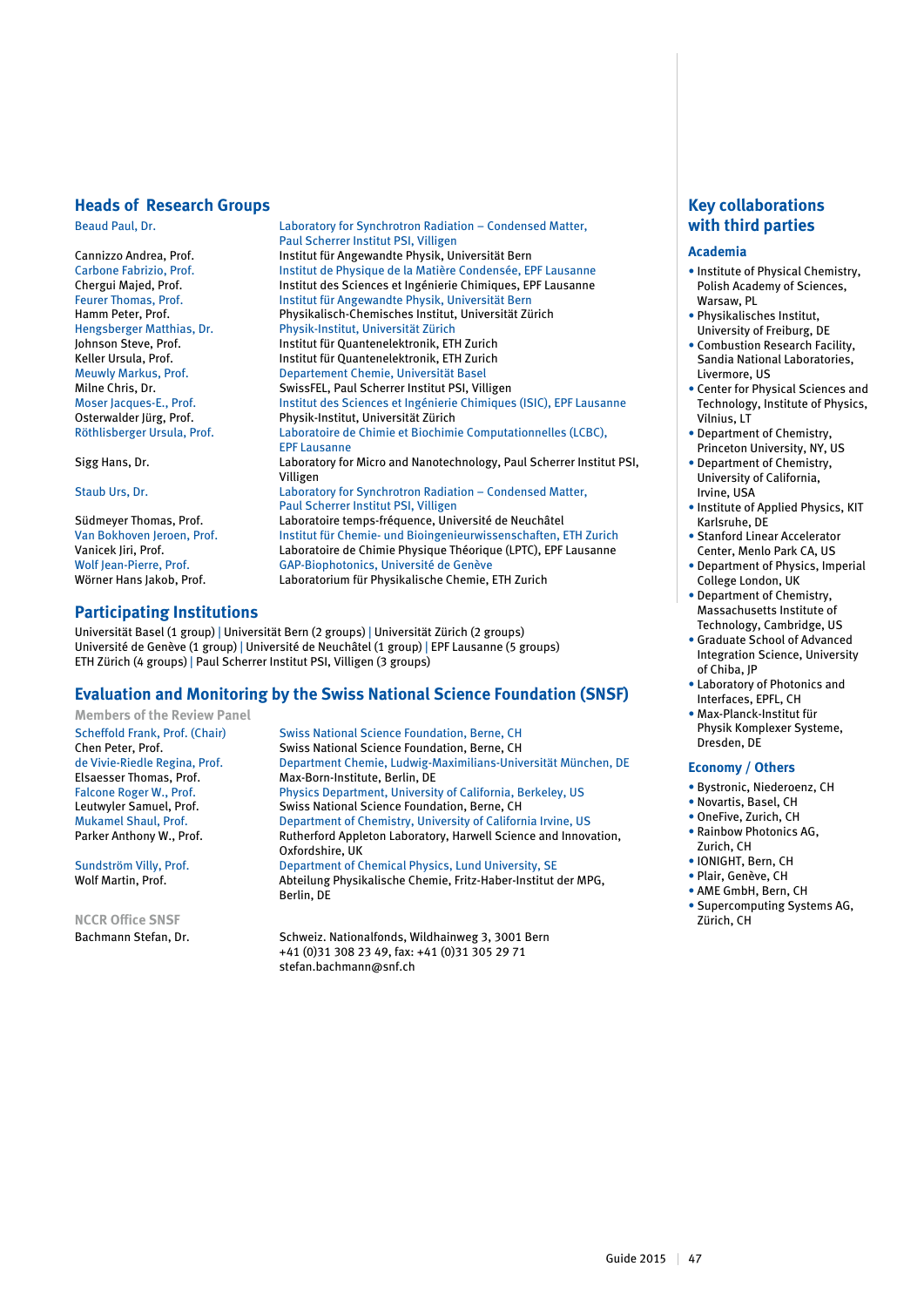# **Molecular Ultrafast Science and Technology**

**NCCR MUST**

## **Funding**

| <b>Funding source (CHF)</b>                     | Year 5     | Year 6         | Year <sub>7</sub> | Year 8     | <b>Total</b> | $\%$ |
|-------------------------------------------------|------------|----------------|-------------------|------------|--------------|------|
| SNSF funding <sup>1</sup>                       | 4929000    | 4458000        | 4458000           | 3458000    | 17 303 000   | 34   |
| Self-funding from home institution <sup>2</sup> | 1 473 000  | 1473000        | 1 473 000         | 1473000    | 5892000      | 12   |
| Self-funding from University of Bern            | 350000     | 350000         | 350 000           | 350000     | 1400000      |      |
| Self-funding from project participants          | 6317885    | 8 0 8 6 1 7 1  | 5 360 135         | 5 302 698  | 25 066 889   | 50   |
| Third-party funding <sup>3</sup>                | 100 000    | 100 000        | 100 000           | 100 000    | 400 000      |      |
| <b>Total</b>                                    | 13 169 885 | 14 4 6 7 1 7 1 | 11 741 135        | 10 683 698 | 50 061 889   | 100  |

1 SNSF funding incl. 120% support grant in year 5

<sup>2</sup> Personnel costs, equipment and consumables, not included infrastructure and basic equipment

<sup>3</sup> Not included is CTI funding. Since the start of the NCCR 4 projects have been funded by CTI at a total amount of 3 342 160 CHF (cf. table Output).

#### **Employment**

| <b>Employment</b>               | <b>Most Represented Nations</b> |                      |              |             |              |                |              |           |                          |                          |              |                      |
|---------------------------------|---------------------------------|----------------------|--------------|-------------|--------------|----------------|--------------|-----------|--------------------------|--------------------------|--------------|----------------------|
| Personnel <sup>4</sup>          | <b>Total of Persons</b>         | <b>Female</b>        | $\%$         | <b>Male</b> | $\%$         | <b>CH</b>      | <b>DE</b>    | <b>FR</b> | IT                       | <b>RU</b>                | IN           | <b>Other Nations</b> |
| Management                      | 3.5 <sup>5</sup>                | 6                    | 67           | 3           | 33           | $\overline{ }$ |              | 0         | 0                        | $\Omega$                 | 0            |                      |
| <b>Master students</b>          | 0                               | $\Omega$             | $\mathbf{0}$ | 0           | $\mathbf 0$  | $\mathbf 0$    | $\Omega$     | 0         | $\mathbf 0$              | $\Omega$                 | $\mathbf{0}$ | $\mathbf 0$          |
| Doctoral students               | 44                              | 12                   | 27           | 32          | 73           | $\overline{ }$ | 13           | 3         | $\mathbf 0$              | 5                        | ר            | 11                   |
| Postdoctoral students           | 53                              | 10                   | 19           | 43          | 81           | 6              | 6            |           | $\overline{\phantom{a}}$ | $\overline{2}$           |              | 26                   |
| Research associates             | $\overline{ }$                  | $\blacktriangleleft$ | 100          | 0           | $\mathbf{0}$ |                | $\mathbf{0}$ | 0         | $\Omega$                 | $\mathbf{0}$             | $\Omega$     | $\Omega$             |
| Senior researchers <sup>6</sup> | 38                              | 4                    | 11           | 34          | 89           | 23             | 6            | C.        | $\overline{ }$<br>Τ.     | $\mathbf{0}$             | $\mathbf{0}$ | 6                    |
| Other staff                     | 5                               | $\Omega$             | 0            | 5           | 100          | 5              | $\mathbf{0}$ | $\Omega$  | $\Omega$                 | $\mathbf{0}$             | $\Omega$     | $\mathbf{0}$         |
| <b>Total</b>                    | 144.5                           | 33                   | 22           | 117         | 78           | 49             | 26           | 10        | 8                        | $\overline{\phantom{a}}$ | 6            | 44                   |

<sup>4</sup> Persons involved in the NCCR in the last reporting period (12 months)

<sup>5</sup> Full-time equivalent, including NCCR-Director and persons in charge of knowledge and technology transfer, and education and training

6 Including leaders of the individual projects and other organisational units of the NCCR

# **Output**

| Type of output <sup>7</sup>                                                                                                    | <b>Totals</b> |
|--------------------------------------------------------------------------------------------------------------------------------|---------------|
| Publications > 391 Peer-reviewed   16 Not peer-reviewed   7 Anthology articles   5 Books   3 Reports                           | 422           |
| Presentations at congresses >                                                                                                  | 514           |
| Cooperations > 10 Programmes   90 Research institutions   6 Private sector   7 Other                                           | 113           |
| Transfer activities > 7 Patents   0 Licenses   3 Start-ups <sup>8</sup>   1 Prototypes/processes   4 CTI-projects <sup>9</sup> | 15            |

7 This table displays the major indicators in knowledge and technology transfer. The output data of NCCRs differ considerably according to disciplinary cultures.

<sup>8</sup> Start-up companies that have been built up or were considerably supported by NCCRs.

9 Projects funded by the Commission for Technology and Innovation (CTI) that have been initiated by members of NCCRs and are thematically linked to NCCR projects.

### **Communication**

Collection of videos and movies on the MUST website: www.nccr-must.ch/pictures\_videos\_press/videos\_movies\_and\_podcasts.html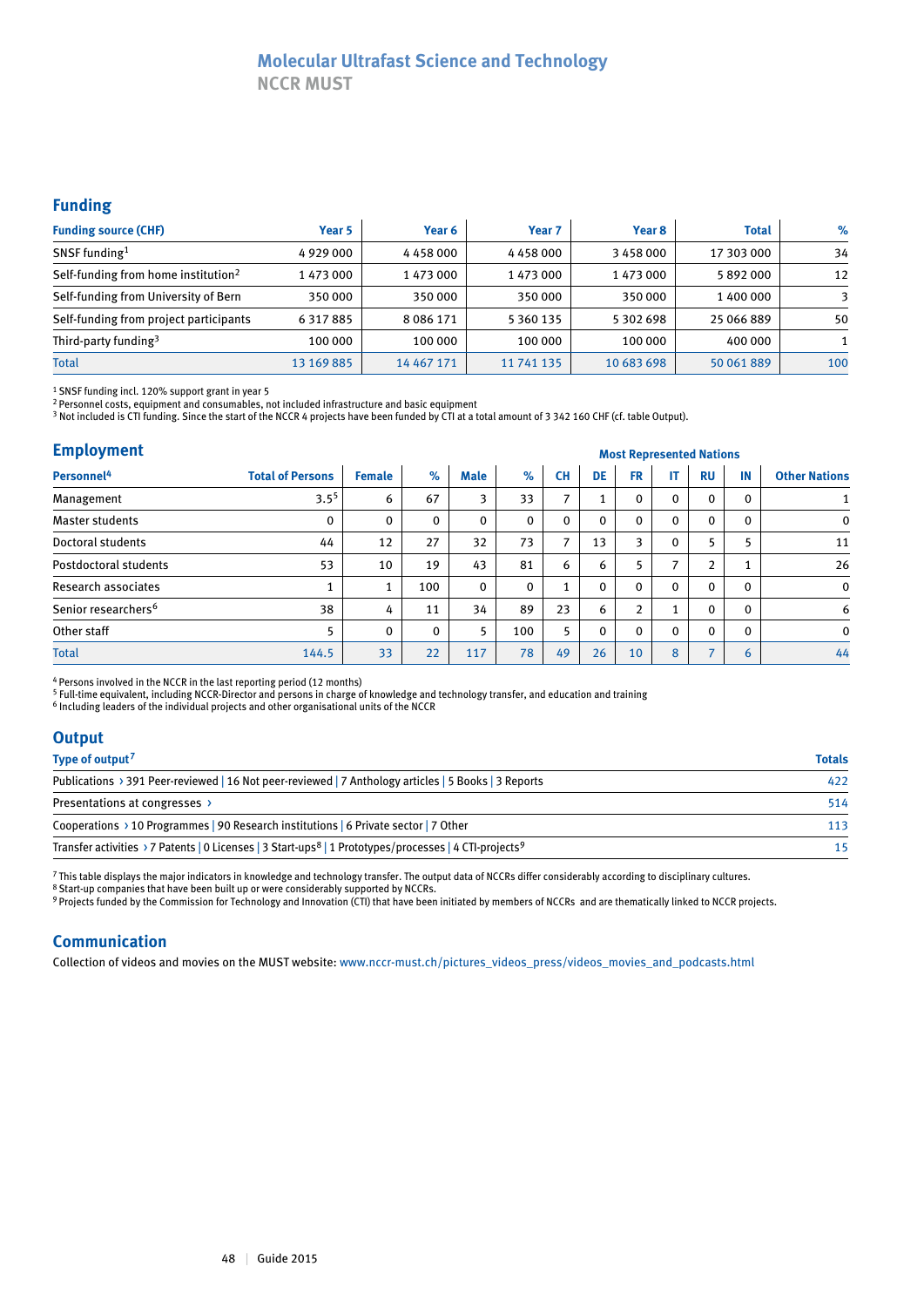# **The Migration-Mobility Nexus NCCR On the Move**

Migration to Switzerland has undergone a fundamental change in recent years. In the past long-term immigration prevailed. In the meantime the situation has changed as a result of evolving national and European legislation as well as bilateral economic agreements. Closely interlinked national and global markets have further led to an increase in temporary forms of mobility. The migratory reality today is thus highly complex and, so far, basically no systematic research has been conducted on it. The NCCR "On the Move – The Migration-Mobility Nexus" aims to better understand the changed migration and mobility patterns of today and its consequences for the State, the economy and society at large. It brings together eighteen research projects from social sciences, economics and law.

## **Research**

**Inventory of individual statistical data on migration to, from and within Switzerland in a post-census world** Wanner P., Fibbi R.

**Mapping the demographics of the new forms of mobility and measuring their socio-economic impact** Wanner P.

**From "traditional" to "new" migration: Challenges to the international legal migration regime** Achermann A., Kälin W., Künzli J.

**New wine in old skins? Containing "new" migration with traditional approaches – The example of undocumented immigrants in Switzerland**  Caroni M.

**Labor mobility in Swiss/EFTA Free Trade Agreements: New forms of structuring labor mobility**  Panizzon M.

**The emergence of a "European Law on Foreigners"**  Progin-Theuerkauf S.

**Integration through active labor market policy**  Bonoli G.

**The mobility of the highly skilled towards Switzerland**  Leimgruber W.

**Labor market effects of "new" migration to Switzerland**  Flückiger Y., Müller T.

**The effect of the "new" migration on the fiscal balance of foreigners in Switzerland**  Sheldon G.

**Migration "in the interest of economy as a whole"? The evolution of migrants from objects of politics to subjects of rights: The law and economics of migration**  Achermann A.

**The new international student mobility between the South and the North**  Piguet E.

**Restricting immigration: Practices, experiences and resistance**  Achermann Ch.

**Unity and diversity in cohesion: The concept of integration in a changing world** Amarelle C., D'Amato G.

**Citizenship and immigration: An empirical and normative analysis of Swiss philosophy of integration**  Gianni M.

**Gender as boundary marker in migration and mobility: Case studies from Switzerland**  Dahinden J.

**"New" migration and new forms of integration: Families in geographical itinerancy**  Zittoun T.

**Discrimination as an obstacle to social cohesion**  D'Amato G., Fibbi R.

# **Home Institution**

University of Neuchatel

#### **Start of the NCCR**

June 1, 2014

#### **NCCR Management**

*Director* D'Amato Gianni, Prof. gianni.damato@nccr-onthemove.ch *Deputy Director* Wanner Philippe, Prof. +41 (0)22 379 89 30 Philippe.Wanner@unige.ch *Scientific Officer* Jain Rohit, Dr. des.

+41 (0)32 718 39 18 rohit.jain@nccr-onthemove.ch

*Network Officer* Wichmann Nicole, Dr. +41 (0)32 718 39 43 nicole.wichmann@nccronthemove.ch

*Administrative Assistant* Fiore Walder Gina +41 (0)32 718 39 35

gina.fiore@nccr-onthemove.ch *Training and* 

*Gender Equality Officer* Lazzari Alessandro, Dr. +41 (0)32 718 39 26 alessandro.lazzari@nccronthemove.ch

*Communication and Knowledge Transfer Officer* Gugger Suter Ursula +41 (0)32 718 39 39 ursula.gugger@nccronthemove ch

#### **Address**

nccr – on the move Université de Neuchâtel Faubourg de l'Hôpital 106 CH-2000 Neuchâtel +41 (032) 718 39 25 info@nccr-onthemove.ch

#### **Web Address**

www.nccr-onthemove.ch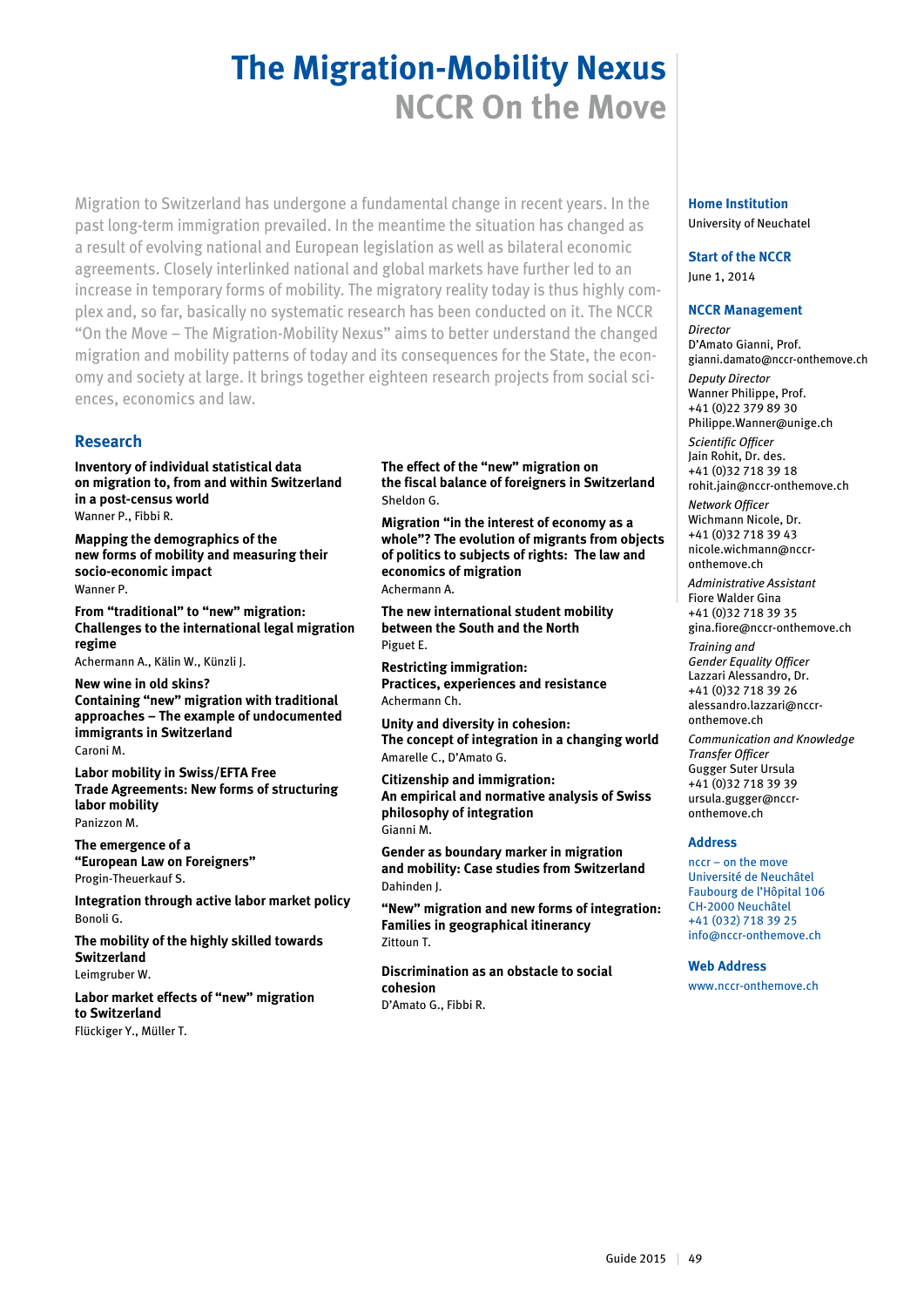# **The Migration-Mobility Nexus**

**NCCR On the Move**

### **Key collaborations with third parties**

#### **Academia**

- Odysseus Network, Academic Network for Legal Studies on Asylum and Immigration in Europe
- Institute for Advanced Studies in the Humanities, University of Edinburgh, UK
- IMISCOE, Network of Scholars International Migration, Integration and Social Cohesion
- Centre d'Etudes de l'Ethnicité et des Migrations (CEDEM), Université de Liège
- Department of Politics, University of Sheffield
- Malmö Institute for Studies of Migration, Diversity and Welfare

#### **Others**

- Centre de compétence suisse en sciences sociales – FORS, Université de Lausanne, CH
- Centre suisse de compétence pour les droits humains CSDH
- The Centre for European Policy Studies, Bruxelles
- Commission Fédérale pour les questions de Migration,
- Wabern, CH • Forum of International and European Research on
- Immigration FIERI, Torino • Office fédéral de la statistique, Neuchâtel, CH
- Office fédéral des migrations, Wabern, CH

#### **Heads of Research Groups**

| Achermann Alberto, Prof.      | Institut für öffentliches Recht, Universität Bern |
|-------------------------------|---------------------------------------------------|
| Achermann Christin, Prof.     | Centre de droit des migrations, Université de N   |
| Amarelle Cesla, Prof.         | Faculté de droit. Université de Neuchâtel         |
| <b>Bonoli Giuliano, Prof.</b> | Institut de Hautes Études en Administration Pu    |
|                               | Université de Lausanne                            |
| Caroni Martina, Prof.         | Rechtswissenschaftliche Fakultät. Universität L   |

Achermann Christin, Prof. Centre de droit des migrations, Université de Neuchâtel Bonoli Giuliano, Prof. **Institut de Hautes Études en Administration Publique,** Rechtswissenschaftliche Fakultät, Universität Luzern Dahinden Janine, Prof. Maison d'analyse des processus sociaux, Université de Neuchâtel D'Amato Gianni, Prof. Forum Suisse pour l'étude des migrations et de la population, Université de Neuchâtel Fibbi Rosita, Dr. Forum Suisse pour l'étude des migrations et de la population, Université de Neuchâtel Flückiger Yves, Prof. Laboratoire d'Economie Appliquée (LEA, Université de Genève<br>Gianni Matteo, Prof. Casas de Département de sc. politique et relations internationales. Département de sc. politique et relations internationales, Université de Genève Kälin Walter, Prof. The State of Unit institut für öffentliches Recht, Universität Bern<br>Institut für öffentliches Recht, Universität Bern Institut für öffentliches Recht, Universität Bern Leimgruber Walter, Prof. Seminar für Kulturwissenschaft und Europäische Ethnologie, Universität Basel<br>Müller Tobias. Prof. etter and the linstitut d'Économ Institut d'Économie et d'Économétrie, Université de Genève Panizzon Marion, Prof. **Institut für Europa- und Wirtschaftsvölkerrecht**, Universität Bern<br>Piguet Etienne, Prof. **Institut de géographie, Université de Neuch**âtel Institut de géographie, Université de Neuchâtel Progin-Theuerkauf Sarah, Prof. Rechtswissenschaftliche Fakultät, Universität Freiburg Sheldon George, Prof. Wirtschaftswissenschaftliche Fakultät, Universität Basel<br>Wanner Philippe, Prof. 1990 - I-Démo, Université de Genève I-Démo, Université de Genève

# Zittoun Tania, Prof. Institut de psychologie et éducation, Université de Neuchâtel

# **Participating Institutions**

Université de Neuchâtel (6 groups) | Universität Luzern (1 group) | Université de Lausanne (1 group) Universität Bern (2 groups) | Université de Genève (3 groups) | Universität Freiburg (1 group) Universität Basel (2 groups)

### **Evaluation and Monitoring by the Swiss National Science Foundation (SNSF)**

**Members of the Review Panel**

**NCCR Office SNSF**

Michaelowa Katharina, Prof. (Chair) Swiss National Science Foundation, Berne, CH Aebi-Müller Regina Elisabeth, Prof. Swiss National Science Foundation, Berne, CH Caglar Ayse, Prof. Institut für Kultur und Sozialanthropologie, Universität Wien, AT Caspar Franz, Prof. Swiss National Science Foundation, Berne, CH<br>
De Bruycker Philippe, Prof. Migration Policy Centre (MPC), European Unive Migration Policy Centre (MPC), European University Institute, Florence, IT De Valk Helga A. G., Prof. Faculty of Economic and Social Sciences, Vrije Universiteit Brussels, BE Epstein Gil S., Prof. Department of Economics, School of Graduate Studies, Ramat-Gan, IL Findlay Allan MacKay, Prof. School of Geography & Geosciences, University of St Andrews, UK Klingholz Reiner, Dr. Berlin-Institut für Bevölkerung und Entwicklung, DE Vink Maarten, Prof. Centre for Citizenship, Migration and Development, Maastricht University, NL

Griessen Thomas Schweiz. Nationalfonds, Wildhainweg 3, 3001 Bern +41 (0)31 308 23 51, fax: +41 (0)31 305 29 71 thomas.griessen@snf.ch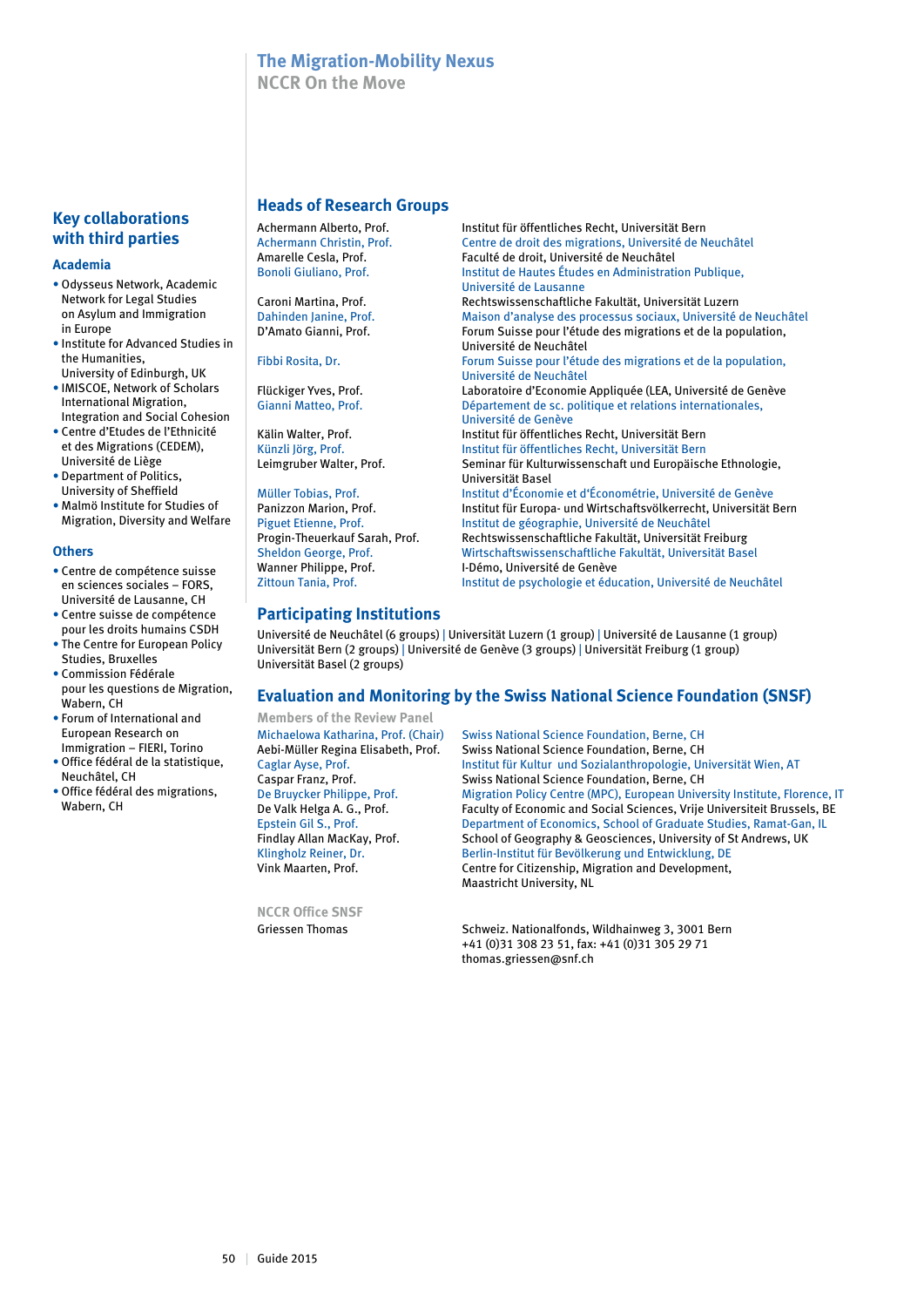# **Funding**

| <b>Funding source (CHF)</b>                     | Year 1        | Year 2    | Year 3    | Year 4    | <b>Total</b>  | %            |
|-------------------------------------------------|---------------|-----------|-----------|-----------|---------------|--------------|
| <b>SNSF</b> funding                             | 4 300 000     | 4 300 000 | 4 300 000 | 4 300 000 | 17 200 000    | 63           |
| Self-funding from home institution <sup>1</sup> | 745 500       | 811 500   | 876 500   | 942 500   | 3 3 7 6 0 0 0 | 12           |
| Self-funding from project participants          | 1623000       | 1683000   | 1743000   | 1803000   | 6852000       | 25           |
| Third-party funding                             |               |           |           |           |               | $\mathbf{0}$ |
| <b>Total</b>                                    | 6 6 6 8 5 0 0 | 6794500   | 6919500   | 7 045 500 | 27 428 000    | 100          |

 $^{\rm 1}$  Personnel costs, equipment and consumables, not included infrastructure and basic equipment

> Statistical data will be published later.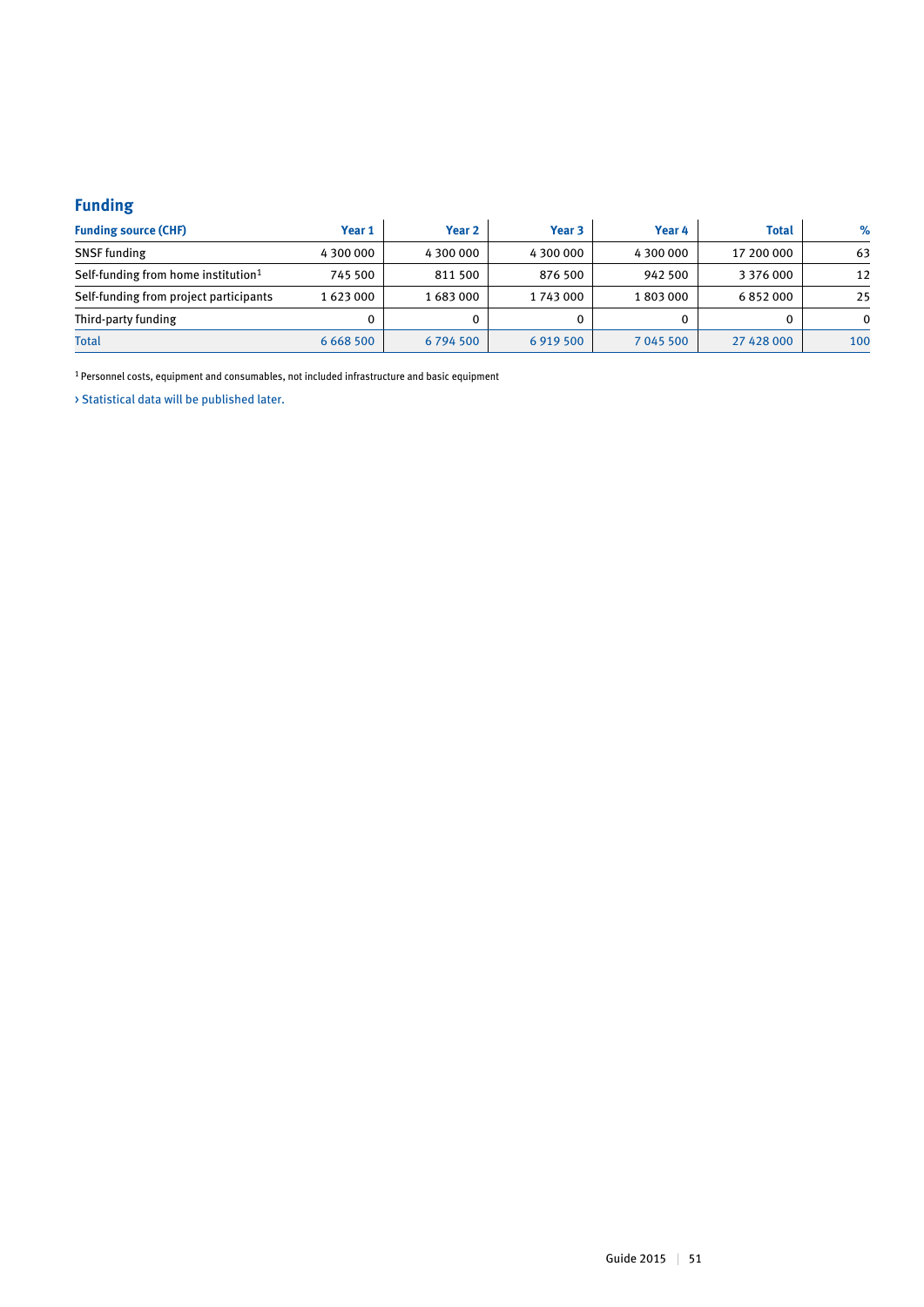# **Origin, Evolution and Characterisation of Planets NCCR PlanetS**

The discovery by Swiss astronomers of the first giant planet outside our solar system in 1995 spawned a unique revolution in modern astronomy. Fundamentally, we have already learned that planets are common objects and that planetary systems are much more diverse than originally predicted. This has pointed out the absolute necessity to combine the knowledge acquired by exploring our solar system with that derived by studying exoplanets. As we move from an era of discovery to one of physical and chemical characterization, the NCCR PlanetS will lay the foundation for an integrated research effort in planetary sciences. Combining astronomical observations, measurements by spacecraft of solar system bodies, laboratory measurements, and theoretical modeling, will catalyze a phase change in the breadth and depth of the research carried out in Switzerland in this area.

## **Research**

**Circumstellar discs and planetary systems**  Meyer M. R.

**Origin of volatile elements in planets**  Schönbächler M., Mezger K.

**Towards high resolution spectroscopy of planetary atmospheres**  Pepe F.

**Data analysis and laboratory support**  Thomas N.

**Planet formation and evolution**  Benz W.

**Numerical laboratory for planet formation**  Moore B.

**Multi-faceted determination of planet properties and system architecture**  Udry S.

**Platforms**

**CHEOPS - CHaracterizing ExoPlanets Satellite**  Benz W.

**DACE - Data and Analysis Center for Exoplanets**  Udry S.

**Home Institutions**

University of Bern University of Geneva

**Start of the NCCR** June 1, 2014

#### **NCCR Management**

*Director* Benz Willy, Prof. +41 (0)31 631 44 03 willy.benz@space.unibe.ch *Co-Director*  Udry Stéphane, Prof. +41 (0)22 379 24 67 stephane.udry@unige.ch *Scientific Officer* Alibert Yann, Prof. +41 (0)31 631 55 47 yann.alibert@space.unibe.ch *Administrative Manager* Knigge Carsten, Dr. +41 (0)31 631 32 39 carsten.knigge@space.unibe.ch *Administrative Assistant* Jungo Janine +41 (0)31 631 32 39 janine.jungo@space.unibe.ch *Outreach* Schwarz Guido +41 (0) 31 631 44 28 guido.schwarz@space.unibe.ch *Communication*

Vonarburg Barbara +41 (0) 31 631 44 28 barbara.vonarburg@space.unibe.ch *Equal opportunities*

Schönbächler Maria, Prof. +41 (0)44 632 37 92 mariasc@ethz.ch

*Knowledge and Technology Transfer* Pepe Francesco, Prof. +41 (0)22 379 23 96 francesco.pepe@unige.ch *Education and Training* Meyer Michael R., Prof. +41 (0)44 633 44 50 mmeyer@phys.ethz.ch

#### **Address**

NCCR PlanetS Physikalisches Institut Universität Bern Sidlerstrasse 5 CH-3012 Bern

+41 (0)31 631 32 39 janine.jungo@space.unibe.ch

#### **Web Address**

http://nccr-planets.ch/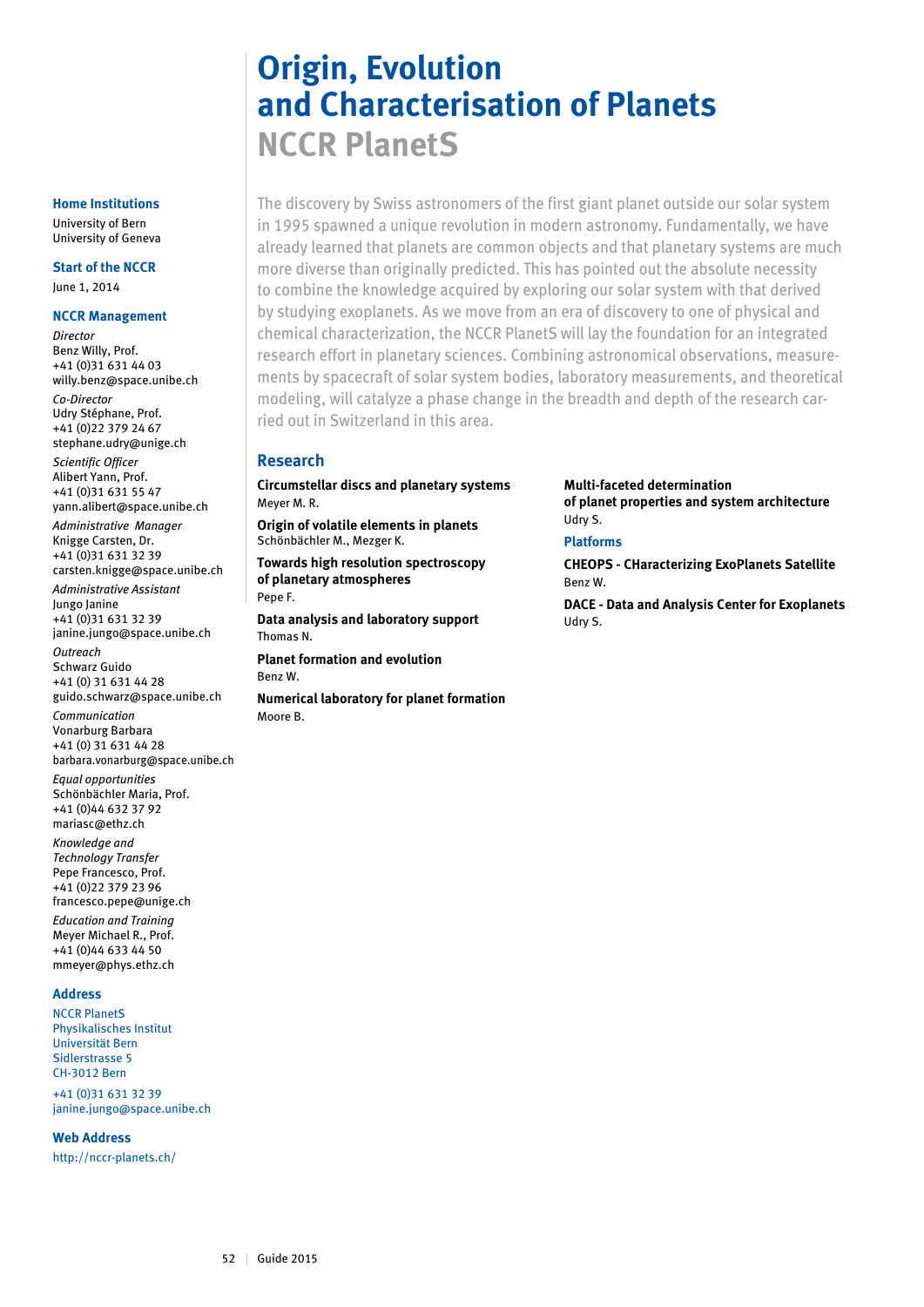#### **Heads of Research Groups**

Benz Willy, Prof.<br>
Meyer Michael R., Prof.<br>
Institut für Astronomie, ETH Zürich<br>
Institut für Astronomie, ETH Zürich Meyer Michael R., Prof. Institut für Astronomie, ETH Zürich Mezger Klaus, Prof. Institut für Geologie, Universität Bern Moore Ben, Prof. **Institut für Theoretische Physik, Universität Zürich**<br> **Pepe Francesco. Prof.** Observatoire. Université de Genève Pepe Francesco, Prof. **Observatoire, Université de Genève**<br>
Schönbächler Maria, Prof. **Observatoire in Schönbächler Maria, Prof.** Muslitut für Geochemie und Petrolog Schönbächler Maria, Prof. **Institut für Geochemie und Petrologie, ETH Zürich Institut Für Schönbächler Institut**<br>Institut, Universität Bern Institut Universität Bern Thomas Nicolas, Prof. Physikalisches Institut, Universität Bern<br>
Udry Stéphane, Prof. Physikalisches Institut, Université de Genève Observatoire, Université de Genève

## **Participating Institutions**

Universität Bern (2 groups) / Université de Genève (2 groups) / Universität Zürich (1 group) / ETH Zürich (2 groups)

#### **Evaluation and Monitoring by the Swiss National Science Foundation (SNSF)**

**Member of the Review Panel**

**NCCR Office SNSF**

Scheffold Frank, Prof. (Chair) Swiss National Science Foundation, Berne, CH<br>De Pater Imke, Prof. (Chair) Department of Astronomy, University of Califor Department of Astronomy, University of California US Fischer Debra, Prof. 2008 Department of Astonomy, Yale University US<br>
Fromm Katharina, Prof. 2008 Swiss National Science Foundation, Berne, C Fromm Katharina, Prof. Swiss National Science Foundation, Berne, CH<br>Gilmour Jamie, Prof. School of Earth etc Sceinces. University of Mar School of Earth etc Sceinces, University of Manchester UK Lilly Simon, Prof.<br>
Lin Douglas NC, Prof.<br>
Astronomy & Astrophysics Department, Univer Astronomy & Astrophysics Department, University of Santa Cruz US Nittler Larry R. Department of Terrestrial Magnestim, Carnegie Institution of Washington US<br>
Van Dishoeck Ewine, Prof. Leiden Observatory, Leiden University, Leiden Observatory, Leiden University, NL

Griessen Thomas Schweiz. Nationalfonds, Wildhainweg 3, 3001 Bern +41 (0)31 308 23 51, fax: +41 (0)31 305 29 71 thomas.griessen@snf.ch

## **Key collaborations with third parties**

#### **Academia**

- European Space Agency
- European South Observatory • Burgergemeinde Zermatt
- Muséum d'Histoire Naturelles
- et Musée d'Histoire des Sciences de la ville de Genève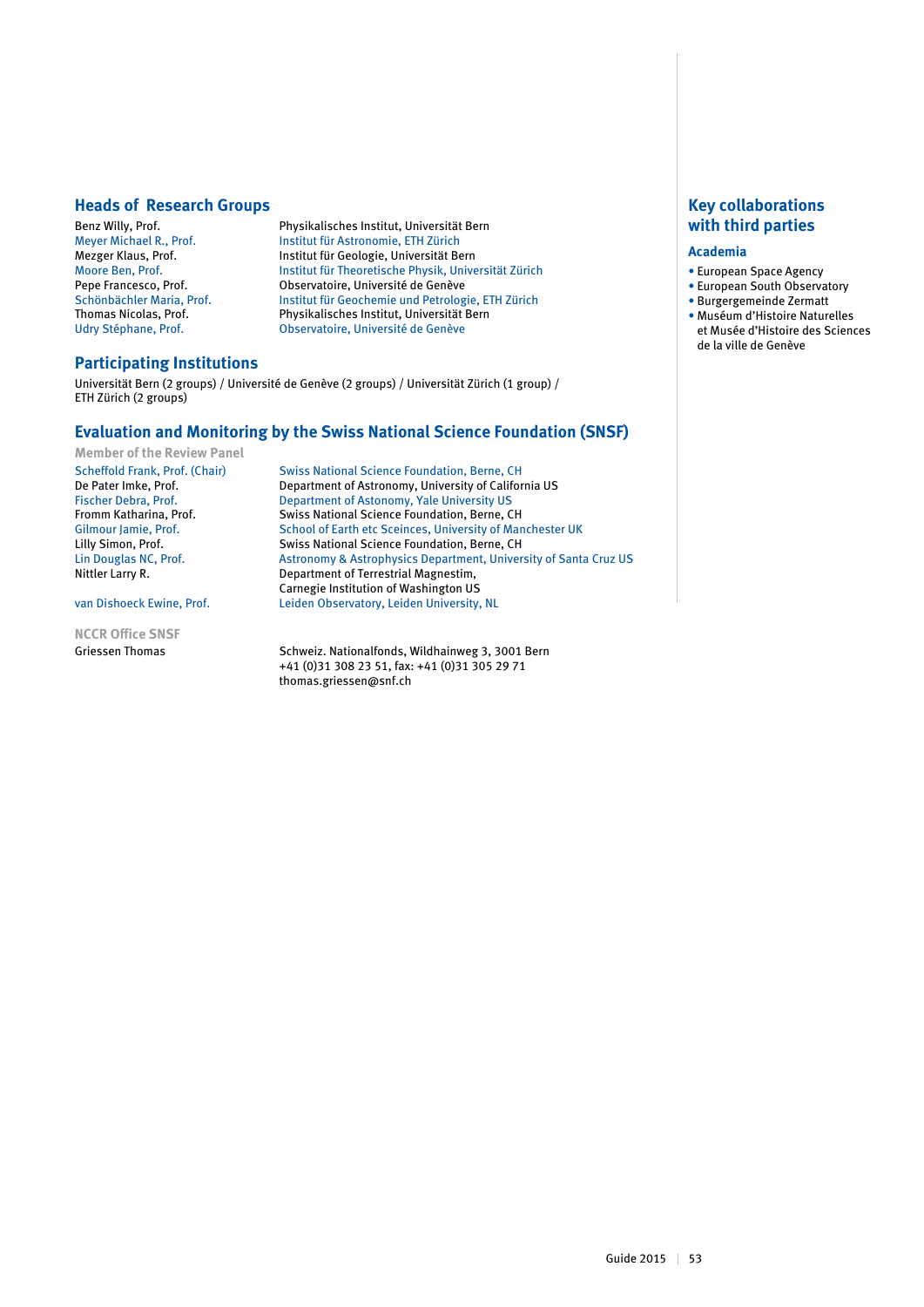# **Origin, Evolution and Characterisation of Planets NCCR PlanetS**

# **Funding**

| <b>Funding source (CHF)</b>                     | Year 1        | Year 2        | Year 3        | Year 4        | <b>Total</b> | $\%$     |
|-------------------------------------------------|---------------|---------------|---------------|---------------|--------------|----------|
| <b>SNSF</b> funding                             | 4400000       | 4400000       | 4 400 000     | 4400000       | 17 600 000   | 51       |
| Self-funding from home institution <sup>1</sup> | 776 500       | 1 342 500     | 1 040 500     | 1 040 500     | 4 200 000    | 12       |
| Self-funding from University of Geneva          | 675 000       | 795 000       | 1 000 000     | 920 000       | 3 390 000    | 10       |
| Self-funding from project participants          | 2 3 5 5 2 8 5 | 2 2 9 1 9 0 2 | 2 2 7 8 8 2 7 | 2 2 3 9 9 2 6 | 9 165 940    | 27       |
| Third-party funding                             | 0             |               |               |               |              | $\Omega$ |
| <b>Total</b>                                    | 8 206 785     | 8829402       | 8719327       | 8 600 426     | 34 355 940   | 100      |

1 Personnel costs, equipment and consumables, not included infrastructure and basic equipment

> Statistical data will be published later.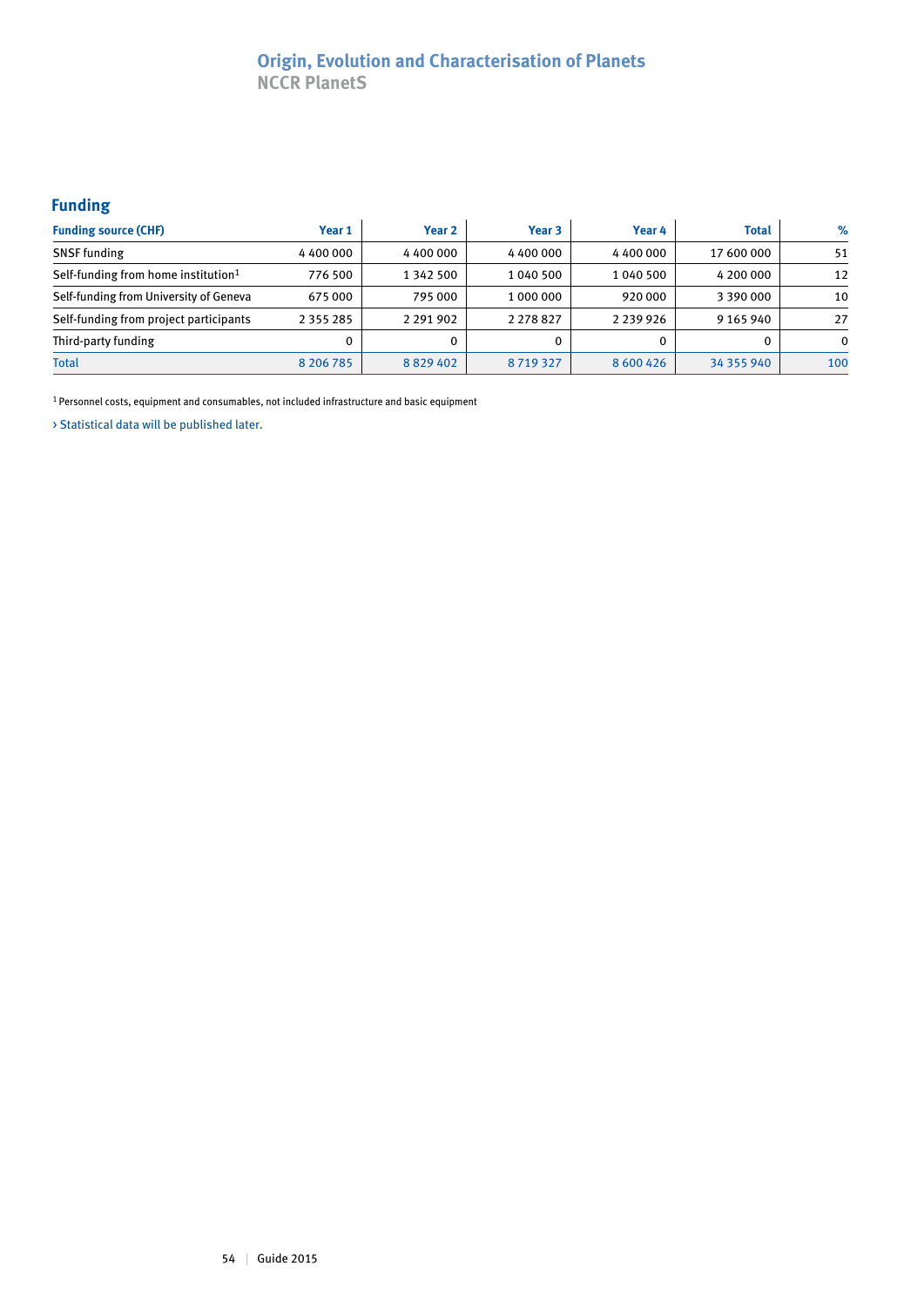# **Quantum Science and Technology NCCR QSIT**

The NCCR "QSIT" is active in a field, which unites the key discoveries of the 20th century: quantum physics and information theory. In future, research in this field will strongly influence science and technology. Potential applications are primarily focused in the area of computer science and sensors. The NCCR "QSIT" takes a multi-disciplinary approach, combining concepts from physics, chemistry, engineering and computer sciences. Researchers from many Swiss universities and basic researchers from industry work together in the NCCR network. Their two common goals are to develop applications in the area of quantum computer science and to investigate new paradigms in physical basic research such as the order and states of material.

## **Research**

#### **Project 1:**

**Quantum Sensing** Project leaders: Poggio M., Bruder C.

#### **Project 2:**

**Engineered Quantum States** Project leaders: Imamoglu A., Ensslin K., Wegscheider W.

#### **Heads of Research Groups**

#### **Project 3:**

**Quantum Information and Communication** Project leaders: Gisin N., Wallraff A., Warburton R. J.

#### **Project 4:**

**Quantum Simulation** Project leaders: Esslinger T., Troyer M.

Blatter Johann, Prof. Institut für Theoretische Physik, ETH Zürich Bruder Christoph, Prof. Departement Physik, Universität Basel Degen Christian, Prof. Laboratorium für Festkörperphysik, ETH Zürich Ensslin Klaus, Prof. Laboratorium für Festkörperphysik, ETH Zürich Esslinger Tilman, Prof.<br>
Faist Jérôme, Prof. Institut für Quantenelektronik, ETH Zürich Institut für Quantenelektronik, ETH Zürich Fontcuberta i Moral Anna, Prof. Institut des Matériaux, EPF Lausanne Fuhrer Andreas, Dr. **IBM Research Laboratory, Rüschlikon** Gisin Nicolas, Prof. GAP-Quantique, Université de Genève Home Jonathan, Prof. Institut für Quantenelektronik, ETH Zürich Ihn Thomas, Prof. Laboratorium für Festkörperphysik, ETH Zürich Imamoglu Atac, Prof. Institut für Quantenelektronik, ETH Zürich Kippenberg Tobias, Prof. Laboratoire de photonique et mesures quantiques, EPF Lausanne Klinovaja Jelena, Prof. Departement Physik, Universität Basel Loss Daniel, Prof. Departement Physik, Universität Basel Departement Physik, Universität Basel Merkt Frédéric, Prof. Laboratorium für Physikalische Chemie, ETH Zürich

#### **Home Institutions** ETH Zurich, University of Basel

**Start of the NCCR** January 1, 2011

#### **NCCR Management**

*Director* Ensslin Klaus, Prof. +41 (0)44 633 22 09 ensslin@phys.ethz.ch *Deputy Director*

Esslinger Tilman, Prof. +41 (0)44 633 23 40 esslinger@phys.ethz.ch

*Co-Director (Uni BS)* Warburton Richard, Prof. +41 (0)61 267 35 60 richard.warburton@unibas.ch

*Coordinator* Blatter Ilona, Dr. +41 (0)44 633 36 06 ilona.blatter@phys.ethz.ch

*Knowledge and Technology Transfer* Gisin Nicolas, Prof. +41 (0)22 379 65 97 Nicolas.Gisin@unige.ch Rössler Johanna, Dr. +41 (0)44 633 23 00 jroessler@phys.ethz.ch

*Education and Training* Warburton Richard, Prof. +41 (0)61 267 35 60 richard.warburton@unibas.ch

Equal opportunities Fontcuberta i Morral Anna, Prof. +41 (0)21 693 73 94 anna.fontcuberta-morral@epfl.ch Wood Vanessa, Prof. +41 (0)44 632 66 54 wood@iis.ee.ethz.ch

*Communication* Esslinger Tilman, Prof. +41 (0)44 633 23 40 esslinger@phys.ethz.ch

*Finances* Künzel Sandra +41 (0)44 633 23 00 kuenzels@phys.ethz.ch

#### **Address**

ETH Zurich, NCCR QSIT Laboratory for Solid State Physics, HPF E 3 (K. Ensslin) or HPF E 17 (I. Blatter) Otto-Stern-Weg 1, 8093 Zurich +41 (0)44 633 63 06 fax: +41 (0)44 633 11 46 ilona.blatter@phys.ethz.ch

**Web Address** www.nccr-qsit.ethz.ch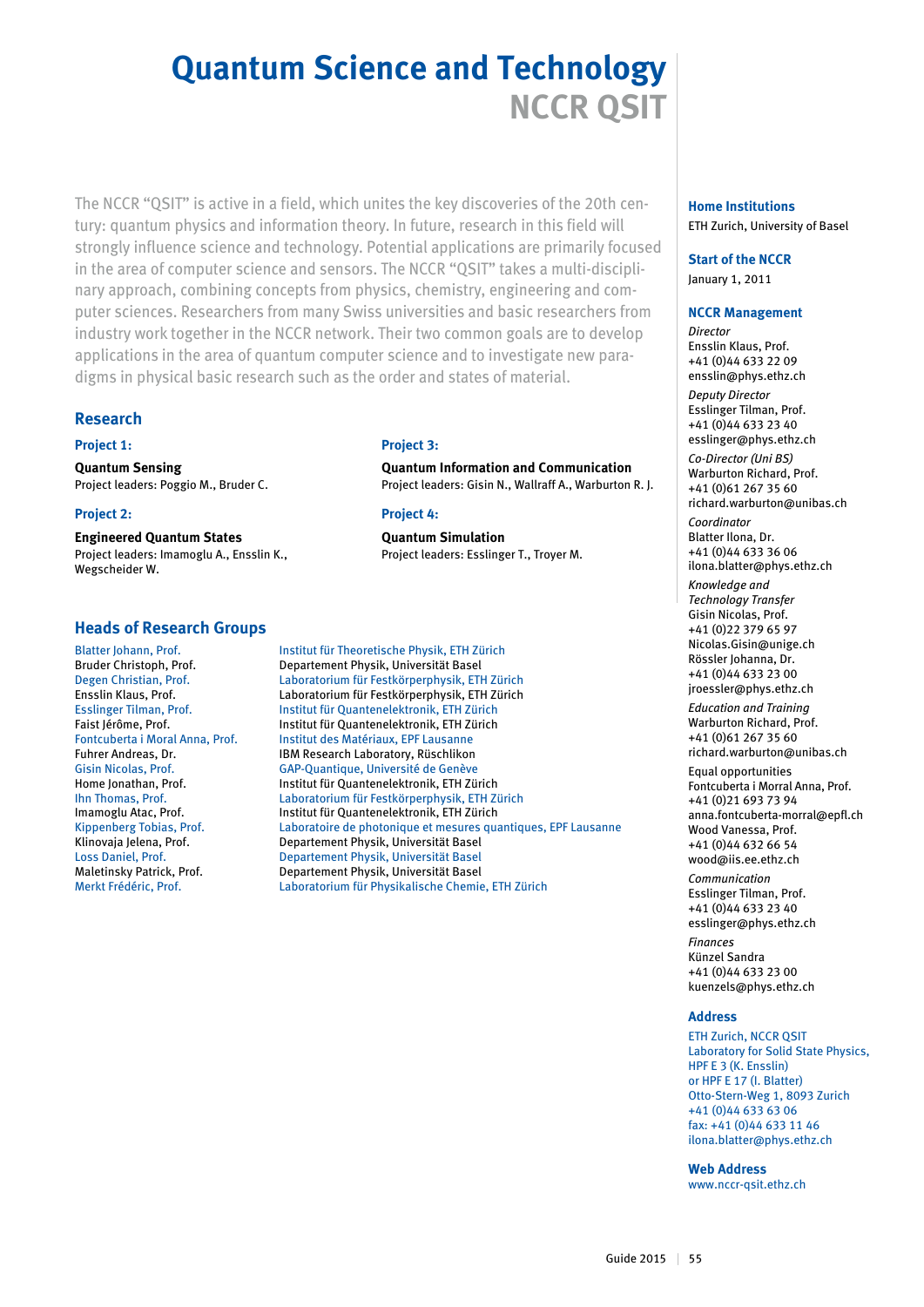## **Quantum Science and Technology NCCR QSIT**

# **Key collaborations with third parties**

#### **Academia**

- L.D. Landau Institute of Thoretical Physics, RUS
- Keio University Yokohama, ITOH group, JP
- Instituto di Fotonica e Nanotecnologie, IT
- Dept. of Physics, National University, SIN
- Inst. für Theoretische Physik, University of Innsbruck, AT
- Ecole normale superieure, FR • Quantum optics laboratory, Harvard Univserity Cambridge, US
- Theory Department, Lancaster University, UK
- Safety & Security Department, Austrian Institute of Technology, AT
- Department of material science, Tohoku University, JP
- METAS Swiss Federal Office for Metrology
- Département de Physique, Université de Sherbrooke, CAN
- Lehrstuhl für Angewandte Festkörperphysik, Ruhr-University Bochum, DE
- Kavli Institute of NanoScience, Technische Universität Delft, NL
- Google, US
- Microsoft Corporation, US • ID Quantique, CH

#### **Associate Members**

| <b>Brunner Nicolas, Prof.</b> |
|-------------------------------|
| luber Sebastian. Prof.        |
| angouard Nicolas, Prof.       |
| iavona Vincenzo. Prof.        |
| itefanov André Prof           |

Morpurgo Alberto, Prof. Département de Physique de la Matière Condensée, Université de Genève<br>Novotny Lukas, Prof. Department für Elektrotechnik und Informationstechnologie, ETH Zürich Novotny Lukas, Prof. Department für Elektrotechnik und Informationstechnologie, ETH Zürich Poggio Martino, Prof. Departement Physik, Universität Basel Renner Renato, Prof. **Institut für Theoretische Physik, ETH Zürich**<br>Salis Gian, Dr. **IBM Research Laboratory, Rüschlikon** IBM Research Laboratory, Rüschlikon Schönenberger Christian, Prof. Departement Physik, Universität Basel Treutlein Philipp, Prof. Departement Physik, Universität Basel Troyer Matthias, Prof. Institut für Theoretische Physik, ETH Zürich Wallraff Andreas, Prof. Laboratorium für Festkörperphysik, ETH Zürich Warburton Richard, Prof.<br>
Universität Basel<br>
Universität Basel<br>
Laboratorium für Festkörperphysik, ETI Wegscheider Werner, Prof. Laboratorium für Festkörperphysik, ETH Zürich<br>Willitsch Stefan, Prof. Departement Chemie, Universität Basel Willitsch Stefan, Prof. Departement Chemie, Universität Basel Facoltà di Lugano, Scienze informatiche, Università della Svizzera italiana Wood Vanessa, Prof. Department für Elektrotechnik und Informationstechnologie, ETH Zürich Zbinden Hugo, Prof. GAP-Optique, Université de Genève Departement Physik, Universität Basel

Brunner Nicolas, Prof. Département de Physique Théorique, Université de Genève Huber Sebastian, Prof. Institut für Theoretische Physik, ETH Zürich Sangouard Nicolas, Prof. Departement Physik, Universität Basel Savona Vincenzo, Prof. **Institut de Physique Théorique, EPF Lausanne**<br>Stefanov André, Prof. **Institut für Angewandte Physik, Universität Be** Institut für Angewandte Physik, Universität Bern

# **Participating Institutions**

Universität Basel (10 groups) | Université de Genève (3 groups) Università della Svizzera Italiana Lugano (1 group) | EPF Lausanne (2 groups) | ETH Zürich (15 groups) IBM Research Laboratory Rüschlikon (2 groups)

# **Evaluation and Monitoring by the Swiss National Science Foundation (SNSF)**

**Members of the Review Panel**

**NCCR Office SNSF**

van der Marel Dirk, Prof. (Chair) Swiss National Science Foundation, Berne, CH Aspect Alain, Prof. Laboratoire Charles Fabry, Institut d'Optique, Palaiseau, FR Bauer Guenther, Prof. Institut für Halbleiter- und Festkörperphysik, Universität Linz, AT Brune Harald, Prof. Swiss National Science Foundation, Berne, CH Cirac Juan Ignacio, Prof. Max-Planck Institut für Quantenoptik, Garching, DE Eisenbrand Friedrich, Prof.<br>
Giacobino Elisabeth, Prof. 
Laboratoire Kastler Brossel, Université Pierre e Laboratoire Kastler Brossel, Université Pierre et Marie Curie, Paris, FR Glazman Leonid, Prof. Departement of Physics, Yale University, New Haven, US Kouwenhoven Leo, Prof. Faculty of Applied Sciences, Delft University of Technology, NL<br>Marcus Charles M., Prof. Niels Bohr Institute (NBI). University of Copenhagen. DK Niels Bohr Institute (NBI), University of Copenhagen, DK Scheer Elke, Prof. Fachbereich Physik, Universität Konstanz, DE<br>Schön Gerd. Prof. Fachbereich Physik, Universität Konstanz, DE Institut für Theoretische Festkörperphysik, Karlsruher Institut für Technologie (KIT), DE

Griessen Thomas Schweiz. Nationalfonds,Wildhainweg 3, 3001 Bern +41 (0)31 308 23 51, fax: +41 (0)31 305 29 71 thomas.griessen@snf.ch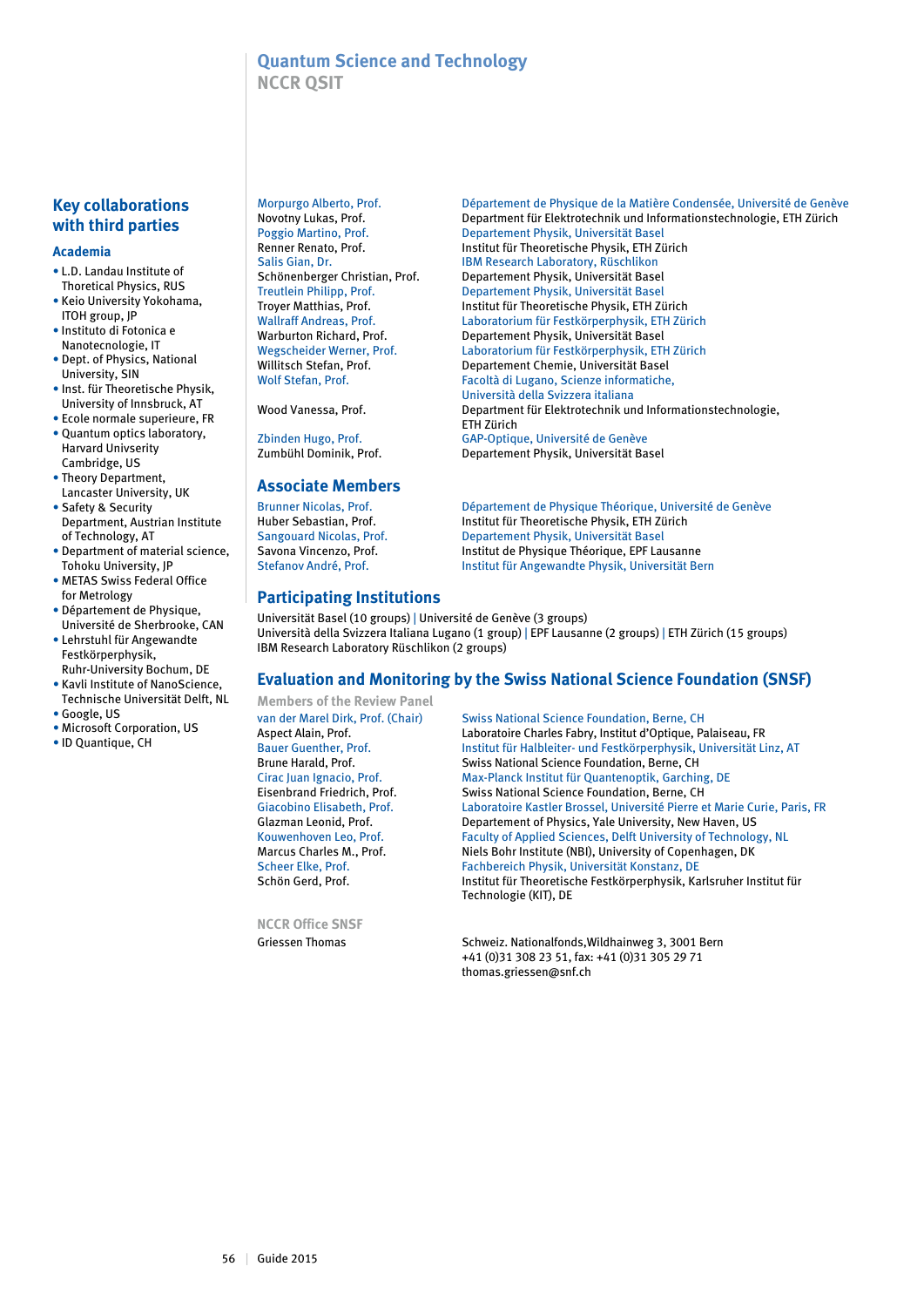#### **Funding**

| <b>Funding source (CHF)</b>                     | Year 5     | Year 6     | Year <sub>7</sub> | Year 8     | <b>Total</b> | $\%$         |
|-------------------------------------------------|------------|------------|-------------------|------------|--------------|--------------|
| SNSF funding <sup>1</sup>                       | 5 500 669  | 5400000    | 4 900 000         | 4720000    | 20 520 669   | 35           |
| Self-funding from home institution <sup>2</sup> | 2877500    | 2877500    | 2877500           | 2877500    | 11 510 000   | 20           |
| Self-funding from University of Basel           | 1 255 000  | 1 255 000  | 1 255 000         | 1 255 000  | 5020000      | 8            |
| Self-funding from project participants          | 7 374 300  | 5 549 000  | 4846000           | 4 130 000  | 21899300     | 37           |
| Third-party funding <sup>3</sup>                | 0          | $\Omega$   |                   | 0          |              | $\mathbf{0}$ |
| <b>Total</b>                                    | 17 007 469 | 15 081 500 | 13878500          | 12 982 500 | 58 949 969   | 100          |

1 SNSF funding incl. 120% support grant in year 5

2 Personnel costs, equipment and consumables, not included infrastructure and basic equipment<br>3 Not included is CTI funding. Since the start of the NCCR 2 projects have been funded by CTI at a total amount of 727 630 CHF (

#### **Employment**

| <b>Employment</b>               |                         |               | <b>Most Represented Nations</b> |             |              |                |                |              |                          |                |              |                      |
|---------------------------------|-------------------------|---------------|---------------------------------|-------------|--------------|----------------|----------------|--------------|--------------------------|----------------|--------------|----------------------|
| Personnel <sup>4</sup>          | <b>Total of Persons</b> | <b>Female</b> | $\%$                            | <b>Male</b> | $\%$         | <b>CH</b>      | <b>DE</b>      | <b>FR</b>    | IT                       | <b>AT</b>      | <b>CN</b>    | <b>Other Nations</b> |
| Management                      | 3.3 <sup>5</sup>        | 6             | 50                              | 6           | 50           | 5              | 4              |              | $\mathbf 0$              | $\mathbf{0}$   | 0            | 3                    |
| Master students                 | 0                       | $\mathbf{0}$  | $\Omega$                        | $\mathbf 0$ | $\mathbf{0}$ | $\mathbf{0}$   | $\Omega$       | 0            | $\mathbf 0$              | $\Omega$       | $\mathbf{0}$ | $\mathbf 0$          |
| Doctoral students               | 36                      | 10            | 28                              | 26          | 72           | 14             | 8              |              | $\overline{2}$           | $\overline{2}$ | C.           | 8                    |
| Postdoctoral students           | 34                      | 4             | 12                              | 30          | 88           | $\overline{2}$ | 11             |              | $\overline{\phantom{a}}$ |                | C.           | 13                   |
| Research associates             | $\mathbf 0$             | $\mathbf{0}$  | $\Omega$                        | $\mathbf 0$ | $\mathbf 0$  | $\mathbf{0}$   | $\mathbf{0}$   | $\mathbf{0}$ | $\mathbf{0}$             | $\Omega$       | $\mathbf{0}$ | $\mathbf 0$          |
| Senior researchers <sup>6</sup> | 35                      | 2             | 6                               | 33          | 94           | 14             | 9              |              | 3                        |                | $\mathbf{0}$ |                      |
| Other staff                     | 5                       | ◢             | 20                              | 4           | 80           | 3              | $\overline{ }$ | $\Omega$     | $\Omega$                 | $\Omega$       | $\mathbf{0}$ |                      |
| <b>Total</b>                    | 113.3                   | 23            | 19                              | 99          | 81           | 38             | 33             | 8            | 6                        | 4              | 4            | 32                   |

4 Persons involved in the NCCR in the last reporting period (12 months)<br><sup>5</sup> Full-time equivalent, including NCCR-Director and persons in charge of knowledge and technology transfer, and education and training<br><sup>6</sup> Including

## **Output**

| Type of output <sup>7</sup>                                                                                                    | <b>Totals</b> |
|--------------------------------------------------------------------------------------------------------------------------------|---------------|
| Publications > 522 Peer-reviewed   13 Not peer-reviewed   8 Anthology articles   7 Books   1 Reports                           | 551           |
| Presentations at congresses $\rightarrow$                                                                                      | 1302          |
| Cooperations > 52 Programmes   61 Research institutions   3 Private sector   0 Other                                           | 116           |
| Transfer activities > 6 Patents   3 Licenses   0 Start-ups <sup>8</sup>   1 Prototypes/processes   2 CTI-projects <sup>9</sup> | 12            |

 $^7$  This table displays the major indicators in knowledge and technology transfer. The output data of NCCRs differ considerably according to disciplinary cultures.

<sup>8</sup> Start-up companies that have been built up or were considerably supported by NCCRs.<br><sup>9</sup> Projects funded by the Commission for Technology and Innovation (CTI) that have been initiated by members of NCCRs and are themati

#### **Communication**

Video about the network: see www.nccr-qsit.ethz.ch or directly at YouTube: www.youtube.com/watch?v=u1JFAxhrBFw Newsletter: www.nccr-qsit.ethz.ch/news/newsletter (appears twice a year). Current news: www.nccr-qsit.ethz.ch/news/index

KTT initiative qstarter: www.qstarter.ch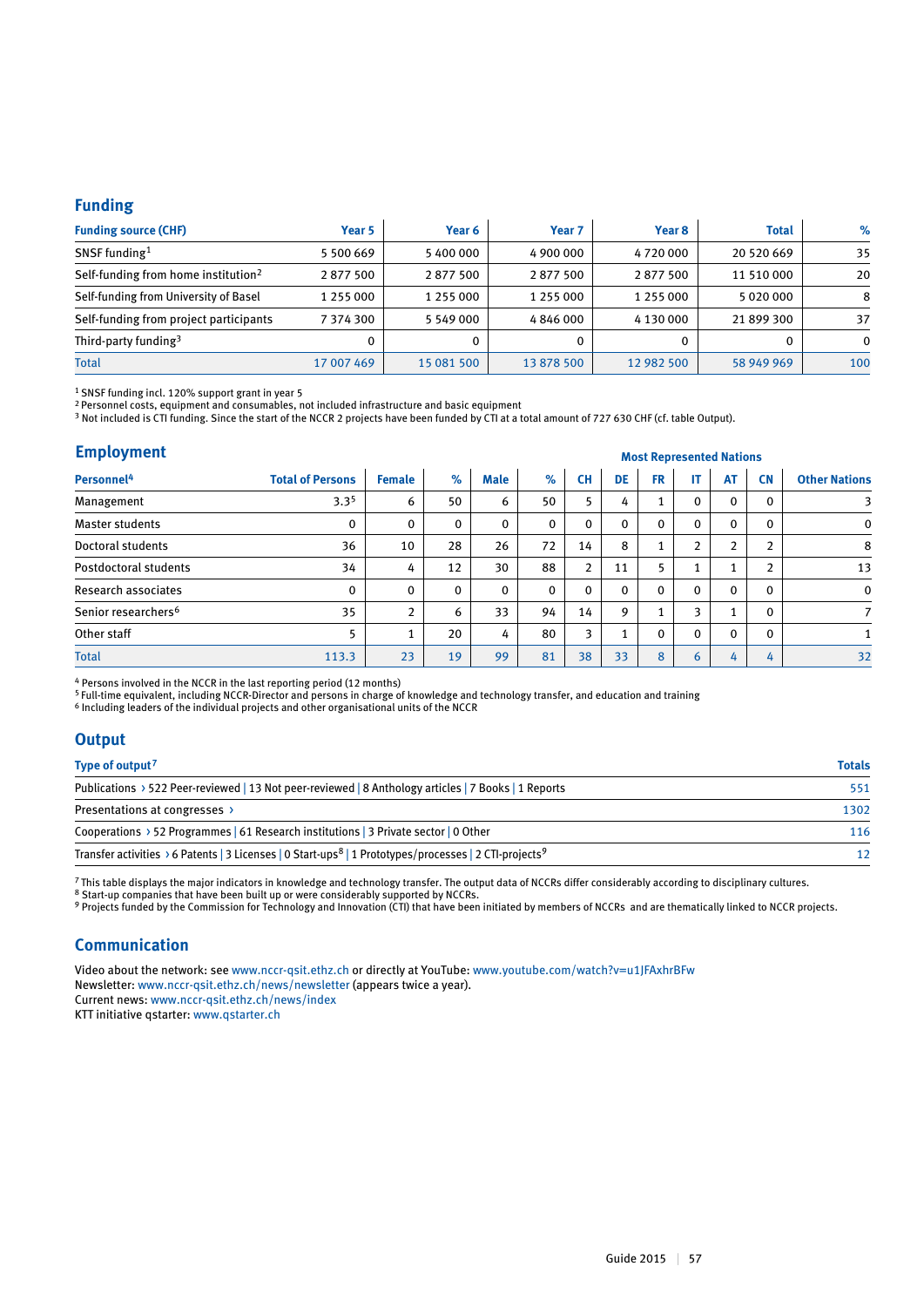# **The Role of RNA Biology in Disease Mechanisms NCCR RNA & Disease**

The NCCR "RNA & Disease – The Role of RNA Biology in Disease Mechanisms" studies a class of molecules that has long been neglected: RNA (ribonucleic acid) is pivotal for many vital processes and has much more complex functions than initially assumed. For instance, RNA defines the conditions, in a given cell, under which a given gene is activated and to what extent. If any part of this process of genetic regulation breaks down or does not run smoothly, this can cause many different diseases including heart disease, cancer, neurological and metabolic disorders. The NCCR brings together Swiss research groups studying different aspects of RNA biology in various organisms such as yeast, plants, roundworms, mice and human cells. By identifying the regulatory mechanisms that go off course during an illness, the NCCR will also be able to point out new therapeutic targets and help counter the biggest causes of death.

#### **Research**

#### **Non-coding RNA functions**

**Mechanisms and roles of RNA silencing**  Bühler M., Grosshans H., Voinnet O. **RNA-mediated effects on genome and chromatin**  Bühler M., Lingner J., Nowacki M.

**Non-coding RNAs: functions, disease and therapeutic intervention**  Hall J., Hall M., Stoffel M., Voinnet O., Zavolan M.

#### **Translation**

**Eukaryotic ribosomes – their assembly, maturation and turnover**  Ban N., Kutay U.

**Mitochondrial translation - a drug target against T. Brucei and other trypanosomids**  Schneider A.

**Regulation of translation and mRNA surveillance**  Mühlemann O., Polacek N.

#### **RNA metabolism**

**Uncovering mechanisms of RNA metabolism**  Grosshans H., Schümperli D. **RNA metabolism and neurodegenerative diseases** 

Bühler M., Allain F., Mühlemann O.

**Therapeutic modulation of RNA metabolism**  Mühlemann O., Schümperli D.

#### **Technology Platforms**

**Crystallization** Ban N.

**Next Generation Sequencing** Leeb T.

**NMR Spectroscopy**  Wider G.

**Proteomics**  Heller M.

**RNA Synthesis**  Hall J.

#### **Home Institutions**

University of Bern ETH Zurich

# **Start of the NCCR**

May 1, 2014

#### **NCCR Management**

*Director* Mühlemann Oliver, Prof. oliver.muehlemann@dcb.unibe.ch *Deputy Director* Allain Frédéric, Prof.

frederic.allain@mol.biol.ethz.ch *Scientific Officers* Grolimund Larissa

larissa.grolimund@dcb.unibe.ch Theler Dominik dtheler@mol.biol.ethz.ch

*Administrative Assistant*  Roth Olga olga.roth@dcb.unibe.ch Allen Isabelle allen@mol.biol.ethz.ch

*Communications* Schümperli Daniel, Prof. daniel.schuemperli@izb.unibe.ch

*Equal opportunities*  Zavolan Mihaela, Prof. mihaela.zavolan@unibas.ch

*Knowledge and Technology Transfer*  Hall Jonathan, Prof. jonathan.hall@pharma.ethz.ch

*Education and Training*  Polacek Norbert, Prof. norbert.polacek@dcb.unibe.ch

#### **Address**

NCCR RNA & Disease Dept. of Chemistry and **Biochemistry** University of Bern Freiestrasse 3 CH-3012 Bern

+41 (0)31 631 38 12

#### **Web Address**

www.nccr-rna-and-disease.ch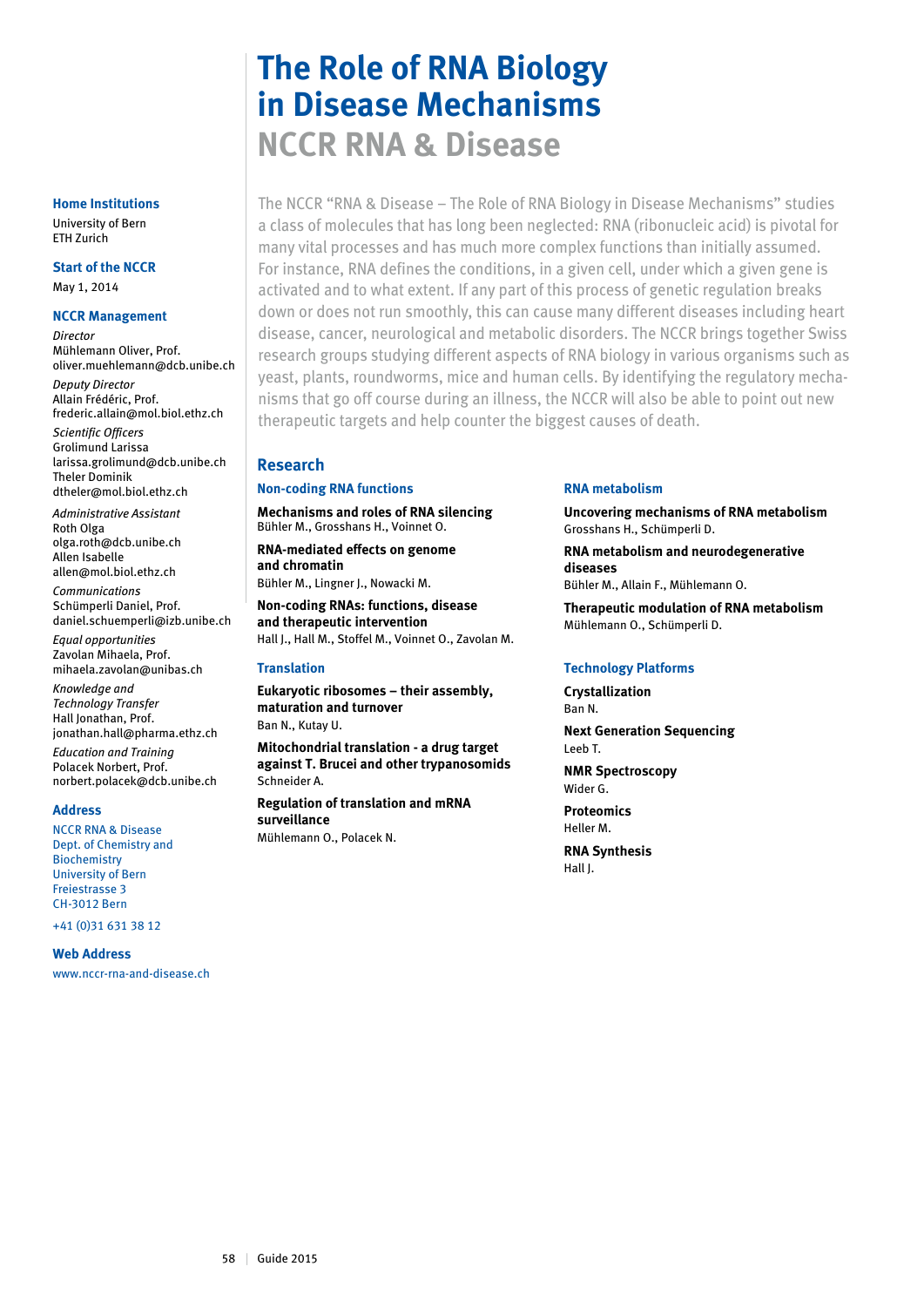#### **Heads of Research Groups**

Allain Frédéric, Prof. Departement Biologie, ETH Zürich **Departement Biologie, ETH Zürich** Bühler Marc, Prof. Friedrich Miescher Institut FMI Basel Grosshans Helge, Dr. Friedrich Miescher Institut FMI Basel<br>Hall Iohanthan. Prof. **Friedrich Exercise Chemie und Angewandte Biowi**s Dep. Chemie und Angewandte Biowissenschaften, ETH Zürich Hall Michael, Prof. Biozenturm, Universität Basel Kutay Ulrike, Prof. Departement Biologie, ETH Zürich<br>
Lingner Joachim, Prof. SV ISREC, EPF Lausanne SV ISREC, EPF Lausanne Mühlemann Oliver, Prof.<br>
Nowacki Mariusz. Prof.<br>
Institut für Zellbiologie. Universität Bern Nowacki Mariusz, Prof. Institut für Zellbiologie, Universität Bern Polacek Norbert, Prof.<br>
Schneider André. Prof.<br>
Dep. Chemie und Biochemie. Universität Bern<br>
Dep. Chemie und Biochemie. Universität Bern Schneider André, Prof. Dep. Chemie und Biochemie, Universität Bern<br>Schümnerli Daniel. Prof. Prof. Institut für Zellbiologie, Universität Bern Schümperli Daniel, Prof. **Institut für Zellbiologie, Universität Bern**<br>Stoffel Markus, Prof. **Institut Biologie, ETH Zürich** Stoffel Markus, Prof. Departement Biologie, ETH Zürich Departement Biologie, ETH Zürich Zavolan Mihaela, Prof. Biozentrum, Universität Basel

#### **Participating Institutions**

Universität Bern (5 groups) | Universität Basel (2 groups) | EPF Lausanne (1 group) | ETH Zürich (6 groups) Friedrich Miescher Institute FMI (2 groups)

#### **Evaluation and Monitoring by the Swiss National Science Foundation (SNSF)**

**Members of the Review Panel**

**NCCR Office SNSF**

Dehio Christoph, Prof. (Chair) Swiss National Science Foundation, Berne, CH Caceres Javier F., Prof. **Institute of Genetics and Molecular Medicine (IGMM)**, University of Edinburgh Cooper Thomas A., Prof. Department of Pathology and Immunology, Baylor College of Medicine Cullen Bryan R., Prof. **Department of Molecular Genetics and Microbiology**, Duke University<br>
Hottiger Michael O. Swiss National Science Foundation. Berne. CH Hottiger Michael O. Swiss National Science Foundation, Berne, CH<br>Izaurralde Elisa, Prof. Department of Biochemistry, Max Planck Instit Izaurralde Elisa, Prof. Department of Biochemistry, Max Planck Institute<br>Swanson Maurice S., Prof. Department of Molecular Genetics and Microbiology Swanson Maurice S., Prof. Department of Molecular Genetics and Microbiology, University of Florida<br>Trono Didier. Prof. Swiss National Science Foundation. Berne. CH Swiss National Science Foundation, Berne, CH

Zbinden Marc, Dr. Schweiz. Nationalfonds, Wildhainweg 3, 3001 Bern +41 (0)31 308 23 34, fax: +41 (0)31 305 29 71 marc.zbinden@snf.ch

### **Key collaborations with third parties**

#### **Academia**

- CNRS, FR
- Cold Spring Harbor Laboratory, USA
- Institute Curie, Paris, FR
- Max Planck Institutes, DE
- MRC LMB Cambridge, UK
- Princeton University, USA • Rockefeller University,
- New York, USA • Sloan Kettering Institute,
- New York, USA
- University of California, USA
- University of Milano, IT
- University of Montreal, CA
- University of Tokyo, JP • Yale University, New Haven, USA
- 

#### **Economy / Others**

- Bayer, Leverkusen, DE
- Holcim Foundation, Zurich, CH
- Novartis, Basel, CH
- Swiss Cancer League, Bern, CH • Swiss Foundation for Research on Muscle Diseases, Cortaillod, CH
- 
- Synthena, Bern, CH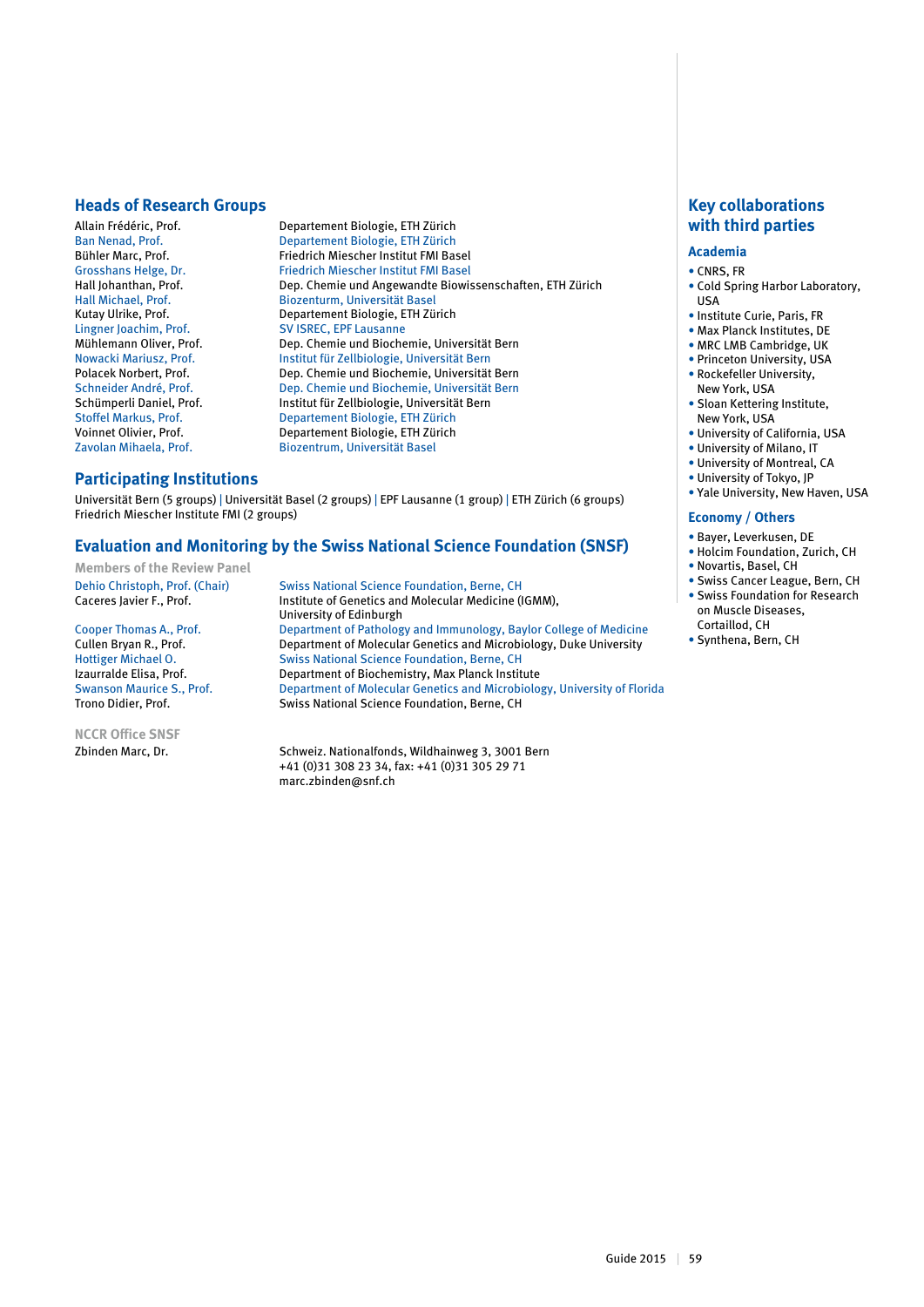# **The Role of RNA Biology in Disease Mechanisms**

**NCCR RNA & Disease**

# **Funding**

| <b>Funding source (CHF)</b>                     | Year 1        | Year <sub>2</sub> | Year <sub>3</sub> | Year 4        | <b>Total</b>  | $\%$ |
|-------------------------------------------------|---------------|-------------------|-------------------|---------------|---------------|------|
| SNSF funding <sup>1</sup>                       | 3705907       | 4 009 000         | 4401000           | 4499000       | 16 614 907    | 43   |
| Self-funding from home institution <sup>2</sup> | 1 277 500     | 1 277 500         | 1 277 500         | 1 277 500     | 5 110 000     | 13   |
| Self-funding from ETH Zurich                    | 1 442 500     | 2022500           | 2492500           | 2 3 4 2 5 0 0 | 8 300 000     | 21   |
| Self-funding from project participants          | 2 2 8 0 0 0 0 | 2 1 2 7 5 0 0     | 2 1 2 7 5 0 0     | 2 1 2 7 5 0 0 | 8 6 6 2 5 0 0 | 22   |
| Third-party funding                             | 200 000       | 200 000           |                   | 0             | 400 000       |      |
| <b>Total</b>                                    | 8 9 0 5 9 0 7 | 9636500           | 10 298 500        | 10 246 500    | 39 087 407    | 100  |

<sup>1</sup> SNSF funding incl mobility grant in Year 1

<sup>2</sup> Personnel costs, equipment and consumables, not included infrastructure and basic equipment

> Statistical data will be published later.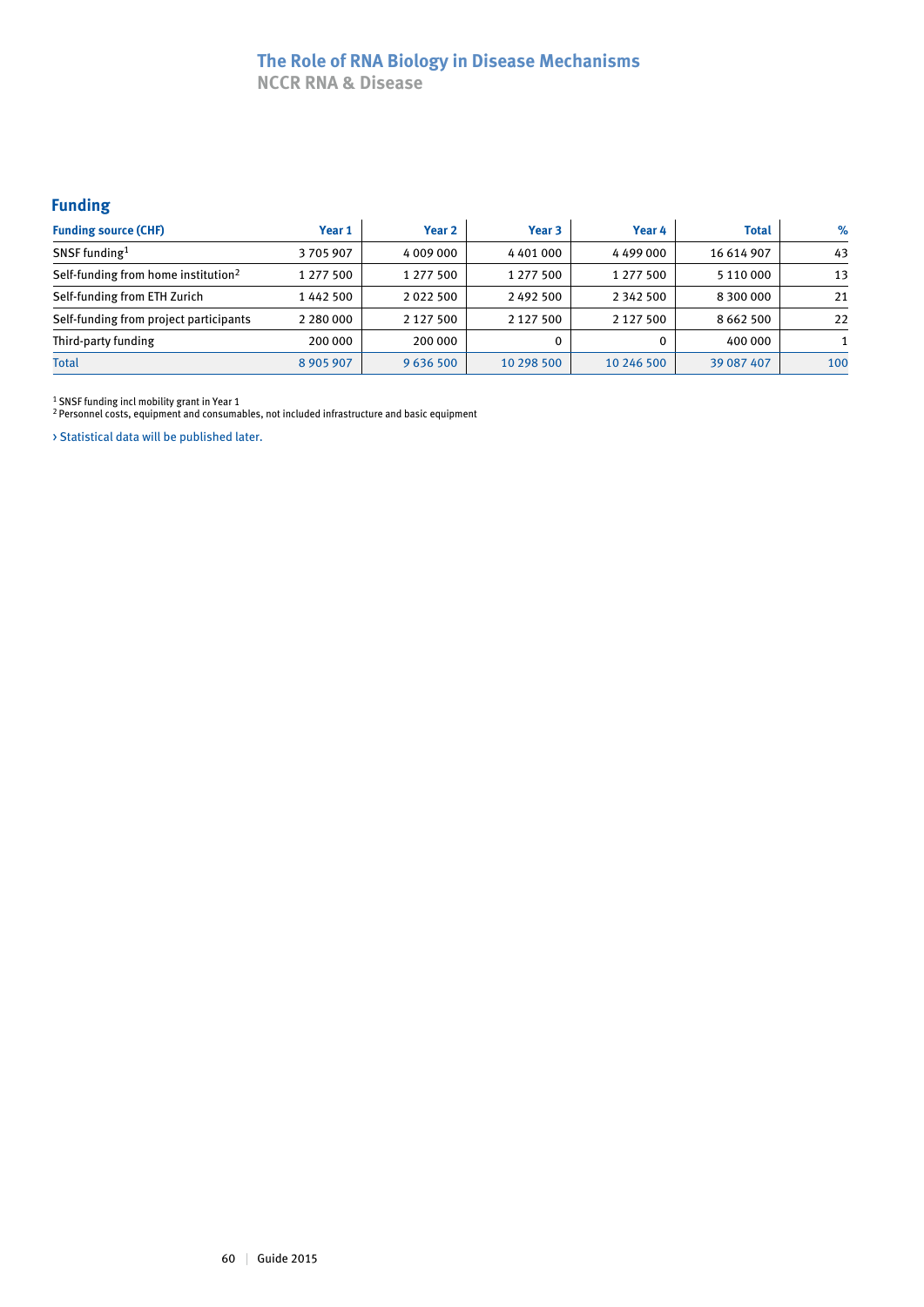# **Intelligent Robots for Improving the Quality of Life NCCR Robotics**

NCCR Robotics – "Intelligent Robots for Improving the Quality of Life" is at the forefront of robotics research and develops robots that co-exist symbiotically with humans in order to enable them to help both individuals and society. NCCR Robotics promotes three main strands of research: "Wearable robots" to increase the mobility and autonomy of disabled people, "Rescue robots" to help with the search for victims after disasters and "Educational robots" to support the training of the next generation of scientists and engineers. In order to progress towards this vision, the NCCR "Robotics" is advancing fundamental insights in terms of technology, materials and control mechanisms.

### **Research**

#### **Wearable Robotics Grand Challenge Micera S.,** Riener R.

**Soft3 Paik J.,** Gassert R., Billard A., Lacour S.

**ReGait Courtine G.,** Micera S., Lacour S., del Millan J., Ijspeert A., Gassert R., Paik J., Riener R.

**ReHand del Millan J.,** Micera S., Riener R., Billard A., Gassert R.

#### **Cybathlon** Riener R.

# **Rescue Robotics Grand Challenge**

**Ijspeert A.,** Buchli J.

**Multimodal legged robots Siegwart R.,** Floreano D., Ijspeert A., Paik J.

#### **Multimodal flying robots**

**Ijspeert A.,** Buchli J., Scaramuzza D., Siegwart R., Delbruck T.

#### **Rescue collaboration and coordination Gambardella L.,** Scaramuzza D., Floreano D., Buchli J.

**Rescue evaluation and field test actions Ijspeert A.,** Buchli J.

#### **Transversal Educational Activity Mondada F.,** Dillenbourg P.

**Modular components for Cellulo** Mondada F.

**Educative environment for Cellulo** Dillenbourg P.

#### **Home Institutions** EPF Lausanne, ETH Zurich

**Start of the NCCR** December 1, 2010

#### **NCCR Management**

*Director* Floreano Dario, Prof. +41 (0)21 693 52 30 dario.floreano@epfl.ch *Co-Director* Riener Robert, Prof. +41 (0)44 632 66 79 riener@mavt.ethz.ch *Managing Director* Butty Anne-Christine, PhD, MBA +41 (0)21 693 10 16 anne-christine.butty@epfl.ch *Knowledge and Technology Transfer* Delbruck Tobi, Prof. +41 (0)44 635 30 38 tobi@ini.phys.ethz.ch *Technology Transfer Officer* Butty Anne-Christine, PhD, MBA *Education and Training* Education Officer Seward Linda Billard Aude, Prof. +41 (0)21 693 54 64 aude.billard@epfl.ch *Equal opportunities* Moser Farnaz +41 (0)21 693 19 81 farnaz.moser@epfl.ch *Media Officer Science Communication Officer* Seward Linda, PhD +41 (0)21 693 73 16 linda.seward@epfl.ch *Promotion and* 

*Internal Communication Officer* Lirot Mayra +41 (0)21 693 69 39 mayra.lirot@epfl.ch

#### **Address**

EPFL STI PRN-ROBOTICS ELG 231, Station 11 CH-1015 Lausanne

+41 (0)21 693 69 39 fax: +41 (0)21 693 58 59 nccr-robotics@epfl.ch

#### **Web Address**

www.nccr-robotics.ch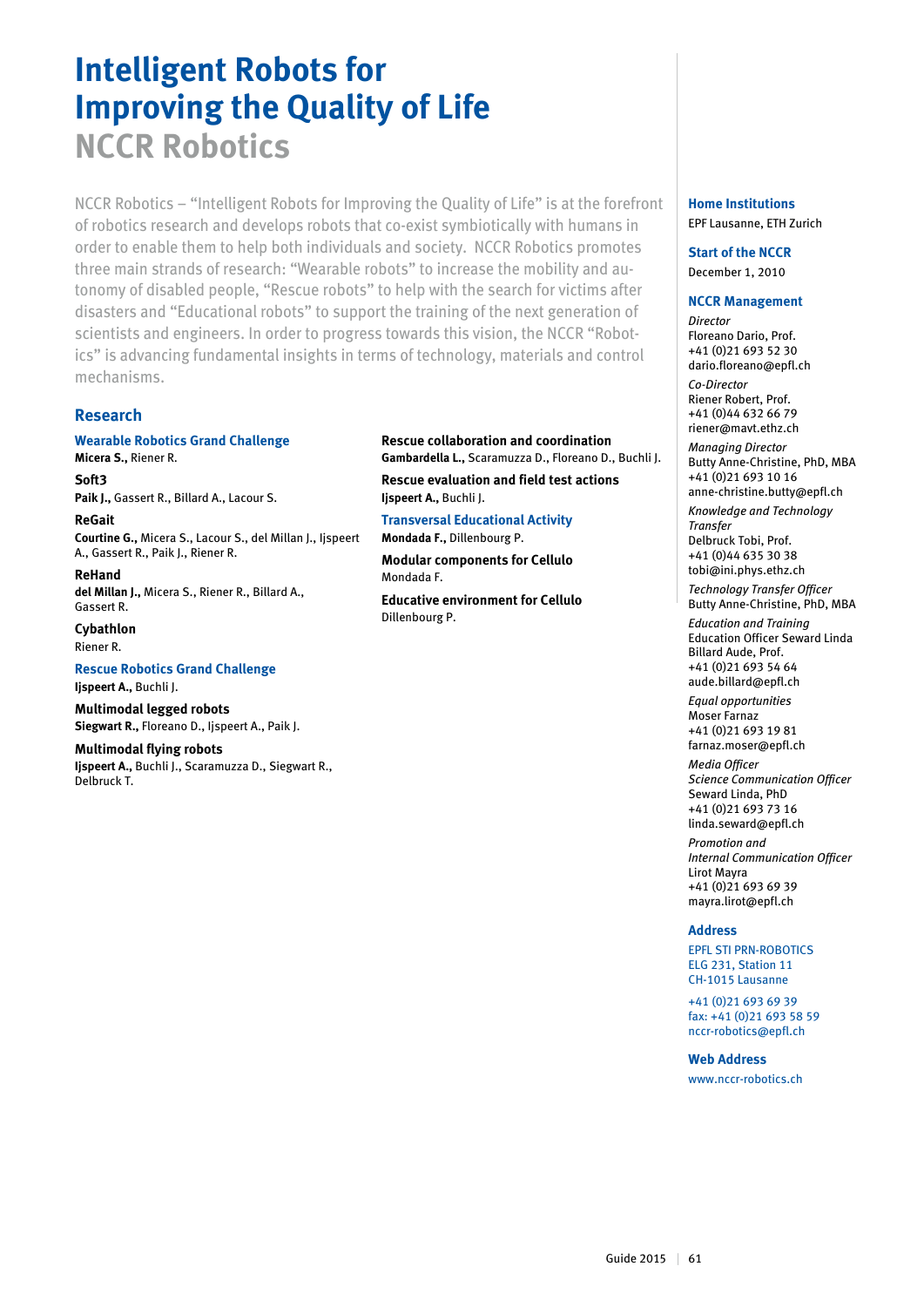## **Intelligent Robots for Improving the Quality of Life NCCR Robotics**

### **Key collaborations with third parties**

#### **Academia**

- Biominimetric Millisystems Lab, UC Berkeley, USA
- Biorobotics Institute, SSSA, IT
- Delft Biorobotics Lab,
- TU Delft, NL • DLR, Deutsches Zentrum
- für Luft- und Raumfahrt, DLR, DE • Dynamic legged systems Lab,
- Advanced Italian Institute of Technology, Genova, IT
- IST, Lisbon PT
- NEUWalk (EU-FP7)
- Service de Gériatrie, Centre Hospitalier Universitaire Vaudois CHUV, Lausanne, CH
- Spinal Cord Injury Center, University Hospital Balgrist, Zürich, CH
- ZHAW, Zürich, CH

#### **Economy / Other**

- Alstom Inspection Robotics, Zurich, CH
- Clinique romande de réadaptation CRR, Schweizerische Unfallversicherungsanstalt SUVA, Sion CH
- Hocoma AG, Volketswil, CH
- inilabs GmbH, Zurich, CH
- Skybotix, Zürich, CH
- Zürcher Höhenklinik Wald, Wald, CH

#### **Heads of Research Groups**

Gassert Roger, Prof. Ijspeert Auke, Prof. BIORob, EPF Lausanne

Atienza David, Prof.<br>
Billard Aude. Prof. The State of Laboratory of Learning Algorithms and Systems (LAS Billard Aude, Prof. **Laboratory of Learning Algorithms and Systems (LASA)**, EPF Lausanne<br>Blanke Olaf. Prof. **Cognitive Neuroscience Brain-Mind Institute (INCO)**, EPF Lausanne Blanke Olaf, Prof. Cognitive Neuroscience Brain-Mind Institute (INCO), EPF Lausanne<br>Buchli Jonas, Prof. Cognitive Artile and Dexterous Robotics Lab (ADRL), ETH Zürich Buchli Jonas, Prof. **Agile and Dexterous Robotics Lab (ADRL)**, ETH Zürich<br>Courtine Grégoire, Prof. **Brain Mind Institute, EPF Lausanne** Brain Mind Institute, EPF Lausanne Delbruck Tobias, Prof. Institut für Neuroinformatik, Universität Zürich, ETHZ Computer Human Interaction in learning and instruction, EPF Lausanne Floreano Dario, Prof. Laboratory of Intelligent Systems (LIS), EPF Lausanne Gambardella Luca, Prof.<br>Gassert Roger. Prof. Prof. RELab. ETH Zürich Lacour Stéphanie, Prof. Laboratory for Soft Bioelectronic Interfaces (LSBI), EPF Lausanne Micera Silvestro, Prof. Translational Neural Engineering Lab (TNE), EPF Lausanne<br>Millán José, Prof. Centre de Neuroprosthèses, EPF Lausanne Millán José, Prof.<br>
Mondada Francesco. Prof. 
Laboratory of Robotics Systems (LSRO). EP Laboratory of Robotics Systems (LSRO), EPF Lausanne Paik Jamie, Prof. **Reconfigurable Robotics Laboratory (RRL), EPF Lausanne**<br>
Riener Robert, Prof. **Reconfigurable Robotics Lab (SMS), ETH Zürich** Riener Robert, Prof. Sensory Motor Systems Lab (SMS), ETH Zürich<br>Scaramuzza Davide. Prof. Scaramuzza Davide. Prof. Scaramuzza Davide. Prof. Robotics and Perception Group (RPG), Universität Zürich Siegwart Roland, Prof. **Autonomous Systems Lab (ASL), ETH Zürich** 

## **Participating Institutions**

Universität Zürich (1 group), EPF Lausanne (12 groups), ETH Zürich (5 groups) Dalle Molle Institute for Artificial Intelligence IDSIA, Manno (1 group)

#### **Evaluation and Monitoring by the Swiss National Science Foundation (SNSF)**

**Members of the Review Panel**

**NCCR Office SNSF**

Rudolf von Rohr Philipp, Prof. (Chair) Swiss National Science Foundation, Berne, CH Dillmann Rüdiger, Prof. Institute for Anthoropomatics- IAIM, Karlsruhe Institute of Technology (KIT), Karlsruhe, DE Full Robert J., Prof. **Department of Integrative Biology, University of California, Berkeley, US** Hägele Martin, Dr. Fraunhofer- Institut für Produktionstechnik und Automatisierung IPA, Stuttgart, DE Harwin William, Prof. School of Systems Engineering, University of Reading, UK Reinkensmeyer David J., Prof. Department of Mechanical and Aerospace Engineering, University of California Irvine, US Thiele Lothar, Prof. Swiss National Science Foundation, Berne, CH Winfield Alan, Prof. Faculty of Environment and Technology, UWE Bristol, UK

Bachmann Stefan, Dr. Schweiz. Nationalfonds, Wildhainweg 3, 3001 Bern +41 (0)31 308 23 49, fax: +41 (0)31 305 29 71 stefan.bachmann@snf.ch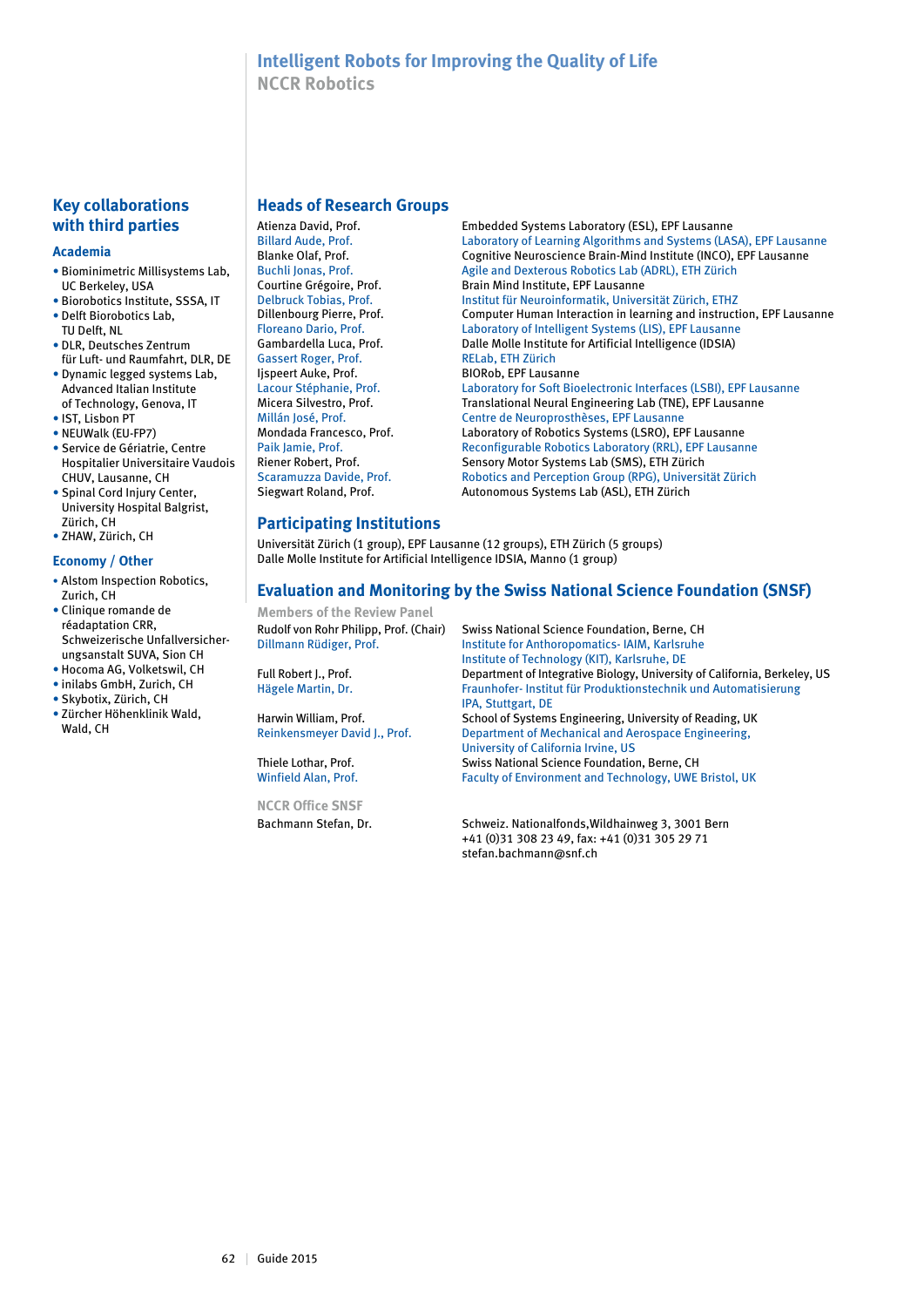#### **Funding**

| <b>Funding source (CHF)</b>                     | Year 5    | Year 6        | Year <sub>7</sub> | Year 8    | <b>Total</b> | $\%$         |
|-------------------------------------------------|-----------|---------------|-------------------|-----------|--------------|--------------|
| <b>SNSF</b> funding                             | 4 260 000 | 4 260 000     | 4 1 1 5 0 0 0     | 2 660 000 | 15 295 000   | 46           |
| Self-funding from home institution <sup>1</sup> | 1681750   | 1681750       | 1681750           | 1681750   | 6727000      | 20           |
| Self-funding from ETHZ                          | 1 475 000 | 1075000       | 1075000           | 975 000   | 4 600 000    | 15           |
| Self-funding from project participants          | 1 578 000 | 1 578 000     | 1 578 000         | 1 578 000 | 6312000      | 19           |
| Third-party funding <sup>2</sup>                |           |               |                   | 0         |              | $\mathbf{0}$ |
| <b>Total</b>                                    | 8994750   | 8 5 9 4 7 5 0 | 8449750           | 6894750   | 32 934 000   | 100          |

<sup>1</sup> Personnel costs, equipment and consumables, not included infrastructure and basic equipment

<sup>2</sup> Not included is CTI funding. Since the start of the NCCR 2 projects have been funded by CTI at a total amount of 2 515 069 CHF (cf. table Output).

| <b>Employment</b>               |                          |               | <b>Most Represented Nations</b> |                |             |           |                    |                |                |                |                          |                      |
|---------------------------------|--------------------------|---------------|---------------------------------|----------------|-------------|-----------|--------------------|----------------|----------------|----------------|--------------------------|----------------------|
| Personnel <sup>3</sup>          | <b>Total of Persons</b>  | <b>Female</b> | $\%$                            | <b>Male</b>    | %           | <b>CH</b> | DE                 | IT             | <b>FR</b>      | <b>US</b>      | IR                       | <b>Other Nations</b> |
| Management                      | 4.6 <sup>4</sup>         | 6             | 75                              | 2              | 25          | 4         | $\mathbf 0$        |                | $\overline{2}$ | $\mathbf 0$    | $\mathbf{0}$             | 2                    |
| Master students                 | 3                        | 2             | $\mathbf{0}$                    | 1              | $\mathbf 0$ | 0         | $\overline{ }$     | $\Omega$       | $\mathbf 0$    | $\Omega$       | $\mathbf{0}$             | $\overline{2}$       |
| Doctoral students               | 48                       | ⇁             | 15                              | 41             | 85          | 14        | 6                  | 4              | 3              |                | 5                        | 18                   |
| Postdoctoral students           | 22                       | 3             | 14                              | 19             | 86          | 3         | ÷.                 | $\overline{2}$ | $\overline{2}$ | $\overline{2}$ | $\mathbf{0}$             | 12                   |
| Research associates             | $\overline{\phantom{a}}$ | $\Omega$      | $\mathbf{0}$                    | $\overline{7}$ | 100         | 3         | $\mathbf{A}$<br>л. |                | $\Omega$       |                |                          | $\mathbf 0$          |
| Senior researchers <sup>5</sup> | 27                       | 3             | 11                              | 24             | 89          | 10        | $\mathbf{1}$       | 4              | $\overline{2}$ | 3              | 1                        | $\overline{7}$       |
| Other staff                     | 32                       | 20            | 63                              | 12             | 38          | 24        | $\overline{2}$     | $\mathbf{0}$   |                | 3              | $\mathbf{0}$             | 3                    |
| <b>Total</b>                    | 143.6                    | 41            | 28                              | 106            | 72          | 58        | 12                 | 12             | 10             | 10             | $\overline{\phantom{a}}$ | 44                   |

<sup>3</sup> Persons involved in the NCCR in the last reporting period (12 months)

<sup>4</sup> Full-time equivalent, including NCCR-Director and persons in charge of knowledge and technology transfer, and education and training

5 Including leaders of the individual projects and other organisational units of the NCCR

### **Output**

| Type of output <sup>6</sup>                                                                                                      | <b>Totals</b> |
|----------------------------------------------------------------------------------------------------------------------------------|---------------|
| Publications > 281 Peer-reviewed   26 Not peer-reviewed   12 Anthology articles   9 Books   16 Reports                           | 344           |
| Presentations at congresses $\rightarrow$                                                                                        | 471           |
| Cooperations > 12 Programmes   68 Research institutions   15 Private sector   13 Other                                           | 108           |
| Transfer activities > 13 Patents   3 Licenses   8 Start-ups <sup>7</sup>   31 Prototypes/processes   2 CTI-projects <sup>8</sup> | 57            |

6 This table displays the major indicators in knowledge and technology transfer. The output data of NCCRs differ considerably according to disciplinary cultures.

<sup>7</sup> Start-up companies that have been built up or were considerably supported by NCCRs.

<sup>8</sup> Projects funded by the Commission for Technology and Innovation (CTI) that have been initiated by members of NCCRs and are thematically linked to NCCR projects.

#### **Communication**

Brochure "Intelligent robots for improving the quality of life":

www.nccr-robotics.ch/files/content/sites/nccrrobotics\_neutre/files/HomePage/10465-depliant\_GB\_A5\_planche.pdf

Link for Newsletter: nccr-robotics.ch/op/preview/page-106585.html

Facebook: www.facebook.com/NCCRRobotics?fref=ts

LinkedIn: linkd.in/1w4rRCF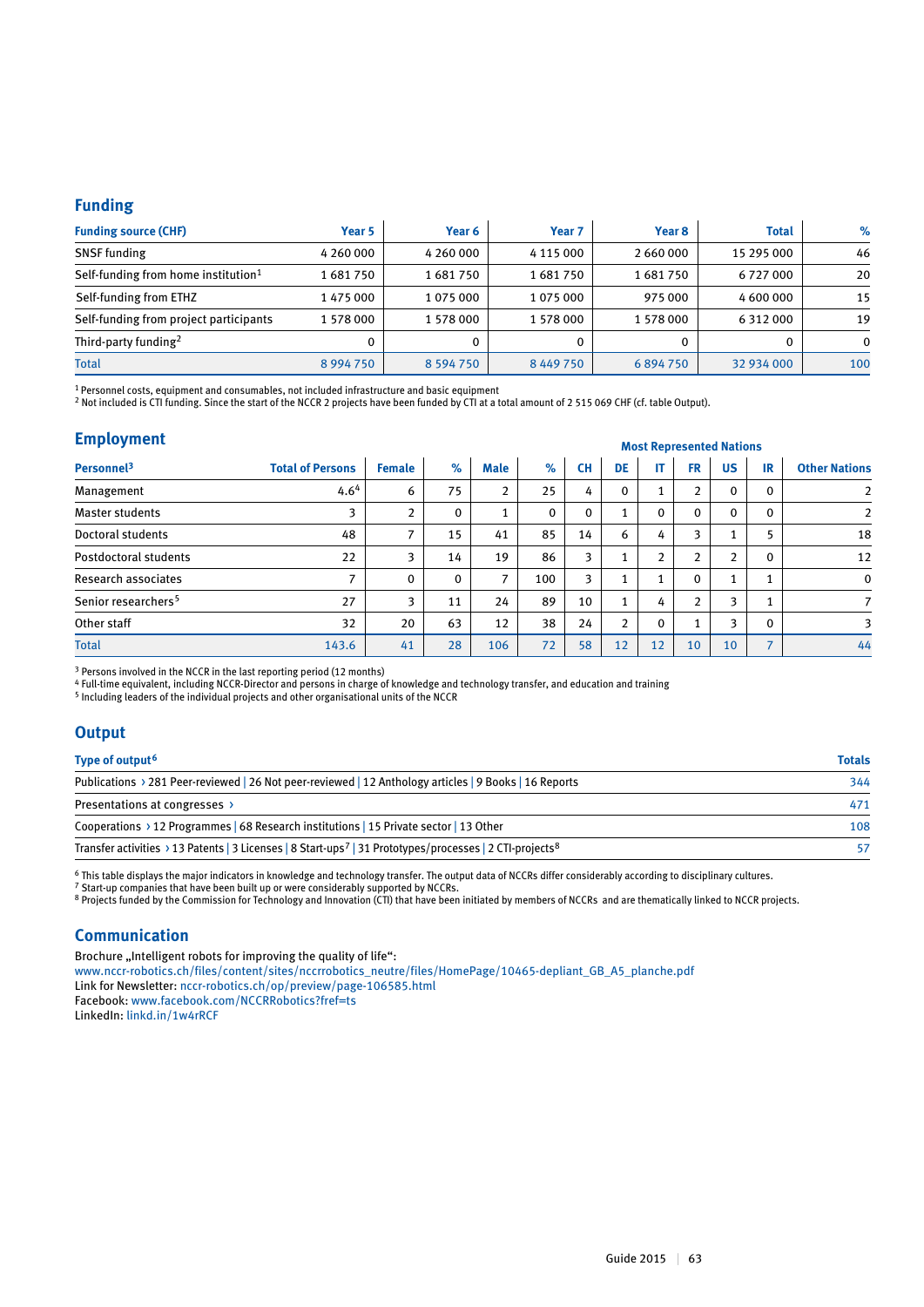# **The Mathematics of Physics NCCR SwissMAP**

Physicists use the language of mathematics to describe the processes that they observe. However, mathematics is more than a language. It is also a collection of complex, evolving ideas. At the threshold between theoretical physics and mathematics – where the mathematician's stringency and the physicist's intuition bear the greatest fruit – both sides benefit from closer cooperation. Physics wins when it can use mathematics to better describe nature and the cosmos; mathematics wins when the description of natural phenomena gives it a deeper understanding of the objects it uses. The National Centre of Competence in Research (NCCR) "SwissMAP" aims to take this melding of minds to the next level and establish an internationally renowned "Swiss Institute for Advanced Research in Mathematics and Physics". The objective is to create a place where researchers can focus on fundamental questions, such as whether string theory really is suitable for describing all of the known force fields and interactions in a uniform "Theory of Everything".

#### **Research**

**Geometry, Topology, and Physics**  Pandharipande R.

**Field Theory**  Felder G. **Statistical Mechanics** 

Smirnov S. **String Theory**  Marino Beiras M.

**Quantum Systems**  Graf G. M.

**Home Institutions**

University of Geneva ETH Zurich

**Start of the NCCR** July 1, 2014

#### **NCCR Management**

*Director* Smirnov Stanislav, Prof. *Co-Director* Felder Giovanni, Prof. *Deputy Directors* Alekseev Anton, Prof. Gaberdiel Matthias, Prof. *Scientific Officer* Podkopaeva Maria, Dr.

Maria.Podkopaeva@unige.ch +41 (0)22 379 11 78

*Administrative Manager* Bretton Isabelle Isabelle.Bretton@unige.ch +41 (0)22 379 11 44

*Administrative Assistant* N.N.

*Communications* Fiorelli Vimart Shaula, Dr. Shaula.Fiorelli@unige.ch +41 (0)22 379 11 68

*Equal Opportunities* Beliakova Anna, Prof.

*Knowledge and Technology Transfer* Alekseev Anton, Prof.

*Education and Training* Gaberdiel Matthias, Prof.

#### **Address**

NCCR SwissMAP Section de mathématiques 2-4 rue du Lièvre, Case postale 64 CH - 1211 Genève 4

Tel: +41 (0)22 379 11 78

**Web Address**

www.nccr-swissmap.ch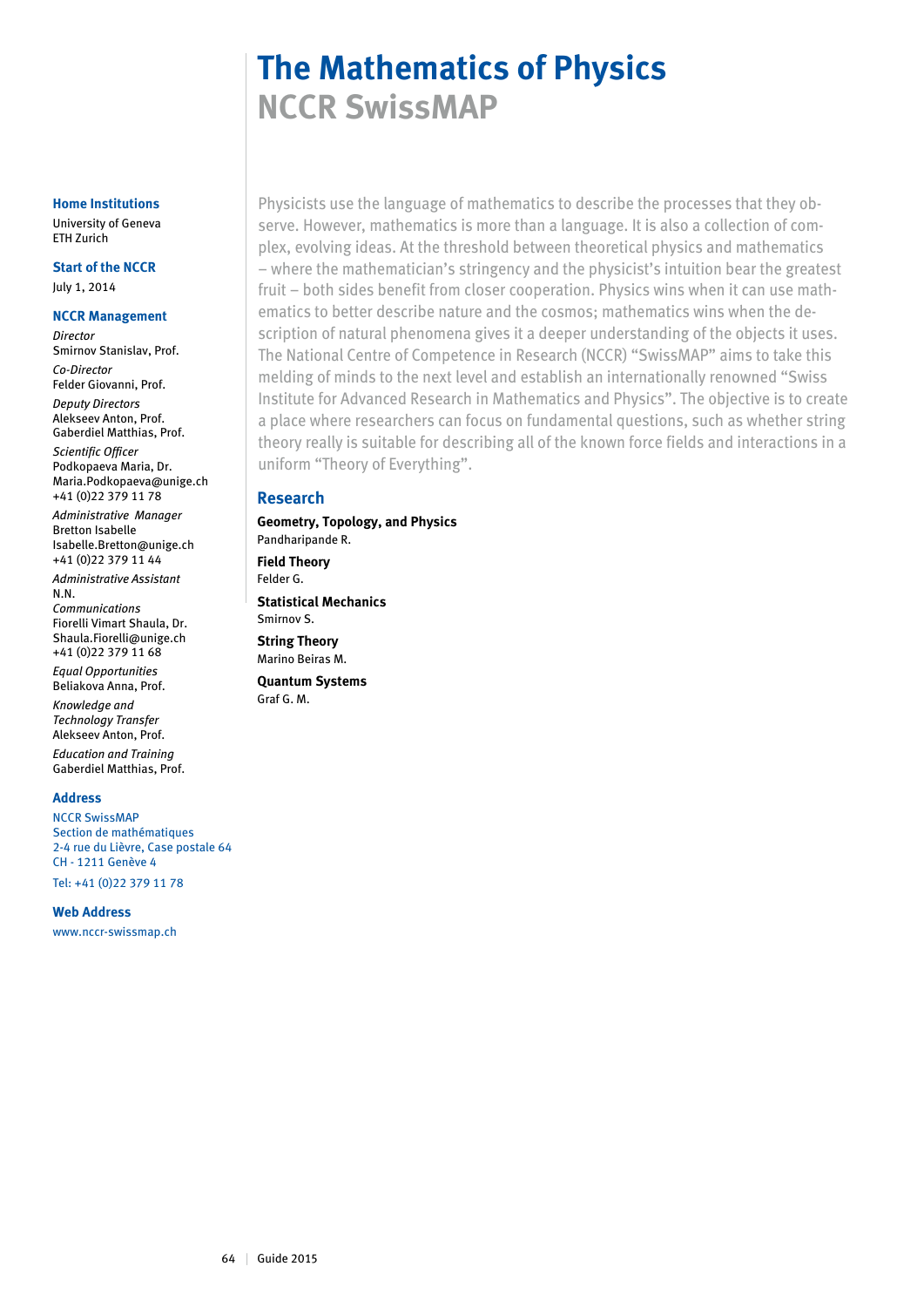#### **Heads of Research Groups**

Alvarez-Gaume Luis, Prof.<br>Beisert Niklas, Prof. Lerche Wolfgang, Prof.<br>
Maggiore Michele. Prof.<br>
Département de Physic

Rychkov Vyacheslav, Prof.<br>Schlein Benjamin, Prof.

Alekseev Anton, Prof. Section de Mathématiques, Université de Genève<br>Alvarez-Gaume Luis, Prof. Theory Division, CERN Beisert Niklas, Prof. Institut für Theoretische Physik, ETH Zurich Beliakova Anna, Prof. Institut für Mathematik, Universität Zürich Institut für Theoretische Physik, Universität Bern Bolthausen Erwin, Prof. **Institut für Mathematik, Universität Zürich**<br>Cattaneo Alberto, Prof. **Institut für Mathematik, Universität Zürich** Cattaneo Alberto, Prof. **Institut für Mathematik, Universität Zürich**<br>
Duminil-Copin Hugo, Prof. Section de Mathématiques, Université de Section de Mathématiques, Université de Genève Durrer Ruth, Prof.<br>
Eckmann lean-Pierre. Prof. Département de Physique Théorique. Université de Genève Eckmann Jean-Pierre, Prof. Département de Physique Théorique, Université de Genève<br>Felder Giovanni. Prof. Departement Mathematik. ETH Zurich Felder Giovanni, Prof.<br>Fröhlich lürg, Prof. Departement Mathematik, ETH Zurich<br>Institut für Theoretische Physik, ETH Zurich Fröhlich Jürg, Prof. Institut für Theoretische Physik, ETH Zurich Gaberdiel Matthias, Prof. **Institut für Theoretische Physik, ETH Zurich**<br>Graf Gian Michele, Prof. **Institut für Theoretische Physik, ETH Zurich** Graf Gian Michele, Prof. **Institut für Theoretische Physik, ETH Zurich**<br>Institut für Theoretische Physik, ETH Lausanne Section de Mathématiques, EPF Lausanne Hongler Clément, Prof. Section de Mathématiques, EPF Lausanne<br>
Kashaev Rinat, Prof. Section de Mathématiques, Université de Kashaev Rinat, Prof.<br>
Knoerrer Horst. Prof. Section de Mathématik. ETH Zurich<br>
Departement Mathematik. ETH Zurich Departement Mathematik, ETH Zurich Maggiore Michele, Prof. Département de Physique Théorique, Université de Genève<br>Mariño Beiras Marcos, Prof. Section de Mathématiques et Départment de Physique Théo Section de Mathématiques et Départment de Physique Théorique, Université de Genève Mikhalkin Grigory, Prof. Section de Mathématiques, Université de Genève<br>
Nolin Pierre. Prof. Section de Mathematik. ETH Zurich Departement Mathematik, ETH Zurich Pandharipande Rahul, Prof.<br> **Pandharipande Rahul, Prof.** Departement Mathématiques. EPF Lausa<br>
Section de Mathématiques. EPF Lausa Section de Mathématiques, EPF Lausanne Rattazzi Riccardo, Prof. Theoretical Particle Physics Laboratory, EPF Lausanne Schlein Benjamin, Prof.<br>
Section de Mathématiques. Universität Zürich<br>
Section de Mathématiques. Université de Smirnov Stanislav, Prof. Section de Mathématiques, Université de Genève<br>Sukhorukov Eugene, Prof. Département de Physique Théorique, Université d Département de Physique Théorique, Université de Genève Szenes Andras, Prof. Section de Mathématiques, Université de Genève<br>Sznitman Alain-Sol. Prof. Departement Mathematik. ETH Zurich Sznitman Alain-Sol, Prof. Departement Mathematik, ETH Zurich Velenik Yvan, Prof. Section de Mathématiques, Université de Genève<br>
Verner Wendelin. Prof. Departement Mathematik. ETH Zurich Werner Wendelin, Prof. Departement Mathematik, ETH Zurich<br>Willwacher Thomas. Prof. Departement Institut für Mathematik. Universität Zi Institut für Mathematik, Universität Zürich Wittwer Peter, Prof. Section de Mathématiques, Université de Genève

#### **Key collaborations with third parties**

#### **Research Institutions**

- Massachusetts Institute of Technology, USA
- Columbia University, USA
- Cornell University, USA
- University of Chicago, USA
- University of Michigan, USA
- University of British Columbia, Canada
- University of Toronto, Canada
- Institut de Physique Théorique, CEA-Saclay, France
	- Université Paris-7, France
	- Université de Lyon, France
- University of Cambridge, UK
- University of Oxford, UK
- University of Loughborough, UK
- University of Helsinki, Finland
- Lund University, Sweden
- Technion Israel Institute of Technology, Israel
- Hebrew University of Jerusalem, Israel
- HRI Allahabad, India

#### **Participating Institutions**

Universität Zürich (5 groups) | Université de Genève (13 group) | Universität Bern (1 group) ETH Zurich (10 groups) | EPF Lausanne (4 groups) | CERN (3 groups)

#### **Evaluation and Monitoring by the Swiss National Science Foundation (SNSF)**

#### **Members of the Review Panel**

**NCCR Office SNSF**

Eisenbrand Friedrich, Prof. (Chair) Swiss National Science Foundation, Berne, CH Bayer-Flückiger Eva, Prof. Swiss National Science Foundation, Berne, CH<br>Gawedzki Krzysztof. Prof. Scole Normale Supérieure. ENS. FR Ecole Normale Supérieure, ENS, FR Goddard Peter, Prof. School of Natural Sciences, Institute for Advanced Study, Princeton, US<br>Guionnet Alice, Prof. School of Mathématiques Pures et Appli-quées, ENS, FR Guionnet Alice, Prof. 
Unité de Mathématiques Pures et Appli-quées, ENS, FR<br>
Huybrechts Daniel. Prof. 
Unité de Mathématik. Universität Bonn. DE Institut für Mathematik, Universität Bonn, DE Scheffold Frank, Prof.<br>
Swiss National Science Foundation, Berne, CH<br>
Zentrum Mathematik. TU München. DE Zentrum Mathematik, TU München, DE Vergne Michèle, Prof. Institut de Mathématiques de Jussieu, Paris, FR

Kathrin Peter, Dr. Schweiz, Nationalfonds, Wildhainweg 3, 3001 Bern +41 (0)31 308 21 85, fax: +41 (0)31 305 29 71 kathrin.peter@snf.ch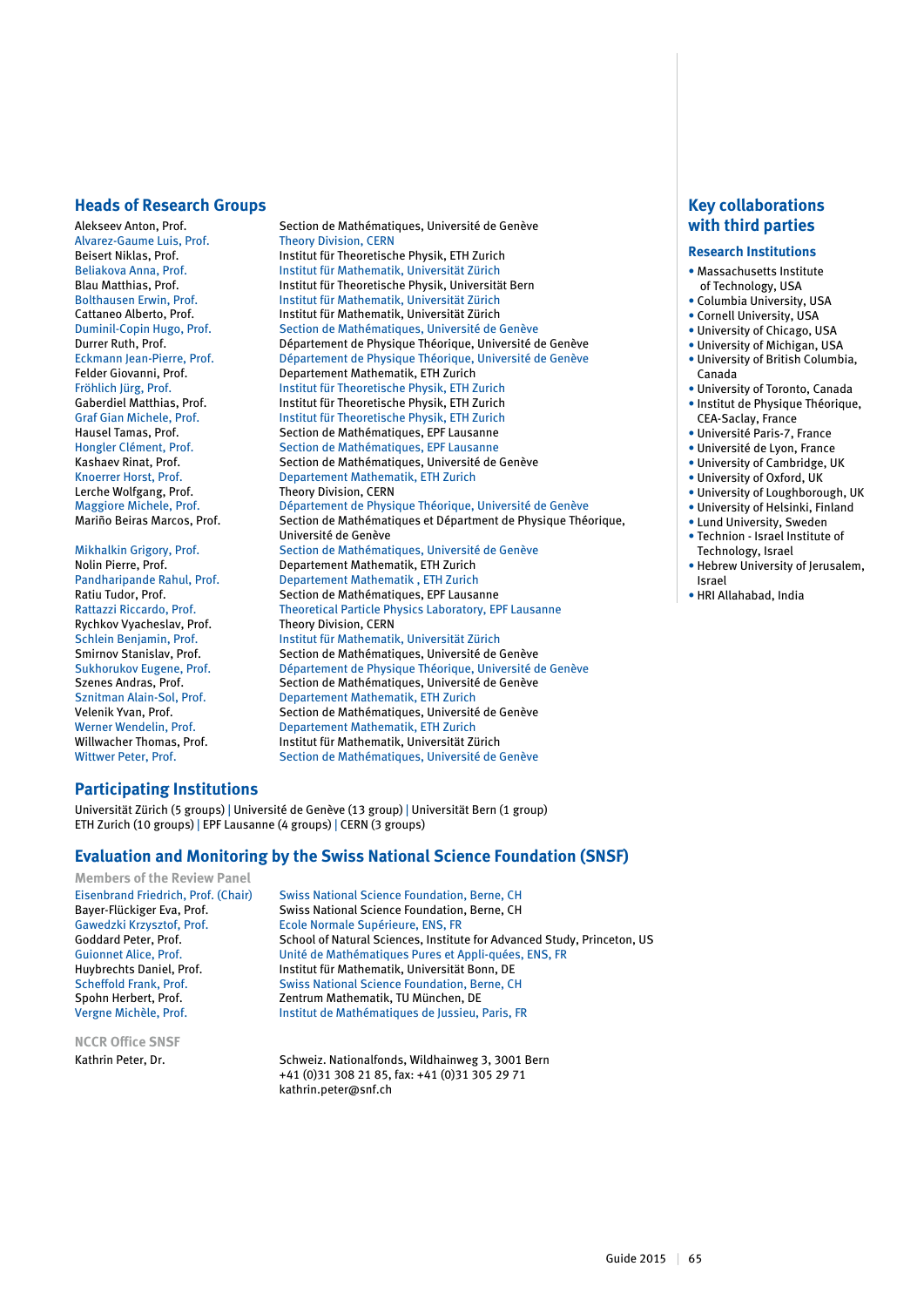# **The Mathematics of Physics**

**NCCR SwissMAP**

# **Funding**

| <b>Funding source (CHF)</b>                     | Year 1    | Year 2    | Year 3    | Year 4    | <b>Total</b>  | $\%$     |
|-------------------------------------------------|-----------|-----------|-----------|-----------|---------------|----------|
| <b>SNSF</b> funding                             | 2 300 000 | 2 900 000 | 3 000 000 | 3 000 000 | 11 200 000    | 41       |
| Self-funding from home institution <sup>1</sup> | 655 000   | 815000    | 865 000   | 865 000   | 3 200 000     | 11       |
| Self-funding from ETH Zurich                    | 700 000   | 800 000   | 850 000   | 1 350 000 | 3700000       | 13       |
| Self-funding from project participants          | 2484000   | 2484000   | 2484000   | 2484000   | 9 9 3 6 0 0 0 | 35       |
| Third-party funding                             | 0         |           |           |           |               | $\Omega$ |
| <b>Total</b>                                    | 6 139 000 | 6999000   | 7 199 000 | 7699000   | 28 036 000    | 100      |

 $^{\rm 1}$  Personnel costs, equipment and consumables, not included infrastructure and basic equipment

> Statistical data will be published later.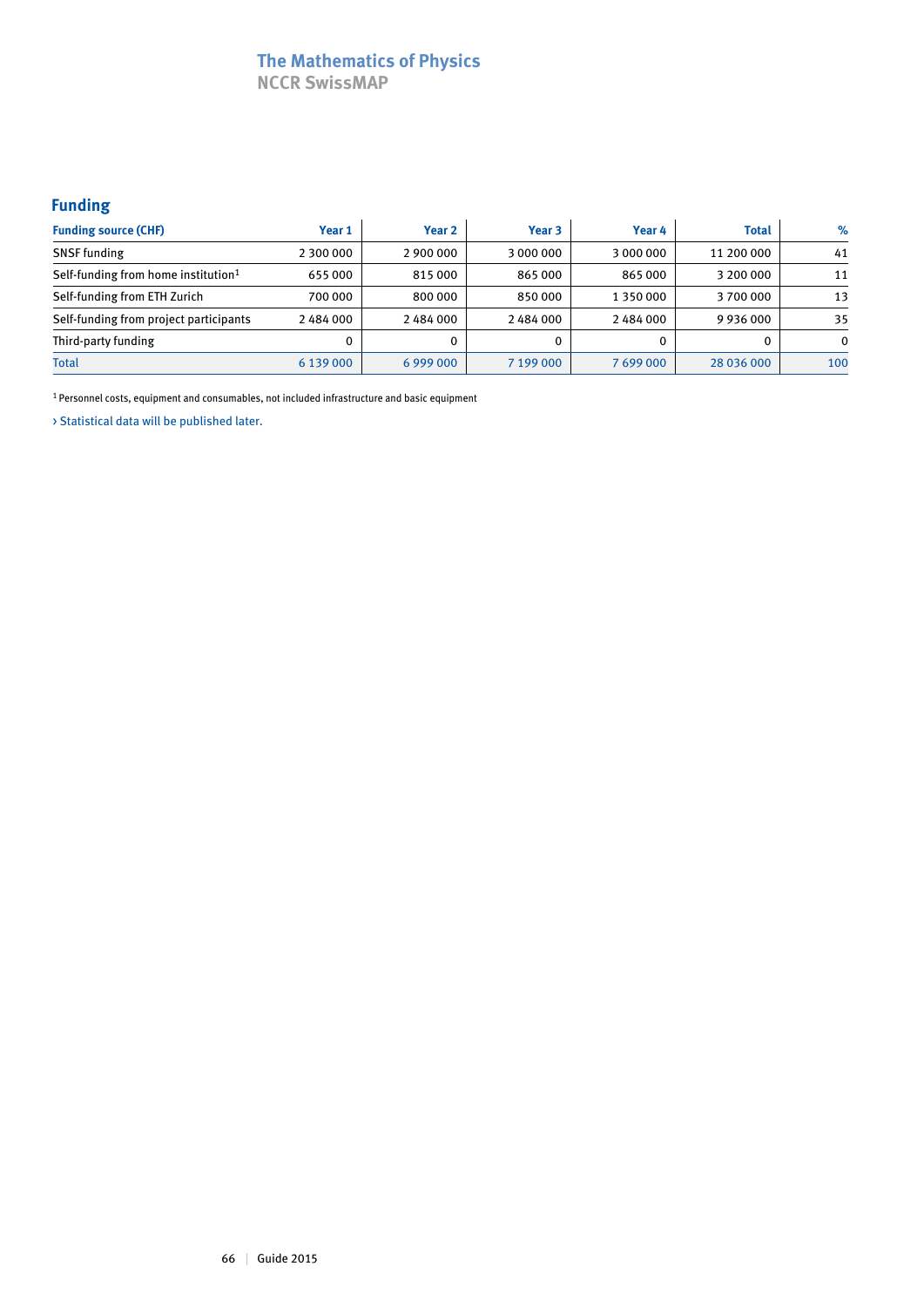# **The synaptic bases of mental diseases NCCR SYNAPSY**

The aim of the NCCR "SYNAPSY" is to develop an ambitious translational programme linking neuroscience to psychiatry with the aim to uncover the pathogenetic neurobiological mechanisms underlying mental and cognitive disorders. This will be achieved by bringing together a group of internationally recognized basic neuroscientists active in cutting-edge research relevant to higher brain functions with research-oriented academic psychiatrists. In addition to the expected scientific outcomes, this NCCR will have an important clinical and societal impact: based on the understanding of the biological mechanisms underlying mental disorders, one can expect the development of novel preventive and therapeutic approaches which ultimately will improve the quality of life of patients. It will also contribute to the emergence of a new generation of clinical psychiatrists with a strong neuroscientific background.

## **Research**

#### **AXIS 1 GENE MEDIATED PSYCHIATRIC DISORDERS**

### **Project 1: 22q11 Deletion Syndrome**

**Clinical Cohort** Eliez S., Michel C.

**Fundamental Neuroscience** Caroni P., Muller D., Michel C., Carleton A., Antonarakis S.

### **Project 2: Biomarkers of Early Psychosis**

**Clinical Cohort** Conus P., Clarke S., Murray M., Blanke O.

**Fundamental Neuroscience** Do K. Q.

#### **Project 3: Autism Spectrum Disorders**

**Clinical Cohort** Schaer M., Eliez S., Michel C.

**Fundamental Neuroscience** Scheiffele P., Caroni P., Schneggenburger R., Bellone C.

### **KTT projects**

**GABA-B receptor subtypes as therapeutic targets for mental health disorders** Bettler B.

**Influence of genetic polymorphisms on body mass index and fat mass in patients with psychotropic treatments** Cardinaux J-R., Eap C.

**Endophenotypes of schizophrenia** Herzog M.

#### **AXIS 2 EXPERIENCE DEPENDENT PSYCHOPATHOLOGY**

**Project 4: Developmental Stress Clinical Cohort** Ansermet F., Schechter D., Clarke S., Murray M., Michel C.

**Fundamental Neuroscience** Sandi C., Dayer A., Gräff J., Holtmaat A., Lüscher C., Lüthi A.

### **Project 5: Mood Disorders**

#### **Clinical Cohort** Marquet P., Preisig M., Aubry J.-M., Dayer A.

**Fundamental Neuroscience** Magistretti P., Volterra A., Bezzi P.

#### **Home Institutions**

EPF Lausanne, University of Lausanne, University of Geneva

**Start of NCCR** October 1, 2010

## **NCCR Management**

*Director (EPFL, UNIL CHUV)* Magistretti Pierre, Prof. +41 (0)21 693 95 02 pierre.magistretti@epfl.ch

*Co-Director (UNIGE)* Muller Dominique, Prof. +41 (0)22 379 54 34 dominique.muller@unige.ch

*Manager* Roth Béatrice, Dr. +41 (0)21 693 72 44 beatrice.roth@epfl.ch

*Co-Manager* Pickenhagen Anouchka, Dr. +41 (0)21 693 76 90 anouchka.pickenhagen@epfl.ch

*Assistant manager* Rochat Gaëlle, Mrs. +41 (0)21 693 03 32 gaelle.rochat@epfl.ch

*Knowledge and Technology Transfer*  Lengacher Sylvain, Dr. +41 (0)21 693 16 64 sylvain.lengacher@epfl.ch

*Education* Roth Béatrice, Dr. beatrice.roth@epfl.ch

*Equal opportunities*  N.N.

*Accountant* Xu Michelle +41 (0)21 693 35 41 michelle.xu@epfl.ch

#### **Address**

NCCR-SYNAPSY EPFL/SV/BMI Station 19 1015 Lausanne

+41 (0)21 693 03 32 synapsy@epfl.ch

**Web Address**

www.nccr-synapsy.ch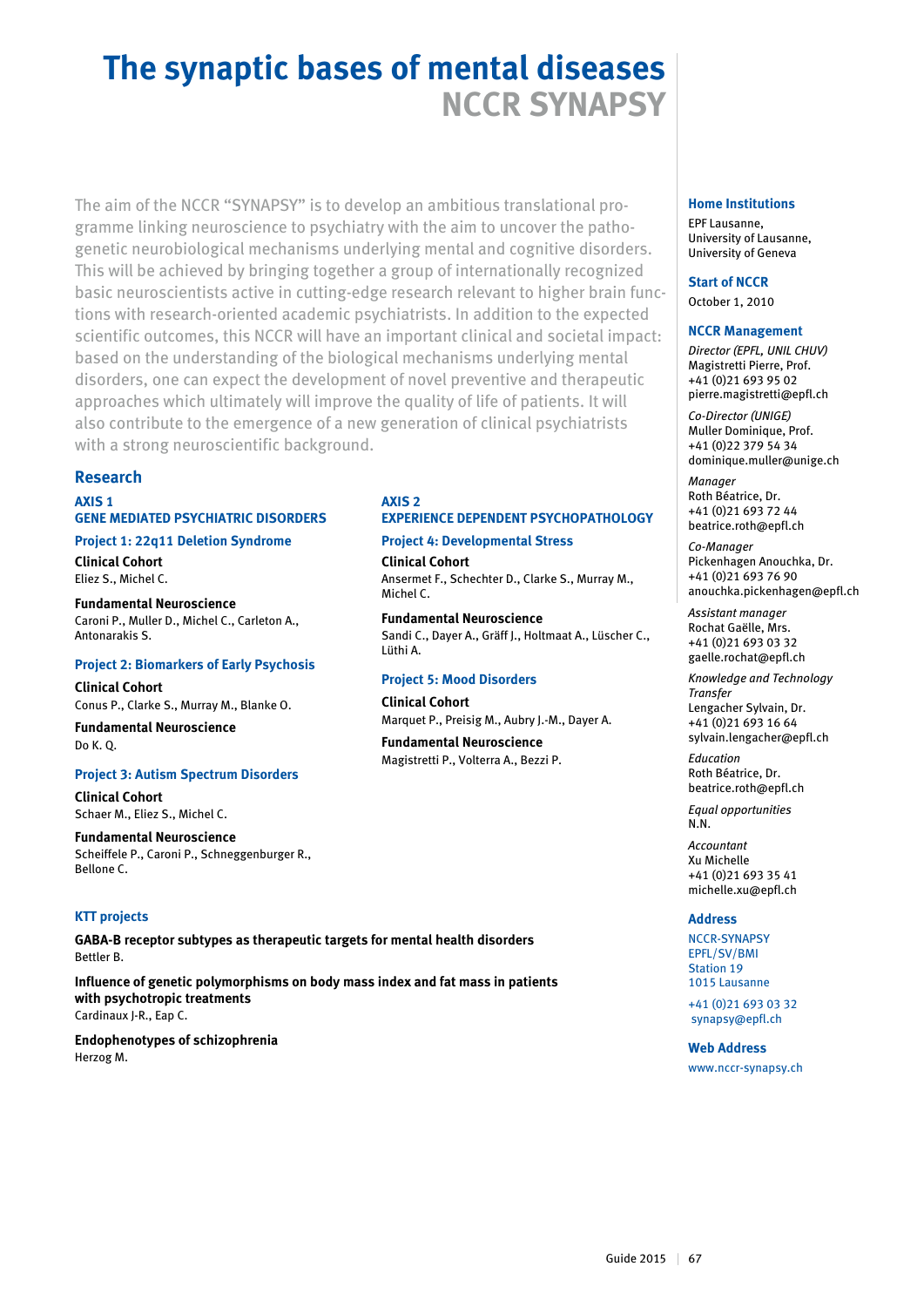# **The synaptic bases of mental diseases NCCR SYNAPSY**

### **Key collaborations with third parties**

#### **Academia**

- Department of Psychiatry, Psychotherapy and Psychosomatics, University of Zurich, CH
- Institute of Physiology, University of Saarland, Homburg, DE
- Department of Pharmacology, University of North Carolina, School of Medicine, Chapel Hill, NC, US
- Department of Psychiatry, University of Bremen, Bremen, DE
- Clinic for affective disorders and general psychiatry, University Hospital Zurich, CH
- Institute of Physiology, University of Freiburg, Freiburg, DE
- Department of Anatomy and Neuroscience, University College of Cork, Ireland
- Department of Psychiatry, Universität Medizin, Berlin, DE
- Wellcome Trust Centre for Neuroimaging, UCL, London, GB
- Department of Psychiatry, Tbilisi State Medical University, Tbilisi, GA
- Epidemiology Research Branch, National Institute of Mental Health, Bethesda, US
- Max Planck Institute for Human Cognitive and Brain Sciences, Leipzig, DE
- Medical Image Processing Lab, Geneva University, CH
- Signal Processing Lab, EPFL, Lausanne, CH
- Department of Psychiatry, Charité, Berlin, DE
- Central Institute of Mental Health, Mannheim, DE
- Laboratoire d'Etude de l'Apprentissage et du Développement, Bourgogne University, Dijon, FR
- Institute of Immunology, Alexander Fleming Biomedical Sciences Research Center, Vari, GR
- Department of Genetics, Albert Einstein College of Medicine, New York, US

#### **Economy / Others**

- Roche, Basel, CH
- Life Science Communication AG, Küsnacht, CH
- Fondation de Préfargier, Marin-Epagnier, CH

#### **Heads of Research Groups**

Ansermet François, Prof. Service de Psychiatrie de l'Enfant et de l'Adolescent, Hôpitaux Universitaires de Genève Antonarakis Stylianos, Prof. Département de génétique médicale et de développement, Université de Genève et Hôpitaux Universitaires de Genève Aubry Jean-Michel, Prof. Service de psychiatrie générale, Programme Bipolaire, Hôpitaux Universitaires de Genève<br>Institut für Physiologie, Universität Institut für Physiologie, Universität Basel Bezzi Paola, Dr. Faculté de biologie et de médecine, Université de Lausanne<br>Blanke Olaf, Prof. Caboratoire de neurosciences cognitives, EPF Lausanne Blanke Olaf, Prof. **Laboratoire de neurosciences cognitives**, EPF Lausanne<br>Cardinaux Jean-René, Dr. **Département de psychiatrie, Centre de Neurosciences** Département de psychiatrie, Centre de Neurosciences Psychiatriques, Hôpital de Cery, Prilly Carleton Alan, Prof. Département des Neurosciences Fondamentales, Université de Genève Caroni Pico, Prof. Friedrich Miescher Institute for Biomedical Research, Universität Basel Clarke Stephanie, Prof. Neuropsychologie et neuroréhabilitation, CHUV-UNIL, Lausanne Service de Psychiatrie Générale, Clinique psychiatrique universitaire, CHUV Dayer Alexandre, Prof. Département des Neurosciences Fondamentales, Université de Genève<br>Do Kim, Prof. Des Christé de Fondante de recherche sur la schizophrénie CNP, CHUV, Lausanne Unité de recherche sur la schizophrénie CNP, CHUV, Lausanne Draganski Bogdan, Prof. Departement des neurosciences cliniques, CHUV-UNIL, Lausanne Eap Chin, Prof. Département de psychiatrie, Centre de Neurosciences Psychiatriques, Hôpital de Cery, Prilly Eliez Stephan, Prof. Office Médico-Pédagogique, Université de Genève Frackowiak Richard, Prof. Département de Neurosciences cliniques, CHUV-UNIL, Lausanne<br>Gräff Johannes, Prof. Saiff Lab. EPF Lausanne Gräff Lab, EPF Lausanne Herzog Michael, Prof.<br>
Holtmaat Anthony, Prof. Département des Neurosciences Fondamentale Département des Neurosciences Fondamentales, Université de Genève Lüscher Christian, Prof. Département des Neurosciences Fondamentales, Université de Genève Lüthi Andreas, Prof. Friedrich Miescher Institute for Biomedical Research, Universität Basel<br>
Magistretti Pierre, Prof. Brain Mind Institute, EPF Lausanne Brain Mind Institute, FPF Lausanne Centre de neurosciences psychiatriques, CHUV-UNIL, Lausanne Marquet Pierre, Prof. <br>
Michel Christoph, Prof. **Neurosciences psychiatriques (PCN), UNIL, Prilly**<br>
Département des Neurosciences Fondamentales, Département des Neurosciences Fondamentales, Université de Genève Muller Dominique, Prof. Département des Neurosciences Fondamentales, Université de Genève<br>Murray Micah, Prof. Center for Biomedical Imaging, CHUV-UNIL, Lausanne Center for Biomedical Imaging, CHUV-UNIL, Lausanne Preisig Martin, Prof. Département de psychiatrie, CHUV-Université de Lausanne Sandi Carmen, Prof.<br>
Schechter Daniel. Dr. Unité de Recherche. Service de Psychiatrie de l'Enfant et de Unité de Recherche, Service de Psychiatrie de l'Enfant et de l'Adolescent, Hôpitaux Universitaires de Genève Scheiffele Peter, Prof. Neurobiologie, Biozentrum, Universität Basel<br>Schneggenburger Ralf, Prof. Laboratoire de mécanismes synaptiques. EPF Schneggenburger Ralf, Prof. Laboratoire de mécanismes synaptiques, EPF Lausanne<br>Volterra Andrea, Prof. Département de biologie cellulaire et de morphologie, Département de biologie cellulaire et de morphologie, Université de Lausanne

**Participating Institutions**

Universität Basel / Friedrich-Miescher-Institut (4 groups) | Université de Genève (8 groups) Université de Lausanne (2 groups) | EPF Lausanne (6 groups) Centre hospitalier universitaire vaudois (CHUV) (10 groups) | Hôpitaux Universitaires de Genève (HUG) (3 groups)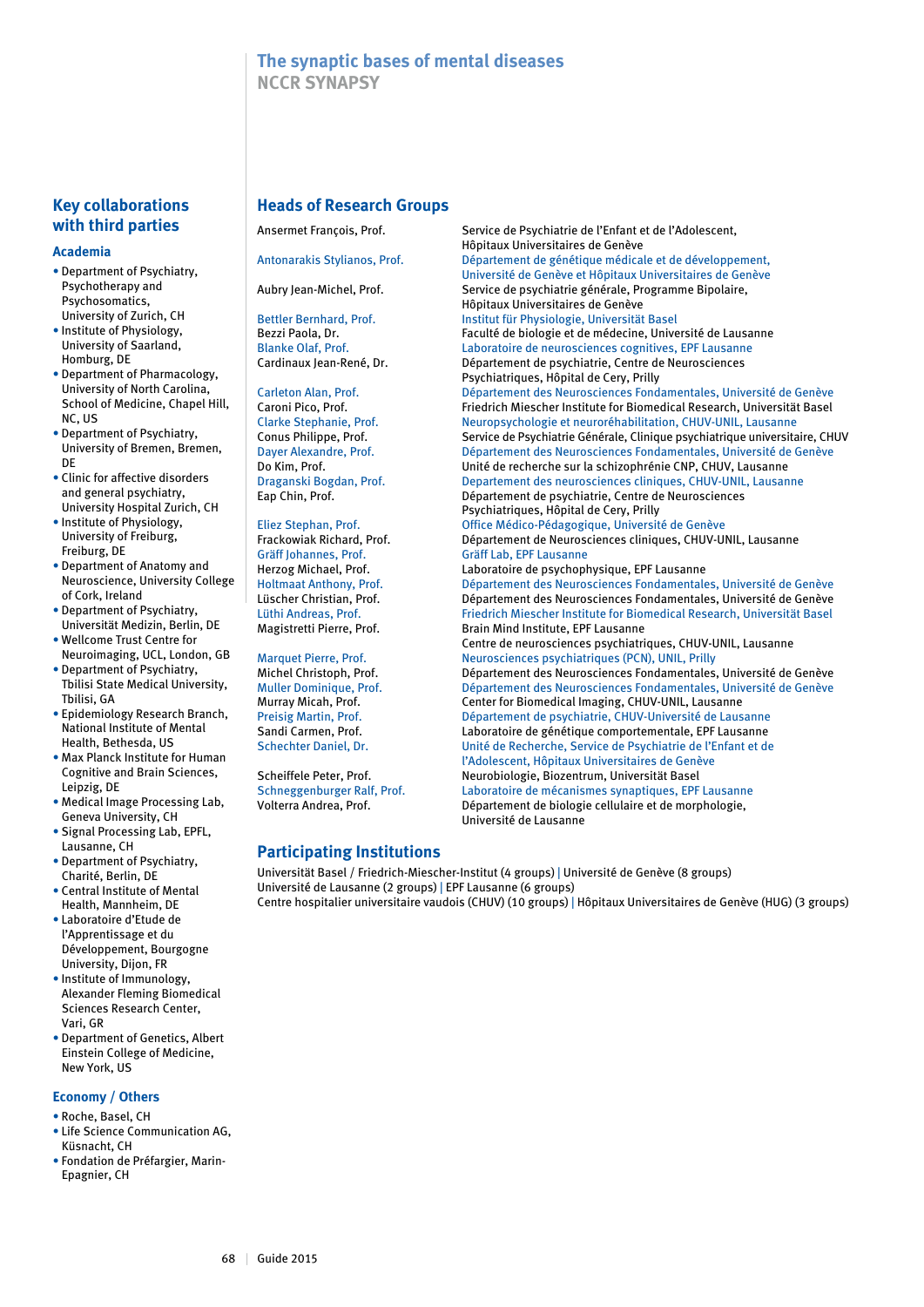#### **Scientific Advisory Board**

Hen René, Prof. Division of Integrative Neuroscience, Columbia University and College of Physicians & Surgeons, New York State Psychiatric Institute, New York, NY Le Moal Michel, Prof.<br>
Lyons-Ruth Karlen, Prof.<br>
Director, Biobehavioral Family Studies Lab, I Director, Biobehavioral Family Studies Lab, Department of Psychiatry, Harvard Medical School, Cambridge, MA<br>Department of Psychiatry, Emory Univers Department of Psychiatry, Emory University School of Medicine, Atlanta, GA<br>
McGorry Patrick, Prof. Centre for Y Centre for Youth Mental Health, The University of Melbourne, Parkville, VIC, Australia<br>Ries Merikangas Kathleen, Prof. Genetic Epidemiology R Genetic Epidemiology Research Branch, Intramural Research Program, NIMH, Bethesda<br>Robbins Trevor W., Director, Prof. Behavioural and Clinical N Behavioural and Clinical Neuroscience Institute, Head of Dept. of Expt. Psychology, University of Cambridge, UK

## **Evaluation and Monitoring by the Swiss National Science Foundation (SNSF)**

**Members of the Review Panel**

**NCCR Office SNSF**

Hottiger Michael, Prof. (Chair) Swiss National Science Foundation, Berne, CH<br>Berrettini Wade, Prof. School of Medicine, University Pennsylvania, L School of Medicine, University Pennsylvania, US Chelly Jamel, Prof. **Institut Cochin- Hôpital Cochin, Université Paris Descartes, FR**<br>Coyle Joseph Thomas, Prof. McLean Hospital Harvard Medical School Affiliate, US McLean Hospital Harvard Medical School Affiliate, US Hensch Takao K., Prof. Department Molecular and Cellular Biology, Harvard University, US Joëls Marian, Prof. Department of Neuroscience and Pharmacology, University Medical Center Utrecht, NL<br>Kettenmann Helmut, Prof. Max Delbrück Center for Molecular Me Max Delbrück Center for Molecular Medicine (MDC), Berlin, DE Licinio Julio, Prof. South Australian Health and Medical Research Institute, School of Medicine, Flinders University, AU<br>School of Medicine, Stanford University, US School of Medicine, Stanford University, US Mansuy Isabelle, Prof. Swiss National Science Foundation, Berne, CH<br>Zeilhofer Hanns Ulrich, Prof. Swiss National Science Foundation, Berne, CH Swiss National Science Foundation, Berne, CH

Peter Kathrin, Dr. Schweiz. Nationalfonds, Wildhainweg 3, 3001 Bern +41 (0)31 308 21 85, fax: +41 (0)31 305 29 71 kathrin.peter@snf.ch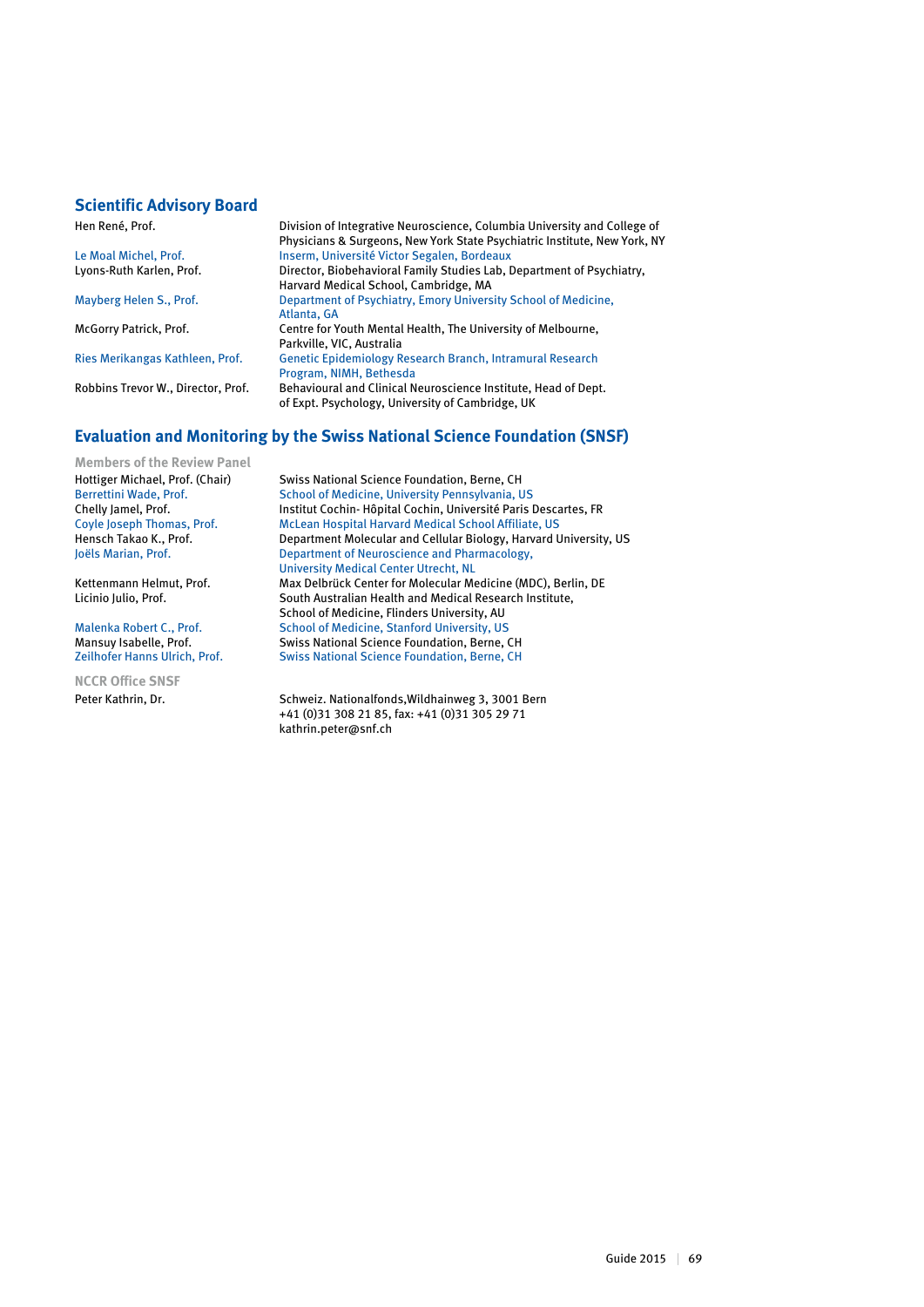# **The synaptic bases of mental diseases NCCR SYNAPSY**

### **Funding**

| <b>Funding source (CHF)</b>                     | Year 5        | Year 6        | Year <sub>7</sub> | Year 8     | <b>Total</b> | $\%$     |
|-------------------------------------------------|---------------|---------------|-------------------|------------|--------------|----------|
| <b>SNSF</b> funding                             | 4 6 6 2 0 0 0 | 4 6 6 2 0 0 0 | 4 660 000         | 3496000    | 17 480 000   | 37       |
| Self-funding from home institution <sup>1</sup> | 1950000       | 2 150 000     | 1 500 000         | 1 300 000  | 6 900 000    | 15       |
| Self-funding from University of Lausanne        | 375 000       | 375 000       | 375 000           | 375 000    | 1 500 000    | 3        |
| Self-funding from University of Geneva          | 588000        | 588000        | 863000            | 863000     | 2 902 000    | 6        |
| Self-funding from project participants          | 4620107       | 4582107       | 4 5 8 2 1 0 7     | 4582107    | 18 366 428   | 39       |
| Third-party funding                             |               |               | 0                 | 0          | 0            | $\Omega$ |
| <b>Total</b>                                    | 12 195 107    | 12 357 107    | 11 980 107        | 10 616 107 | 47 148 428   | 100      |

1 Personnel costs, equipment and consumables, not included infrastructure and basic equipment

#### **Employment**

| <b>Employment</b>               |                         |               | <b>Most Represented Nations</b> |             |          |                |                          |                |                |          |              |                      |
|---------------------------------|-------------------------|---------------|---------------------------------|-------------|----------|----------------|--------------------------|----------------|----------------|----------|--------------|----------------------|
| Personnel <sup>2</sup>          | <b>Total of Persons</b> | <b>Female</b> | $\%$                            | <b>Male</b> | $\%$     | <b>CH</b>      | <b>FR</b>                | IT             | DE             | ES       | <b>GB</b>    | <b>Other Nations</b> |
| Management                      | 2.9 <sup>3</sup>        | 4             | 57                              | 3           | 43       | 5              | $\mathbf{0}$             | 0              | T.             |          | 0            | $\mathbf 0$          |
| <b>Master students</b>          | 0                       | $\mathbf{0}$  | 0                               | 0           | $\Omega$ | $\mathbf{0}$   | $\mathbf{0}$             | $\Omega$       | 0              | $\Omega$ | $\mathbf{0}$ | $\mathbf 0$          |
| Doctoral students               | 29                      | 18            | 62                              | 11          | 38       | 13             | $\mathbf{0}$             | 3              | $\overline{2}$ |          | <sup>1</sup> | 8                    |
| Postdoctoral students           | 26                      | 12            | 46                              | 14          | 54       | $\overline{ }$ | $\overline{\phantom{a}}$ | 2              | $\mathbf 0$    | $\Omega$ | $\Omega$     | 10                   |
| <b>Research associates</b>      | 31                      | 24            | 77                              | 7           | 23       | 19             | $\overline{2}$           | 4              | $\Omega$       | 3        | 3            | 4                    |
| Senior researchers <sup>4</sup> | 88                      | 27            | 31                              | 61          | 69       | 43             | 11                       | 9              | 6              | 3        | 3            | 17                   |
| Other staff                     | 38                      | 33            | 87                              | 5           | 13       | 21             | 5                        | $\overline{2}$ | 5              |          | 1            | 3                    |
| <b>Total</b>                    | 214.9                   | 118           | 54                              | 101         | 46       | 108            | 25                       | 20             | 14             | 9        | 9            | 42                   |

2 Persons involved in the NCCR in the last reporting period (12 months)

3 Full-time equivalent, including NCCR-Director and persons in charge of knowledge and technology transfer, and education and training

4 Including leaders of the individual projects and other organisational units of the NCCR

### **Output**

| Type of output <sup>5</sup>                                                                                                    | <b>Totals</b> |
|--------------------------------------------------------------------------------------------------------------------------------|---------------|
| Publications > 168 Peer-reviewed   20 Not peer-reviewed   16 Anthology articles   14 Books   0 Reports                         | 218           |
| Presentations at congresses >                                                                                                  | 354           |
| Cooperations $\rightarrow$ 5 Programmes 23 Research institutions 2 Private sector 6 Other                                      | 36            |
| Transfer activities > 1 Patents   0 Licenses   0 Start-ups <sup>6</sup>   0 Prototypes/processes   0 CTI-projects <sup>7</sup> |               |

<sup>5</sup> This table displays the major indicators in knowledge and technology transfer. The output data of NCCRs differ considerably according to disciplinary cultures.

<sup>6</sup> Start-up companies that have been built up or were considerably supported by NCCRs. 7 Projects funded by the Commission for Technology and Innovation (CTI) that have been initiated by members of NCCRs and are thematically linked to NCCR projects.

### **Communication**

Media & news: www.nccr-synapsy.ch/medias Presentation leaflet: http://bit.ly/1bRUxgU Synapsy newsletters (3): http://bit.ly/1dpAMQJ | http://bit.ly/1fV982x | http://bit.ly/1a0AHz3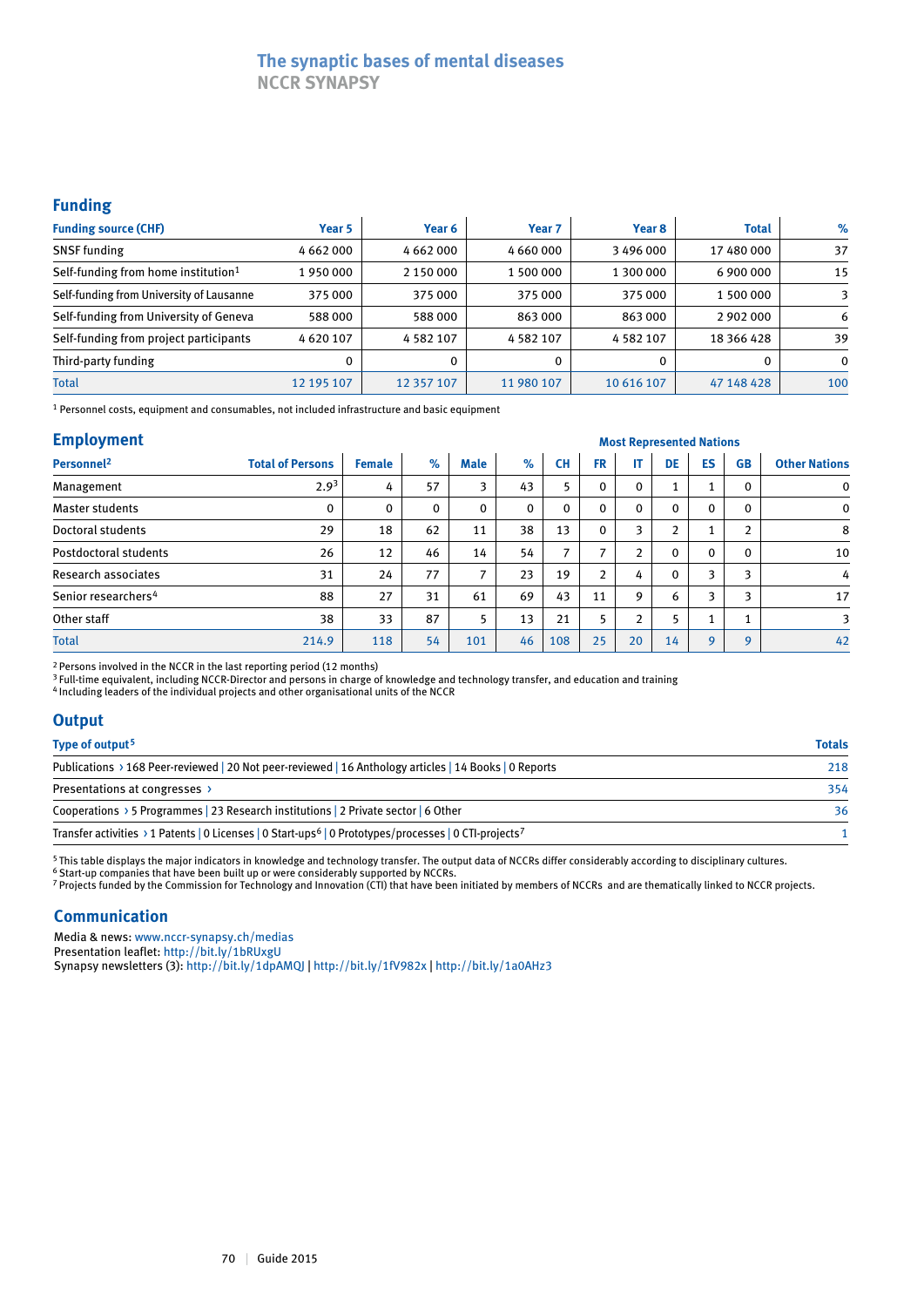# **From transport physiology to identification of therapeutic targets NCCR TransCure**

The NCCR "TransCure" seeks to integrate the disciplines of physiology, structural biology and chemistry with a focus on membrane transport proteins. These proteins are essential in nearly all aspects of human physiology and play an important role in therapeutic discovery. Their dysfunction contributes to a myriad of diseases ranging from neurodegeneration, epilepsy and cardiac disorders to cancer, diabetes and osteoporosis. The researchers aim to achieve a more profound understanding of the structures, mechanisms and pathophysiological roles of selected membrane transport proteins. Linking these basic scientific advancements to a translational approach, TransCure will bridge an in-depth understanding of membrane transport proteins to the development of novel therapeutic opportunities.

## **Research**

**Astrocyte-specific targeting: vesicular glutamate and monoamine transporters** Bezzi P., Dutzler R., Gertsch J., Reymond J.-L.,

Volterra A. **Na+/H+ and Na+/Ca2+ exchangers NHA2 and NCX1**

Fuster D., Hilge M., Hofstetter W., Reymond J.-L., Stahlberg H.

**Iron transporters DMT1 and FPN** Albrecht C., Dutzler R., Hediger M., Hofstetter W., Reymond J.-L.

**Multidrug transporters ABCG2 and MATE1** Altmann K.-H., Locher K., Stieger B.

**Canalicular lipid transporters A**ltmann K.-H., Gertsch J., Locher K., Stieger B.

**Putative endocannabinoid transporter** Altmann K.-H., Gertsch J., Reymond J.-L.

**Cation channel TRPM4** Abriel H., Gertsch J., Reymond J.-L.

**SLC7 amino acid transporters** Albrecht C., Altmann K.-H., Charles R.-P., Fotiadis D., Gertsch J., Lochner M.

**Genetics and membrane transporters** Bochud M.

**Uric acid transporter GLUT9** Baumann M., Surbek D.

# **Facilities**

**Screening facility** Gertsch J.

#### **Home Institution** University of Bern

#### **Start of the NCCR**

November 1, 2010

#### **NCCR Management**

*Director* Abriel Hugues, Prof. +41 (0)31 632 09 28 hugues.abriel@dkf.unibe.ch

*Deputy Director* Reymond Jean-Louis, Prof. +41 (0)31 631 43 25 jean-louis.reymond@dcb.unibe.ch

*Scientific Officer* Weisstanner Martin, Dr. +41 (0)31 632 09 95 martin.weisstanner@dkf.unibe.ch

*Administrative Coordinator*  Botthof Johanna +41 (0)31 632 09 82 johanna.botthof@dkf.unibe.ch

*Communications*  Botthof Johanna

*Knowledge and Technology Transfer* Gertsch Jürg, Prof. +41 (0)31 631 41 24 juerg.gertsch@ibmm.unibe.ch

*Equal opportunities* Abriel Hugues, Prof.

*Education and Training* Reymond Jean-Louis, Prof.

#### **Address**

NCCR TransCure Department of Clinical Research University of Bern Murtenstrasse 35, 3010 Bern

**Web Address**

www.nccr-transcure.ch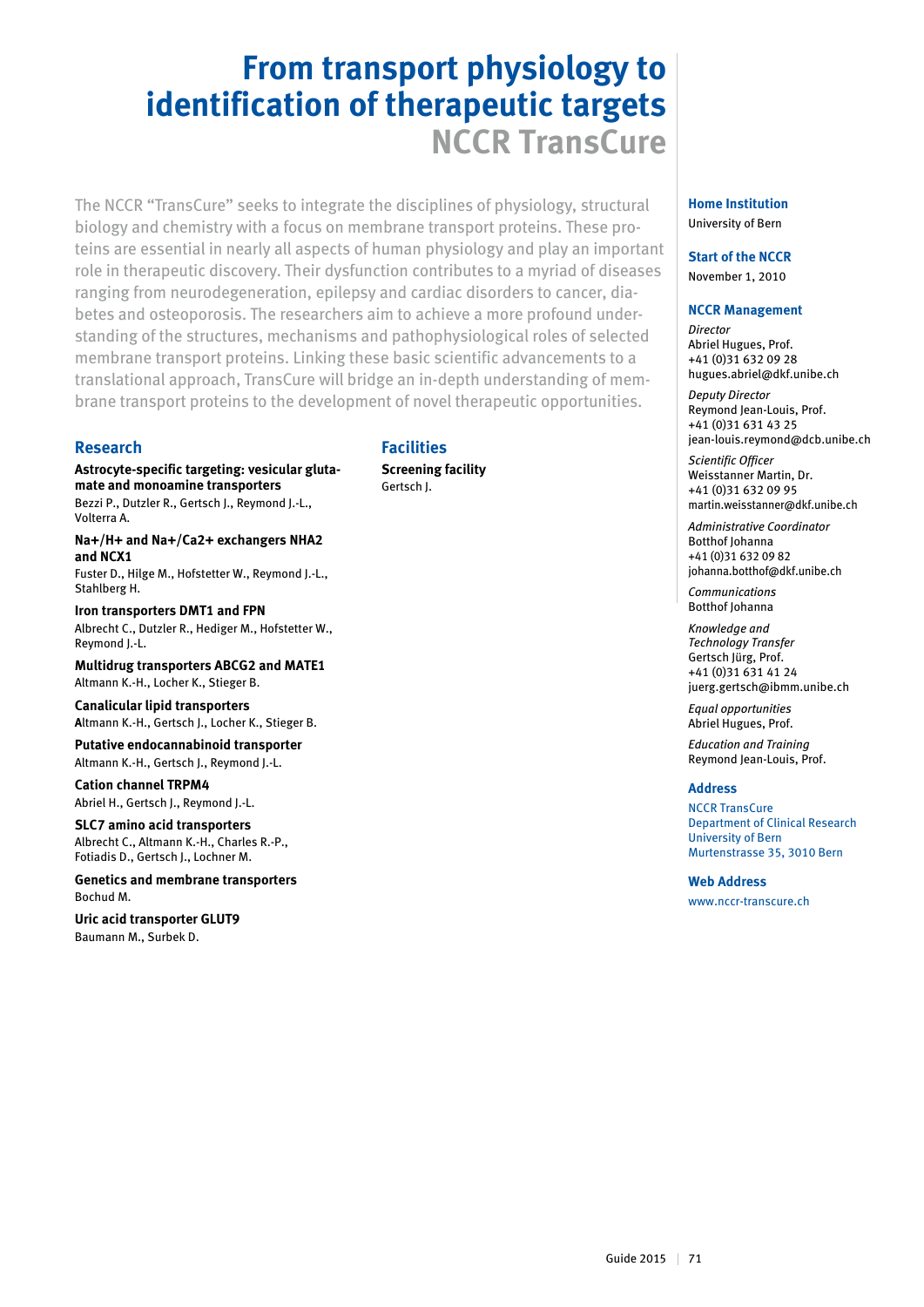# **From transport physiology to identification of therapeutic targets NCCR TransCure**

# **Key collaborations with third parties**

#### **Academia**

- Biomolecular Screening Facility, École polytechnique fédérale de Lausanne (EPFL), CH
- Cellular Neuroscience, Max Delbrück Center for Molecular Medicine, Berlin, DE
- Department of Behavioral Sciences, University of Ariel, Ariel, IL
- Department of Biochemistry, University of Cambridge, Cambridge, GB
- Department of Neuroscience, Columbia University, New York, US
- Department of Physiology, Johns Hopkins University, Baltimore, US
- Department of Structural Biology, Free University of Brussels, Brussels, BE
- Department of Surgery & Cancer, Imperial College, London, GB
- Hematology, St. Jude Children's Hospital, Memphis, US
- IFP TransCure, Marie Curie, European Commission/FP7
- Institut du Thorax, Université de Nantes, Nantes, FR
- Institute for Neurodegenerative Diseases, University of California (UCSF), San Francisco, US
- Institute for Research in Biomedicine, University of Barcelona, Barcelona, ES
- Institute of Human Development, University of Manchester, Manchester, GB
- Membrane Research Group, Hungarian Academy of Sciences, Budapest, HU
- Pharmacology and Physiology, University of Medicine and Dentistry of New Jersey, Newark, US
- Phyisology and Biomedical Engineering, Mayo Clinic College of Medicine, Rochester, US
- Research Centre for Molecular Medicine, Austrian Academy of Sciences, Vienna, AUT

#### **Economy / Other**

- Dr. August Wolff GmbH, Bielefeld, DE
- F. Hoffmann La Roche Ltd, Basel, CH

#### **Heads of Research Groups**

Abriel Hugues, Prof. **Departement Klinische Forschung, Universität Bern**<br>Albrecht Christiane. Prof. **Departement Institut für Biochemie und Molekulare Medizin. Universität Bern** Albrecht Christiane, Prof. Institut für Biochemie und Molekulare Medizin, Universität Bern Altmann Karl-Heinz, Prof Institut für Pharmazeutische Wissenschaften, ETH Zürich Baumann Marc, Dr. **Abteilung für Frauenheilkunde, Universitätsspital Bern**<br>Bezzi Paola, Dr. **Abteilung Debartement de biologie cellulaire et** de morphologie. Département de biologie cellulaire et de morphologie, Université de Lausanne<br>Bochud Murielle, Prof. Muslim and the Institut Universitaire de Institut Universitaire de Médecine Sociale et Préventive, Université de Lausanne Charles Roch-Philippe, Prof. Institut für Biochemie und Molekulare Medizin, Universität Bern Biochemisches Institut, Universität Zürich Fotiadis Dimitrios J., Prof. Institut für Biochemie und Molekulare Medizin, Universität Bern Fuster Daniel G., Dr. Institut für Biochemie und Molekulare Medizin, Universität Bern Gertsch Jürg, Prof. Institut für Biochemie und Molekulare Medizin, Universität Bern<br>Institut für Biochemie und Molekulare Medizin, Universität Bern Hediger Matthias A., Prof. Institut für Biochemie und Molekulare Medizin, Universität Bern<br>Institut Forschung, Universität Bern<br>Institute Departement Klinische Forschung, Universität Bern Departement Klinische Forschung, Universität Bern Locher Kaspar, Prof. Institut für Molekulare Biologie und Biophysik, ETH Zürich Lochner Martin, Prof. **Institut für Chemie und Biochemie, Universität Bern**<br>
Reymond Jean-Louis, Prof. **Institut für Chemie und Biochemie, Universität Bern** Institut für Chemie und Biochemie, Universität Bern Stahlberg Henning, Prof.<br>Stieger Bruno, Prof. **Biomannia Basel Stieger Bruno, Prof.** Abteilung für Klinische Pharma Abteilung für Klinische Pharmakologie und Toxikologie. Universitätsspital Zürich<br>Abteilung für Frauenheilk<br>Abteilung für Frauenheilk Surbek Daniel V., Prof. **Abteilung für Frauenheilkunde, Universitätsspital Bern** Volterra Andrea, Prof. **Abteilung Frauenheiter Universitäts and E**pern Département de biologie cellulaire et de morphologie, Université de Lausanne

# **Participating Institutions**

Universität Basel (1 group), Universität Bern (11 groups), Université de Lausanne (3 groups) Universität Zürich (2 groups), ETH Zürich (2 groups)

# **Evaluation and Monitoring by the Swiss National Science Foundation (SNSF)**

**Members of the Review Panel**

**NCCR Office SNSF**

Swiss National Science Foundation, Berne, CH Abagyan Ruben, Prof. School of Pharmacy & Pharmaceutical, Sciences University of California, US Alper Seth L., Prof. Renal Division and Molecular and Vascular Medicine Unit, Beth Israel Deaconess, UK Beech David, J., Prof. Faculty of Biological Sciences, University of Leeds, UK Dehio Christoph, Prof.<br>
Division of Chemistry and Chemical Engineerin<br>
Division of Chemistry and Chemical Engineerin Division of Chemistry and Chemical Engineering, California Institute of Technology, US Grzesiek Stephan, Prof. Swiss National Science Foundation, Berne, CH<br>Schmitt Lutz, Prof. Schmitt University, Heinrich Heine Unive Institute of Biochemistry, Heinrich Heine University Düsseldorf, DE Stilz Hans- Ulrich, Dr. Chemical and Analytical Sciences, Sanofi-Aventis Deutschland GmbH, DE Department of Pharmacology, University of Cambridge, UK Wang Da- Neng, Prof. Skirball Institute of Biomolecular, New York University School of Medicine, US

Zbinden Marc, Dr. Schweiz. Nationalfonds, Wildhainweg 3, 3001 Bern +41 (0)31 308 23 34, fax: +41 (0)31 305 29 71 marc.zbinden@snf.ch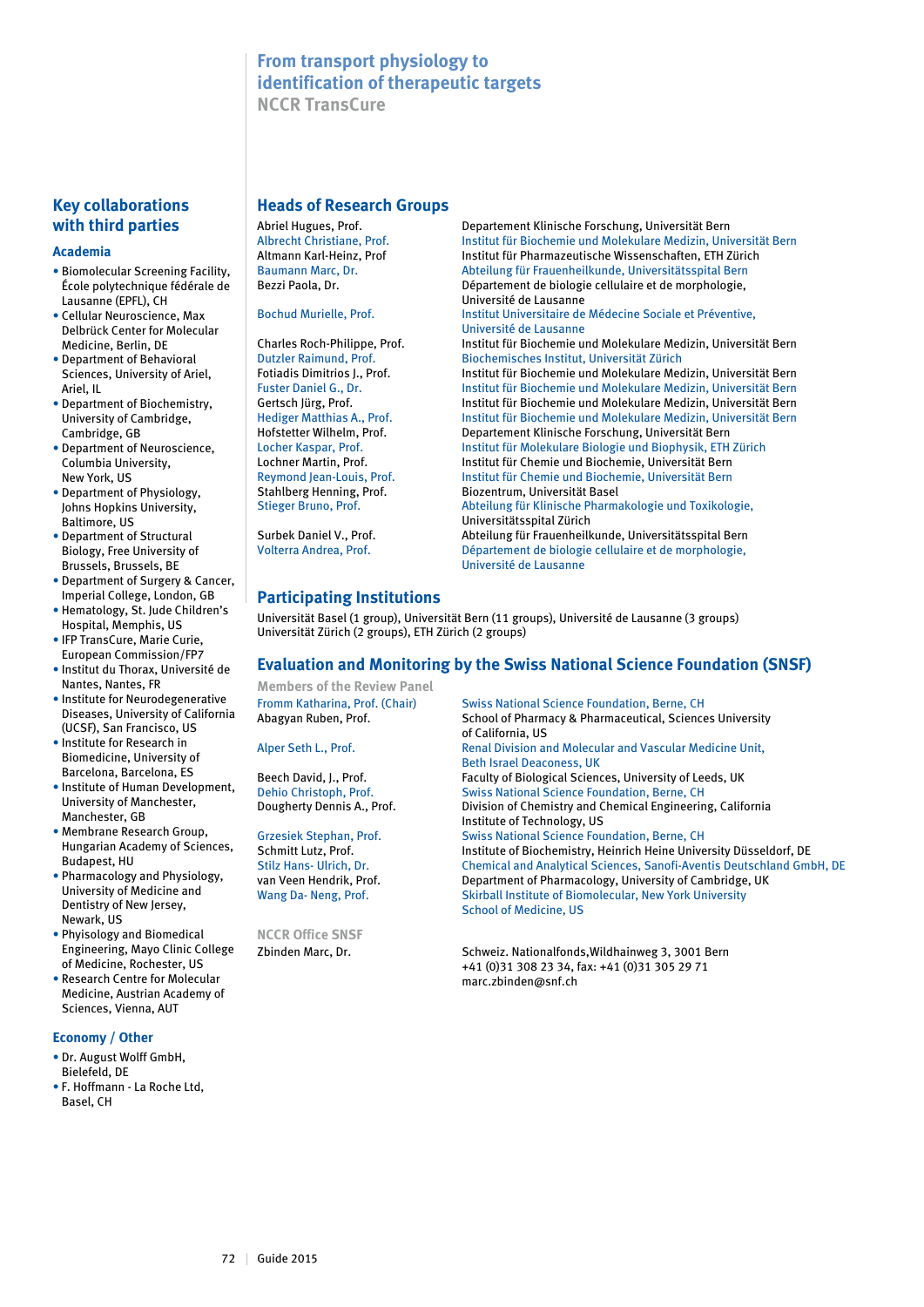# **Funding**

| <b>Funding source (CHF)</b>                     | Year 5        | Year 6          | Year 7    | Year 8    | <b>Total</b> | $\%$     |
|-------------------------------------------------|---------------|-----------------|-----------|-----------|--------------|----------|
| <b>SNSF</b> funding                             | 3029000       | 3 0 2 9 0 0 0 0 | 2831000   | 2831000   | 11 720 000   | 43       |
| Self-funding from home institution <sup>1</sup> | 1 000 000     | 1 000 000       | 1 000 000 | 1 000 000 | 4 000 000    | 14       |
| Self-funding from project participants          | 2957400       | 2960150         | 2978150   | 2984550   | 11 880 250   | 43       |
| Third-party funding                             | 130 000       |                 |           |           | 130 000      | $\Omega$ |
| Total                                           | 7 1 1 6 4 0 0 | 6 9 8 9 1 5 0   | 6809150   | 6815550   | 27 730 250   | 100      |

1 Personnel costs, equipment and consumables, not included infrastructure and basic equipment

#### **Employment**

| <b>Employment</b>               |                         |               |              | <b>Most Represented Nations</b> |          |           |              |              |                |                |                |                      |
|---------------------------------|-------------------------|---------------|--------------|---------------------------------|----------|-----------|--------------|--------------|----------------|----------------|----------------|----------------------|
| Personnel <sup>2</sup>          | <b>Total of Persons</b> | <b>Female</b> | $\%$         | <b>Male</b>                     | $\%$     | <b>CH</b> | DE           | IT.          | <b>FR</b>      | IN             | <b>AT</b>      | <b>Other Nations</b> |
| Management                      | $3.5^{3}$               | 4             | 44           | 5                               | 56       | 6         | 3            | $\mathbf{0}$ | $\mathbf{0}$   | $\Omega$       | $\Omega$       | $\mathbf 0$          |
| Master students                 | 0                       | $\Omega$      | $\mathbf{0}$ | $\mathbf 0$                     | $\Omega$ | 0         | $\mathbf{0}$ | 0            | $\mathbf{0}$   | $\Omega$       | $\Omega$       | $\mathbf 0$          |
| Doctoral students               | 25                      | 10            | 40           | 15                              | 60       | 9         |              | 4            | $\overline{2}$ | $\overline{2}$ | <sup>1</sup>   | 6                    |
| Postdoctoral students           | 42                      | 10            | 24           | 32                              | 76       | 9         | 5            |              | 6              | 4              | $\Omega$       | 14                   |
| <b>Research associates</b>      | $\Omega$                | $\mathbf{0}$  | $\mathbf{0}$ | $\mathbf 0$                     | $\Omega$ | $\Omega$  | $\mathbf{0}$ | $\Omega$     | $\mathbf{0}$   | $\Omega$       | $\Omega$       | $\mathbf 0$          |
| Senior researchers <sup>4</sup> | 29                      | 3             | 10           | 26                              | 90       | 18        | 3            | 4            | $\overline{2}$ | $\Omega$       | $\overline{2}$ | 3                    |
| Other staff                     | 24                      | 16            | 67           | 8                               | 33       | 18        | 3            | $\Omega$     | $\mathbf{1}$   | $\Omega$       | $\Omega$       | $\overline{2}$       |
| <b>Total</b>                    | 123.5                   | 43            | 33           | 86                              | 67       | 60        | 15           | 15           | 11             | 6              | 4              | 25                   |

2 Persons involved in the NCCR in the last reporting period (12 months)

3 Full-time equivalent, including NCCR-Director and persons in charge of knowledge and technology transfer, and education and training

4 Including leaders of the individual projects and other organisational units of the NCCR

### **Output**

| Type of output <sup>5</sup>                                                                                                                | <b>Totals</b> |
|--------------------------------------------------------------------------------------------------------------------------------------------|---------------|
| Publications > 116 Peer-reviewed   9 Not peer-reviewed   3 Anthology articles   1 Books   6 Reports                                        | 135           |
| Presentations at congresses $\rightarrow$                                                                                                  | 93            |
| Cooperations > 5 Programmes   74 Research institutions   8 Private sector   0 Other                                                        | 87            |
| Transfer activities $\rightarrow$ 6 Patents   2 Licenses   0 Start-ups <sup>6</sup>   0 Prototypes/processes   0 CTI-projects <sup>7</sup> |               |

5 This table displays the major indicators in knowledge and technology transfer. The output data of NCCRs differ considerably according to disciplinary cultures.

 $6$  Start-up companies that have been built up or were considerably supported by NCCRs.

7 Projects funded by the Commission for Technology and Innovation (CTI) that have been initiated by members of NCCRs and are thematically linked to NCCR projects.

### **Communication**

TransCure Translations Newsletter (2 issues): www.nccr-transcure.ch/index.php?id=96&L=0 TransCure Network Brochures (e, g, f): www.nccr-transcure.ch/index.php?id=124&L=0 Newspaper articles and press releases: www.nccr-transcure.ch/index.php?id=6&L=0 BioMedical Transporters Conference Series: www.bioparadigms.org/conference/index.htm Genomic Transporter Database – SLC Series: www.bioparadigms.org/slc/intro.htm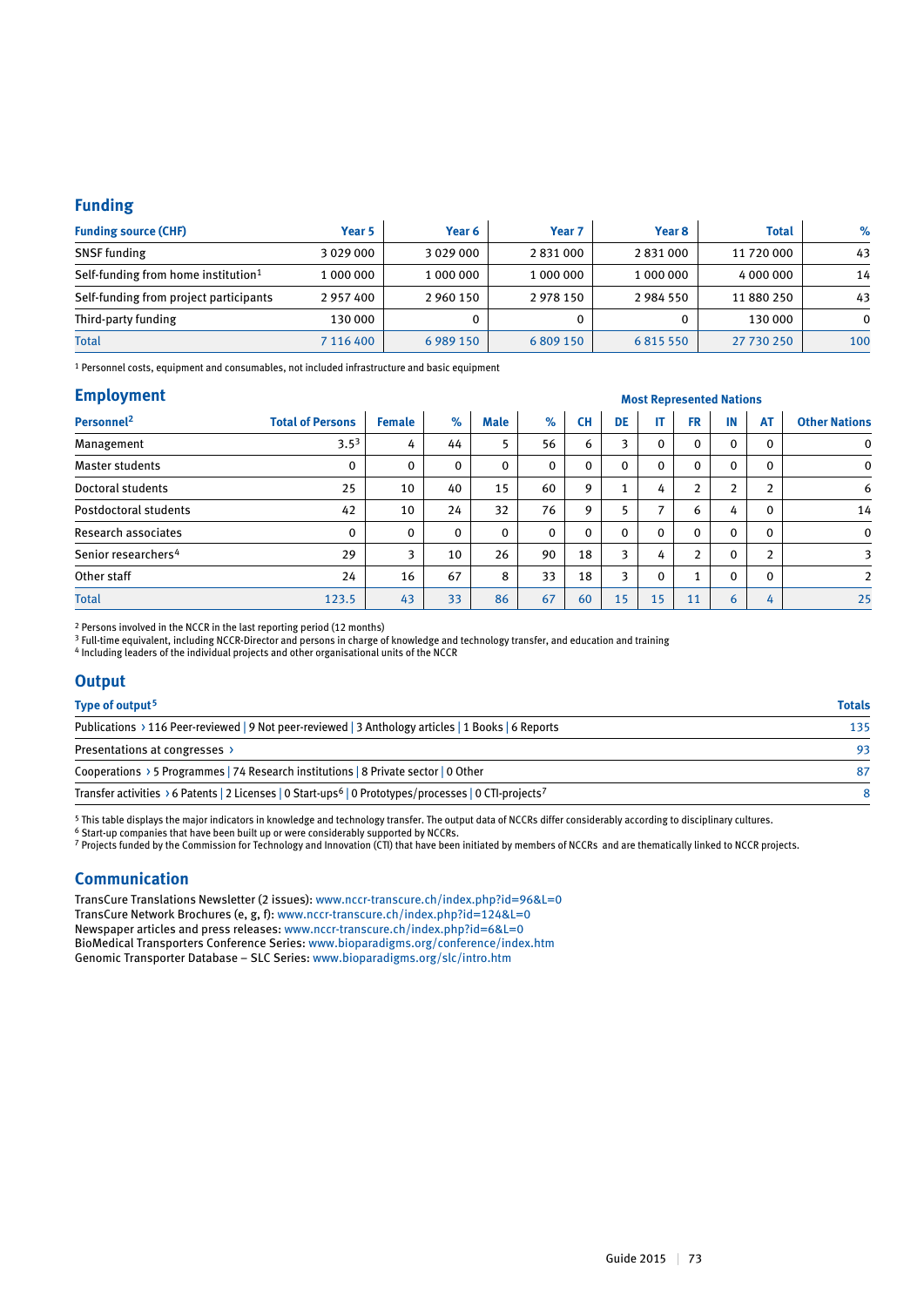# **Overview of terminated NCCRs 1st Call (2001-2013)**

The 1<sup>st</sup> call for submissions to set up NCCRs was published in January 1999. Priority was given to four areas of research: life sciences, social sciences and humanities, sustainable development and environment, information and communication technologies. The budget was also made available to projects involving promising topics from outside these priority areas. The SNSF assessed 82 pre-proposals and 34 full proposals. The SNSF presented 18 full pro-posals of outstanding merit to the Federal Department of Home Affairs, which made the final selection of 14 NCCRs in December 2000.

All 14 NCCRs that started in 2001 could be granted two extensions of four years each on the basis of encouraging interim evaluations. Hence, they concluded their work in 2013. The data below illustrate the various achievements of the NCCRs (statistic data as at: 11 December 2013). Further details can be found on the website of each NCCR and on the SNSF website www.nccr.ch.

|                                                                                                               | <b>NCCR-Director</b>                               | <b>Home</b><br><b>Institution</b> | <b>Web Address</b>           |
|---------------------------------------------------------------------------------------------------------------|----------------------------------------------------|-----------------------------------|------------------------------|
| Climate - Climate Variability, Predictability and Climate Risks                                               | Wanner H. (until 2007)<br>Stocker Th.              | University<br>of Berne            | www.nccr-climate.unibe.ch    |
| <b>CO-ME</b> – Computer Aided and Image Guided Medical Interventions                                          | Székely G.                                         | <b>ETH Zurich</b>                 | co-me.ch                     |
| <b>FINRISK</b> – Financial Valuation and Risk Management                                                      | Gibson R. (until 2009)<br>Habib M.                 | University<br>of Zurich           | www.nccr-finrisk.ch          |
| Genetics - Frontiers in Genetics - Genes, Chromosomes and Development                                         | Duboule D.                                         | University<br>of Geneva           | frontiers-in-genetics.org    |
| <b>IM2</b> - Interactive Multimodal Information Management                                                    | Bourlard H.                                        | Idiap<br>Martigny                 | www.im2.ch                   |
| <b>MaNEP</b> - Materials with Novel Electronic Properties                                                     | Fischer $\emptyset$ . (until 2013)<br>Renner Ch.   | University<br>of Geneva           | www.manep.ch                 |
| MICS - Mobile Information and Communication Systems*                                                          | Vetterli M. (until 2004)<br>Aberer K.              | <b>EPF</b><br>Lausanne            | www.mics.org                 |
| <b>Molecular Oncology - From Basic Research to Therapeutic Approaches</b>                                     | Aguet M.                                           | <b>EPF</b><br>Lausanne            | www.nccr-oncology.ch         |
| Nanoscale Science - Impact on Life Sciences, Sustainability,<br>Information and Communication Technologies    | Güntherodt H.-J. (until 2006)<br>Schönenberger Ch. | University<br>of Basel            | www.nanoscience.ch           |
| <b>Neuro</b> – Neural Plasticity and Repair                                                                   | Möhler H. (until 2005)<br>Schwab M.                | University<br>of Zurich           | www.nccr-neuro.uzh.ch        |
| North-South - Research Partnerships for Mitigating Syndromes<br>of Global Change                              | Hurni H.                                           | University<br>of Berne            | www.north-south.unibe.ch     |
| <b>Plant Survival</b> – Plant Survival in Natural and Agricultural Ecosystems                                 | Rahier M. (until 2008)<br>Turlings T.              | University<br>of Neuchâtel        | unine.ch/plantsurvival       |
| <b>Quantum Photonics</b>                                                                                      | Ilegems M. (until 2005)<br>Deveaud-Plédran B.      | <b>EPF</b><br>Lausanne            | nccr-qp.epfl.ch              |
| <b>Structural Biology - Molecular Life Sciences:</b><br>Three Dimensional Structure, Folding and Interactions | Grütter M.                                         | University<br>of Zurich           | www.structuralbiology.uzh.ch |

# **List of the 14 NCCRs**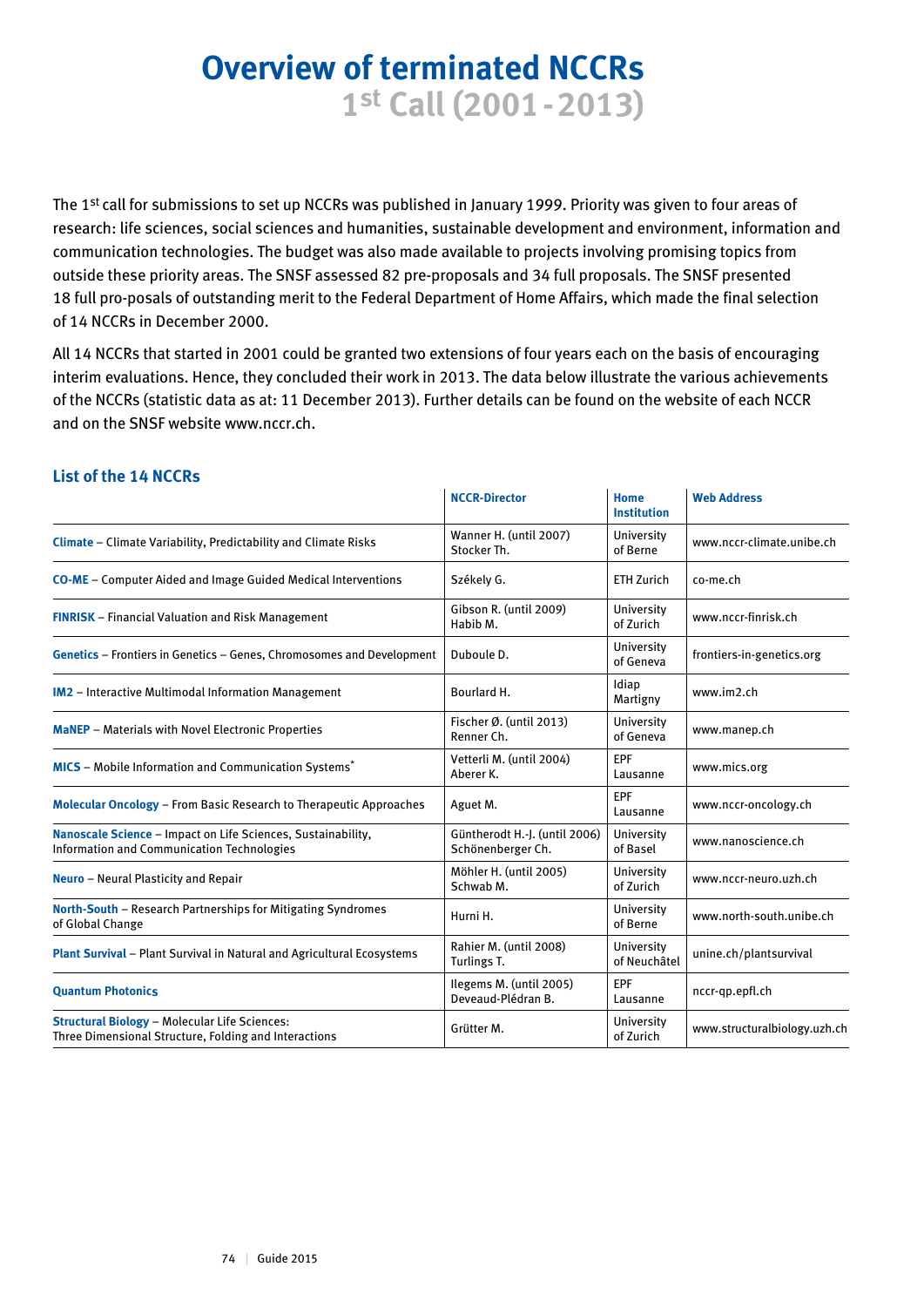# **Funding 2001-2013**

| <b>Funding source (CHF)</b>            | 2001-2005   | 2005-2009   | 2009-2013     | <b>Total</b> | $\%$ |
|----------------------------------------|-------------|-------------|---------------|--------------|------|
| <b>Federal contribution</b>            | 224 058 657 | 210 000 000 | 136 037 000** | 570 095 657  | 31   |
| Self-funding Home Institution*         | 81 908 102  | 88 606 476  | 96 676 420    | 267 190 998  | 15   |
| Self-funding from project participants | 225 257 080 | 275 835 465 | 265 229 642   | 766 322 187  | 42   |
| Third-party funding                    | 82 596 913  | 85 198 223  | 60 205 140    | 228 000 276  | 12   |
| <b>Total</b>                           | 613 820 752 | 659 640 164 | 558 148 202   | 1831609118   | 100  |

\* including agreed self-funding from partner institution ETHZ (NCCR Neuro, Structural Biology) and University of Lausanne (NCCR Molecular Oncology) \*\* including 10 Mio. CHF "economic stimulus" and 7.977 Mio. CHF "strong Swiss franc" package

# **Knowledge and technology transfer – Output Data**

| <b>Type of output</b>                                                                                             | <b>Total</b> |
|-------------------------------------------------------------------------------------------------------------------|--------------|
| Publications > 18 068 Peer-reviewed   2597 Not peer-reviewed   1102 Anthology articles   775 Books   1849 Reports | 24 3 9 1     |
| Presentations at congresses $\rightarrow$                                                                         | 28 041       |
| Cooperation > 609 Programmes 2578 Research institutions 276 Private sector 273 Other                              | 4337         |
| Transfer activities > 341 Patents   74 Licenses   79 Start-ups   581 Prototypes/processes   127 CTI-projects      | 1202         |

# **Education and Training – Advancement of women**

#### **Figures of young researchers**

| <b>Category</b>   |              | <b>Sex</b> |    |     |    | <b>Nationality</b> |    |       |    |
|-------------------|--------------|------------|----|-----|----|--------------------|----|-------|----|
|                   | <b>Total</b> | M          | %  |     | %  | CН                 | %  | Other | %  |
| Doctoral students | 3105         | 2168       | 70 | 937 | 30 | 1112               | 36 | 1993  | 64 |
| Postdocs          | 1819         | 1328       | 73 | 491 | 27 | 389                | 21 | 1430  | 79 |

#### **First employer after training**

| <b>Category</b>   | Doctoral students (%) | Postdocs (%) |
|-------------------|-----------------------|--------------|
| Academic sector   | 51.3                  | 57.3         |
| Private sector    | 13.3                  | 14.1         |
| Public sector     | 3.3                   | 4.4          |
| Other             | 2.6                   | 2.3          |
| Unknown           | 10.0                  | 11.9         |
| Training ongoing* | 19.5                  | 10.0         |
| <b>Total</b>      | 100.0                 | 100.0        |

\* Training not yet finished when the NCCR has ended

The 14 NCCRs also initiated a high number of local or inter-institutional doctoral schools, master courses, curriculae, summer schools, special courses for soft skills, etc. and many measures to support young female researchers.